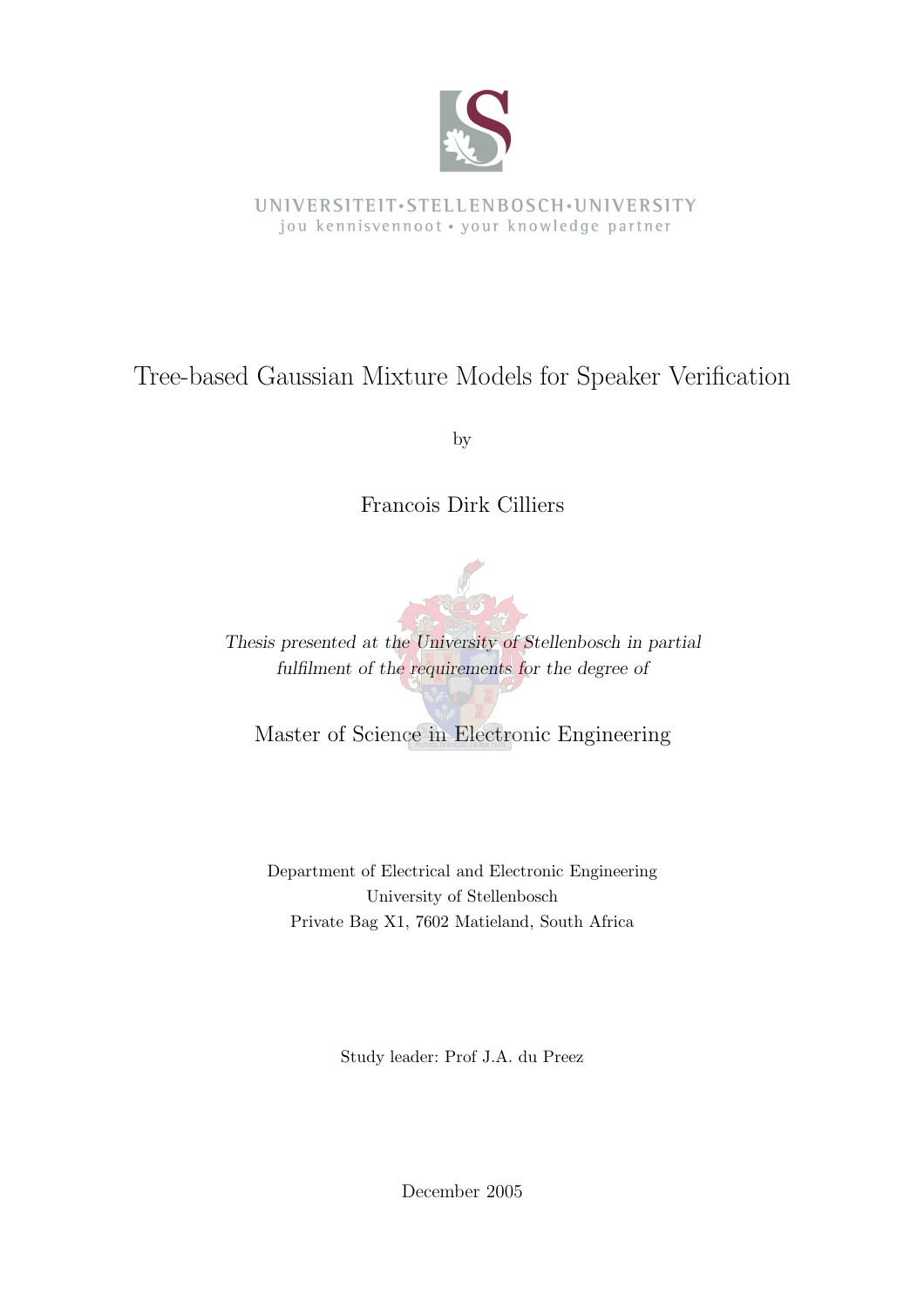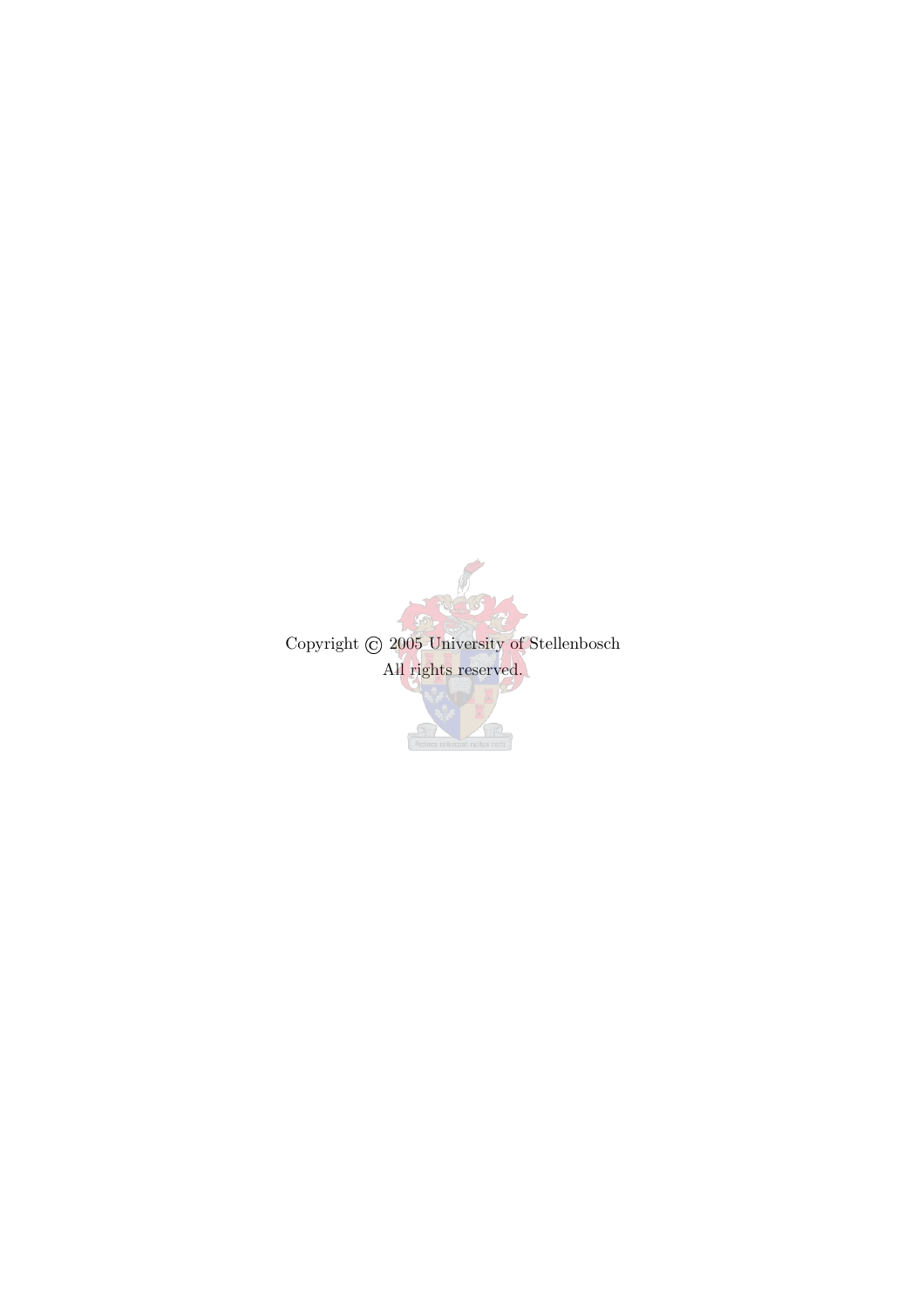## Declaration

<span id="page-2-0"></span>I, the undersigned, hereby declare that the work contained in this thesis is my own original work and that I have not previously in its entirety or in part submitted it at any university for a degree.

| Signature:    |                    |
|---------------|--------------------|
| F.D. Cilliers |                    |
| Date:         | ara roborant cultu |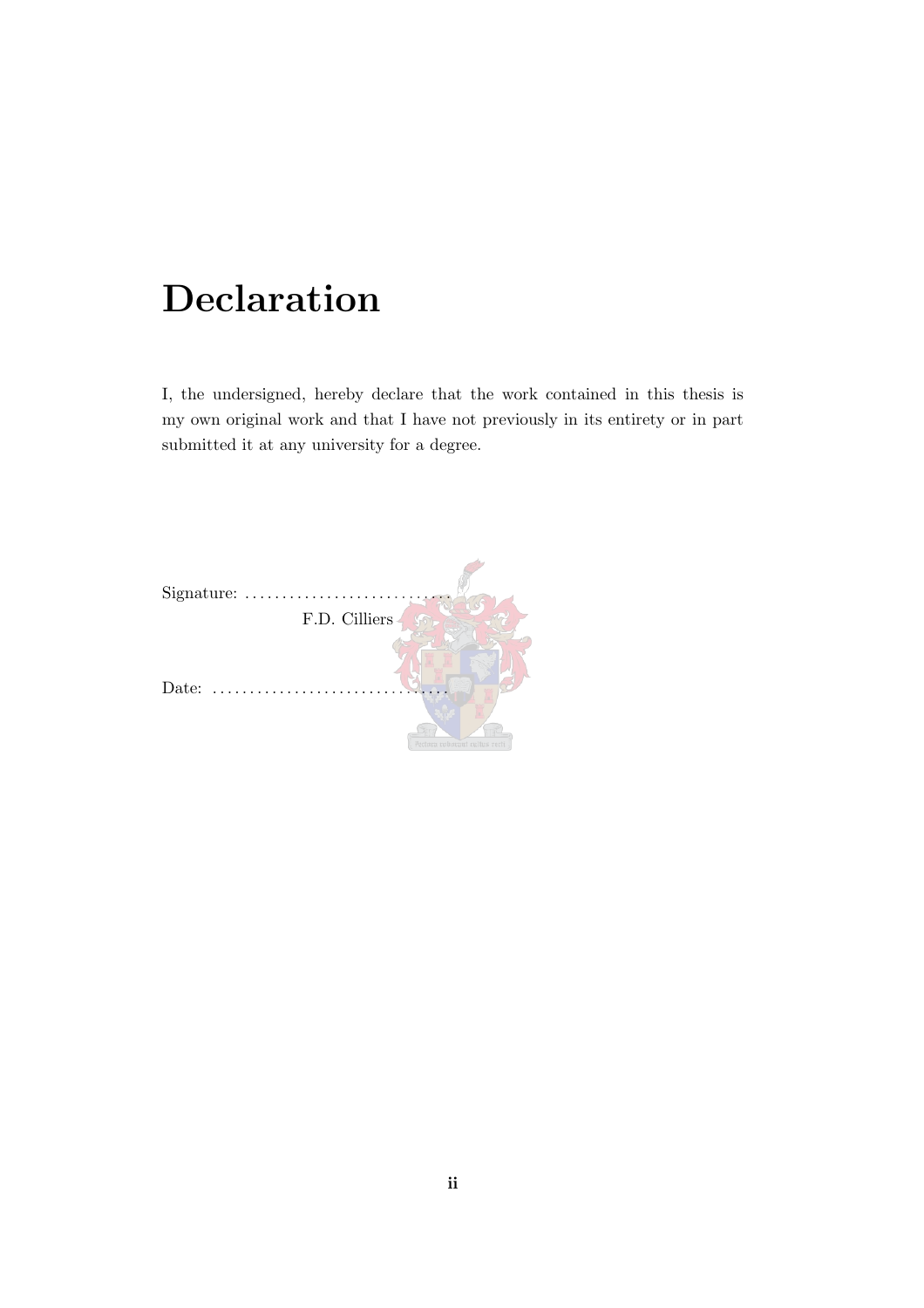## Abstract

#### <span id="page-3-0"></span>Tree-based Gaussian Mixture Models for Speaker Verification

F.D. Cilliers

Department of Electrical and Electronic Engineering University of Stellenbosch Private Bag X1, 7602 Matieland, South Africa Thesis: M.Sc.Eng. (Electronic with Computer Science)

December 2005

The Gaussian mixture model (GMM) performs very effectively in applications such as speech and speaker recognition. However, evaluation speed is greatly reduced when the GMM has a large number of mixture components. Various techniques improve the evaluation speed by reducing the number of required Gaussian evaluations. These techniques are based on the observation that only a few mixture components contribute significantly to the final model likelihood.

One technique that shows promise beyond the basic speed improvement, is the use of tree-based GMMs. The mixture components are used as leaf nodes in a tree structure. Groups of leaf nodes are represented by approximating Gaussian density functions. This approximation is repeated for each layer of the tree, up-to the root node. The group of mixture components that contribute the most to the model likelihood can then be found quickly by searching through the approximating nodes that also have the highest contributions.

We introduce a new version of the model, called a tree-based adaptive GMM, and apply it to the task of speaker verification. This model not only searches for the components with the highest likelihood contributions, but it produces a virtual GMM using the approximating nodes for the rest of the model. No significant extra computation is required, because those approximating nodes are already evaluated during the search procedure. This new model can also be used to improve the speed of model training. We show that performance similar to the regular GMM can be obtained with an execution time that is logarithmically related to that of the regular GMM.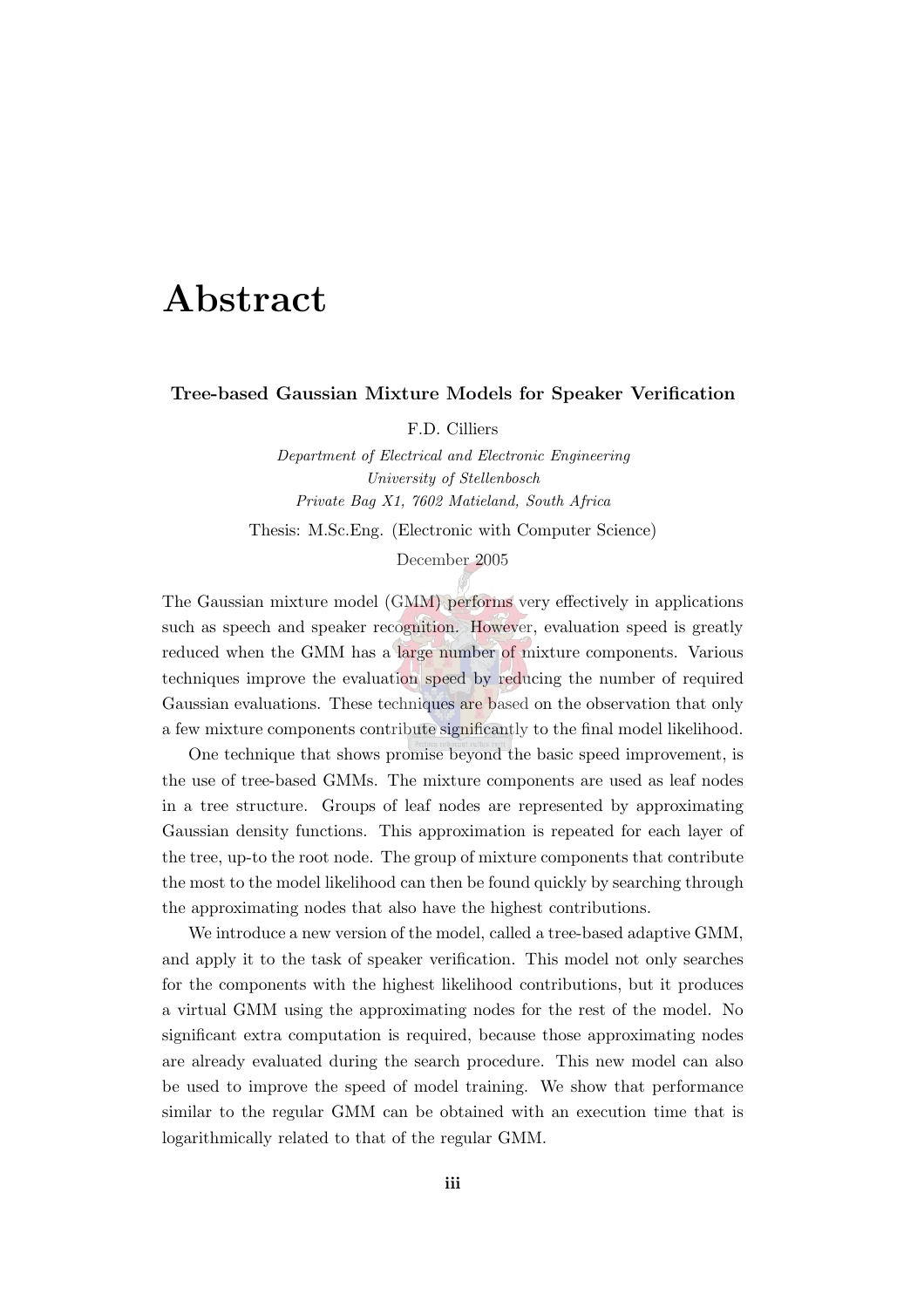## <span id="page-4-0"></span>**Opsomming**

#### Boom-gebaseerde Gaussiese Mengselmodelle vir Sprekerverifikasie

F.D. Cilliers

Departement Elektriese en Elektroniese Ingenieurswese Universiteit van Stellenbosch Privaatsak X1, 7602 Matieland, Suid Afrika

Tesis: M.Sc.Ing. (Elektronies met Rekenaarwetenskap)

Desember 2005

Die Gaussiese mengselmodel (GMM) lewer hoë werkverrigting vir toepassings soos spraak- en sprekerherkenning. Maar, berekeningspoed word drasties verminder vir 'n GMM met baie mengselkomponente. Verskeie tegnieke verbeter die berekeningspoed deur die hoeveelheid benodigde Gaussiese berekeninge te verminder. Die tegnieke berus op die waarneming dat slegs 'n klein aantal mengselkomponente beduidend bydra tot die finale modelwaarskynlikheid.

'n Tegniek wat belowend lyk vir meer as blote spoedverbetering, is die gebruik van boom-gebaseerde GMM'e. Die mengselkomponente word as blaarnodusse in 'n boom gebruik. Groepe blaarnodusse word verteenwoordig deur benaderende Gaussiese digtheidsfunksies. Die benadering word herhaal vir elke vlak van die boom, tot-en-met die wortelnodus. Die groep mengselkomponente wat die meeste bydra tot die modelwaarskynlikheid, word vinnig gevind met 'n soektog deur daardie benaderende nodusse wat ook die grootste bydraes toon.

Ons stel 'n nuwe model bekend, die boom-gebaseerde aanpasbare GMM, en gebruik dit vir sprekerverifikasie. Die model soek nie net vir die komponente met die hoogste bydraes nie, maar skep 'n virtuele GMM deur gebruik te maak van die benaderende nodusse. Geen beduidende bykomende berekeninge word benodig nie, omdat die benaderende nodusse alreeds bereken word tydens die soektog. Hierdie nuwe model kan ook afrigspoed verbeter. Ons wys dat werkverrigting soortgelyk aan die van 'n gewone GMM behaal word, maar met 'n uitvoertyd wat logaritmies verwant is aan die van 'n gewone GMM.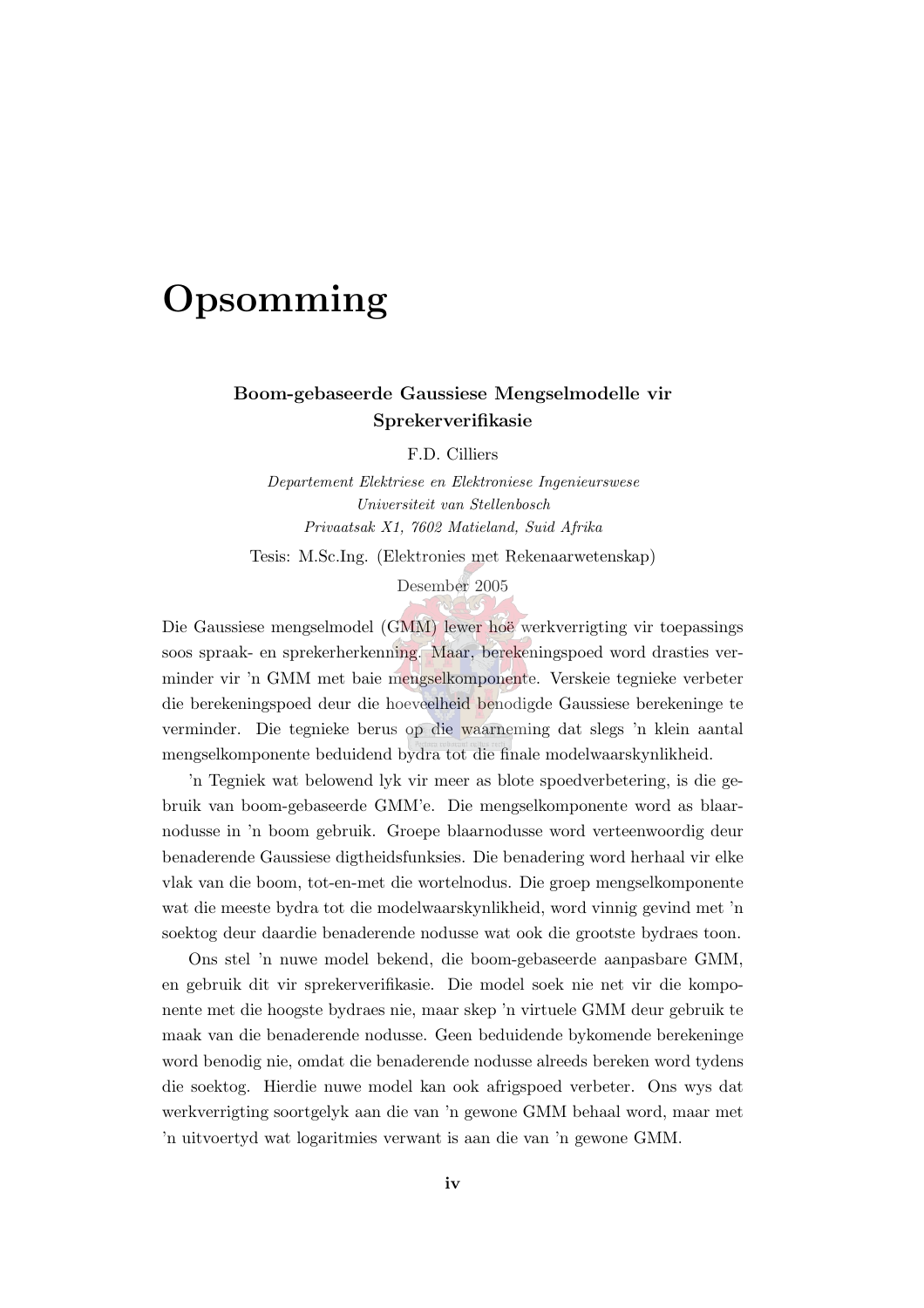## <span id="page-5-0"></span>Acknowledgements

I would like to express my sincere gratitude to the following people and organisations:

- God, for creating this wonderful world with all sorts of fascinating things with which we mere humans can keep our thoughts occupied;
- Prof J.A. du Preez, for being an excellent and pleasant study leader, an unbounded source of knowledge, and being responsible for many of the ideas that were included in this thesis;
- my parents, for their financial and general support, without which the task of producing this thesis would have been much more difficult;
- the National Research Fund (NRF), and the University of Stellenbosch for their much needed financial aid;
- Ludwig Schwardt, for all his effort at making very useful notes on pattern recognition, and for a few Matlab scripts that were used in this thesis;
- all the people who made contributions to the PatrecII software suite, which saved me a lot of effort;
- all the developers and maintainers that put their effort into the Debian Linux operating system and related software packages;
- all the people that put their effort into the development of the LYX software package as well as the LAT<sub>EX</sub> packages and software that were used for the generation of this thesis;
- Danie Els, for his USthesis LATEX style sheet, Pieter Rautenbach for his contributions to the packaging and Stéfan van der Walt for creating the corresponding LYX layouts;
- Niko Brümmer from DataVoice, for allowing the use of his results in the 2004 NIST SRE as reference;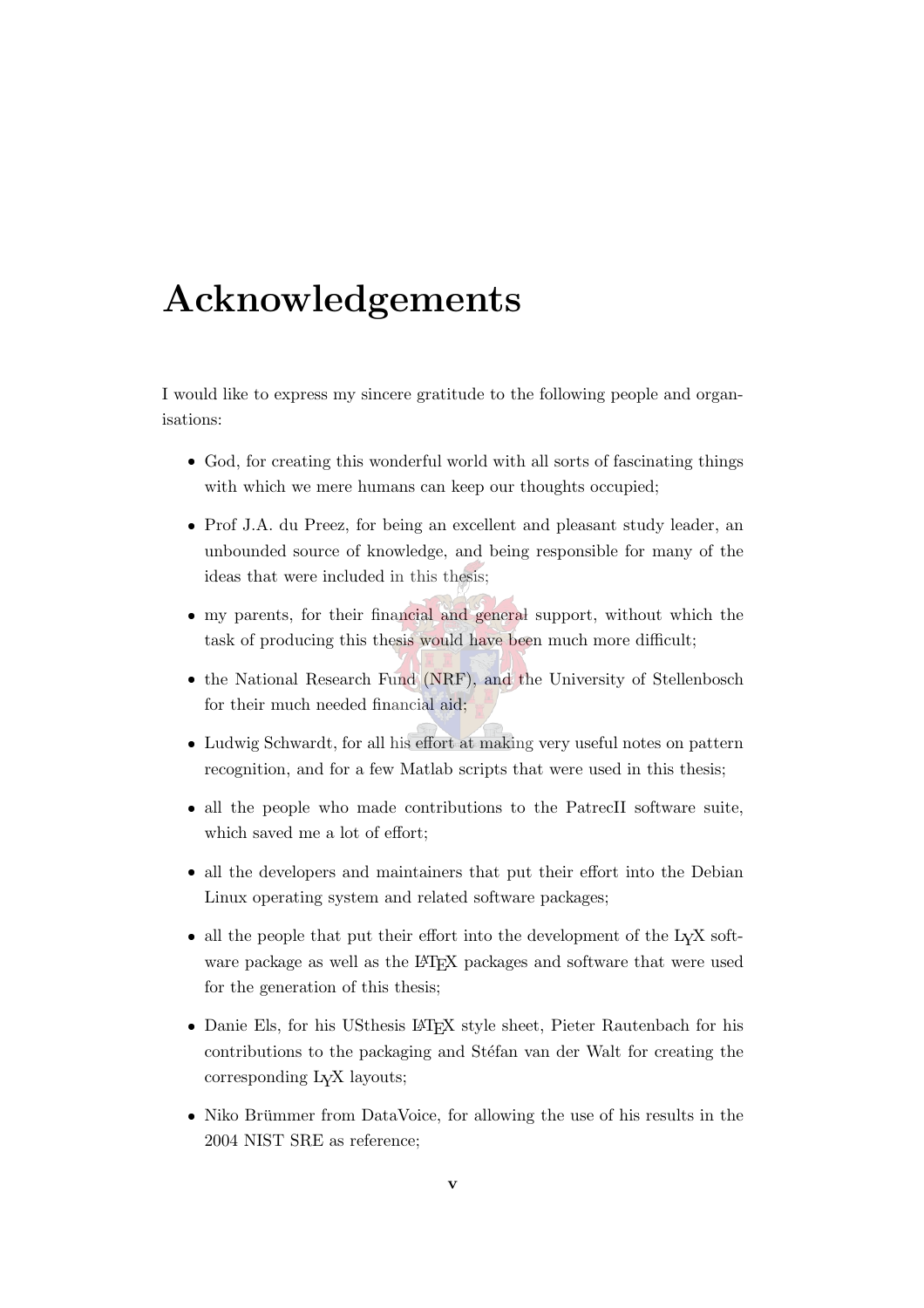- Prof C.H. Lee, for kindly answering my questions regarding the SMAP formulae;
- Herman Engelbrecht, for providing insightful comments and being generally interested in my work;
- Jaco Müller, for helping out with many of the administrative tasks that were required to complete this thesis;
- (in alphabetical order) Andries du Toit, Ferdl Graser, Elana Kok, De Villiers Malan, Francois Malan, André Muller, Jaco Müller, Pieter Rautenbach, Sonja Slabber, Carike Visagie, Stéfan van der Walt and Neels van Greunen for being great friends, throwing outstanding parties, having long conversations, showing interest in my work, and all their attempts at motivating me.

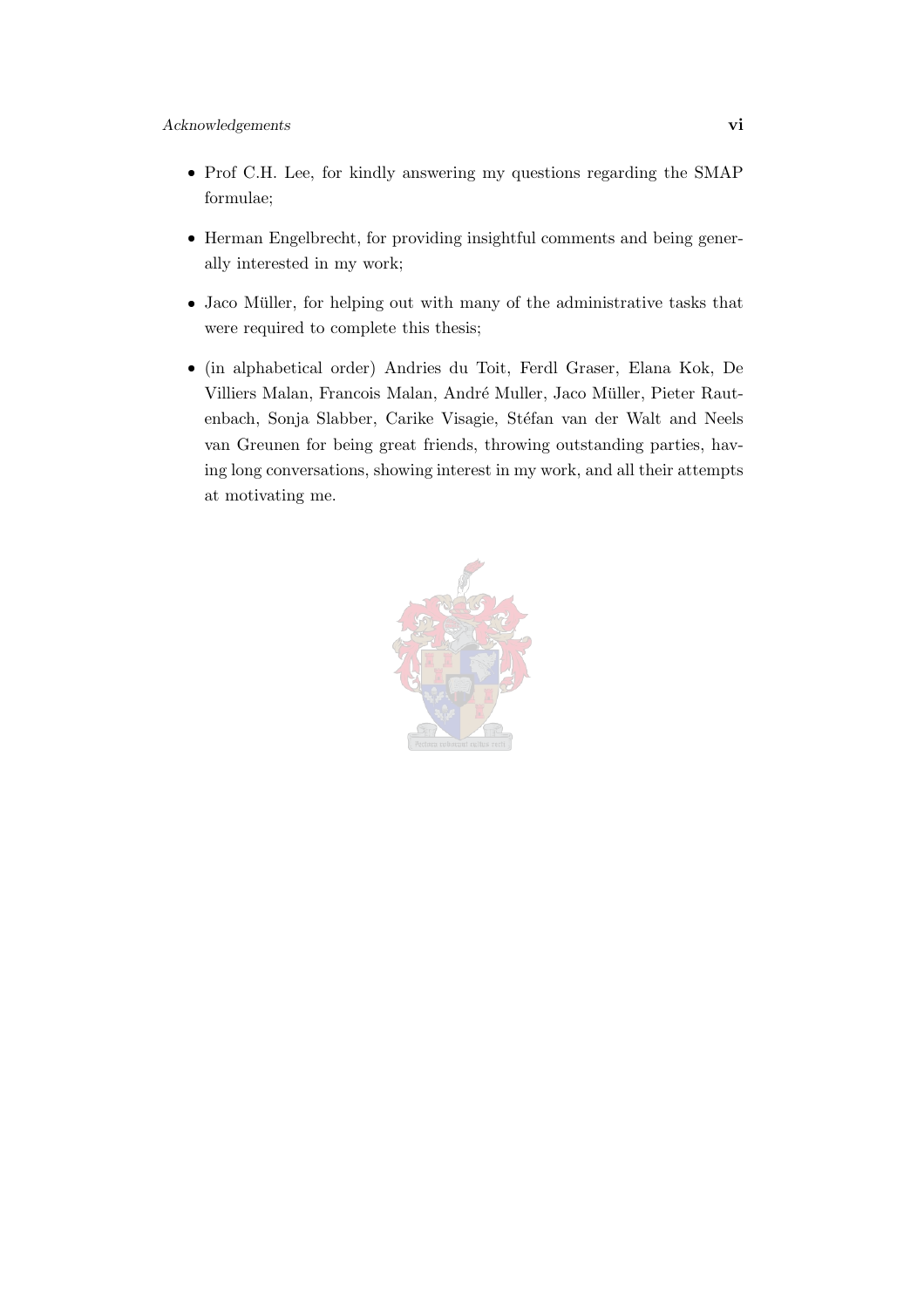## **Contents**

<span id="page-7-0"></span>

|          |          | Declaration                                            | ii             |
|----------|----------|--------------------------------------------------------|----------------|
|          | Abstract |                                                        | iii            |
|          |          | Opsomming                                              | iv             |
|          |          | Acknowledgements                                       | $\mathbf{v}$   |
|          | Contents |                                                        | vii            |
|          |          | List of Figures                                        | xii            |
|          |          | List of Tables                                         | xvii           |
|          |          | List of Algorithms                                     | xviii          |
|          |          | List of Abbreviations/Acronyms                         | xix            |
|          |          | List of Symbols                                        | xxi            |
| 1        |          | Introduction                                           | 1              |
|          | 1.1      | Motivation                                             | $\mathbf{1}$   |
|          | 1.2      | Concepts Relating to Modelling in Speaker Verification | $\overline{2}$ |
|          | 1.3      | Previous Work Regarding Tree-based GMMs                | 3              |
|          | 1.4      |                                                        | $\overline{5}$ |
|          | 1.5      |                                                        | $\overline{5}$ |
|          | 1.6      | Overview of this work                                  | 6              |
| $\bf{2}$ |          | Literature Study                                       | 8              |
|          | 2.1      |                                                        | 8              |
|          | 2.2      | Speaker Verification<br>.                              | 9              |
|          |          | 2.2.1                                                  | 9              |
|          |          | Evaluation<br>2.2.2                                    | 9              |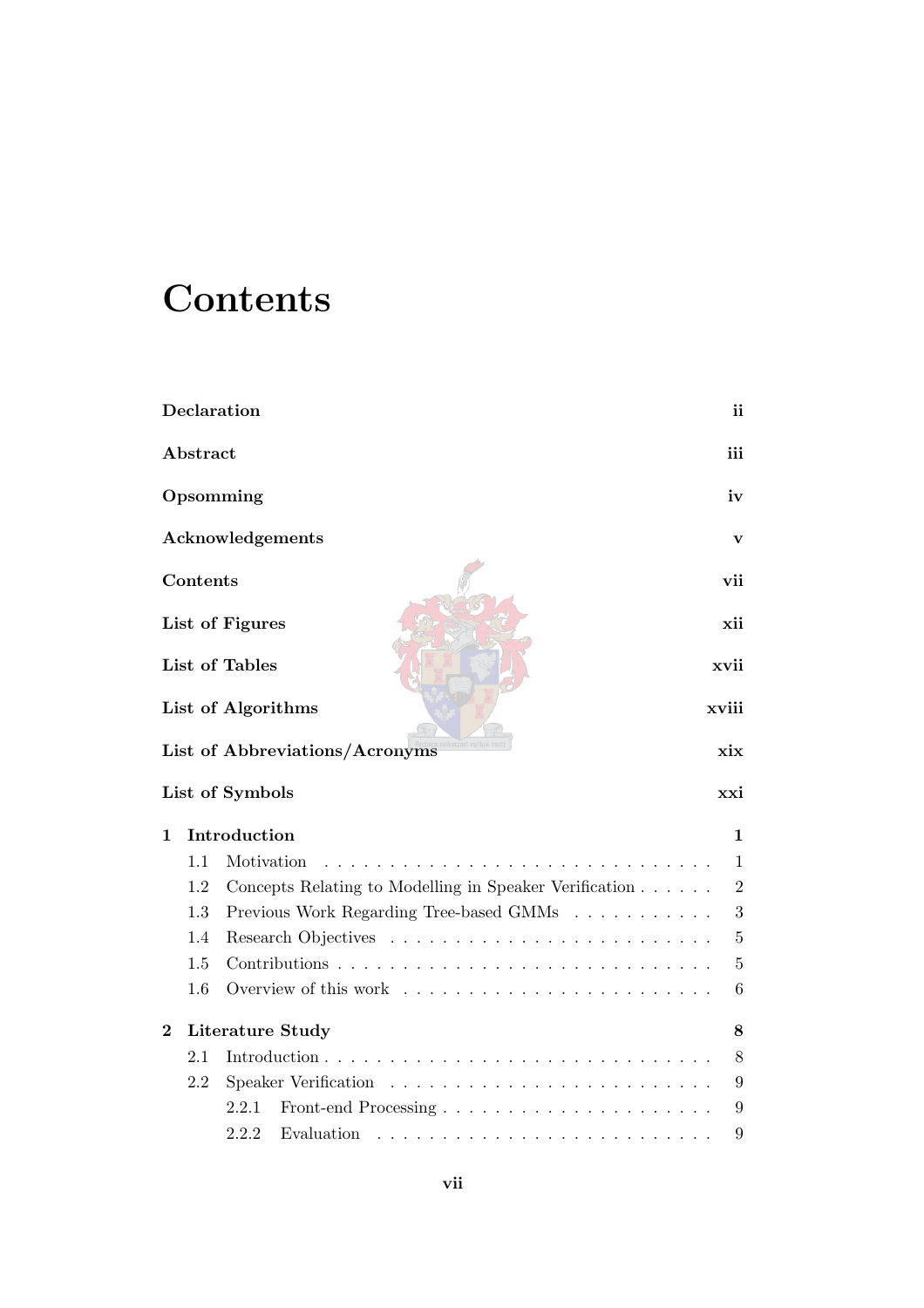|   | 2.3 |       |                                                                                                   | 11 |
|---|-----|-------|---------------------------------------------------------------------------------------------------|----|
|   | 2.4 |       |                                                                                                   | 12 |
|   | 2.5 |       |                                                                                                   | 14 |
|   |     | 2.5.1 |                                                                                                   | 14 |
|   |     | 2.5.2 |                                                                                                   | 15 |
|   |     | 2.5.3 |                                                                                                   | 16 |
|   |     | 2.5.4 |                                                                                                   | 16 |
|   | 2.6 |       |                                                                                                   | 17 |
| 3 |     |       | Modelling Acoustic Properties of Speaker Identity                                                 | 20 |
|   | 3.1 |       |                                                                                                   | 20 |
|   | 3.2 |       |                                                                                                   | 20 |
|   | 3.3 |       |                                                                                                   | 22 |
|   | 3.4 |       | Theory of Gaussian Mixture Modelling                                                              | 23 |
|   | 3.5 |       |                                                                                                   | 25 |
|   |     | 3.5.1 | Maximum Likelihood Estimation                                                                     | 25 |
|   |     | 3.5.2 |                                                                                                   | 27 |
|   |     | 3.5.3 |                                                                                                   | 30 |
|   |     | 3.5.4 | Maximum a Posteriori (MAP) Adaptation                                                             | 30 |
|   | 3.6 |       | $\text{Summary} \quad \ldots \quad \text{CHAPTER} \quad \ldots \quad \text{CHAPTER} \quad \ldots$ | 33 |
| 4 |     |       | Tree-based Adaptive Gaussian Mixture Models                                                       | 34 |
|   | 4.1 |       |                                                                                                   | 34 |
|   |     | 4.1.1 |                                                                                                   | 34 |
|   |     | 4.1.2 | Popular Approach to Speed Improvement $\dots \dots$                                               | 35 |
|   |     | 4.1.3 | Tree-based Approach to Speed Improvement                                                          | 35 |
|   |     | 4.1.4 | The Tree-Based Adaptive GMM                                                                       | 37 |
|   | 4.2 |       |                                                                                                   | 37 |
|   | 4.3 |       |                                                                                                   | 42 |
|   | 4.4 |       |                                                                                                   | 44 |
| 5 |     |       | The Speaker Verification System                                                                   | 46 |
|   | 5.1 |       |                                                                                                   | 46 |
|   | 5.2 |       |                                                                                                   | 46 |
|   |     | 5.2.1 | Front-end Signal Processing                                                                       | 46 |
|   |     | 5.2.2 | Mel-Frequency Cepstral Coefficients                                                               | 49 |
|   |     | 5.2.3 |                                                                                                   | 49 |
|   |     | 5.2.4 |                                                                                                   |    |
|   |     |       |                                                                                                   | 51 |
|   |     | 5.2.5 |                                                                                                   | 51 |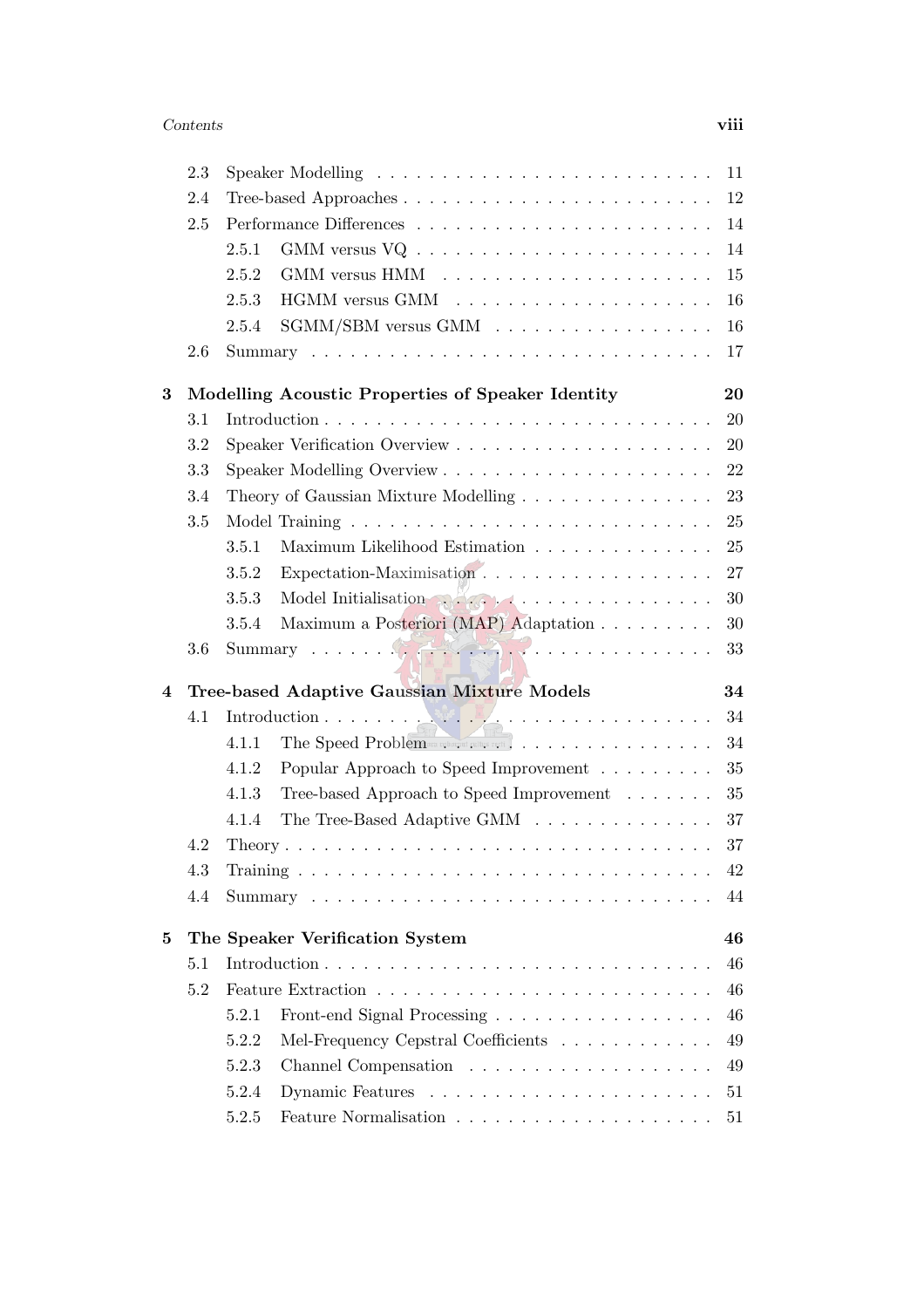#### Contents ix

|   | 5.3 |       |                                                                                            | 52 |
|---|-----|-------|--------------------------------------------------------------------------------------------|----|
|   |     | 5.3.1 |                                                                                            | 52 |
|   |     | 5.3.2 | Score Normalisation $(T\text{-}\mathrm{Norm})$                                             | 55 |
|   |     | 5.3.3 |                                                                                            | 56 |
|   | 5.4 |       | Distributed Processing for the Verification Task                                           | 57 |
|   | 5.5 |       |                                                                                            | 58 |
| 6 |     |       | <b>Implementation Issues</b><br>59                                                         |    |
|   | 6.1 |       |                                                                                            | 59 |
|   | 6.2 |       |                                                                                            | 60 |
|   | 6.3 |       |                                                                                            | 61 |
|   |     | 6.3.1 | Applying data to the system $\ldots \ldots \ldots \ldots \ldots$                           | 61 |
|   |     | 6.3.2 |                                                                                            | 63 |
|   |     | 6.3.3 | Selection of training and evaluation data $\ldots \ldots \ldots$                           | 64 |
|   | 6.4 |       |                                                                                            | 67 |
|   |     | 6.4.1 |                                                                                            | 67 |
|   |     | 6.4.2 |                                                                                            | 69 |
|   | 6.5 |       |                                                                                            | 71 |
|   |     | 6.5.1 | Introduction $\mathbb{R}^n$                                                                | 71 |
|   |     | 6.5.2 |                                                                                            | 71 |
|   |     | 6.5.3 | UBM $\ldots$ $\left[\frac{1}{2}\right]$ . $\left[\frac{1}{2}\right]$ . $\ldots$ . $\ldots$ | 72 |
|   |     | 6.5.4 |                                                                                            | 72 |
|   |     | 6.5.5 | Evaluation $\cdots$                                                                        | 73 |
|   | 6.6 |       |                                                                                            | 73 |
|   |     | 6.6.1 |                                                                                            | 73 |
|   |     | 6.6.2 | Second generation $\ldots \ldots \ldots \ldots \ldots \ldots \ldots$                       | 73 |
|   | 6.7 |       |                                                                                            | 74 |
|   |     |       |                                                                                            |    |
| 7 |     |       | <b>Experimental Investigation</b>                                                          | 76 |
|   | 7.1 |       |                                                                                            | 76 |
|   | 7.2 |       | The Detection Error Trade-off (DET) Curve $\dots \dots \dots \dots$                        | 76 |
|   | 7.3 |       | Significance Testing (McNemar's Test) $\ldots \ldots \ldots \ldots$                        | 77 |
|   | 7.4 |       | General System Evaluation: 2004 NIST SRE                                                   | 80 |
|   |     | 7.4.1 |                                                                                            | 80 |
|   |     | 7.4.2 | Brief Description of the Reference System                                                  | 81 |
|   |     | 7.4.3 | Procedure for Full Performance Evaluation $\ldots \ldots \ldots$                           | 83 |
|   | 7.5 |       | The Baseline System Performance                                                            | 83 |
|   |     | 7.5.1 |                                                                                            | 83 |
|   |     | 7.5.2 |                                                                                            | 83 |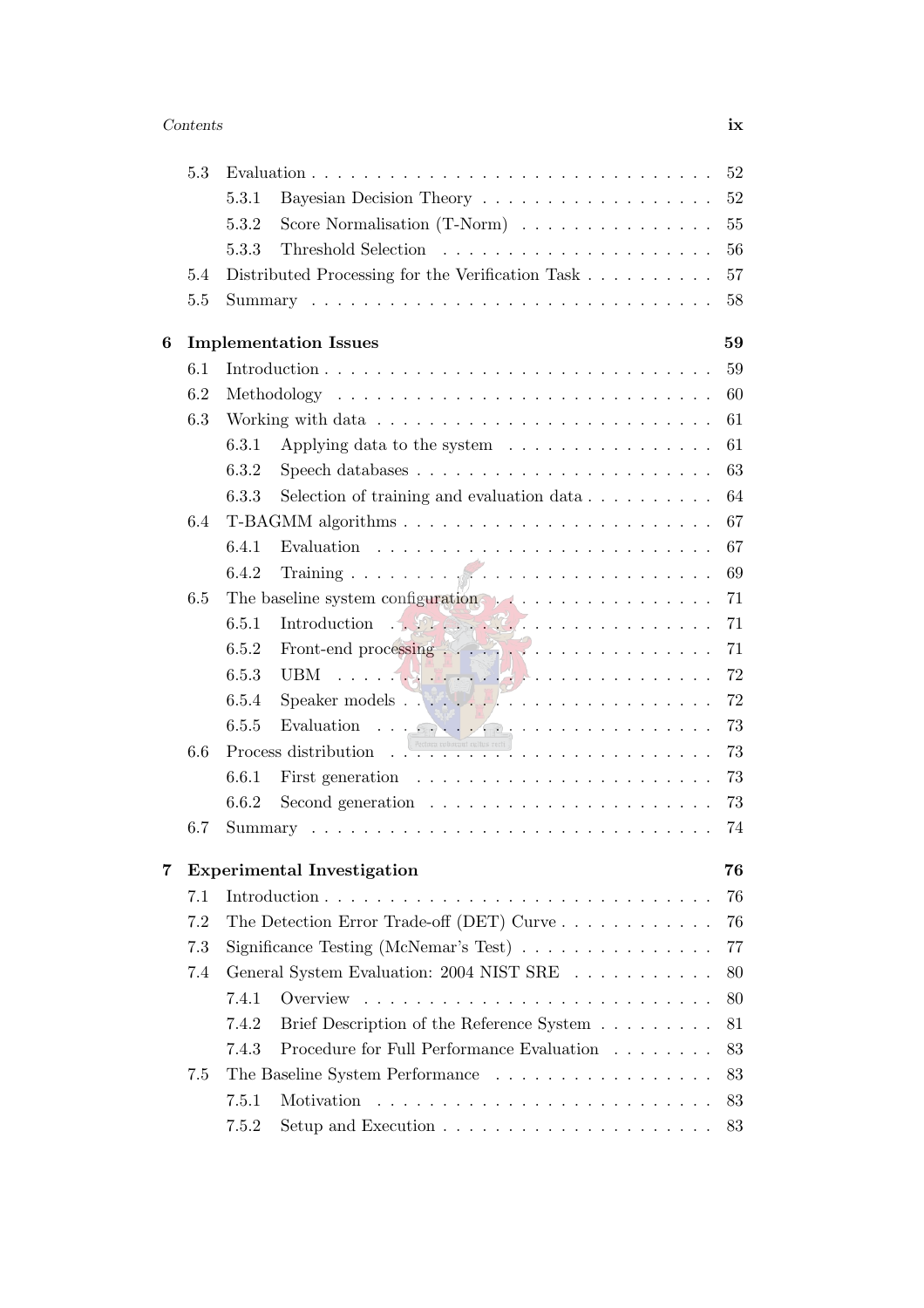|   |     | 7.5.3               | Results                                                                                              | 84  |
|---|-----|---------------------|------------------------------------------------------------------------------------------------------|-----|
|   |     | 7.5.4               |                                                                                                      | 86  |
|   | 7.6 |                     | Computational Characteristics of the T-BAGMM                                                         | 86  |
|   |     | 7.6.1               |                                                                                                      | 86  |
|   |     | 7.6.2               |                                                                                                      | 87  |
|   |     | 7.6.3               | Results                                                                                              | 89  |
|   |     | 7.6.4               |                                                                                                      | 94  |
|   | 7.7 |                     | Influence of Mixture Component Count                                                                 | 97  |
|   |     | 7.7.1               |                                                                                                      | 97  |
|   |     | 7.7.2               |                                                                                                      | 97  |
|   |     | 7.7.3               |                                                                                                      | 97  |
|   |     | 7.7.4               |                                                                                                      |     |
|   | 7.8 |                     | Influence of Front-end Processing 101                                                                |     |
|   |     | 7.8.1               | Motivation                                                                                           |     |
|   |     | 7.8.2               | Setup and Execution $\ldots \ldots \ldots \ldots \ldots \ldots \ldots \ldots 102$                    |     |
|   |     | 7.8.3               | Results                                                                                              |     |
|   |     | 7.8.4               | Interpretation $\ldots$ . $\ldots$ . $\ldots$ . $\ldots$ . $\ldots$ . $\ldots$ . $\ldots$ . $106$    |     |
|   | 7.9 |                     | Influence of the T-Norm Impostor Set Size 107                                                        |     |
|   |     | 7.9.1               | Motivation $\ldots$                                                                                  |     |
|   |     | 7.9.2               |                                                                                                      |     |
|   |     | 7.9.3               | $\frac{1}{2}$ . $\frac{1}{2}$ . $\frac{1}{2}$ 108<br>Results                                         |     |
|   |     | 7.9.4               | Interpretation $\ldots$ , $\ldots$ , $\ldots$ , $\ldots$ , $\ldots$ , $\ldots$ , $\ldots$ , $\ldots$ |     |
|   |     |                     | 7.10 Influence of the UBM Data Set Size $\ldots$ 111                                                 |     |
|   |     | 7.10.1              |                                                                                                      |     |
|   |     | 7.10.2              |                                                                                                      |     |
|   |     |                     | $7.10.3$ Results                                                                                     |     |
|   |     |                     |                                                                                                      |     |
|   |     |                     | 7.11 MAP Adaptation for both Means and Covariance Matrices 114                                       |     |
|   |     |                     | 7.11.1 Motivation                                                                                    |     |
|   |     |                     |                                                                                                      |     |
|   |     |                     |                                                                                                      |     |
|   |     |                     |                                                                                                      |     |
|   |     |                     |                                                                                                      |     |
| 8 |     |                     | <b>Conclusions and Recommendations</b>                                                               | 118 |
|   | 8.1 |                     | Tree-based Adaptive Gaussian Mixture Model 118                                                       |     |
|   | 8.2 |                     | The Acoustic Speaker Verification System 120                                                         |     |
|   |     | <b>Bibliography</b> |                                                                                                      | 122 |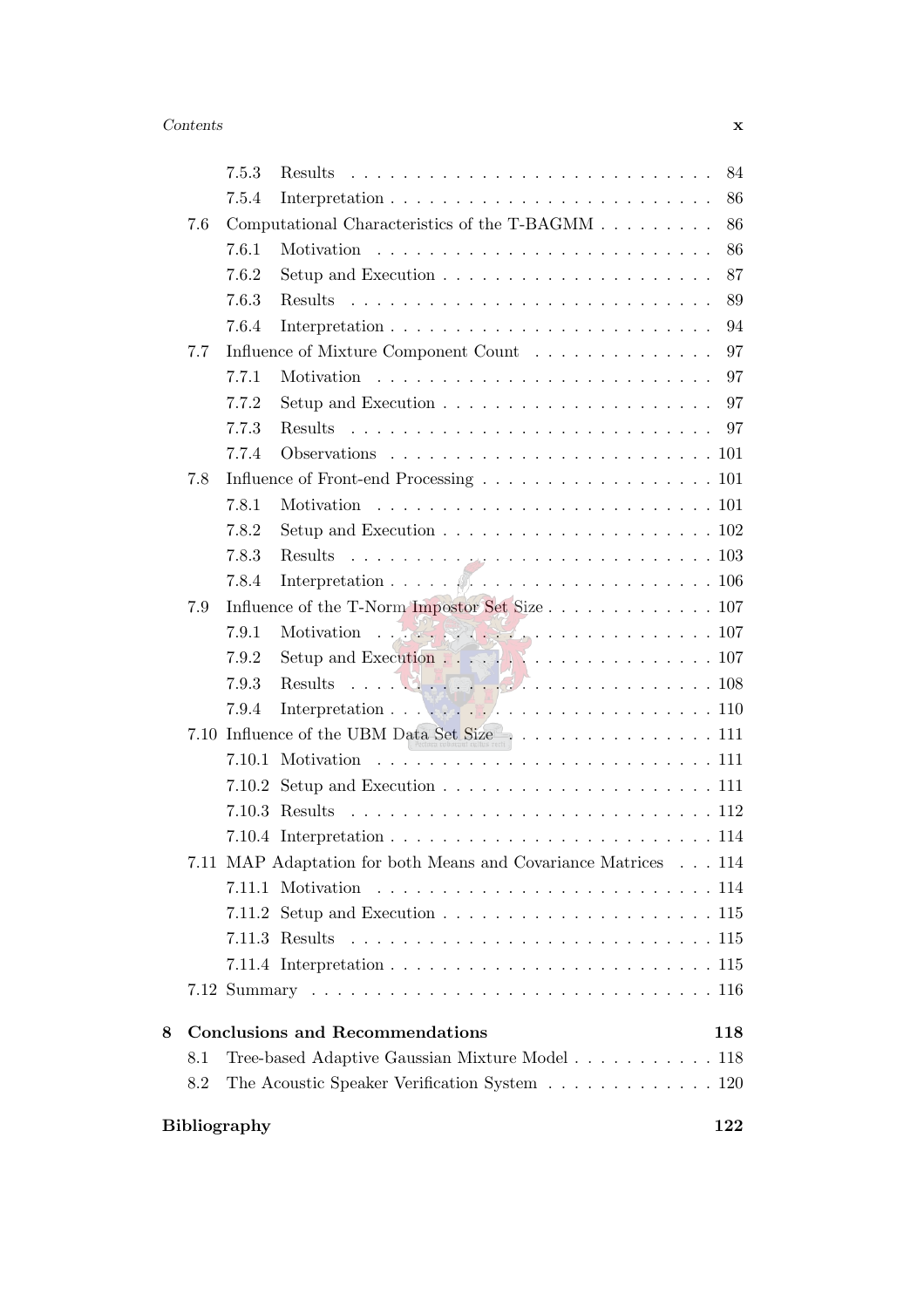#### Contents xi

|  | A Derivations and Justifications                    | $A-1$ |
|--|-----------------------------------------------------|-------|
|  | A.1 The Likelihood Ratio and Test Normalisation A-1 |       |
|  |                                                     |       |
|  |                                                     |       |

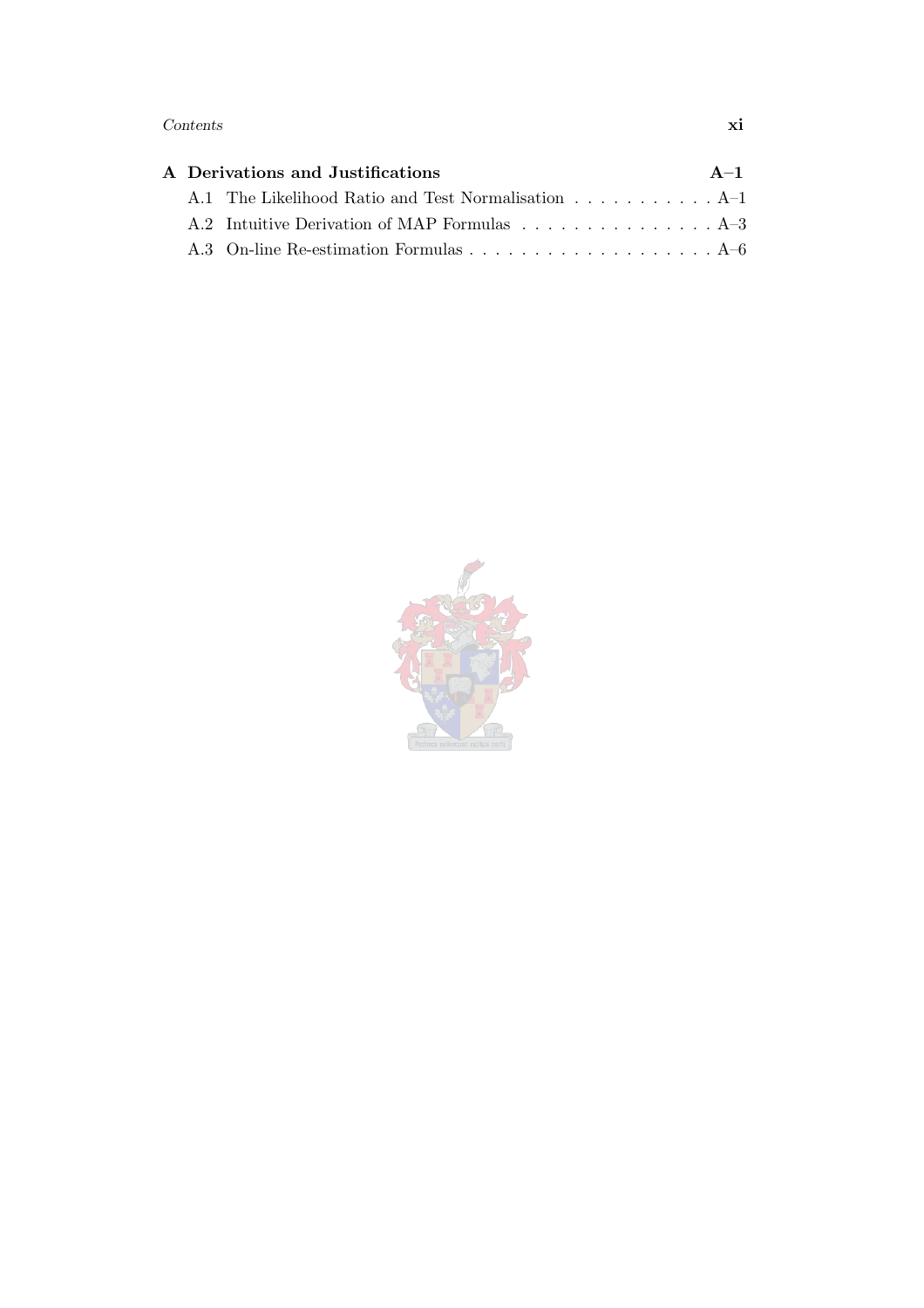# List of Figures

<span id="page-12-0"></span>

| 3.1<br>$\!3.2\!$ | Simplified block diagram of the speaker verification system. $\dots$ .<br>Block diagram representing a GMM. Each of the Gaussian PDF<br>components $p_k$ are evaluated for the test feature vector <b>x</b> . Their<br>resultant likelihoods are then weighed and summed to produce a                                                                                                                                                                                                                                                                                                                                                                                                                                       | 22<br>24 |
|------------------|-----------------------------------------------------------------------------------------------------------------------------------------------------------------------------------------------------------------------------------------------------------------------------------------------------------------------------------------------------------------------------------------------------------------------------------------------------------------------------------------------------------------------------------------------------------------------------------------------------------------------------------------------------------------------------------------------------------------------------|----------|
| 4.1              | Tree-based GMM representation. Each node has a node weight $g_i$                                                                                                                                                                                                                                                                                                                                                                                                                                                                                                                                                                                                                                                            | 37       |
| 4.2              | Example of a virtual GMM. (a) shows the original tree. Nodes<br>with solid outlines were selected for the virtual GMM. (b) shows<br>the virtual GMM that was constructed from the tree in (a). Note                                                                                                                                                                                                                                                                                                                                                                                                                                                                                                                         |          |
| 4.3              | that the resulting mixture weights do add up to one. $\dots \dots$<br>Very simple example of T-BAGMM evaluation. (a) and (b) show<br>the regular GMM that will be approximated by a T-BAGMM. The<br>grey dots in the scatter plot (a) are two-dimensional feature points.<br>The circles in (a) indicate the standard deviation curves of each<br>component PDF. (c) and (d) represent the comparison between the<br>two nodes in the first tree level. Here node 2 has a higher likelihood<br>contribution. (e) and (f) show the final selection of nodes for the<br>resulting 3-component virtual GMM. The grey curves in (c) and<br>(e) are shown for reference. $\dots \dots \dots \dots \dots \dots \dots \dots \dots$ | 39<br>41 |
| 5.1              | Block diagram of feature extraction. $\ldots \ldots \ldots \ldots \ldots \ldots$                                                                                                                                                                                                                                                                                                                                                                                                                                                                                                                                                                                                                                            | 47       |
| 7.1              | DET curve showing the difference between the performance of the                                                                                                                                                                                                                                                                                                                                                                                                                                                                                                                                                                                                                                                             | 84       |
| 7.2              | DET curve showing the difference between the performance of the<br>baseline GMM and the baseline $T$ -BAGMM system                                                                                                                                                                                                                                                                                                                                                                                                                                                                                                                                                                                                          | 85       |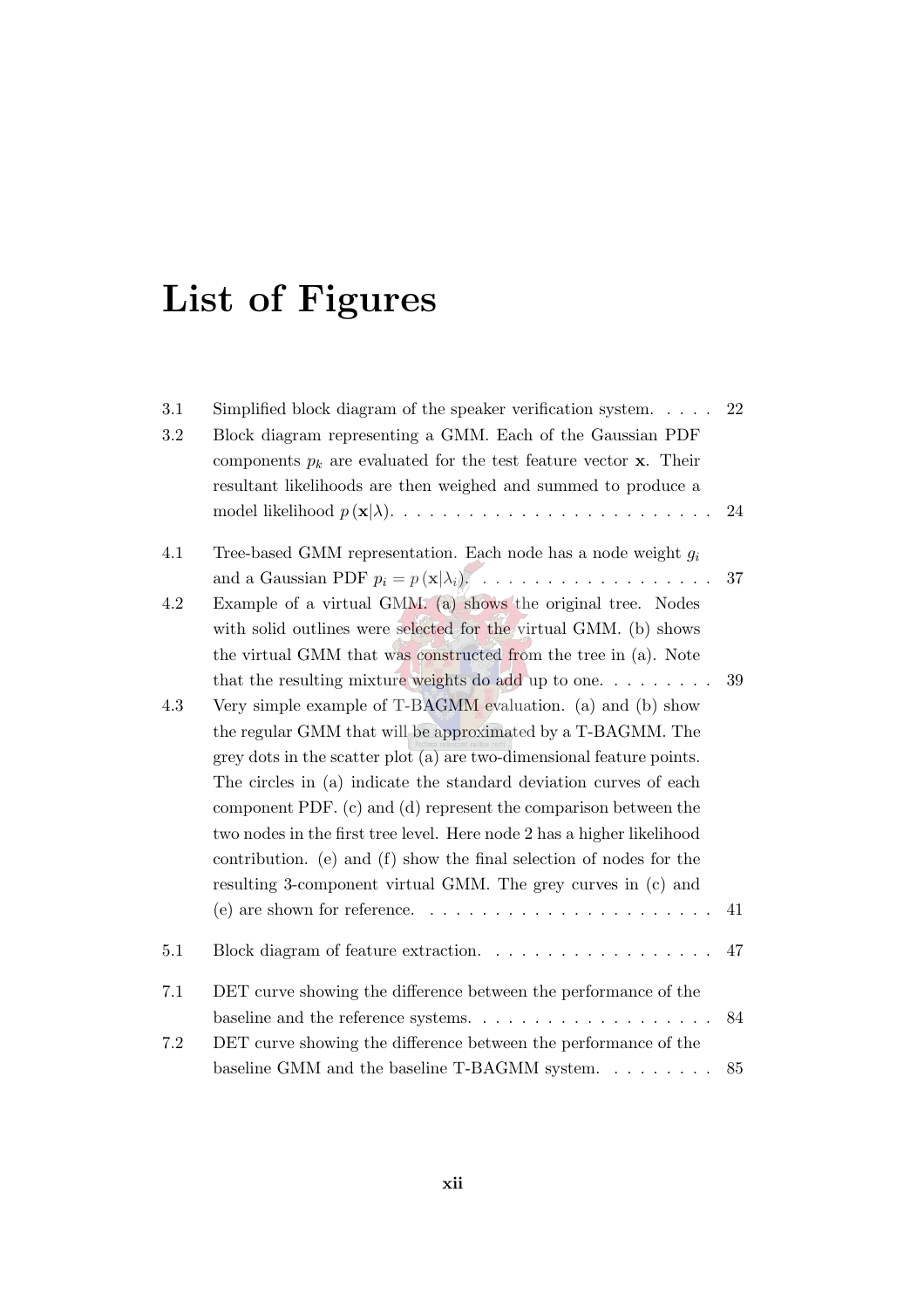#### List of Figures xiii

| 7.3  | DET curve showing the statistical significance of differences be-          |     |
|------|----------------------------------------------------------------------------|-----|
|      | tween the performance of the baseline GMM and the baseline T-              |     |
|      | BAGMM system. A significance level of 5 % ( $\alpha = 0.05$ ) was used     |     |
|      | for this figure. Areas with thick lines show significant difference        |     |
|      | and areas with thin lines indicate were differences are doubtful           | -85 |
| 7.4  | Training times for the T-BAGMM UBM relative to that of GMM                 |     |
|      | UBM. Lower values are better. Where the ratio is unity, the train-         |     |
|      |                                                                            |     |
| 7.5  | Relative difference between training data log-likelihoods of T-BAGMM       |     |
|      | UBM and that of GMM UBM. Zero values indicate identical per-               |     |
|      | formance. Positive values represent a better fit of the training data      |     |
|      |                                                                            | 89  |
| 7.6  | Evaluation time for the T-BAGMM relative to that of the cor-               |     |
|      | responding GMM, shown with respect to the mixture component                |     |
|      | count. Curves for different test beam widths are shown. The the-           |     |
|      |                                                                            | 90  |
| 7.7  | Evaluation time for the GMM relative to that of the corresponding          |     |
|      | T-BAGMM (base-2 logarithmic scale), shown with respect to the              |     |
|      | mixture component count. Curves for different test beam widths             |     |
|      | are shown. This figure shows more clearly how the measured speed           |     |
|      | increase exceeds the theoretical upper boundary. $\ldots \ldots \ldots$ 91 |     |
| 7.8  | EER for the T-BAGMM relative to that of the corresponding                  |     |
|      | GMM, shown with respect to the mixture component count. Lower              |     |
|      | values are better. This figure shows that the accuracy of a T-             |     |
|      | BAGMM system differs very little from that of a regular GMM                |     |
|      | system.                                                                    | 92  |
| 7.9  | FRR at 1% FAR for the T-BAGMM relative to that of the cor-                 |     |
|      | responding GMM, shown with respect to the mixture component                |     |
|      | count. Lower values are better. This figure shows that the accu-           |     |
|      | racy of a T-BAGMM system using a low beam width is consistently            |     |
|      | better in this region than that of a regular GMM system. $\dots$ .         | 92  |
| 7.10 | Absolute evaluation time given as the number of processor clock            |     |
|      | cycles (CPU ticks). This figure shows how the evaluation times             |     |
|      | differ in reality between systems using different component counts.        |     |
|      | These differences are not visible on the figures that show relative        |     |
|      | times.                                                                     | 93  |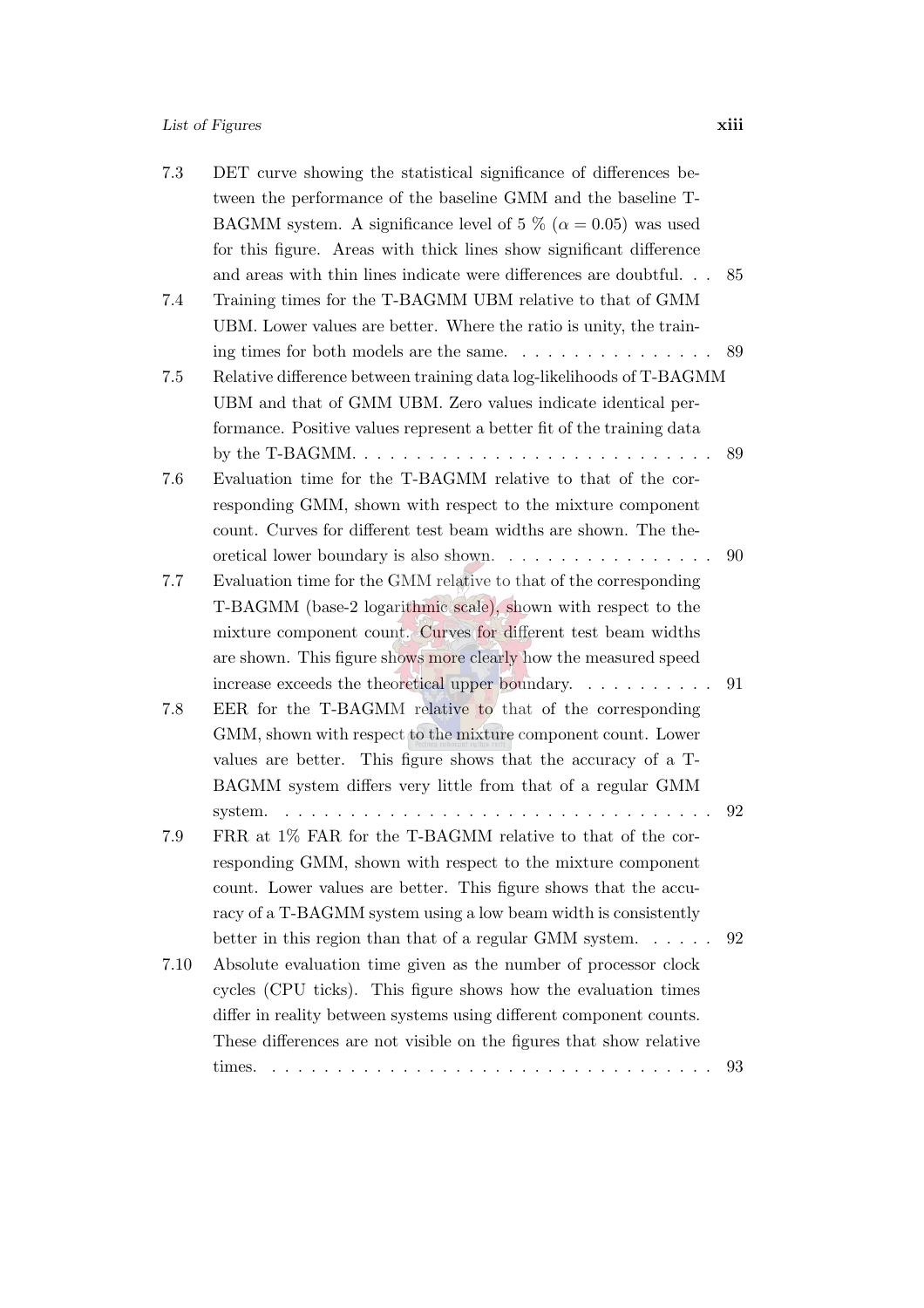| 7.11 | Absolute evaluation time given as the number of processor clock              |    |
|------|------------------------------------------------------------------------------|----|
|      | cycles (CPU ticks). This is a close-up of the previous figure. It can        |    |
|      | be consulted to avoid a speed penalty when more mixture compo-               |    |
|      | nents are needed (i.e. higher accuracy) for a particular application.        | 93 |
| 7.12 | Evaluation time of the T-BAGMM relative to that of the corre-                |    |
|      | sponding GMM, shown with respect to the testing node score beam              |    |
|      | width. Curves for different mixture component counts are shown.              |    |
|      | This figure gives an alternative perspective to the speed-accuracy           |    |
|      |                                                                              | 94 |
| 7.13 | DET curve showing the influence of the number of GMM compo-                  |    |
|      | nents.                                                                       | 97 |
| 7.14 | DET curve close-up showing the influence of the number of GMM                |    |
|      |                                                                              | 98 |
| 7.15 | DET curve close-up showing the influence of the number of GMM                |    |
|      |                                                                              | 98 |
| 7.16 | DET curve showing the influence of the number of T-BAGMM leaf                |    |
|      |                                                                              | 99 |
| 7.17 | DET curve close-up showing the influence of the number of T-                 |    |
|      | BAGMM leaf nodes in the low FAR region.                                      | 99 |
| 7.18 | DET curve close-up showing the influence of the number of T-                 |    |
|      | BAGMM leaf nodes at the EER.                                                 |    |
| 7.19 | Comparison of the EER between the GMM and T-BAGMM, shown                     |    |
|      | with respect to the number of mixture components (leaf nodes). $\ldots$ 100  |    |
| 7.20 | Comparison of the FRR between the GMM and T-BAGMM where                      |    |
|      | the $FAR=1\%$ , shown with respect to the number of mixture com-             |    |
|      |                                                                              |    |
| 7.21 |                                                                              |    |
| 7.22 | DET curve showing the statistical significance of differences be-            |    |
|      | tween the performance of the baseline T-BAGMM system with                    |    |
|      | and without CMS applied. A significance level of 5 % ( $\alpha = 0.05$ )     |    |
|      | was used for this figure. Areas with thick lines show significant            |    |
|      | difference and areas with thin lines indicate were differences are           |    |
|      |                                                                              |    |
| 7.23 | DET curve showing the influence of $\Delta$ -features without CMS ap-        |    |
|      | plied. Curves are shown for calculation of $\Delta$ -features with a 2-point |    |
|      |                                                                              |    |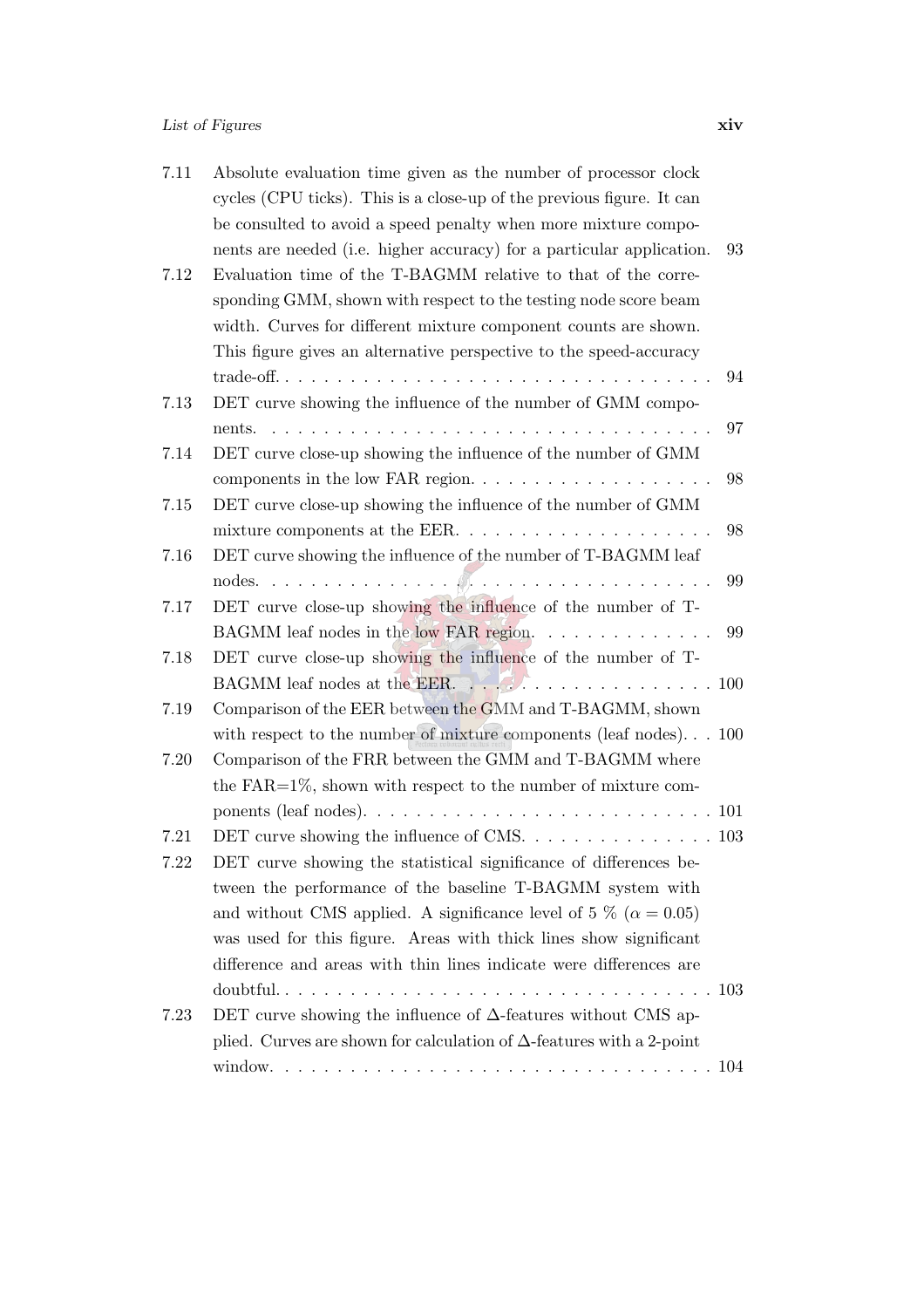| 7.24     | DET curve showing the influence of $\Delta$ -features, with CMS applied.                                                                                                                                                                                                                                                                                                                                                                                           |
|----------|--------------------------------------------------------------------------------------------------------------------------------------------------------------------------------------------------------------------------------------------------------------------------------------------------------------------------------------------------------------------------------------------------------------------------------------------------------------------|
|          | Curves are shown for calculation of $\Delta$ -features with a 2-point win-                                                                                                                                                                                                                                                                                                                                                                                         |
|          | dow as well as with a 5-point window. $\dots \dots \dots \dots \dots \dots \dots 104$                                                                                                                                                                                                                                                                                                                                                                              |
| 7.25     | DET curve showing the influence of $\Delta\Delta$ -features. Only 5-point                                                                                                                                                                                                                                                                                                                                                                                          |
|          |                                                                                                                                                                                                                                                                                                                                                                                                                                                                    |
| 7.26     | DET curve showing the influence of alternative cepstral feature                                                                                                                                                                                                                                                                                                                                                                                                    |
|          | selection (13 MFCCs minus the zeroth coefficient). $\dots \dots \dots \dots \dots$                                                                                                                                                                                                                                                                                                                                                                                 |
| 7.27     | DET curve showing the statistical significance of differences be-                                                                                                                                                                                                                                                                                                                                                                                                  |
|          | tween the performance of the T-BAGMM system using basic or                                                                                                                                                                                                                                                                                                                                                                                                         |
|          | alternative cepstral feature selection. A significance level of 5 $\%$                                                                                                                                                                                                                                                                                                                                                                                             |
|          | $(\alpha = 0.05)$ was used for this figure. Areas with thick lines show                                                                                                                                                                                                                                                                                                                                                                                            |
|          | significant difference and areas with thin lines indicate were differ-                                                                                                                                                                                                                                                                                                                                                                                             |
|          |                                                                                                                                                                                                                                                                                                                                                                                                                                                                    |
| 7.28     | DET curve showing the influence of the number of T-Norm impos-                                                                                                                                                                                                                                                                                                                                                                                                     |
|          |                                                                                                                                                                                                                                                                                                                                                                                                                                                                    |
| 7.29     | DET curve showing the influence of the number of T-Norm impos-                                                                                                                                                                                                                                                                                                                                                                                                     |
|          | tors using CMS and both $\Delta$ - and $\Delta\Delta$ -features. 109                                                                                                                                                                                                                                                                                                                                                                                               |
| 7.30     | DET curve close-up showing the influence of the number of T-Norm                                                                                                                                                                                                                                                                                                                                                                                                   |
|          | impostors at low FAR.                                                                                                                                                                                                                                                                                                                                                                                                                                              |
| 7.31     | DET curve close-up showing the influence of the number of T-Norm                                                                                                                                                                                                                                                                                                                                                                                                   |
|          | impostors at the EER. $\therefore$ $\therefore$ $\therefore$ $\therefore$ $\therefore$ $\therefore$ $\therefore$ $\therefore$ $\therefore$ $\therefore$ $\therefore$ $\therefore$ $\therefore$ $\therefore$ $\therefore$ $\therefore$ $\therefore$ $\therefore$ $\therefore$ $\therefore$ $\therefore$ $\therefore$ $\therefore$ $\therefore$ $\therefore$ $\therefore$ $\therefore$ $\therefore$ $\therefore$ $\therefore$ $\therefore$ $\therefore$ $\therefore$ |
| 7.32     | DET curve showing the difference between a system using 200                                                                                                                                                                                                                                                                                                                                                                                                        |
|          | UBM speakers and one using 400 UBM speakers. Here, 2048 mix-                                                                                                                                                                                                                                                                                                                                                                                                       |
|          | ture components are used with 20 T-Norm impostors. $\dots \dots \dots 112$                                                                                                                                                                                                                                                                                                                                                                                         |
| 7.33     | DET curve showing the difference between a system using 200                                                                                                                                                                                                                                                                                                                                                                                                        |
|          | UBM speakers and one using 400 UBM speakers. Here, 512 mixture                                                                                                                                                                                                                                                                                                                                                                                                     |
|          | components are used with 20 T-Norm impostors. 112                                                                                                                                                                                                                                                                                                                                                                                                                  |
| 7.34     | DET curve showing the statistical significance of differences be-                                                                                                                                                                                                                                                                                                                                                                                                  |
|          | tween the performance of the T-BAGMM system using 200 or 400                                                                                                                                                                                                                                                                                                                                                                                                       |
|          | UBM speakers with 512 mixture components. A significance level                                                                                                                                                                                                                                                                                                                                                                                                     |
|          | of 5 % ( $\alpha$ = 0.05) was used for this figure. Areas with thick lines                                                                                                                                                                                                                                                                                                                                                                                         |
|          | show significant difference and areas with thin lines indicate were                                                                                                                                                                                                                                                                                                                                                                                                |
|          | differences are doubtful. $\ldots \ldots \ldots \ldots \ldots \ldots \ldots \ldots 113$                                                                                                                                                                                                                                                                                                                                                                            |
| $7.35\,$ | DET curve showing the difference between a system using 200                                                                                                                                                                                                                                                                                                                                                                                                        |
|          | UBM speakers and one using 400 UBM speakers. Here, 512 mix-                                                                                                                                                                                                                                                                                                                                                                                                        |
|          | ture components are used with 100 T-Norm impostors 113                                                                                                                                                                                                                                                                                                                                                                                                             |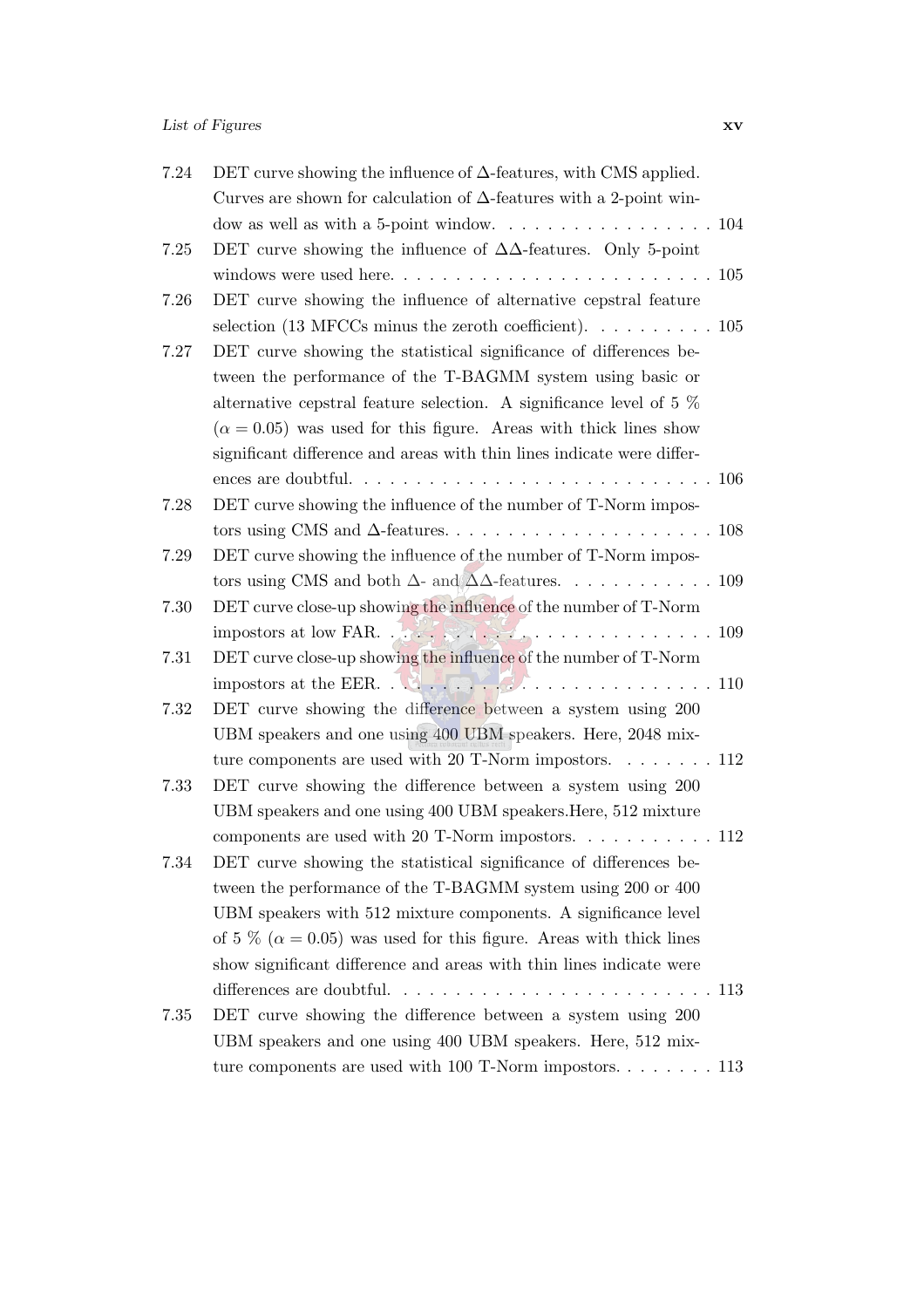#### List of Figures xvi

| 7.36 DET curve showing the difference between a system using mean-  |
|---------------------------------------------------------------------|
| only MAP adaptation and one using MAP adaptation with regard        |
| to both the mean and the covariance matrix. The second system       |
| was tested with a relevance factor of 16 and again with a relevance |
|                                                                     |

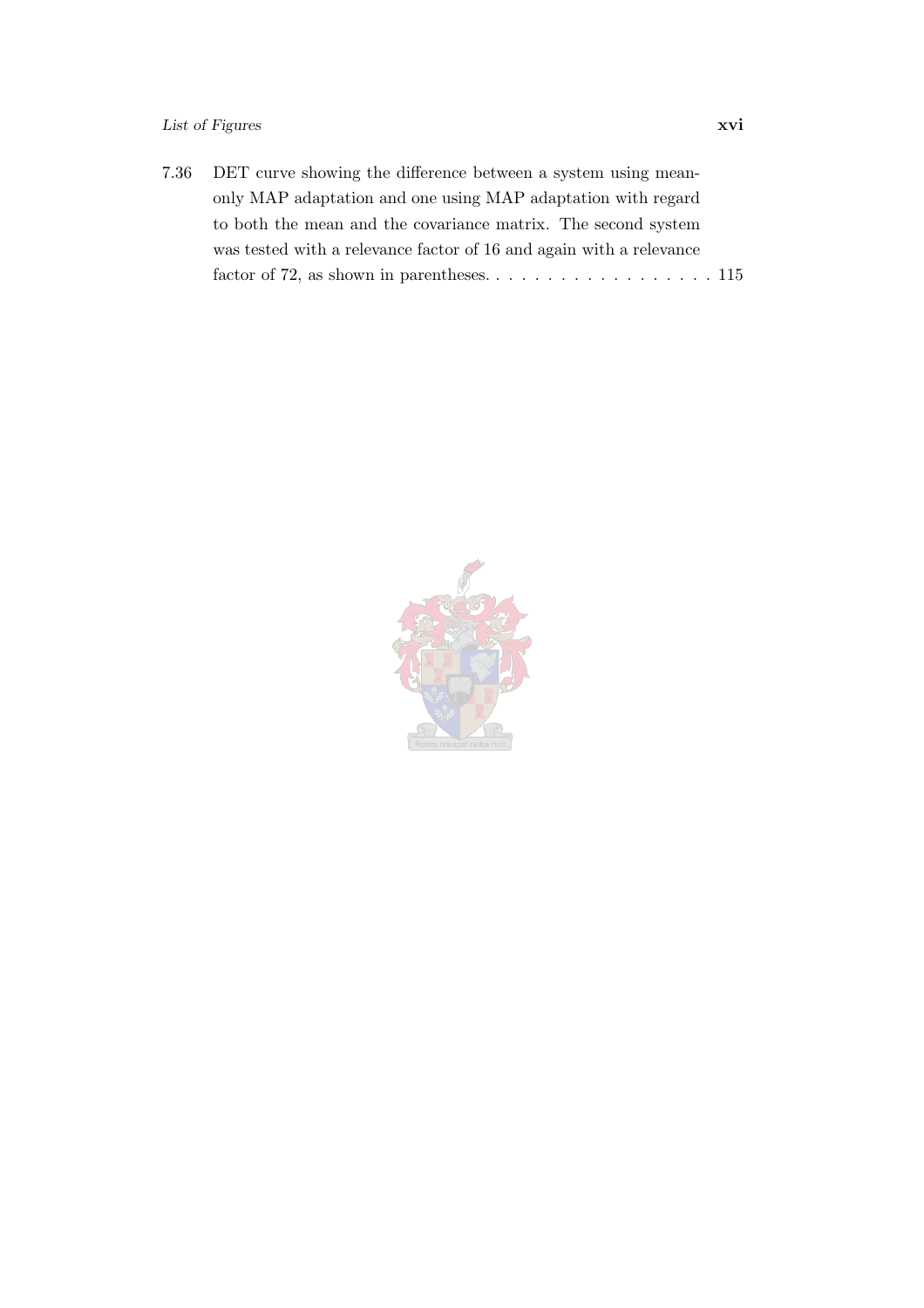## List of Tables

<span id="page-17-0"></span>

| 2.1 | Speaker Identification Accuracies for $VQ$ and $GMM \dots \dots$         | 15 |
|-----|--------------------------------------------------------------------------|----|
| 2.2 | False acceptance rates for HMM and GMM where the false rejec-            |    |
|     |                                                                          | 15 |
| 2.3 | Speaker verification EER for GMM and $HGMM$                              | 16 |
| 2.4 | Speaker recognition results for GMM and HGMM using NIST 2002             |    |
|     |                                                                          | 16 |
| 2.5 | EER and computational reduction factor $(F)$ for SGMM                    | 17 |
| 2.6 | EER for GMM and SGMM augmented with MLP $\ldots \ldots \ldots$           | 17 |
| 4.1 | Theoretical trade-offs for different balanced tree structures. These     |    |
|     | figures were chosen so that there would be enough leaf nodes to          |    |
|     | accommodate 2048 mixture components                                      | 36 |
| 4.2 | Comparative summary between different model evaluation techniques 45     |    |
| 6.1 | Technical specifications of the Switchboard-2 Phase III speech corpus 63 |    |
| 6.2 | Technical specifications of the Mixer speech corpus                      | 64 |
| 7.1 | Comparison of error rates between the baseline GMM, the baseline         |    |
|     | T-BAGMM and the reference system                                         | 84 |
| 7.2 | EER measurements (values in $\%$ )                                       | 91 |
| 7.3 | FRR measurements where FAR= $1\%$ (values in $\%$ )                      | 91 |
| 7.4 | Speed improvement factors for the case where a GMM has 2048              |    |
|     | mixture components and the corresponding T-BAGMM has a depth             |    |
|     |                                                                          | 95 |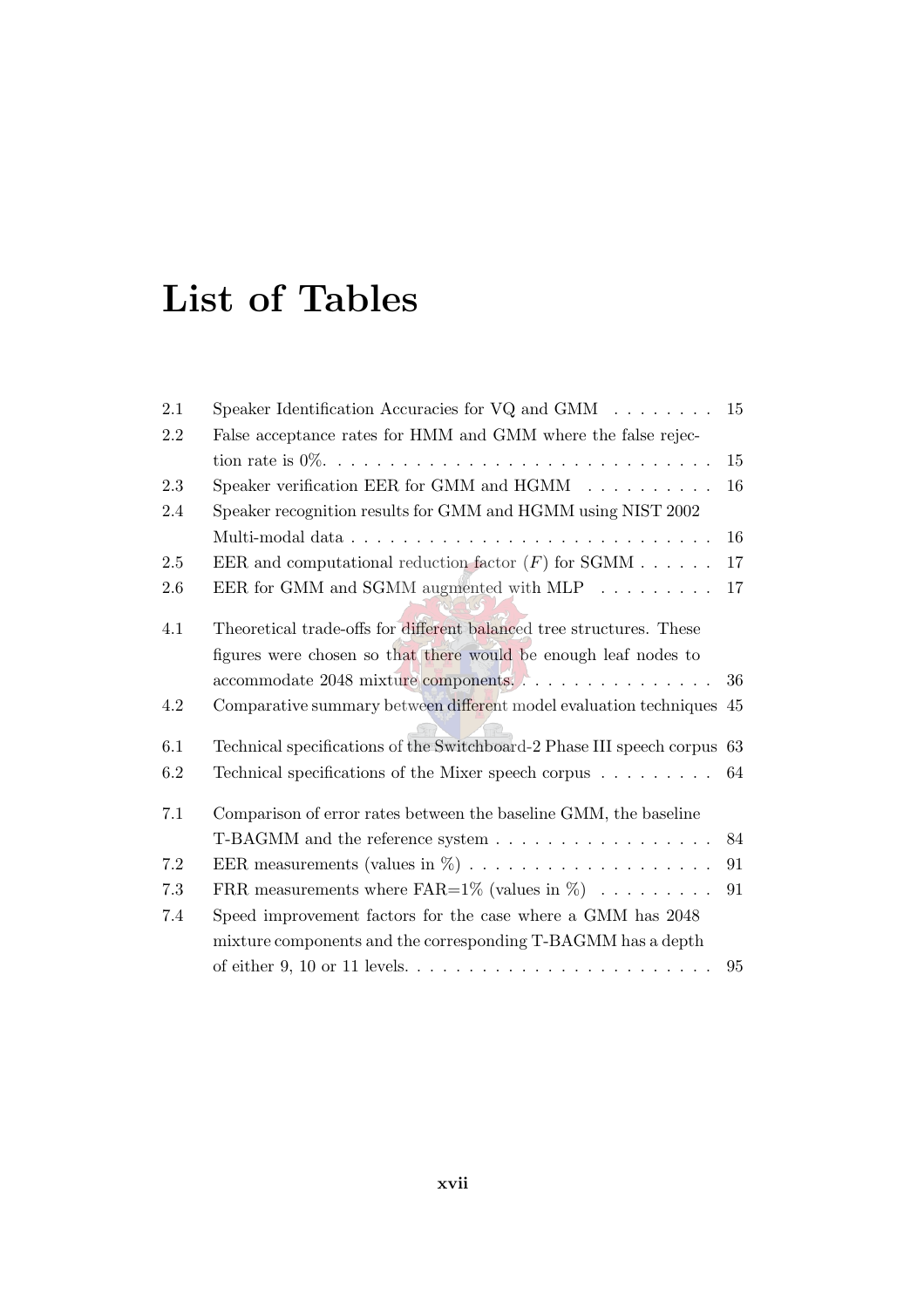# List of Algorithms

<span id="page-18-0"></span>

|             | 1 Binary-split model initialisation 31                                           |  |
|-------------|----------------------------------------------------------------------------------|--|
| $2^{\circ}$ |                                                                                  |  |
|             |                                                                                  |  |
| $\sim$ 4    | Recursive Evaluation of a T-BAGMM, making use of a node                          |  |
|             | score threshold $\ldots \ldots \ldots \ldots \ldots \ldots \ldots \ldots \ldots$ |  |

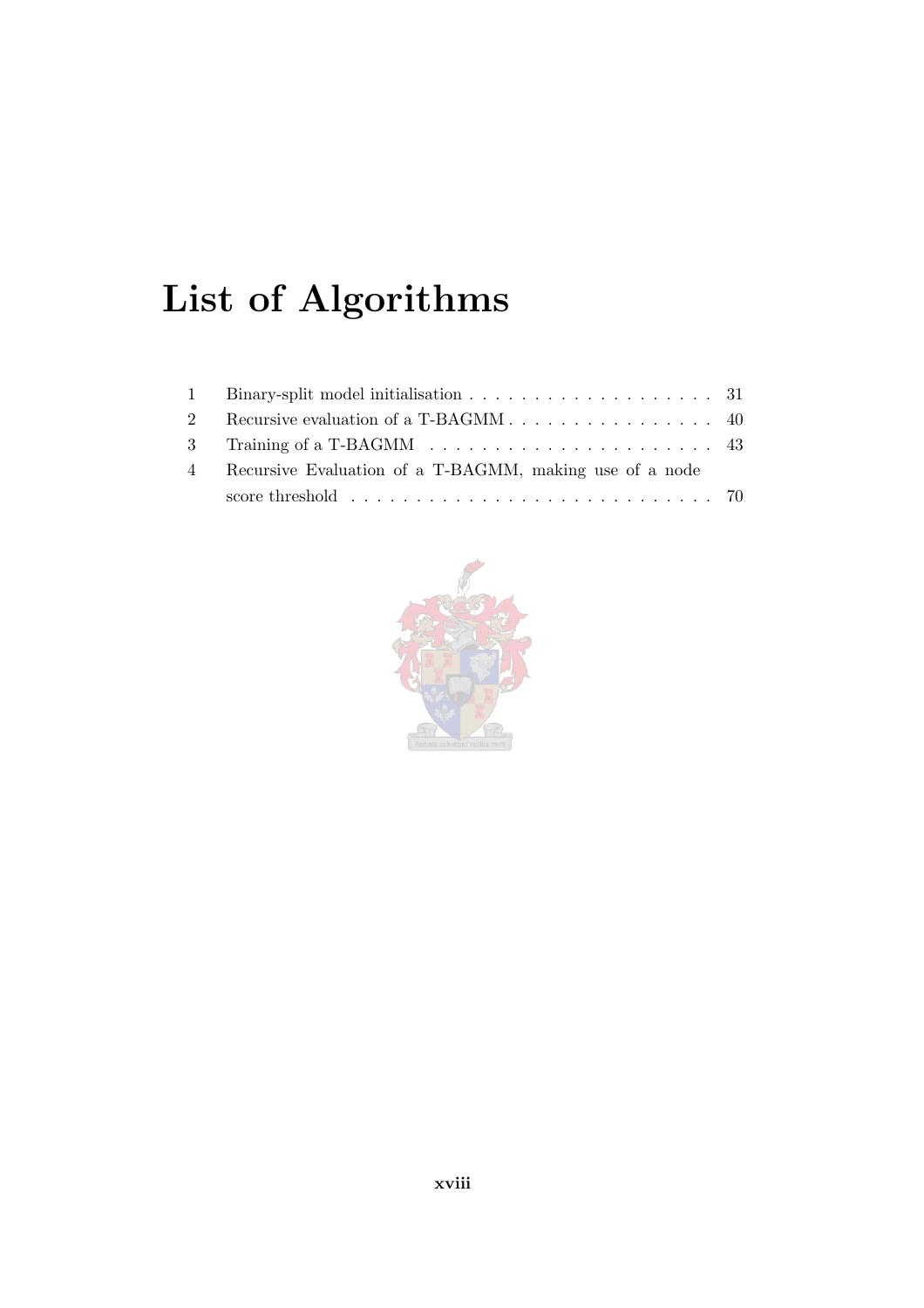# <span id="page-19-0"></span>List of Abbreviations/Acronyms

| <b>ANN</b>  | Artificial Neural Network      |
|-------------|--------------------------------|
| ASR         | Automatic Speech Recognition   |
| <b>BPF</b>  | <b>Band-pass Filter</b>        |
| <b>CMS</b>  | Cepstral Mean Subtraction      |
| <b>CPU</b>  | Central Processing Unit        |
| DCF         | Detection Cost Function        |
| <b>DCT</b>  | Discrete Cosine Transform      |
| <b>DET</b>  | Detection Error Tradeoff       |
| <b>DFT</b>  | Discrete Fourier Transform     |
| <b>DSP</b>  | Digital Signal Processing      |
| <b>EER</b>  | Equal Error Rate               |
| <b>GMM</b>  | Gaussian Mixture Model         |
| EM          | Expectation Maximisation       |
| FA          | False Acceptance / False Alarm |
| <b>FAR</b>  | False Acceptance Rate          |
| <b>FR</b>   | False Rejection                |
| FRR         | False Rejection Rate           |
| <b>HGMM</b> | Hierarchical GMM               |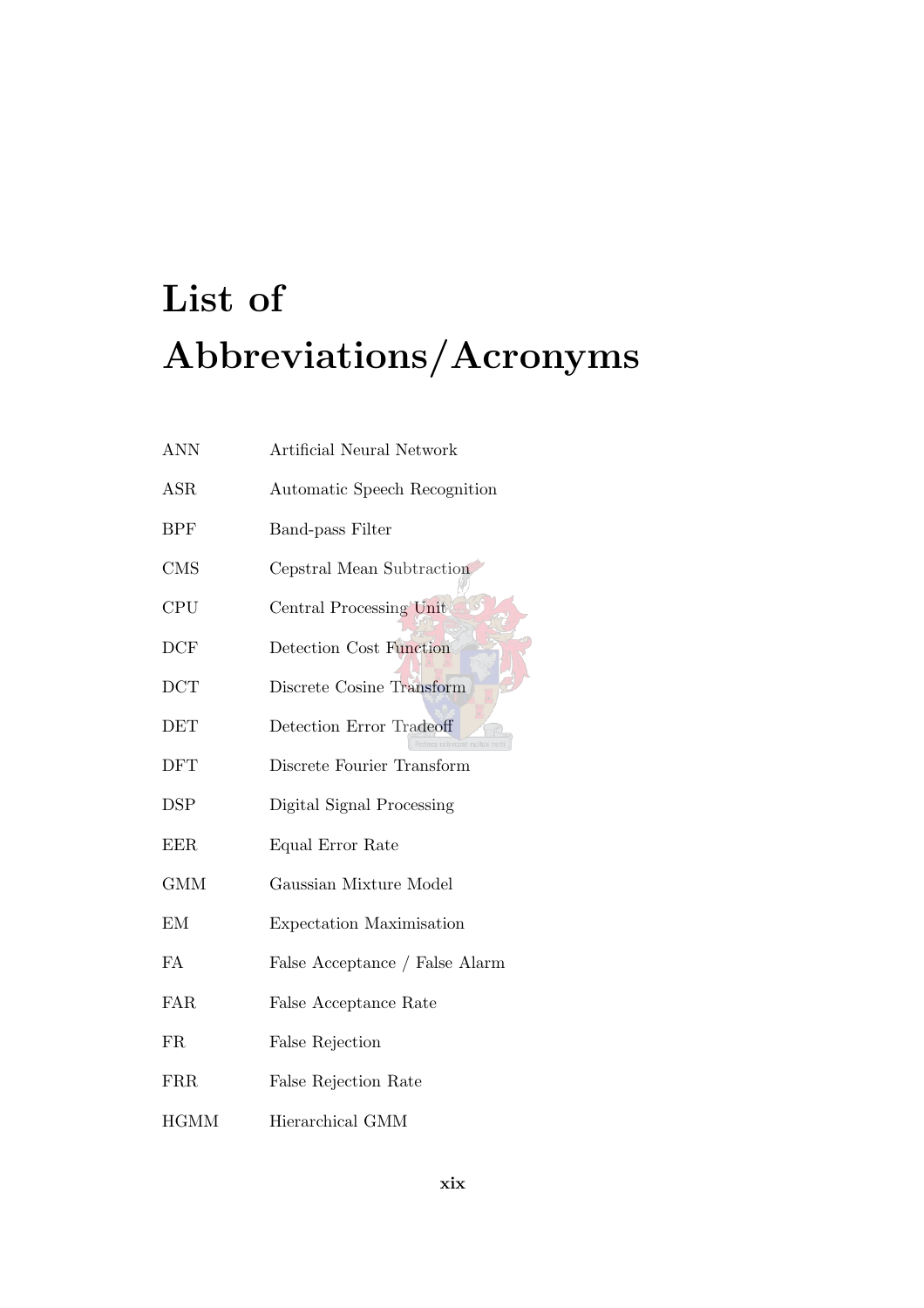| <b>HMM</b>  | Hidden Markov Model                             |
|-------------|-------------------------------------------------|
| <b>HPF</b>  | High-pass Filter                                |
| IID         | Independent and Identically Distributed         |
| LP          | Linear Prediction                               |
| LPCC        | Linear Prediction Cepstral Coefficient          |
| <b>LPF</b>  | Low-pass Filter                                 |
| <b>MAP</b>  | Maximum a Posteriori                            |
| <b>MFCC</b> | Mel-Frequency Cepstral Coefficient              |
| МL          | Maximum Likelihood                              |
| <b>MLP</b>  | Multi-level Perceptron                          |
| <b>NIST</b> | National Institute for Standards and Technology |
| PDF         | <b>Probability Density Function</b>             |
| <b>PR</b>   | Pattern Recognition                             |
| <b>SBM</b>  | <b>Structural Background Model</b>              |
| <b>SGMM</b> | Structural GMM                                  |
| <b>SHFS</b> | Shell File System                               |
| <b>SID</b>  | Speaker Identification                          |
| <b>SMAP</b> | Structural MAP                                  |
| SRE         | Speaker Recognition Evaluation                  |
| SSH         | Secure Shell                                    |
| T-BAGMM     | Tree-based Adaptive Gaussian Mixture Model      |
| T-Norm      | <b>Test Normalisation</b>                       |
| <b>UBM</b>  | Universal Background Model                      |
| VQ          | Vector Quantisation                             |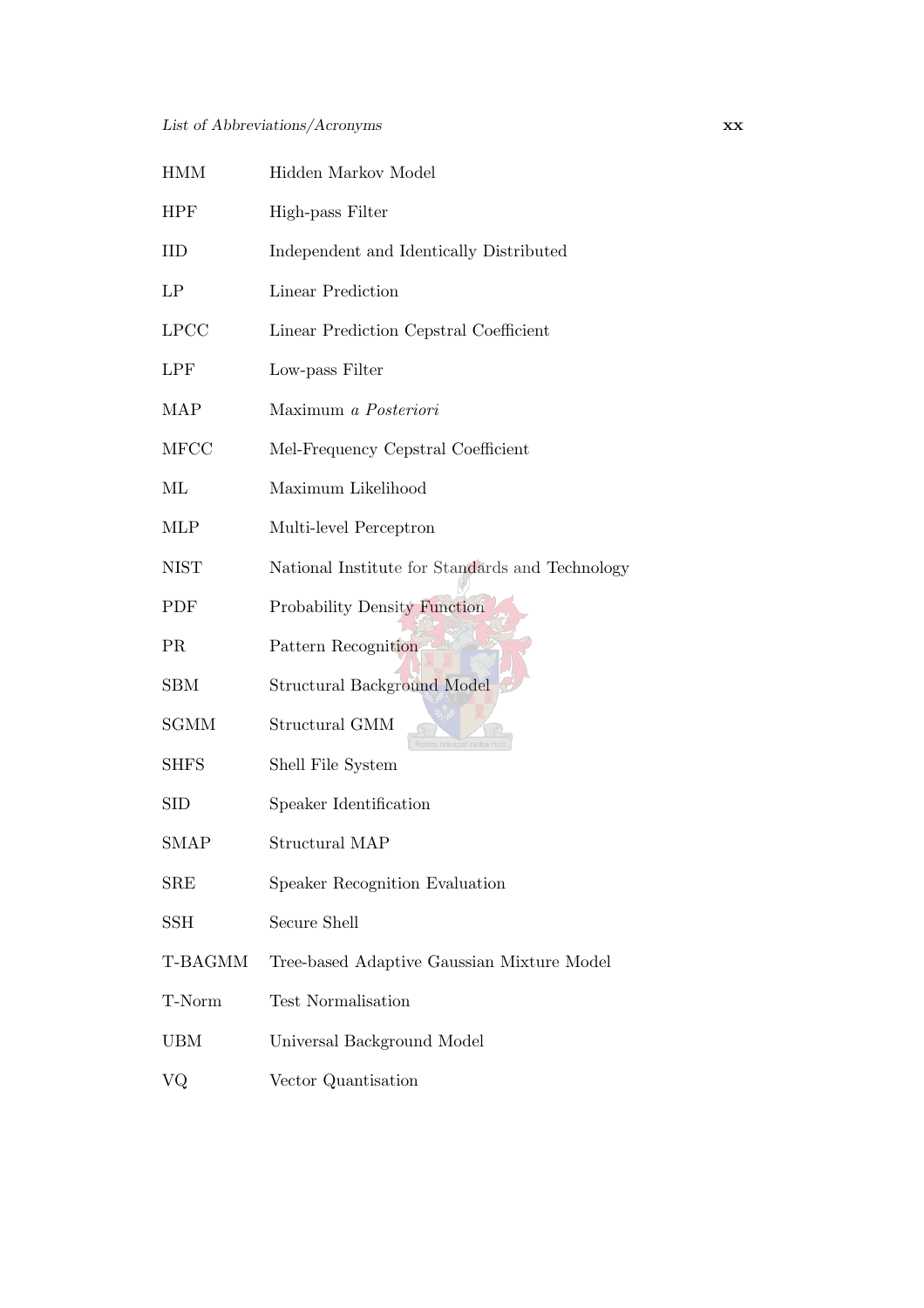# <span id="page-21-0"></span>List of Symbols

#### Constants:

|         | Identity matrix                             |
|---------|---------------------------------------------|
| $\pi =$ | 3.141.592.653.589.793.238.462.643.383.279.5 |
| $e =$   | 2.718 281 828 459 045 235 360 287 471 352 6 |

#### Variables, Vectors and Matrices:

| $\boldsymbol{A}$   | Scalar variable representing a constant value                       |
|--------------------|---------------------------------------------------------------------|
| Χ                  | Random variable (roman type)                                        |
| $\boldsymbol{x}$   | Scalar variable                                                     |
| x                  | Column vector variable (bold-face)                                  |
| $\mathbf{x}_t$     | Observation vector at discrete time t                               |
| $\mathcal X$       | Sequence of random variables $\{X_t : t = 1, 2, , T\}$              |
| X                  | Matrix or sequence of observation vectors $\{x_t : t = 1, 2, , T\}$ |
| $\mu$              | Statistical mean vector                                             |
| $\mu$              | Statistical scalar mean                                             |
| Σ                  | Statistical covariance matrix                                       |
| $\sigma, \sigma^2$ | Statistical standard deviation and variance                         |
| $w_i$              | Mixture weight                                                      |
| $g_i$              | Node weight                                                         |
| $g_i'$             | Node level weight                                                   |
| $\lambda$          | Model parameters                                                    |
| Λ                  | Log-likelihood ratio (score)                                        |
| $\theta$           | Decision threshold                                                  |
| $s_n$              | Node score                                                          |
| $\delta$           | Node score beam width                                               |
| $\phi$             | Node score threshold                                                |
|                    |                                                                     |

 $\mathcal{A}_\mathcal{A}$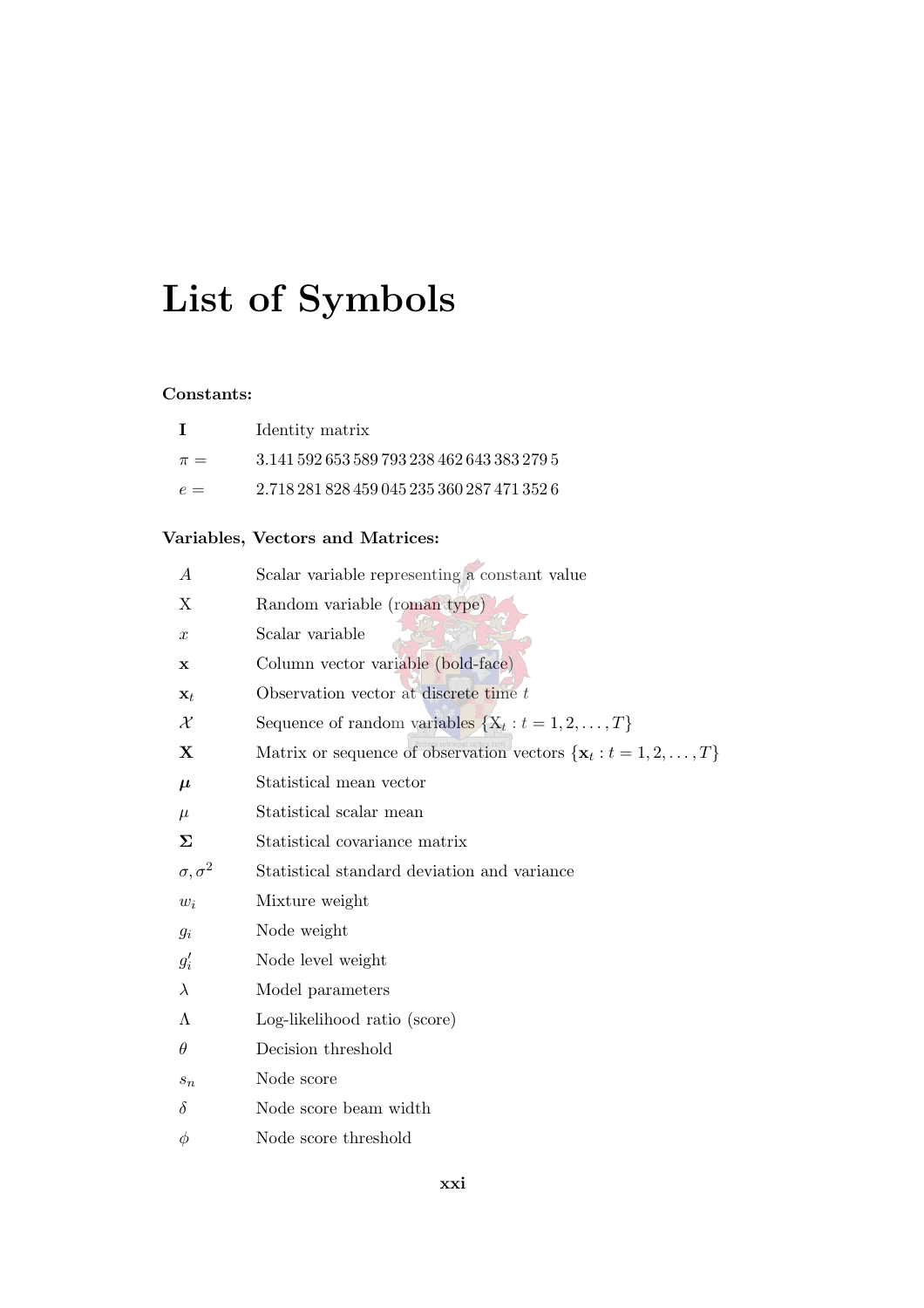#### Functions:

| $\exp(x)$                                          | The exponential function $e^x$                                                         |
|----------------------------------------------------|----------------------------------------------------------------------------------------|
| P(x)                                               | The probability of the random variable X having the value $x$<br>(i.e. $P(X = x)$ )    |
| p(x)                                               | The probability density function (PDF) with respect to the<br>variable $x$             |
| P(x A)                                             | The conditional probability of the variable $x$ given the knowl-<br>edge $A$           |
| p(x A)                                             | The conditional PDF with respect to the variable $x$ given the<br>knowledge A          |
| $\mathcal{N}(\mathbf{x} \boldsymbol{\mu}, \Sigma)$ | Multivariate Normal (Gaussian) PDF with mean $\mu$ and covari-<br>ance matrix $\Sigma$ |
| $L_T(k)$                                           | The tree level of node $p_k$                                                           |

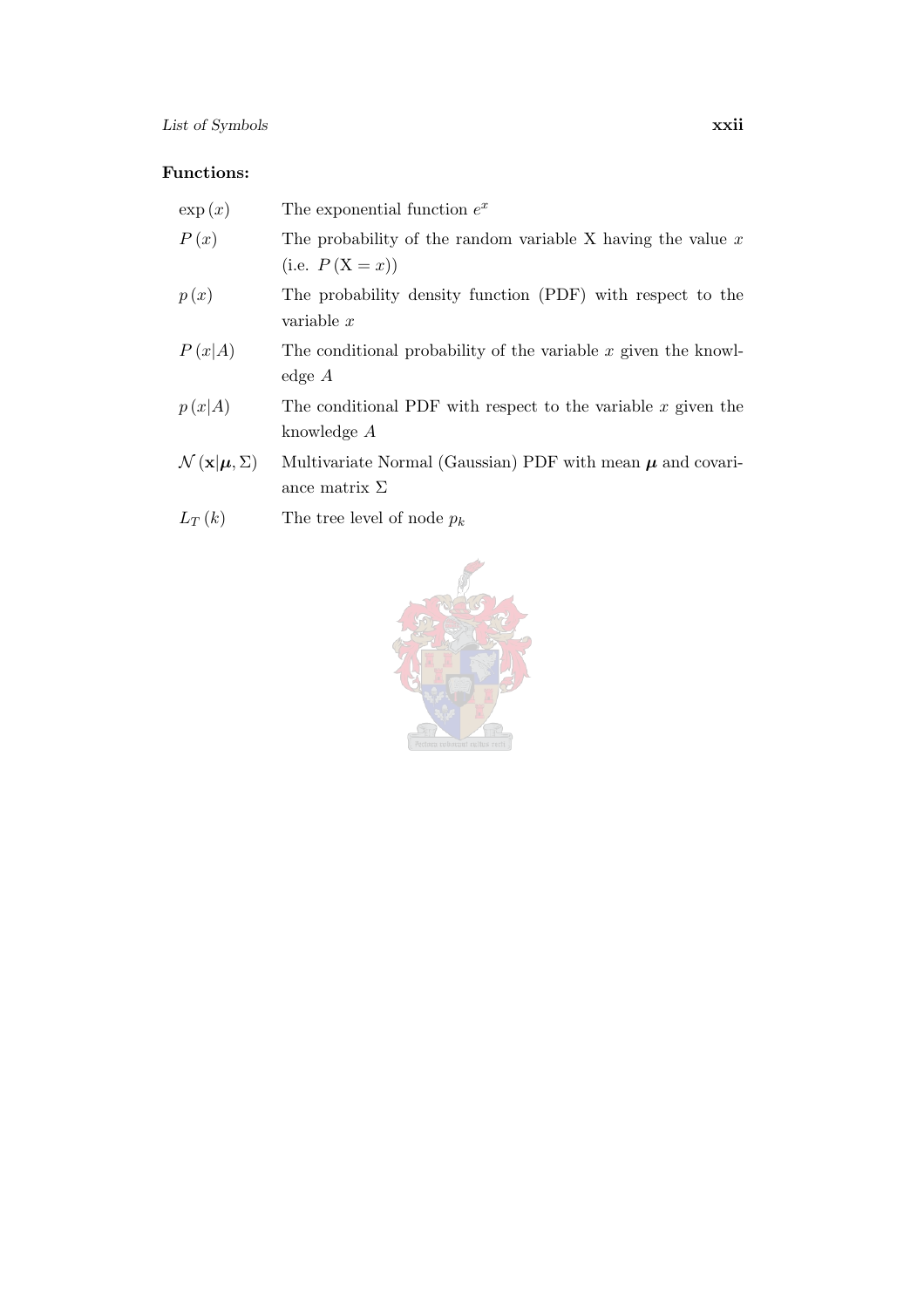### <span id="page-23-0"></span>Chapter 1

## Introduction

#### <span id="page-23-1"></span>1.1 Motivation

In the modern age of digital computers, a vast amount of useful functions have already been developed to process signals in digital form. Speaker recognition is a technique of digital signal processing (DSP) regarding the correct identification of people by analysing their speech. It has a wide variety of useful applications in the broad areas of access control, transaction authentication, law enforcement and more [\[1\]](#page-144-1). Some of these applications, in combination with other technologies, might someday help to narrow the digital divide by providing computer-illiterate people easy access to technology.

In the past few decades, important contributions have been made in the field of speaker recognition. Among these contributions, the Gaussian mixture model (GMM) has proved extremely efficient for characterising speaker identity at the acoustic level [\[2](#page-144-2)]. One big disadvantage of using GMMs, is that the computation time of model evaluations can become very expensive. This is especially true in research and development where large numbers of trials must be executed to determine the performance of a verification system.

This thesis examines current, advanced techniques surrounding Gaussian mixture modelling in the focus area of acoustic text-independent speaker verification. These techniques transform the GMM into a tree structure that can improve the evaluation speed considerably. By building on these techniques, a new tree-based version of the GMM is introduced. Theoretical prediction indicate that this new model can achieve nearly a hundred-fold improvement in evaluation speed. This comes at a cost of requiring only double the amount of memory. The new model is not restricted to application in speaker verification, but can also replace the regular GMM in other tasks such as speech recognition.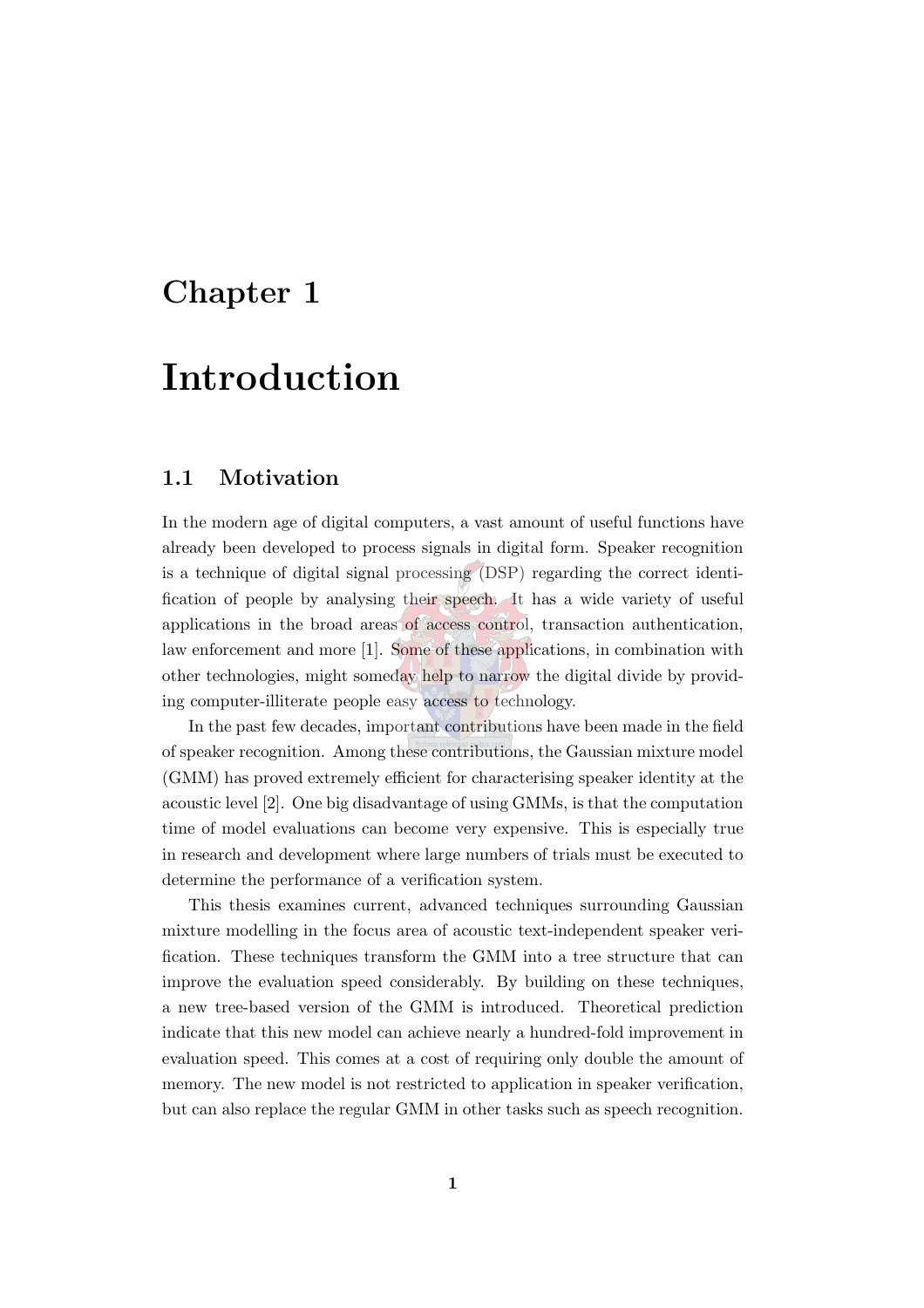### <span id="page-24-0"></span>1.2 Concepts Relating to Modelling in Speaker **Verification**

Speaker recognition falls under the general concept of pattern recognition (PR) or pattern classification [\[3,](#page-144-3) [4\]](#page-144-4). It is sub-divided into two main areas: Speaker identification (SID) and speaker verification [\[1](#page-144-1)]. The latter is also called speaker detection. For the SID task, it must be determined which person in a known, fixed-size set is doing the talking. For the speaker verification task, on the other hand, it must be determined whether a person is whom he or she is claimed to be. This requires discrimination between the target speaker and a possibly infinite number of impostor speakers.

For any PR task, features are needed that allow discrimination between the different classes in the data. For example: the number of wrinkles on a person's face might be a good feature for age discrimination. Normally, discrimination can be enhanced by taking a number of different features into account. This gives extra dimension (more viewpoints) to the data being studied. In mathematical terms, it thus makes sense to work with features as multi-dimensional vectors. Each dimension represents a different feature measurement that is extracted from the data.

Speech data come in the form of time-varying signals. A speech data set is a collection of sample speech signals. A number of schemes have already been produced for extracting useful information (to be used as features) from speech signals. In recent years, cepstral coefficients (of which a few different types exist) have become the features of choice for speech.

Models in PR are mathematical descriptions of classes, of which the parameters are estimated from feature vectors. On the acoustic level, a speaker model tries to represent all the possible sounds that the voice of the corresponding person can make. It is assumed that a person's voice is unique and therefore make unique sounds. But, in reality, a given sound might be produced by more than one person. This obviously makes the modelling process very difficult, because speaker models might overlap to quite an extent. Also, training data for any given person are always limited and do not necessarily contain all the possible sounds that the person can make. Statistical methods that use probability density functions (PDFs) to model classes are commonly used for PR tasks. This thesis employs a tree-based version of the Gaussian mixture model (GMM), which is a statistical model.

The verification task produces a score that indicates how well a given test sample (or utterance) matches the model of the claimed identity. A threshold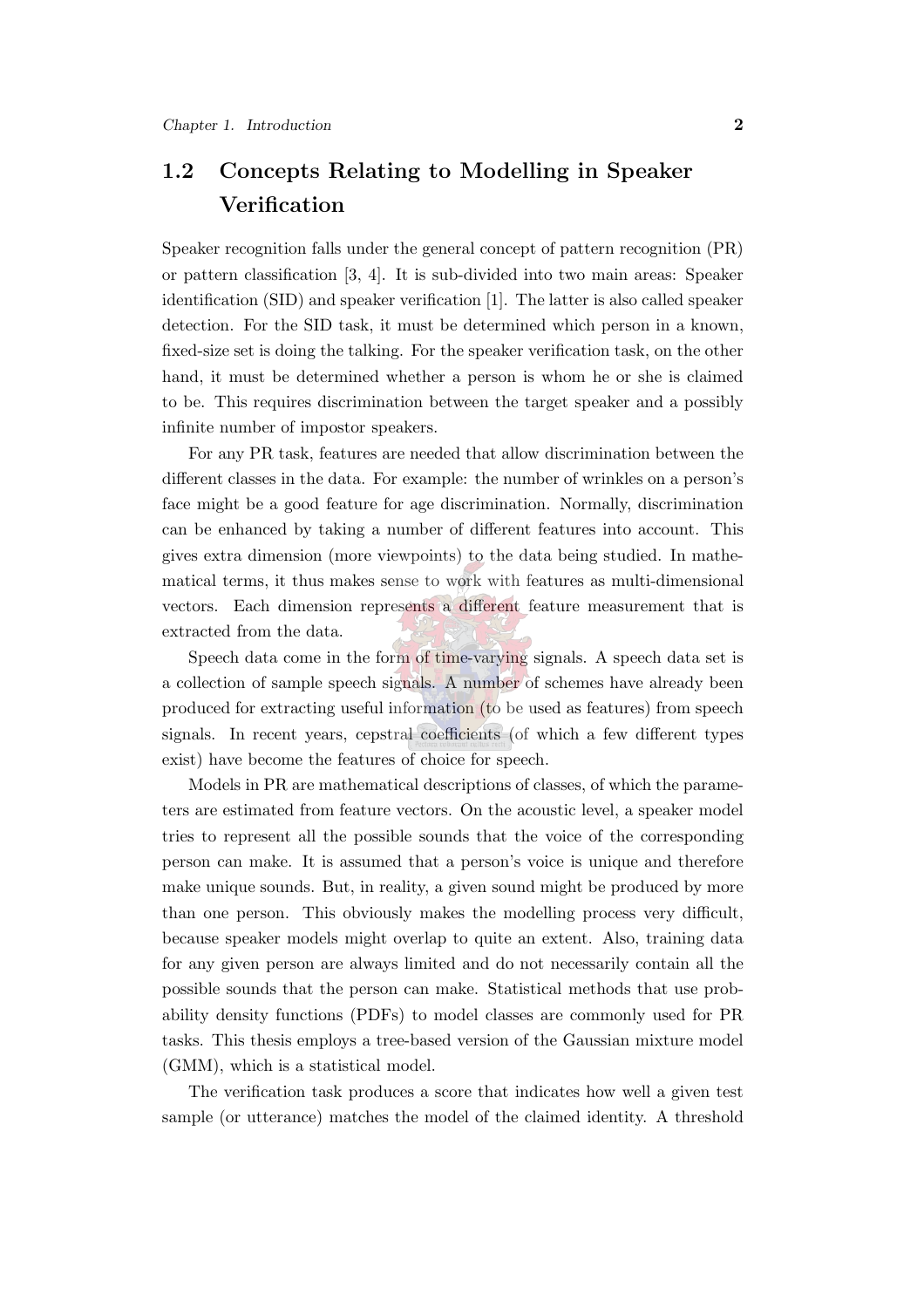must be chosen to decide, based on the score, whether or not the test sample was actually produced by the claimed identity. If the score is above the threshold, the decision is affirmative, otherwise not.

Two types of errors occur during verification. A false acceptance (FA) (or false alarm) is the error made when the verification system accepts the claim, although the claimed identity is not present in the sample. A false rejection (FR) (or miss) is the error made when the system fails to detect the claimed identity, although it is present in the sample. The performance of a system is normally characterised by the equal-error rate (EER). This is the probability of an error occurring if the threshold is chosen so that the occurrence of both FA and FR errors are equally likely.

Text-dependent speaker recognition requires the speaker to speak a cue sentence from a fixed set. The number of ways in which these sentences can be produced by a single person are somewhat limited. This allows the system to know most of the sounds that can be expected from a test sample. Much higher accuracies can therefore be obtained than with text-independent speaker recognition where the speaker may say anything. With this latter method, the system must be able to deal with sounds that it may not have encountered during training.

To effectively construct any practical speaker recognition system, a large volume of training and testing data is required. Speaker models are created from training data and the system performance (accuracy) is measured from testing data. The latter are also used to choose appropriate thresholds. Many commercial speech databases are available to satisfy this need. A speech database is often also called a speech corpus.

#### <span id="page-25-0"></span>1.3 Previous Work Regarding Tree-based GMMs

As used in modern speaker recognition systems, Gaussian mixture modelling has become a very popular technique since it was first introduced [\[2](#page-144-2)]. Apart from the fact that it gives very good performance, it has an intuitive connection to the physical properties of a person's voice. In short, a GMM is a sum of weighted component Gaussian PDFs. Each component can be thought of as representing a given group of sounds that a person can produce. The GMM as a whole can therefore represent all the sounds of a person's voice with relatively high accuracy.

Because of data scarcity, early systems used a maximum of 64 components for speaker models. Later, the technique of Bayesian speaker adaptation (originally used in speech recognition systems [\[5\]](#page-144-5)) was applied to create speaker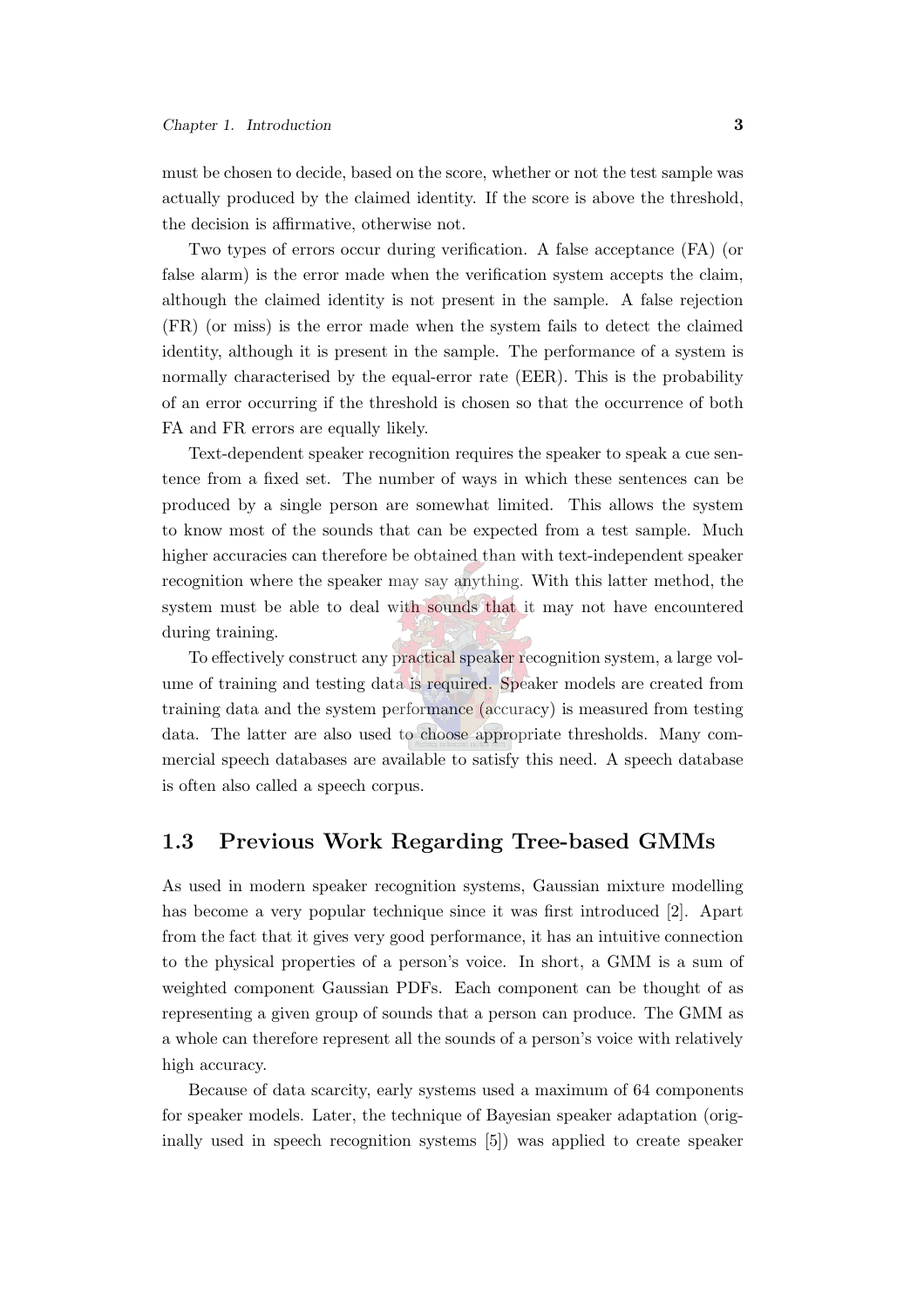models from a universal background model (UBM) [\[6\]](#page-144-6). The UBM is trained using data from a large population of speakers, thereby creating a model representing the general (or background) speaker. Because so much training data are available for the UBM, the number of Gaussian mixture components was increased to 2048. This allowed much more detailed modelling of the acoustic space. The drawback of having so many components, however, is that computation time is also increased considerably.

Recently, researchers have started to develop techniques to improve the speed of GMM computation by rearranging the components into a tree formation [\[7](#page-144-7), [8,](#page-144-8) [9](#page-145-0), [10](#page-145-1)]. The tree is usually constructed so that the nodes in each level serve as approximations for their respective descendant nodes. When determining the score of a test feature vector for the model, the tree structure ensures that a quick search can be made to find only those components that contribute significantly to the score. Chapter [2](#page-30-0) describes these developments in more detail.

In existing techniques, the contributions of approximate nodes to the model score are used to determine the search path. Only the subtrees of those nodes with high enough contributions are evaluated further. Normally, the contributions of these approximate nodes are otherwise ignored, because they are not actual mixture components and merely exist to facilitate the search.

As a consequence of the research for this thesis, a new version of the treebased GMM was produced, called the tree-based adaptive Gaussian mixture model (T-BAG mixture model, or T-BAGMM). It has the property of including the contributions of approximate nodes that have lower contributions to the score, but only when they are evaluated as part of the search procedure. These nodes then serve as a cost-efficient approximation to the clusters of mixture components that would otherwise have been discarded. This action costs nothing extra in computation time, but it is hoped to produce slightly better performance than other speed improvement techniques. It effectively provides a multi-resolution GMM that models different regions of feature space with different degrees of detail, depending on the location of the test feature vector. This gives the model its adaptive nature.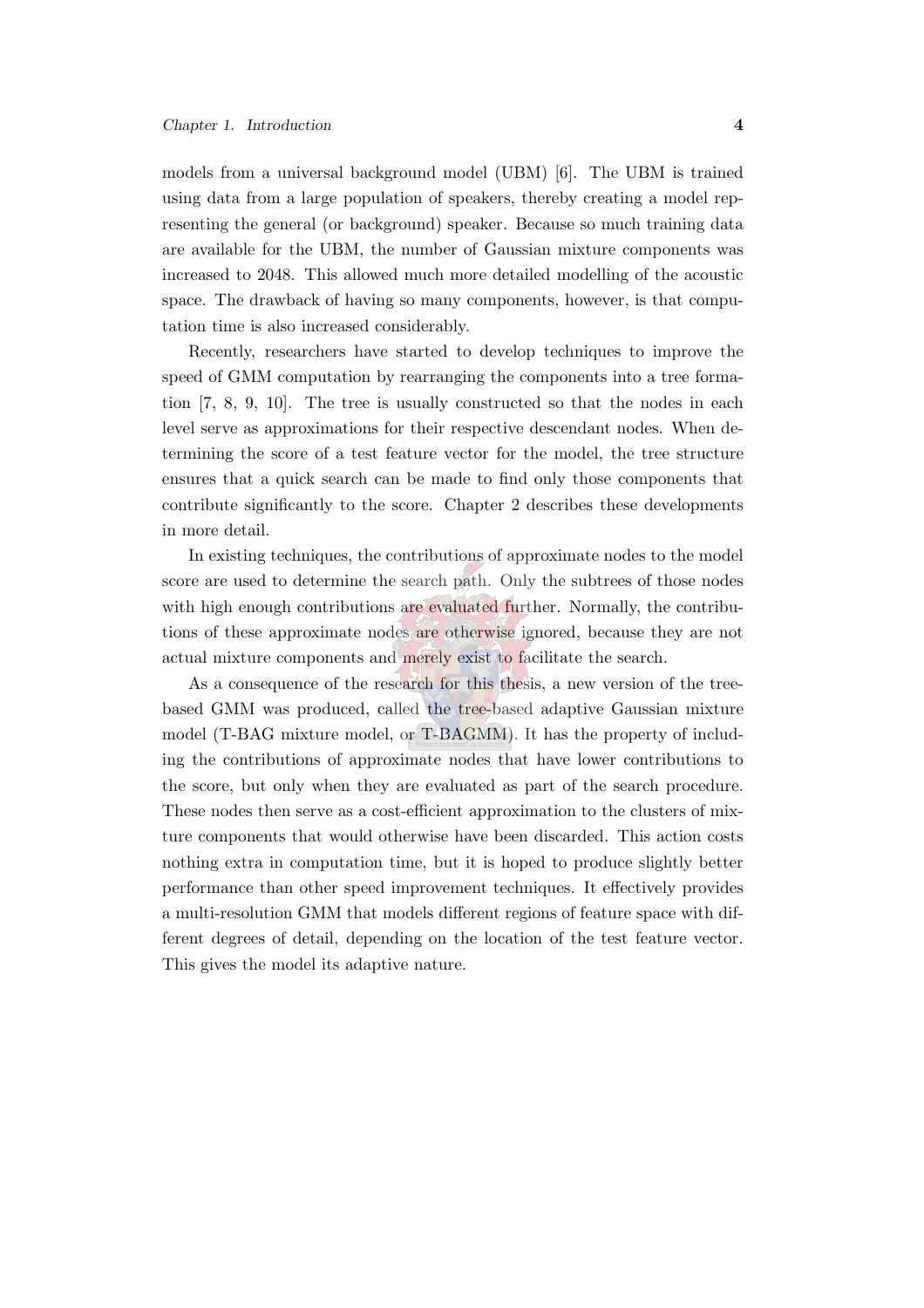#### <span id="page-27-0"></span>1.4 Research Objectives

The main concern of this thesis is the improvement of evaluation speed for the GMM. Although other techniques exist to perform this function, the solution presented here is believed to have greater potential. The primary aim of this thesis therefore consists of:

- introducing a new time-efficient version of the GMM, based on recent advances made by other researchers;
- providing detailed discussions about factors surrounding the construction and functionality of the model; and
- investigating the new model's effectiveness in the application of speaker verification.

The secondary aim is to fully describe the construction of a modern acousticlevel text-independent speaker verification system. To achieve this second objective, it is necessary to cover all the components that are used to construct the verification system. These are:

- front-end processing (signal analysis and feature extraction),
- speaker modelling,
- evaluation and decision making.

In a thesis such as this one, it is not practical to investigate all these system components in detail. However, detailed descriptions of specific techniques can be provided. Also, investigations should be performed to discover the influence of some of these techniques on the system performance. As a consequence of the primary objective, the speaker modelling component receives the greatest attention.

#### <span id="page-27-1"></span>1.5 Contributions

Throughout the development process and experimental investigations, a few important contributions were made by this research:

 A detailed description of the new T-BAGMM was produced. Some additional insight regarding its implementation was given, and the possibility of adjusting the speed-accuracy trade-off was discovered and applied.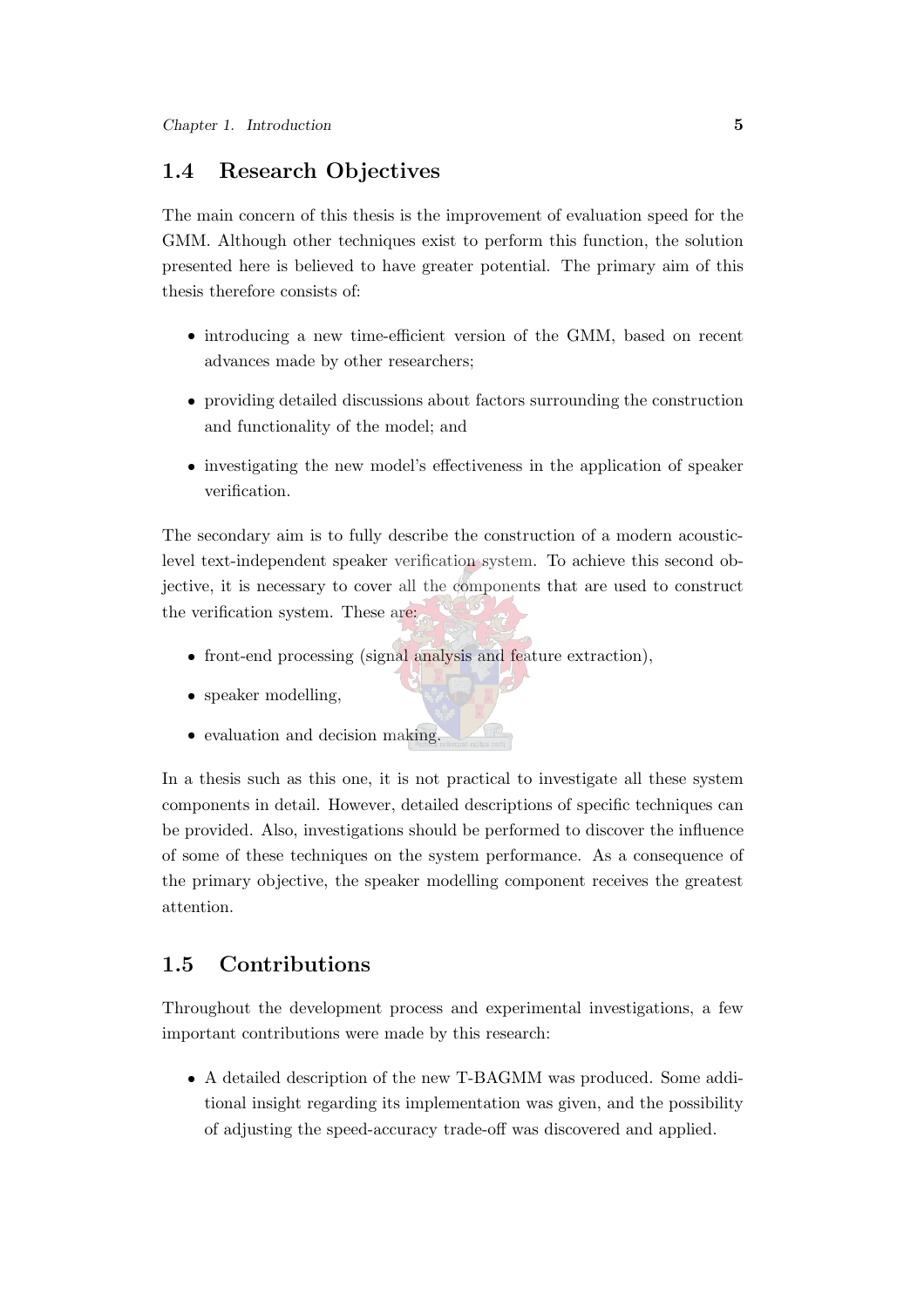- It was discovered that the accuracy of the T-BAGMM is very similar to the GMM. The T-BAGMM also performs consistently better in the low false alarm region, although no proper explanation for this has yet been found. The T-BAGMM was used to perform multiple experiments successfully while experiencing up-to roughly a 100-fold improvement in evaluation speed. It was observed that the speed measurement for 2048 component models was even better than predicted by theory. The reason for this has also not been found, but inaccuracies in the measurements and prediction may have a small contribution. Training speed was also improved considerably.
- Characteristic curves were obtained of the T-BAGMM speed improvement. These can be used by developers as an indication of whether, and by how much, the T-BAGMM will benefit any particular application.
- Various techniques were investigated under the same challenging conditions of the 2004 National Institute of Standards and Technology (NIST) speaker recognition evaluation (SRE). These results present the unique perspective that shows how the different techniques improve performance relative to each other. In this way, it was seen that channel compensation plays a dominant role in high-performance systems.
- As an alternative to existing, but more complex software packages, a simple implementation of process distribution was developed using Linux shell scripts.
- Experimental work was performed using the PatrecII software suite that is being developed by the DSP group of the University of Stellenbosch. During this research work, software components were created for PatrecII to implement T-BAGMM functionality. Some other PatrecII components were also improved upon, in order to complete the verification system. Issues regarding the implementation of algorithms are discussed in this thesis, but no specifics about the actual software implementation are given.

#### <span id="page-28-0"></span>1.6 Overview of this work

This section describes the organisation of this thesis. Chapter [2](#page-30-0) reviews work done previously by other researchers on the topics of speech processing and specifically speaker verification in the acoustic domain. The various techniques used in this thesis are introduced. This covers feature extraction, speaker mod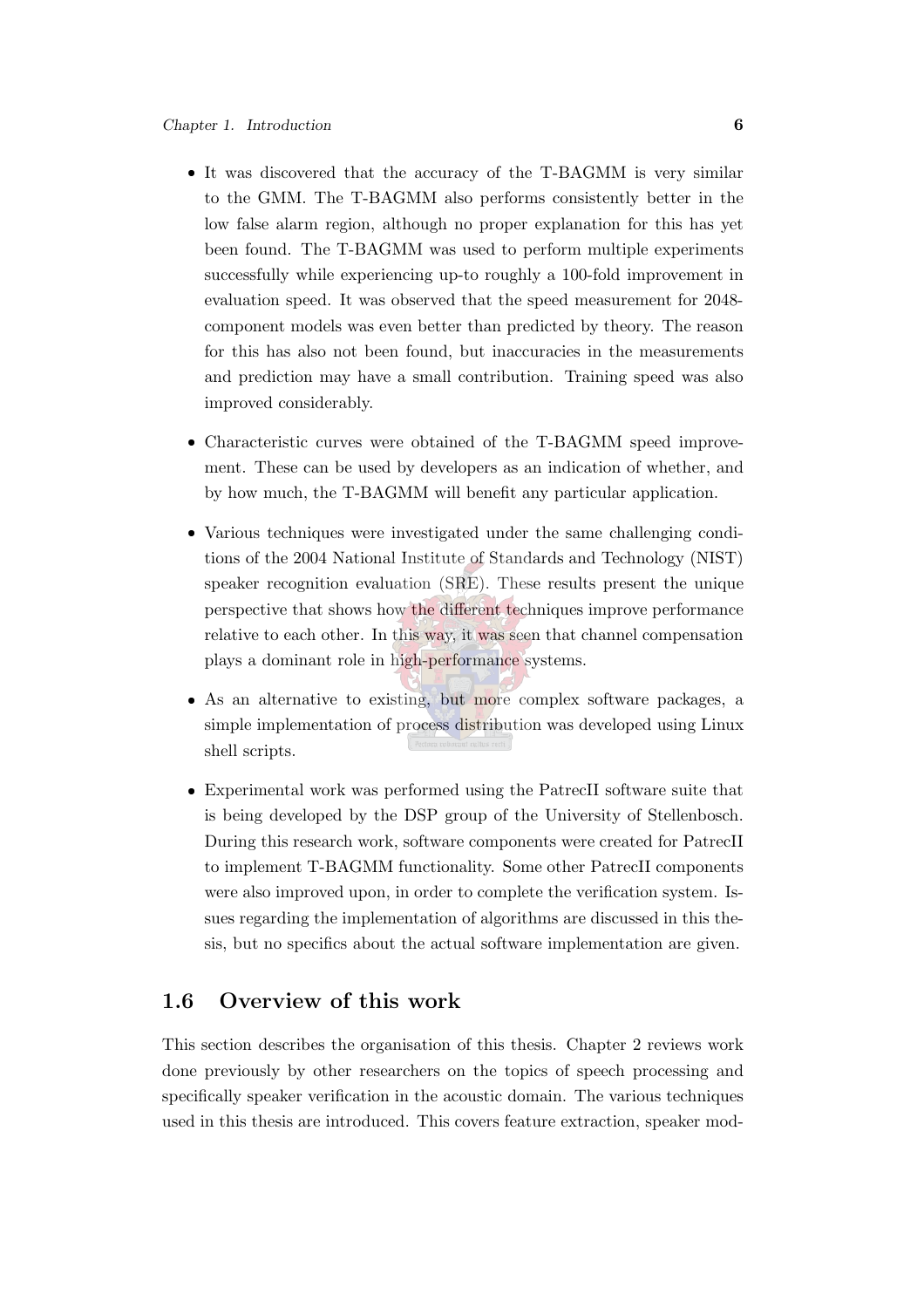elling and evaluation methods. Special attention is given to modelling techniques regarding tree-based GMMs.

Chapter [3](#page-42-0) introduces the concept of speaker modelling for the speaker verification task. It provides the theory of modelling acoustic space with GMMs. The structure of the GMM is described, as well as the practical methods for determining its parameters through maximum likelihood (ML) estimation and the expectation maximisation (EM) algorithm. The method of adapting speakerspecific models from a more general speaker-independent model, using maximum *a posteriori* (MAP) adaptation, is also covered.

Chapter [4](#page-56-0) introduces the new T-BAGMM that was developed for this thesis. Thorough theoretical coverage of the model structure and method of evaluation is given. Model training is also discussed.

Chapter [5](#page-68-0) covers the remaining parts of the speaker verification system. It shows how the different components work together to produce a verification result. Detailed descriptions of specific techniques for front-end signal processing, the feature extraction process and score calculation are given. The theoretical foundation for making decisions is discussed. The general idea for applying distributed processing to the verification task is also covered in this chapter.

Chapter [6](#page-81-0) describes the various choices and algorithmic specialisations that were made for this thesis. It investigates the choices for various parameters of the underlying processes in the system. A discussion is given about the application of data, and the characteristics that are desired in the data are pointed out. The actual method of implementation for distributed processing is described here. Specific additions or alterations to the general algorithms (which are described in the theoretical sections of this thesis) are also discussed.

Chapter [7](#page-98-0) shows the results of a few investigations into the effectiveness of the new T-BAGMM. Figure [7.2](#page-107-0) and Table [7.1](#page-106-2) show that the T-BAGMM performance matches closely that of the regular GMM. Specific speed improvement measurements are summarised for model training in Figure [7.4](#page-111-1) and for evaluation in Figure [7.6.](#page-112-0) The influence of a few other techniques that were employed are also shown.

Finally, Chapter [8](#page-140-0) makes a few conclusions from this research. Some recommendations are also given for possible further investigations.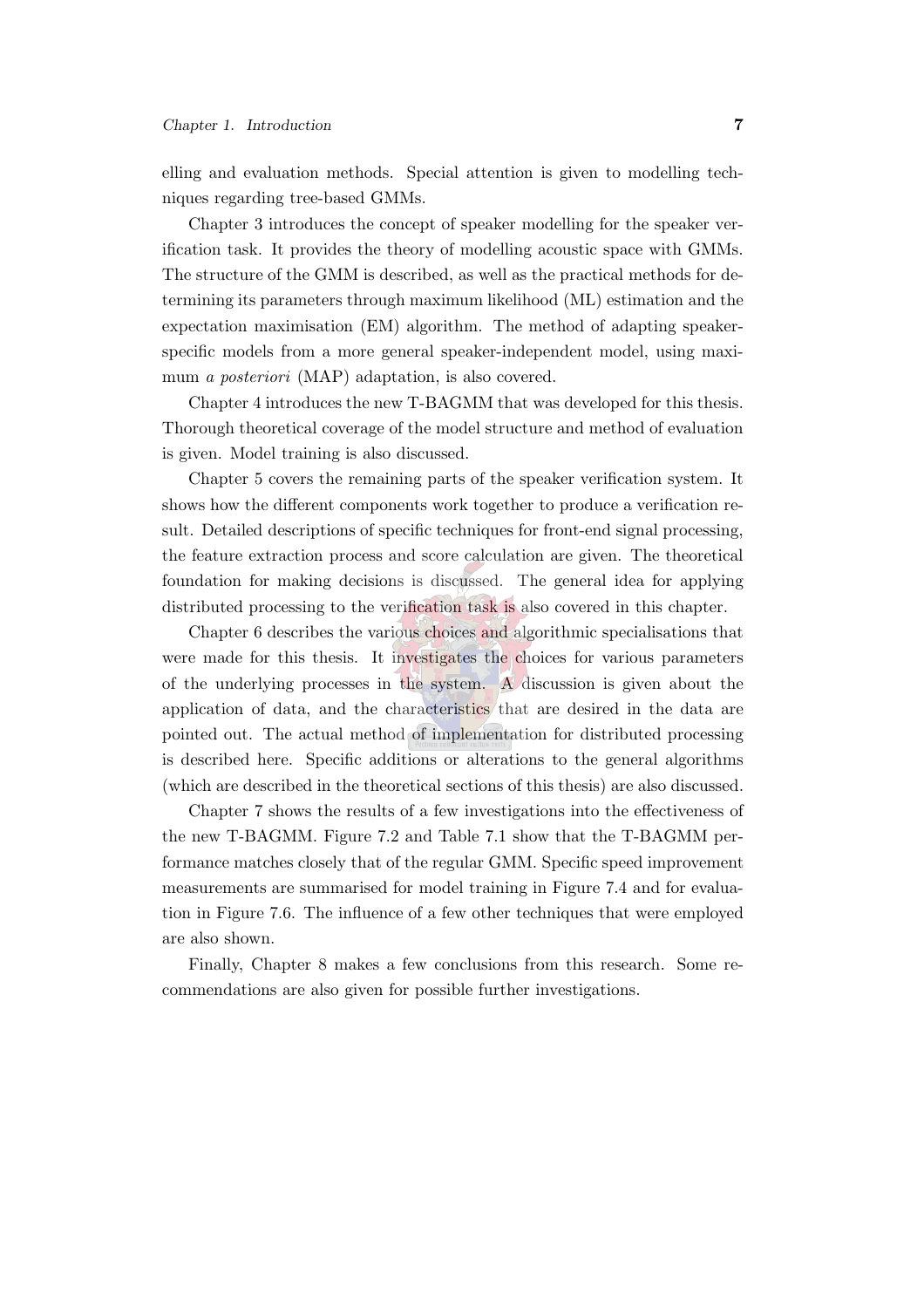### <span id="page-30-0"></span>Chapter 2

## Literature Study

#### <span id="page-30-1"></span>2.1 Introduction

The general verification (or detection) task requires that a system confirm the presence of a pattern in a sample of data. In speaker verification, it must be determined whether the speech of a given person is present in a speech sample. This task is therefore also referred to as speaker detection. Verification itself is a form of Pattern Recognition of which general concepts are discussed by appropriate literature [\[3](#page-144-3), [4\]](#page-144-4).

By 1975, digital computers have been in use for about 30 years or more. The basic structure for speaker verification systems in use at that time is outlined as follows [\[11\]](#page-145-2): From a test utterance of a specific cue sentence or phrase, features such as pitch period and intensity were calculated on a per-frame basis. These features produced parameter contours that represent the utterance. The contours were then time-aligned to the reference contours of the claimed identity and the distance between them compared to a threshold value, either accepting or rejecting the claim.

Many advances have been made in the following years. The modern structure of speaker verification systems [\[1](#page-144-1)] is not very different from the above description. New kinds of features are extracted from the test utterance on a per-frame basis during front-end processing. These features are then compared to the model of the target identity as well as to the models of possible impostors. The likelihood ratio is the ratio between how well the target model describes the features and how well the impostor models describe the features. This ratio is compared to a threshold value that decides whether to accept or reject the claim. This system structure is also adopted for this thesis. It must be noted that this system is based on statistical methods and therefore it is assumed that the reader is familiar with probability theory principles [\[12](#page-145-3), [13](#page-145-4)].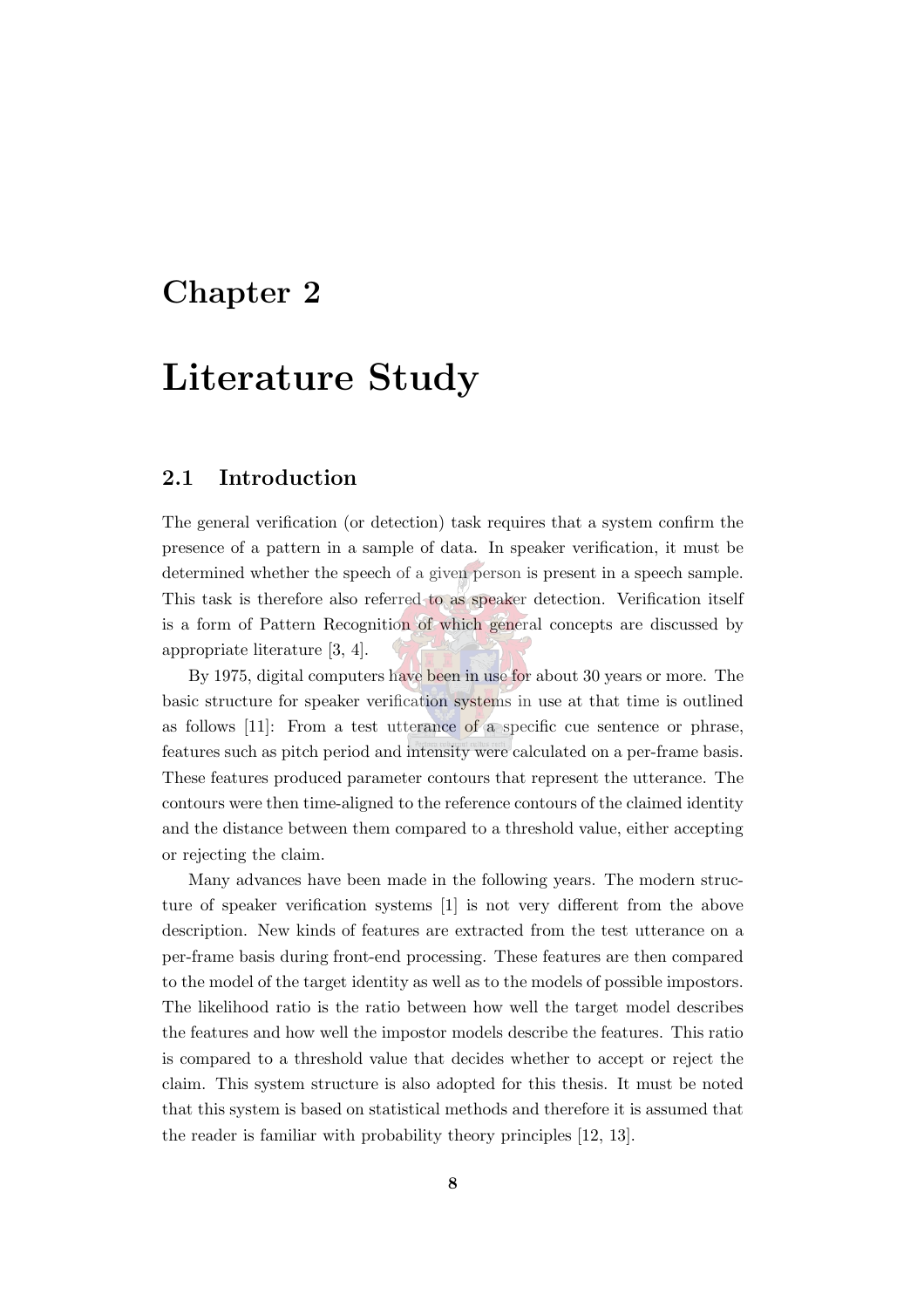#### <span id="page-31-1"></span><span id="page-31-0"></span>2.2 Speaker Verification

#### 2.2.1 Front-end Processing

Features in speech signals that can distinguish between speakers are not obvious. Currently, we do not yet have an exact understanding of speech production and perception, and especially how speaker identity is conveyed. However, it is known that the vocal tract is the main (but not the only) physiological factor that distinguishes different voices from each other. The speech spectrum [\[14](#page-145-5), [15\]](#page-145-6) (obtained from frequency analysis [\[16](#page-145-7), [15\]](#page-145-6)) contains information about a person's vocal tract structure. Consequently, the spectrum has been used very effectively for speaker recognition in the acoustic domain [\[17](#page-145-8)].

In the search for understanding the acoustic properties in speech, feature extraction processes have spawned from research that try to model speech with as few as possible parameters (i.e. compress it) with the intention of reconstructing it as well as possible. One of the early and still widely used methods of speech modelling is Linear Prediction (LP). This was eventually applied to speaker verification systems by using LP coefficients as features [\[11](#page-145-2)]. More recently, LP cepstral coefficients (LPCCs) (based on analysis of the LP speech spectrum) have been employed in speech processing applications [\[18,](#page-145-9) [19](#page-145-10), [8\]](#page-144-8). A disadvantage of model-based approaches, is that they can be badly affected by noise [\[20\]](#page-145-11).

The most popular features used in speaker verification systems today are Mel-frequency cepstral coefficients (MFCCs) [\[2](#page-144-2), [6](#page-144-6), [9](#page-145-0), [10,](#page-145-1) [18](#page-145-9), [21](#page-146-0)] that are obtained by cepstral analysis [\[22](#page-146-1)], using directly computed filter-bank energies rather than parameters of a speech production model. MFCCs are employed in this thesis and will be described in Section [5.2.](#page-68-2)

Also of great importance are the techniques that have been developed to make the system robust against noise and channel variations. Cepstral mean subtraction (CMS) [\[23](#page-146-2)] is a popular technique that aims to remove linear channel distortions. It was recently found that prior knowledge about language can improve the performance of CMS [\[24\]](#page-146-3). Although it is not covered by this thesis, short-time Gaussianisation [\[25\]](#page-146-4) (or feature warping) has been shown to provide better channel compensation than CMS.

#### <span id="page-31-2"></span>2.2.2 Evaluation

In general, speaker verification systems make decisions with a likelihood ratio test, which is based on Bayes decision theory [\[3](#page-144-3)]. A score representing how well the target speaker model matches the test utterance is compared to a score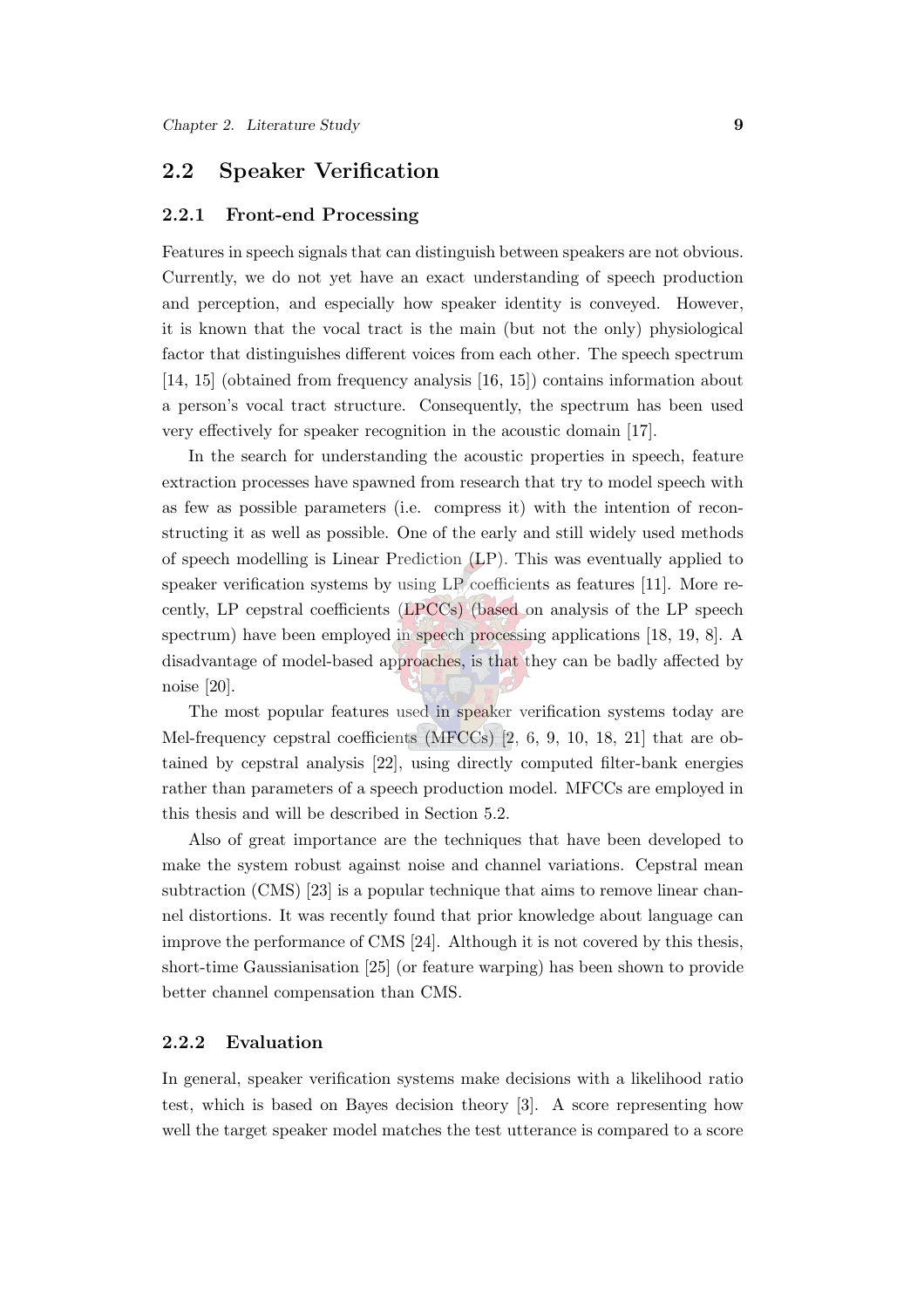representing how well a model for impostors matches the test utterance. When the ratio of the two scores is above a certain threshold value, the system accepts the claim that the test utterance was produced by the target speaker. The loglikelihood ratio is also referred to as the normalised log-likelihood score [\[26\]](#page-146-5), because the target score is in effect normalised by the impostor score.

Two major approaches exist for modelling impostors [\[1](#page-144-1), [27,](#page-146-6) [28](#page-146-7)]. In the one case, a world model, or universal background model (UBM) is used to represent impostors with a general (speaker independent) voice model. This has the advantage that only a single impostor model has to be trained and evaluated. The same UBM can also be used for speaker adaptation when training specific target speaker models. The other case uses a finite set of non-target models, called cohort models, to compute an impostor score. The simplest method for using a set of cohort models is to sum their likelihoods for the test utterance and divide by the number of models in the cohort set. This gives a single impostor score that can be used in the likelihood ratio. The models in the cohort set can be selected in a number of ways [\[27](#page-146-6)].

The output scores of the system have a certain statistical distribution that is dependent on both the target speaker model and the test observation utterance. To obtain a single global threshold that can be used for all target speakers, the score distribution must be scaled (or normalised). Related to the cohort approach for impostor modelling, the Test normalisation (T-Norm) scaling technique [\[28,](#page-146-7) [29\]](#page-146-8) is used in this thesis. T-Norm scales target scores in such a way that the distribution of all impostor trial scores have zero mean and unity variance for a given test utterance. Because all impostor trial scores are not available when scaling must be performed, a subset of impostor model scores is used to estimate the scaling parameters. T-Norm is able to calculate the scaling parameters for each test utterance and therefore compensate for differences in the acoustic environment.

For research purposes, it is necessary to compare the performance (effectiveness) of different system configurations. In recent years, the Detection Error Tradeoff (DET) curve [\[30](#page-146-9)] has become the dominant tool for making such comparisons. For a given speaker verification system, performance results for system evaluation may be different for one set of data than for another set. It is important to take this variability and uncertainty into account when comparing results of different system configurations. McNemar's test [\[31](#page-147-0)] provides a good framework for determining whether the difference in the performance of two systems is statistically significant.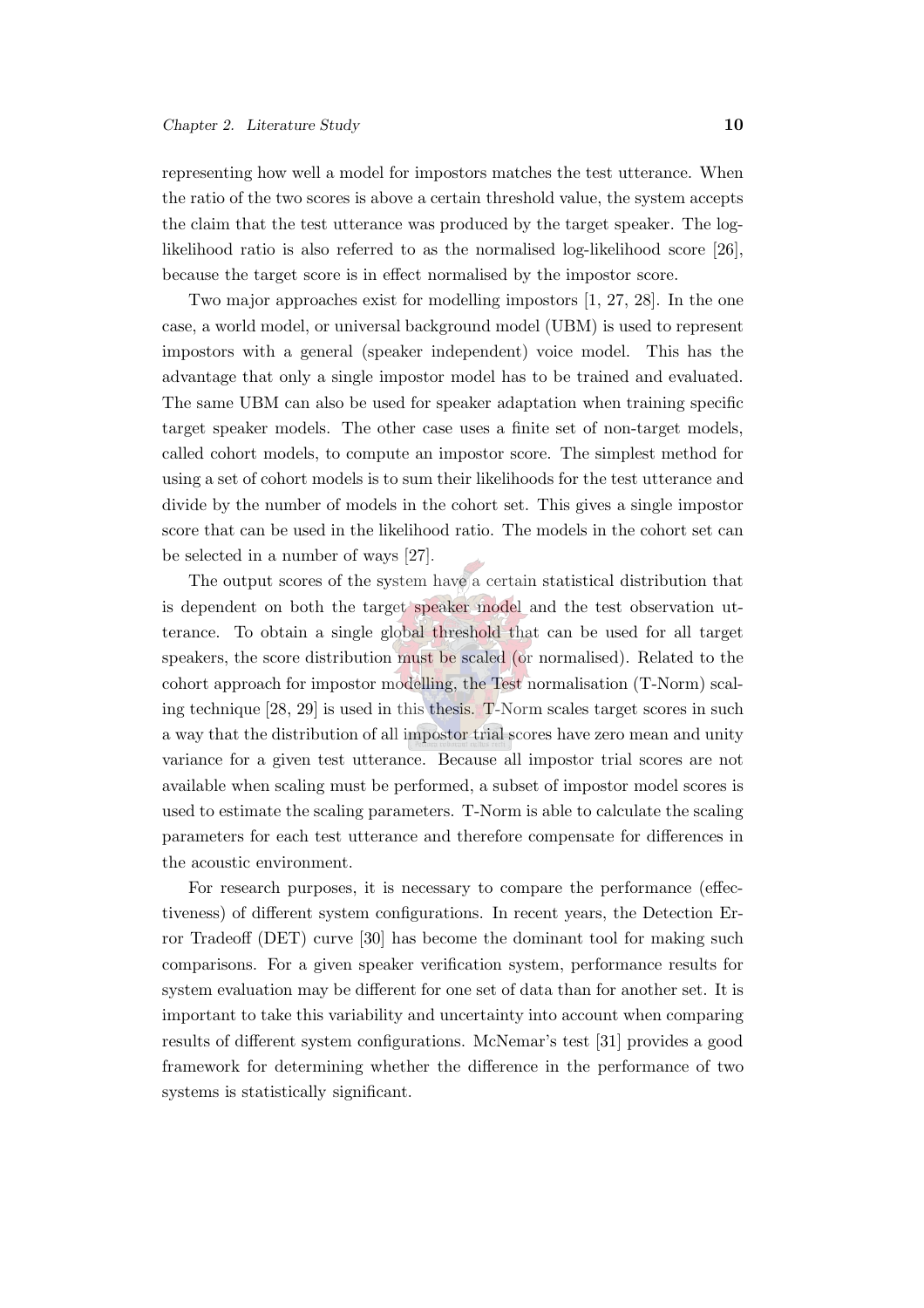#### <span id="page-33-0"></span>2.3 Speaker Modelling

Over the years, various different methods have been applied to model speaker identity for speaker recognition tasks. Some of the more well-known methods include vector quantisation (VQ) [\[32\]](#page-147-1), hidden Markov models (HMMs) [\[33](#page-147-2), [34,](#page-147-3) [35](#page-147-4), [36\]](#page-147-5) and Gaussian mixture models (GMMs) [\[2](#page-144-2)].

VQ was originally used to encode (or compress) speech. Any given utterance is translated into a sequence of source vectors that can be used to reconstruct the original signal. Each source vector is encoded (or approximated) by a representative vector, called a code-word. The sound is therefore altered, but remains very close to the original. A collection of code-words is called a codebook. The utterance can be stored much more efficiently as a sequence of indices to these code-words rather than storing all the source vectors.

To apply VQ to speaker recognition, each speaker is represented by a separate code-book. The code-words in a code-book are calculated from training speech that is representative of the corresponding speaker. This is normally done by performing some kind of clustering on the source vectors of the training speech. It is always aimed to minimise the error (or distortion) between the code-book and the training speech. VQ can also be used to model speaker voices with feature vectors extracted from the training speech. Speaker recognition is done by calculating which code-book shows the smallest error for a given test utterance.

In brief terms, an HMM consists of a sequence of connected state probability density functions (PDFs). Early implementations of HMMs for speech processing tasks made use of Gaussian PDFs as the state PDFs, but modern applications normally use GMMs. The state PDFs are connected to each other by transition probabilities. The latter indicates how likely it is for the model to change from one state to another. Applied to words, for example, each state would represent the acoustic properties of a given sound in the word. The transition probabilities would then determine how likely it is that a speech sample of the given word will contain a sound of one state followed by a sound of another state.

Speaker recognition applications that use HMMs are typically text-dependent. The HMM aims to model the sounds and transitions between sounds for specific words spoken by a speaker. Speaker recognition is performed by determining how likely it is that the test utterance was generated by the corresponding HMM for each speaker. The HMM approach produced much better performance than the previous template-based approaches.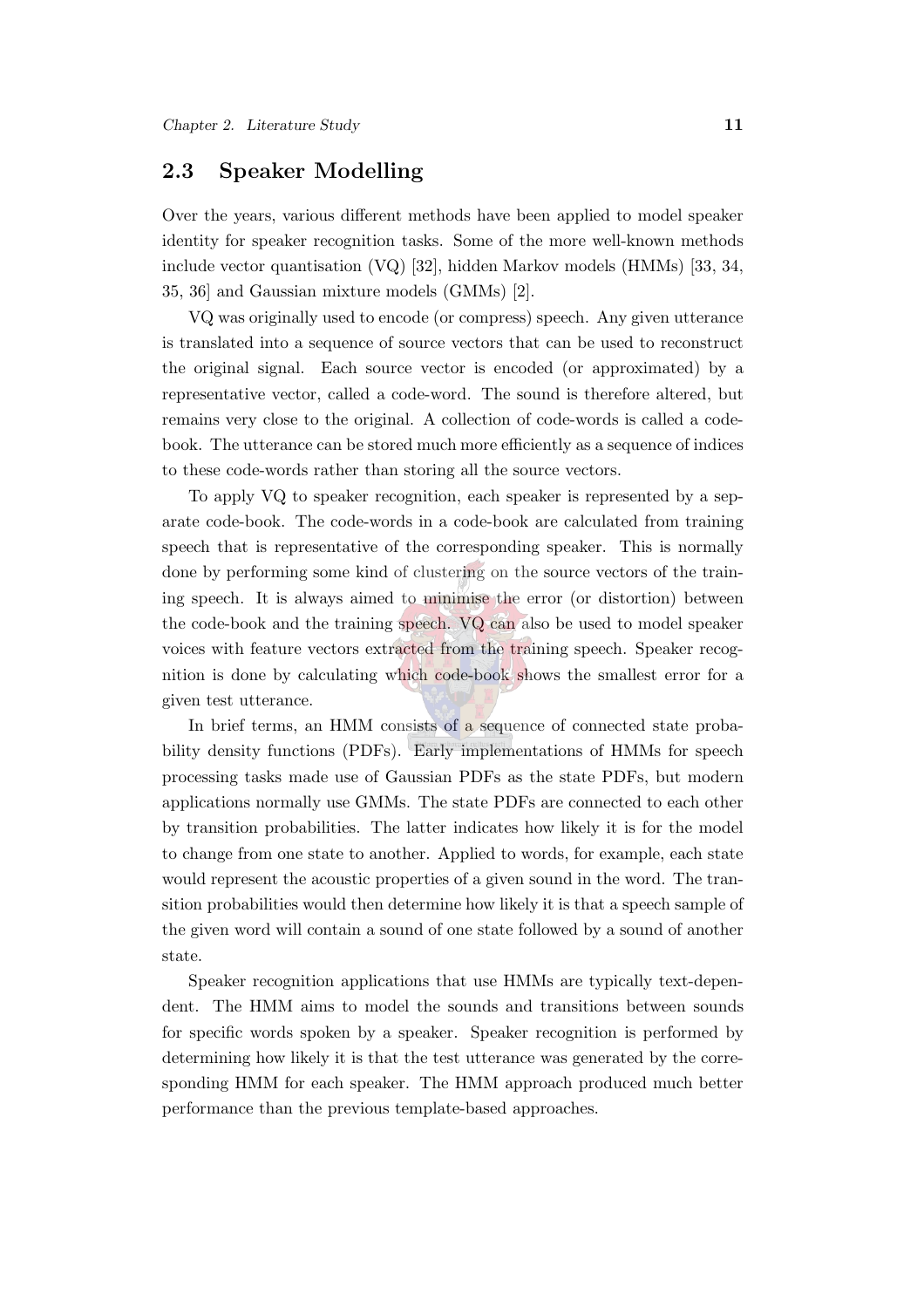The GMM is widely used in modern, top-performing speaker recognition systems. Simply put, the GMM is a PDF of which the result is the sum of a set of weighted Gaussian PDFs, called mixture components. Many researchers prefer the GMM for acoustic speaker recognition, because it is a reasonably simple, but very effective model and has an intuitive connection to the distribution of the data. It also fits well into the likelihood ratio test because it is a stochastic (statistical) model.

The mixture components are thought to model underlying acoustic classes in a speaker's voice. No long-term transition characteristics (i.e. for sequences of more than two sounds) are modelled as with the HMM. Speaker recognition determines how likely it is that the sounds present in a test utterance were generated by the GMM of a given speaker. The work presented in this thesis is based on the GMM.

Because training data for each speaker are quite scarce, this thesis adopts the technique of Bayesian speaker adaptation [\[5](#page-144-5), [6\]](#page-144-6). A good speaker model can be trained by using its limited amount of training data to adjust the parameters of a general speaker model, also called a UBM. The UBM itself is trained with a large amount of data from many different speakers and serves to represent speakers in general.

#### <span id="page-34-0"></span>2.4 Tree-based Approaches

Similar to many other speech processing techniques, the application of treestructured PDFs to the speech recognition task [\[7\]](#page-144-7) predates its application to the speaker recognition task. Speech recognition systems typically work with models of words, phonemes or syllables in the form of HMMs.

A tree structure was applied to speech recognition [\[7\]](#page-144-7) by regarding all the component Gaussian PDFs of every state-GMM and every HMM. This large set of element PDFs were clustered into groups and each group was clustered again. For each cluster, and at each clustering iteration, the parameters of a single Gaussian cluster PDF was calculated to serve as an approximation to the element PDFs in the cluster. By repeating this procedure, a tree was constructed where each cluster-PDF is attached to a node of the tree.

When applying a test feature vector to the speech recognition system, all the mixture (component) PDFs in all the HMMs will be calculated to determine how well any of the HMMs describes the sequence of vectors that has been observed. The tree-structure makes this process more efficient by calculating only those element PDFs that are likely to have a large likelihood value for the particular feature vector. These PDFs are found (at the leaf-node level) by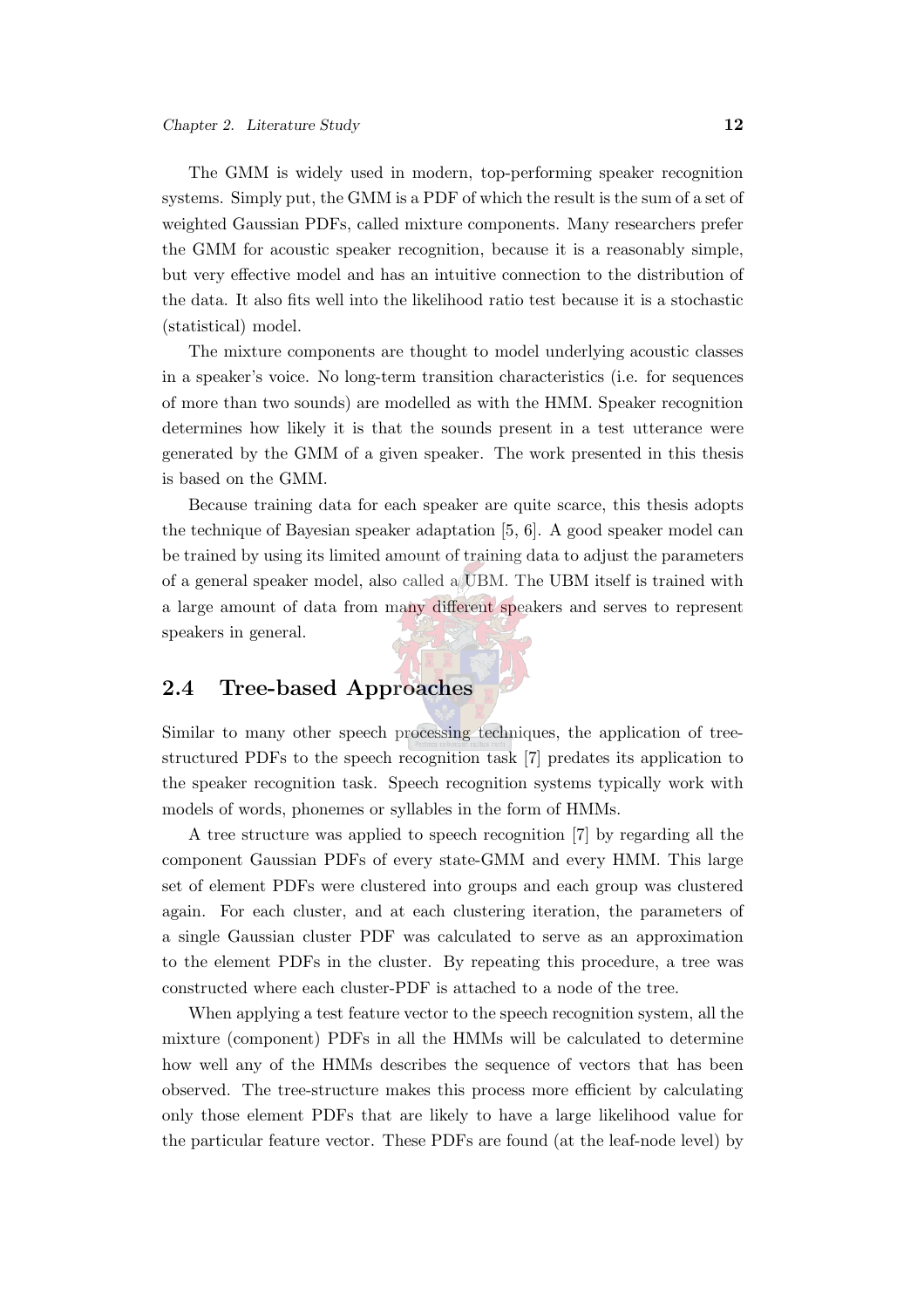performing a search through the tree: at each level, only the child nodes of the cluster PDFs with the highest likelihoods are selected for further evaluation. All other element PDFs are approximated by their respective cluster PDFs, which are calculated as part of the search procedure.

More recently, a tree structure was applied to speech recognition for improving model adaptation efficiency in speech recognition [\[8\]](#page-144-8). This technique was named structural maximum *a posteriori* (SMAP) adaptation. As described above, all the mixture PDFs are clustered into groups. For each group the parameters of a normalised representative (or summarised) Gaussian PDF are calculated. These representative PDFs are then grouped and summarised further until a full tree is constructed. During adaptation, the summarised PDFs are used as prior PDFs for the group of nodes that they represent. This method provides improved adaptation performance for situations where very little adaptation data are available.

Motivated by this tree-based approach, an hierarchical GMM (HGMM) was developed with which the SMAP technique was applied to speaker verification [\[9\]](#page-145-0). This HGMM takes a regular GMM and replaces each component Gaussian PDF with a local GMM. The HGMM therefore models the feature space with more precision than the original GMM. Each of the original mixture components serves as a root node for the local GMM it represents. In other words, the HGMM has two levels: the level for root nodes, and the level for leaf nodes making up the local GMMs.

The GMMs that are used for speaker recognition can be quite large. The evaluation of all the mixture components in a model can therefore be very time consuming. Many researchers apply a simple technique for improving model evaluation speed [\[6\]](#page-144-6). This technique reduces the required number of mixture component evaluations, based on two principles. Firstly, for large GMMs, it can be determined that only a handful of components contribute significantly to the model likelihood. Secondly, speaker models are typically adapted from a UBM and therefore retain some correspondence with the components of the UBM. When a feature vector is introduced to the verification system for evaluation, the UBM is evaluated first to find the  $C$  components with the highest contribution to the UBM likelihood. Only the corresponding components in the specific speaker models are then evaluated for the same feature vector. This technique will be referred to here as UBM-based selection.

The structural GMM (SGMM) was developed as a new approach to improve the speed of model evaluation in speaker verification [\[10](#page-145-1)]. The SGMM is defined with a more general tree structure than the HGMM, but thus far results have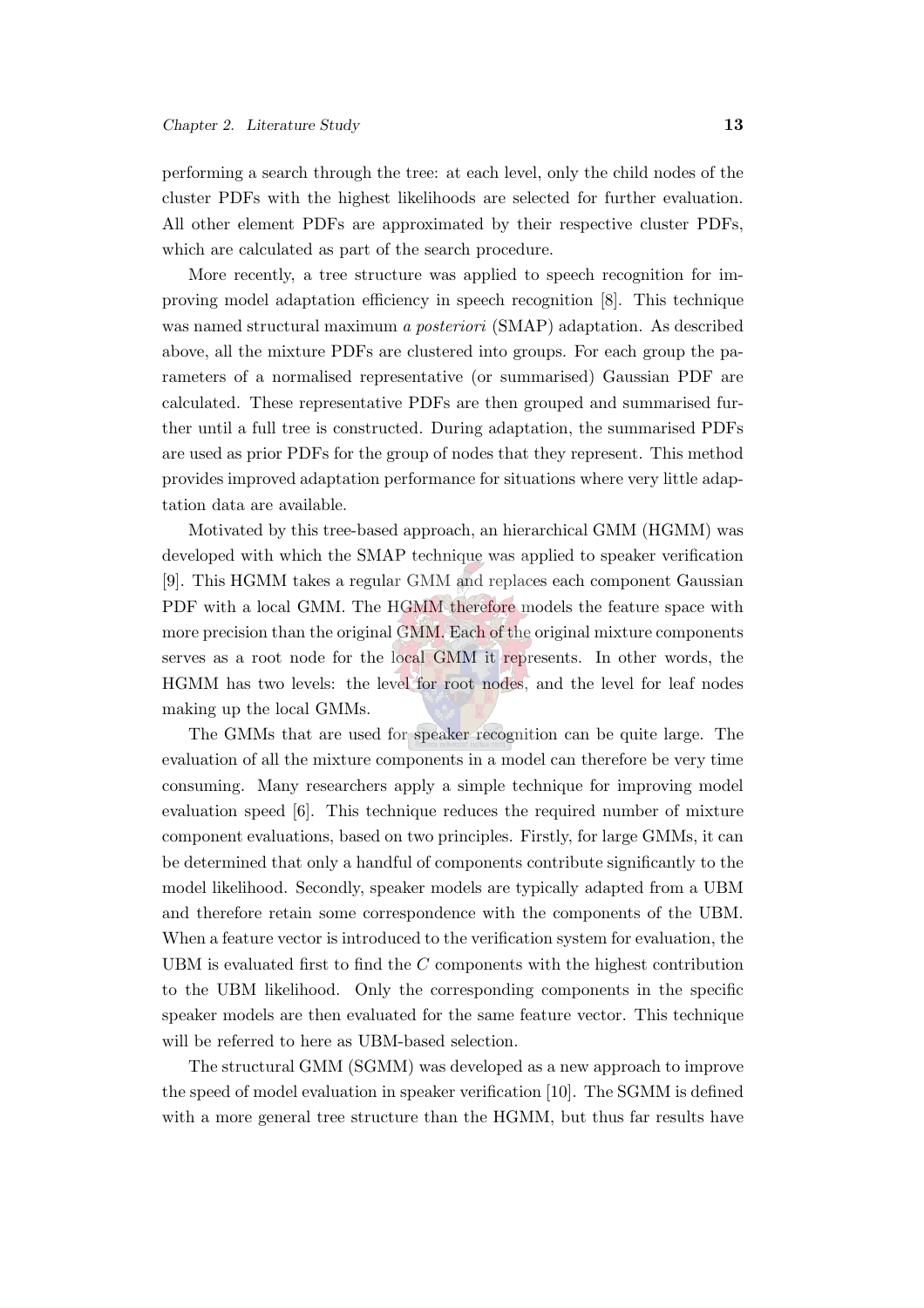only been published for SGMM systems using a tree-structure that is very similar to the HGMM. The SGMM does not incorporate SMAP adaptation, but it applies an artificial neural network (ANN) for calculating the final scores. The SGMM is initialised through hierarchical clustering where a group of mixture components are summarised by a single Gaussian PDF.

The SGMM-based system uses the same principles as the UBM-based selection by first finding the C components with the highest likelihood contributions from the structured background model (SBM). But, unlike the GMM, these components can be found much more quickly by searching through the tree. The search is performed by finding in each level the node with the highest score (likelihood contribution) and evaluating only the children of that node further. The nodes with the highest scores in each level of the SBM, including the C components found at the leaf-node level, are used for the background (impostor) scores by the ANN. For each target model only those nodes that correspond to the background score nodes in the SBM are evaluated and used for the target scores by the ANN. The ANN is trained to distinguish target speakers from the background by using the mentioned node scores. The SGMM system reduces the computational cost by a factor of 17 relative to the UBM-based selection for GMMs. It also shows little degradation in verification performance when not using the ANN.

#### 2.5 Performance Differences

It is normally worthwhile to get a general idea of how different techniques perform relative to each other. This allows a researcher to choose an area of research where effort would be well-spent.

In general, it is quite difficult to compare different results that are reported by different researchers. This difficulty is caused by factors such as the kind of data employed, the different techniques used and non-standard performance measurements. A few performance results are quoted here for the modelling techniques discussed above. Only reports that provide comparative results are quoted.

#### 2.5.1 GMM versus VQ

The introduction of the GMM to speaker recognition [\[2](#page-144-0)] was accompanied by comparative results for a number of modelling strategies. The two techniques of concern here are VQ and the GMM. The GMM system made use of 64 mixture components and the VQ system made use of 100 code-words. Both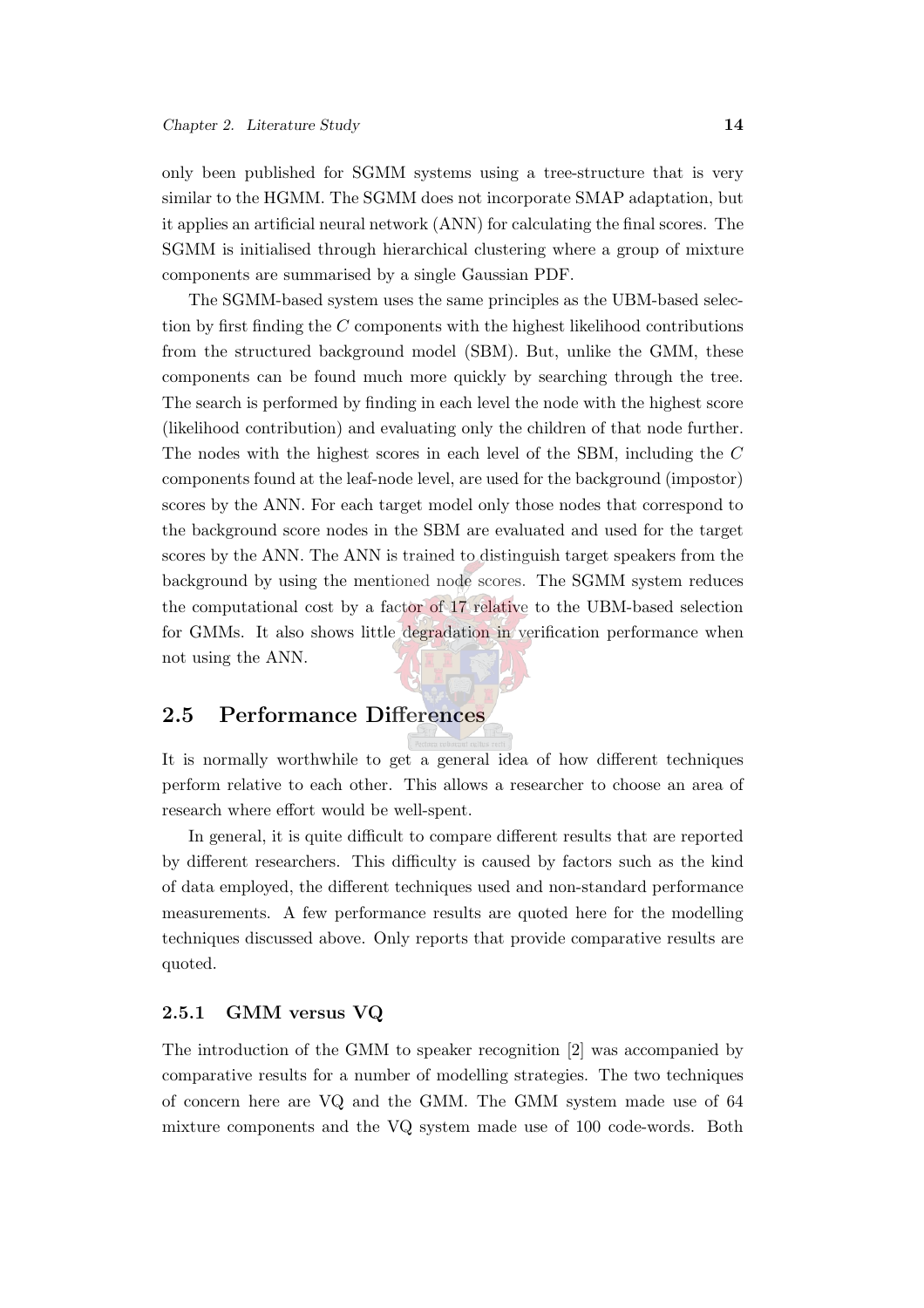systems were applied to the same speaker identification (SID) task under the same conditions. The KING corpus containing clean and telephone-quality conversational speech from 51 male speakers were used. Identification accuracies are shown in Table [2.1.](#page-37-0)

| System              | Accuracy |
|---------------------|----------|
| $\rm VQ\text{-}100$ | $92.9\%$ |
| GMM-64              | $94.5\%$ |

<span id="page-37-0"></span>Table 2.1: Speaker Identification Accuracies for VQ and GMM

#### 2.5.2 GMM versus HMM

An investigation into fusion techniques for speaker verification [\[37\]](#page-147-0) also produced comparative performance results for GMM- and HMM-based systems. Three experiments were conducted on three different databases that were collected in-house by the researchers. The first database contains 10 enrolled male target speakers and 80 development speakers. Each target speaker was enrolled with a unique pass-phrase. The second database contains 56 enrolled target speakers and 47 development speakers. All target speakers enrolled with the same phrase (fixed-text). The third database contains 26 enrolled target speakers and 15 development speakers. All of these target speakers also enrolled with the same phrase, but using a cellular telephone. Thresholds were chosen so that systems operated with 0% false rejections. Only false acceptance rates were therefore reported, and for the HMM and GMM systems, these are shown in Table [2.2.](#page-37-1) The GMM and HMM systems were subjected to the same conditions.

|     | System   Unique pass-phrase   Fixed-text   Fixed-text cellular |         |  |
|-----|----------------------------------------------------------------|---------|--|
| HMM | 5.6%                                                           | $2.8\%$ |  |
| GMM | ና በሟ                                                           | $3.5\%$ |  |

<span id="page-37-1"></span>Table 2.2: False acceptance rates for HMM and GMM where the false rejection rate is 0%.

These results suggest that the HMM only performs well when all target speakers are enrolled with the same utterance. It confirms that the HMM is not particularly suitable for text-independent speaker recognition applications.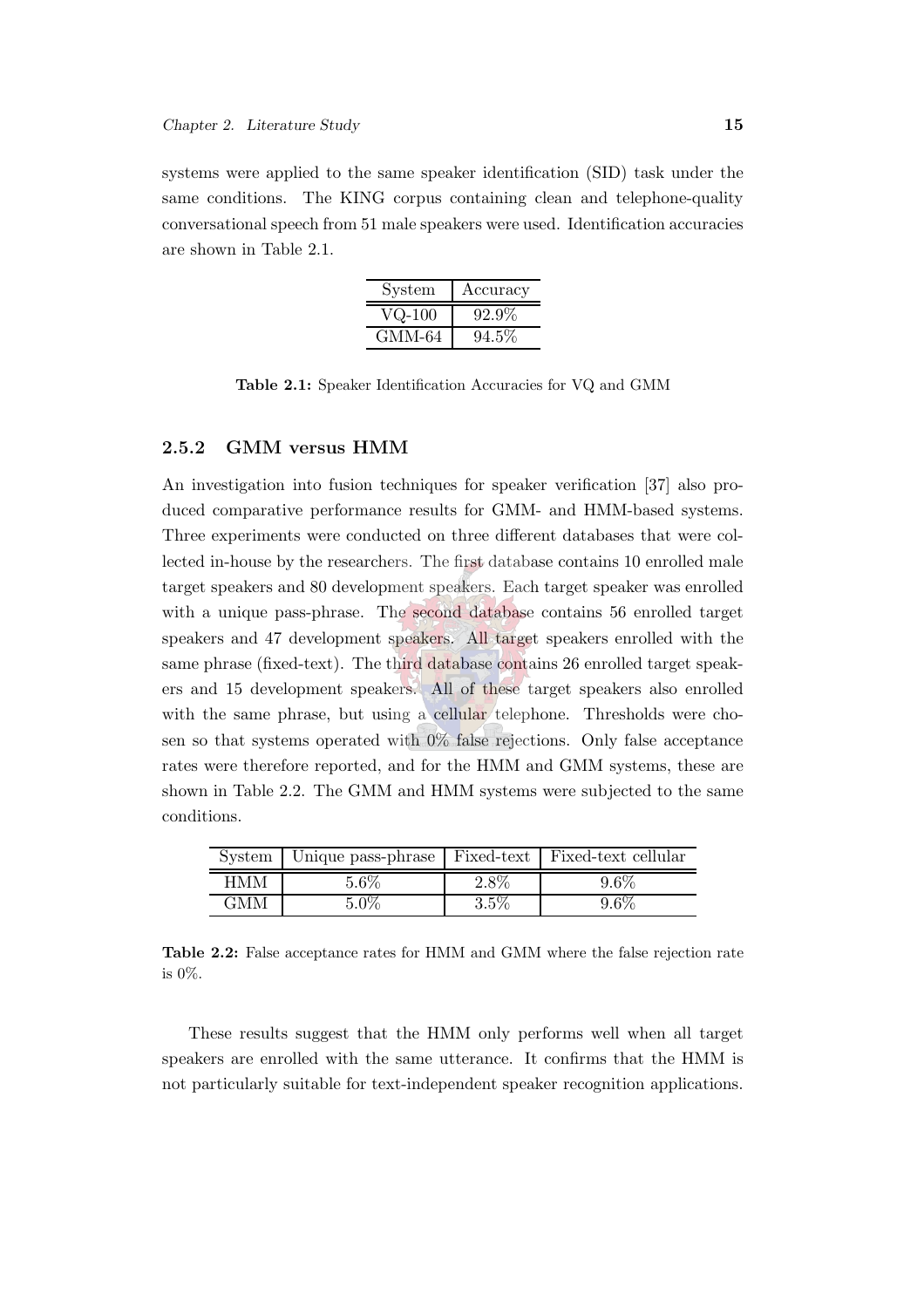#### 2.5.3 HGMM versus GMM

The experiment reported for the HGMM [\[9](#page-145-0)] made use of the data from the 1999 National Institute for Standards and Technology (NIST) speaker recognition evaluation (SRE). This corpus contains telephone-quality conversational speech from 230 male and 309 female speakers. The GMM system made use of 1024 mixture components. The HGMM system had 1024 leaf-nodes, but clustered into 4 groups, with each group represented by a root node. The GMM and HGMM systems were applied to the same task under the same conditions. The equal error rates (EER) for both systems are shown in Table [2.3.](#page-38-0)

| System       | EER.    |
|--------------|---------|
| GMM-1024     | 14.67\% |
| $HGMM-4x256$ | 12.00%  |

<span id="page-38-0"></span>Table 2.3: Speaker verification EER for GMM and HGMM

These results indicate that SMAP definitely provides some advantage. Smaller versions of these two systems were also applied to the 2002 NIST Multi-modal Speaker Recognition Development corpus for both speaker verification and identification. The results are shown in Table [2.4.](#page-38-1)

| System       | EER  | <b>SID</b> Accuracy |
|--------------|------|---------------------|
| GMM-512      | 6.3% | $95.2\%$            |
| $HGMM-4x128$ |      | 96.3%               |

<span id="page-38-1"></span>Table 2.4: Speaker recognition results for GMM and HGMM using NIST 2002 Multi-modal data

#### 2.5.4 SGMM/SBM versus GMM

The SGMM was introduced [\[10](#page-145-1)] with an experiment that made use of NIST SRE data from three different years. Four hours of speech from 240 male and 240 female speakers from the 1998 NIST SRE data (Switchboard II, phase 2) were used to train two gender-dependent SBMs. The 1997 NIST SRE data (Switchboard II, phase 1) were used as development test data to train the parameters used in making the verification decision. The systems were evaluated on the 1999 NIST SRE data (Switchboard-II, phase 3).

The GMM system is a special case of the SGMM system having only one tree level. All the systems have the same number of leaf-nodes (1024). Only a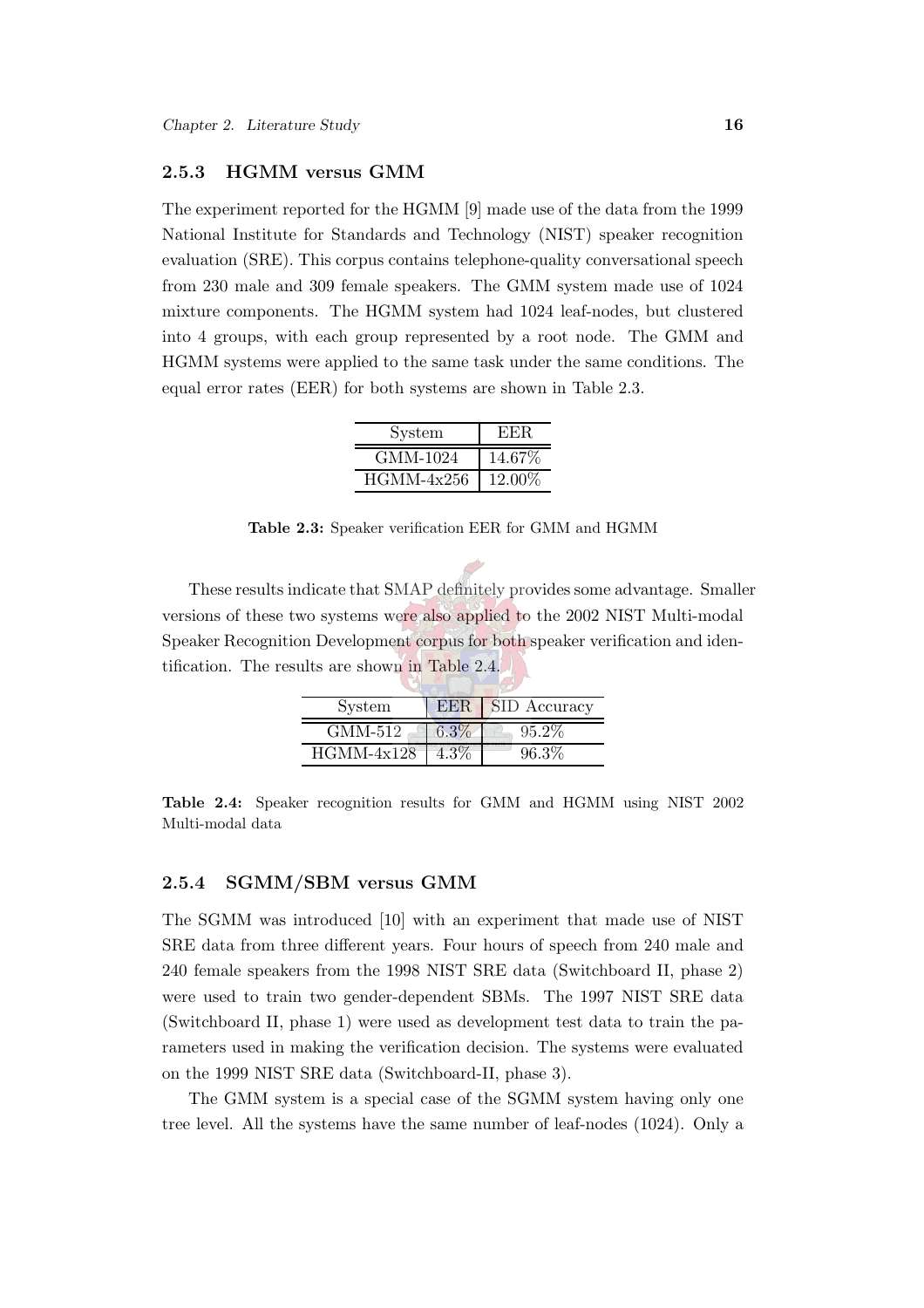few results are shown here. The SGMM was developed to improve computation speed and therefore a computational reduction factor  $F$  is included in the results shown in Table [2.5.](#page-39-0) These results were determined for systems not using the ANN for making decisions.

| System Structure | EER.  | F  |
|------------------|-------|----|
| 1x1024 (GMM)     | 12.9% |    |
| 1x2x256          | 13.1% | 2  |
| 1x4x128          | 13.3% | 3  |
| 1x4x8x32         | 13.5% | 17 |

<span id="page-39-0"></span>**Table 2.5:** EER and computational reduction factor  $(F)$  for SGMM

The results show that the SGMM performs slightly worse than the GMM. However, a multi-level perceptron (MLP) ANN was applied to the systems to improve performance. The results for these modified systems are shown in Table [2.6.](#page-39-1)

| <b>System Structure</b> | EER.  |
|-------------------------|-------|
| $1x1024$ (GMM) + MLP    | 12.7% |
| $1x4x8x32$ SGMM + MLP   | 12.1% |
|                         |       |

<span id="page-39-1"></span>Table 2.6: EER for GMM and SGMM augmented with MLP

#### 2.6 Summary

This chapter discussed various topics available in literature relevant to speaker verification and speaker modelling. It was learned that the GMM provides the best verification performance in most circumstances. By arranging mixture components into a tree, either performance can be improved with SMAP, or speed can be improved by a fast search through the tree.

These tree-based approaches served as motivation for the work of this thesis. Although there is probably not much more that can be done for improvement, a few inadequacies exist in current methods:

1. All tree-based methods perform some kind of clustering and Gaussian distributions merging or approximation on the mixture components. This can add to the computational cost, because this clustering and approximating must be performed in addition to training the regular GMM.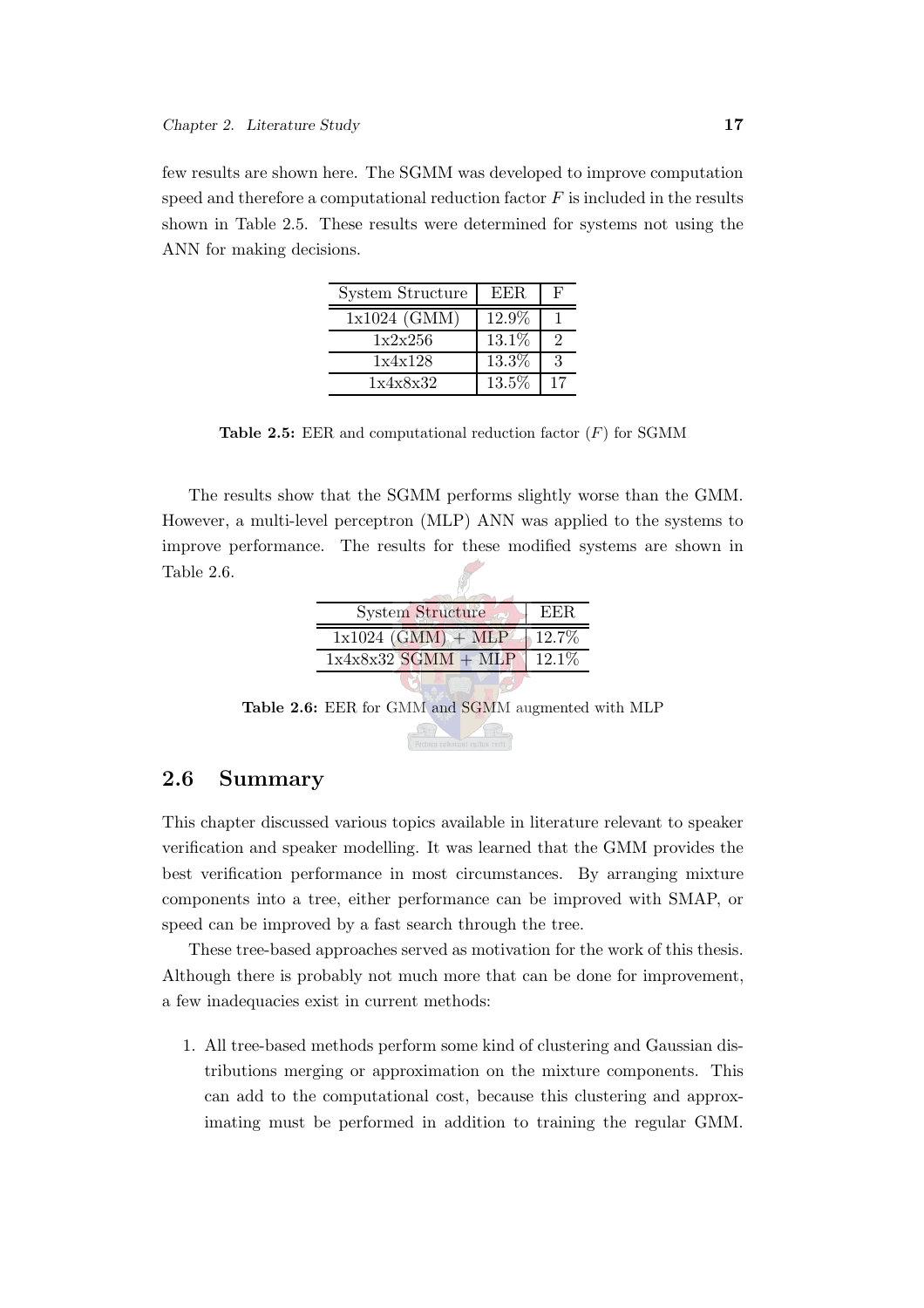However, the added cost is probably not very large compared to the possible speed gain.

- 2. Current tree-based methods use shallow trees with few levels and many children per node. This can be advantageous when many models are evaluated for the same feature vector and UBM-based selection is applied. But, UBM-based selection has the potential of degrading performance when nodes do not correspond well between the UBM and specific speaker models. When only a few models are evaluated per feature vector, a shallow tree does not improve speed as much as is potentially possible.
- 3. During evaluation of current tree-based models, only the nodes with the highest likelihood contributions are considered. Two nodes can potentially have very similar contributions, but only the largest one will be used and important information can be lost in this way. In one instance (for speech recognition) [\[7\]](#page-144-1) the leaf-nodes are approximated by their ancestors when those ancestor-nodes have low contributions. But, in most cases the lower contributions are simply discarded. This behaviour is somewhat justified, because a shallow tree will cause much more nodes to be evaluated per speaker model if the lower contributions for levels closer to the root node are included.
- 4. It seems that the SGMM employs a MLP to compensate for the degraded performance due to the discarding of lower contributions that possibly convey important information. This does not feel like a very elegant approach to improve performance.

This thesis presents a new tree-based model for speaker verification that aims to address these inadequacies to some extent. It uses a binary tree structure, although in general it can have any shape. The binary tree is perfectly suited for applying the technique of binary-split model initialisation. The binary-split algorithm is one of many techniques that can be used to initialise and train a regular GMM. So, when it is applied to a tree-based model, this technique does not require an initial regular GMM to be trained first. The tree is constructed directly from the data.

Although a binary tree might require more levels to represent a given number of mixture components, only two nodes have to be evaluated per level during the search. This allows specific speaker models to be evaluated quickly, without needing to resort to UBM-based selection. When comparing two sibling nodes, the children of the node with the highest likelihood contribution are evaluated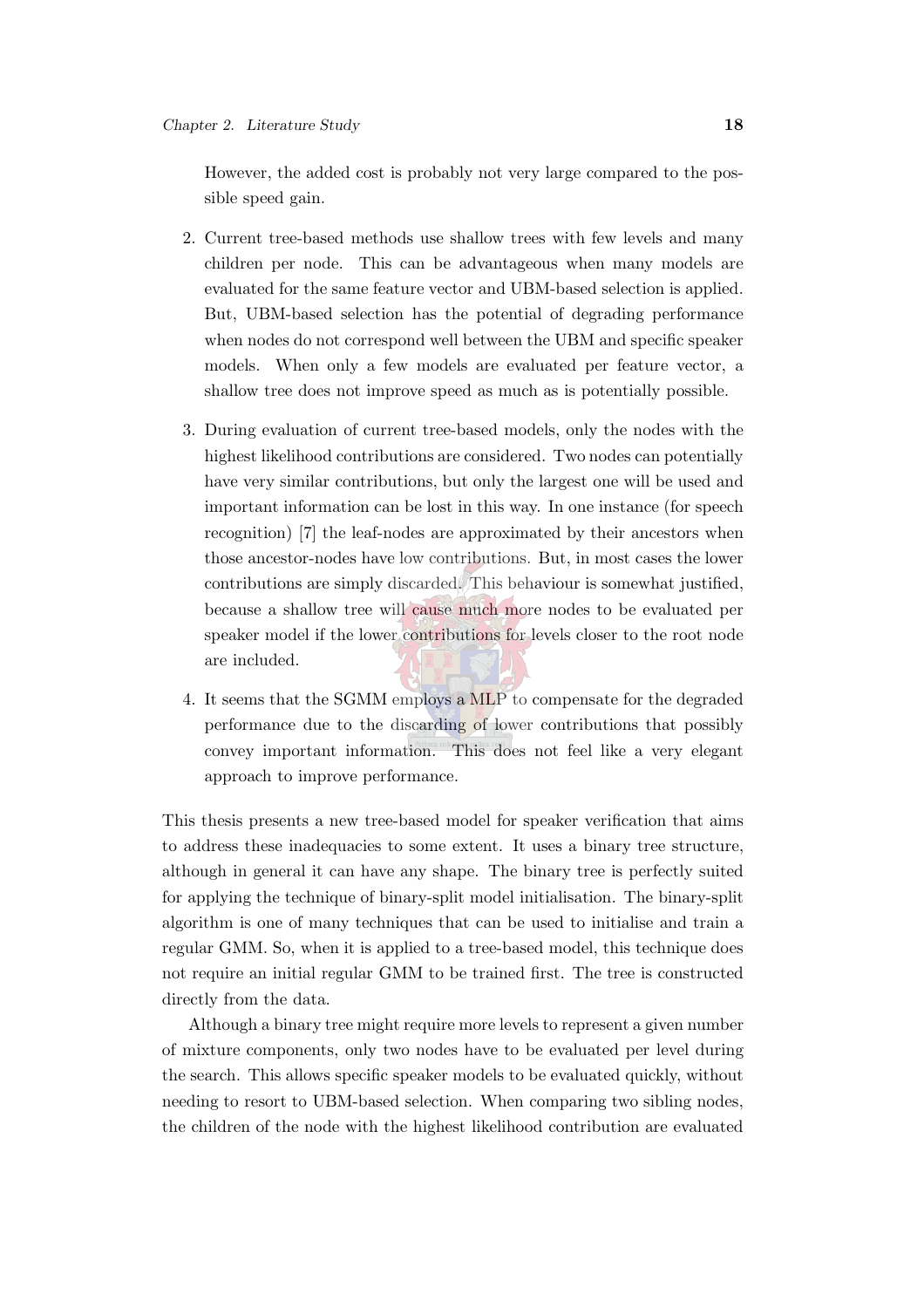further. But, unlike most other methods, the lower likelihood contribution of the other node is included in the final model likelihood. This lower contribution serves to model the underlying feature space with a single low-resolution PDF instead of multiple high-resolution PDFs.

The effect is that a final likelihood is produced for a virtual GMM that models feature space at varying resolutions, depending on the location of the test feature vector. This gives the model an adaptive characteristic and is therefore called a tree-based adaptive Gaussian mixture model (T-BAG mixture model, or T-BAGMM).

Including the lower contributions does not add to the computational cost, because those contributions are calculated as part of the tree search. But, inclusion of the lower contributions prevents the loss of potentially important information, such as when two sibling nodes have very similar contributions. It will be shown in Section [6.4](#page-89-0) that a parameter can be included in the evaluation so that the children of the node with the lower contribution are also evaluated further when the lower contribution is very similar to that of the sibling node.

Using such a virtual GMM, which is still regarded as a valid PDF, is considered to be an elegant solution for retaining important information, or preventing performance degradation. When few models (eg. only one target and one impostor speaker model) need to be evaluated per feature vector, the T-BAGMM will also have a much lower computational cost than other methods that use fewer tree levels.

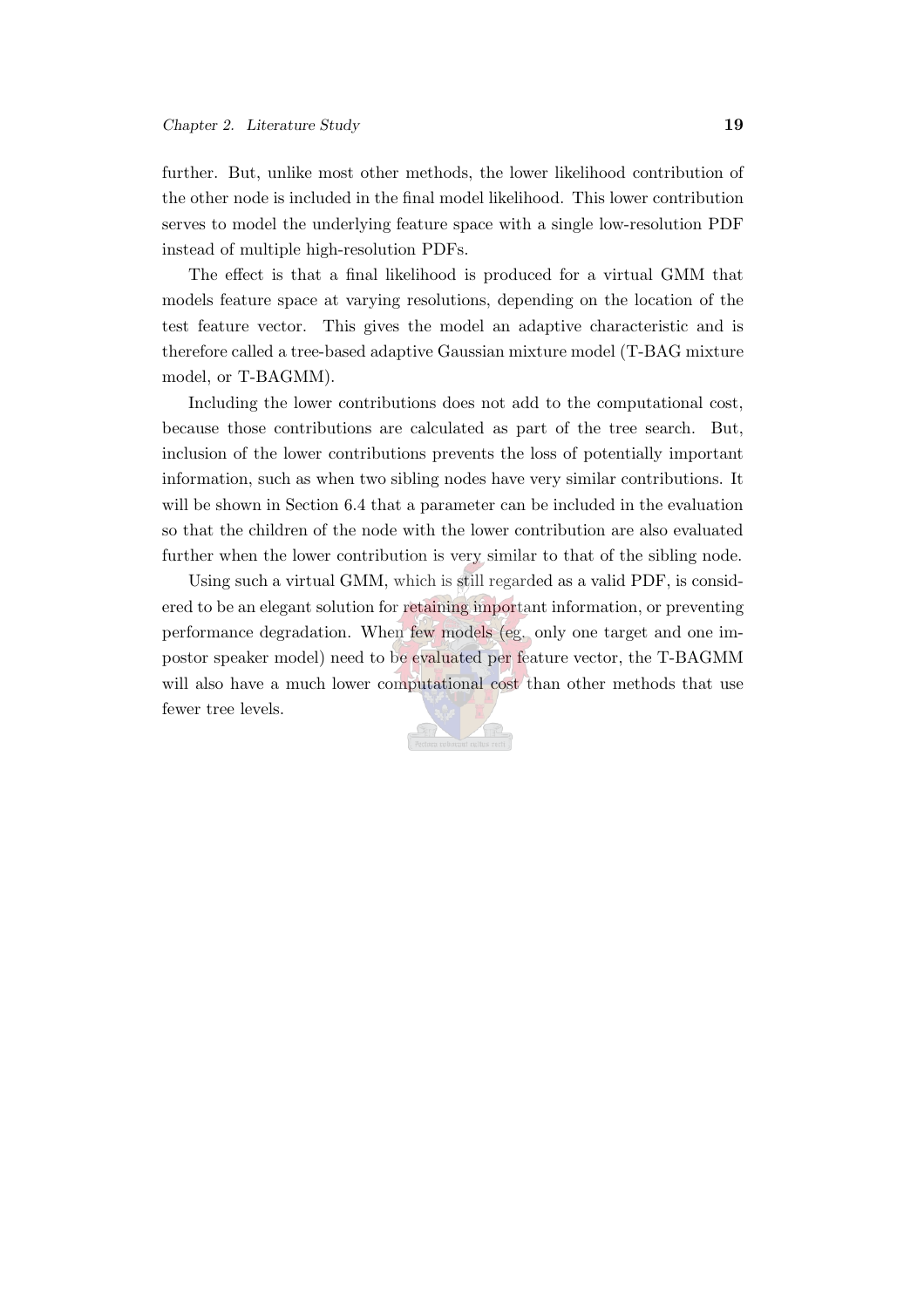## Chapter 3

# Modelling Acoustic Properties of Speaker Identity

#### 3.1 Introduction

The Gaussian mixture model (GMM) is a theoretical model that is used widely in both speech recognition and speaker recognition applications. The main attraction is its ability to model certain acoustic properties in speech. For speech recognition, it can model the sounds present in specific words or phonemes. For speaker recognition, it is used to model the sounds present in a person's voice.

This thesis covers techniques surrounding the GMM with regard to the application of speaker verification. In this chapter, Section [3.2](#page-42-0) provides a preliminary introduction into the mechanics of the speaker verification task. Section [3.3](#page-44-0) indicates how the GMM is integrated into the speaker verification system. Section [3.4](#page-45-0) describes the details of the GMM, while Section [3.5](#page-47-0) explains how the parameters of the model are determined.

#### <span id="page-42-0"></span>3.2 Speaker Verification Overview

The speaker verification system aims to determine whether a person is whom he or she is claimed to be, based on the speech of that person. Because very little is known about the relationship between speech signals and the identity of the corresponding speakers, statistical methods provide a very appropriate and effective framework for this task. Given the speech segment or utterance  $\mathbf{X}$ , and a hypothesised speaker  $S$  (the target speaker), verification can accordingly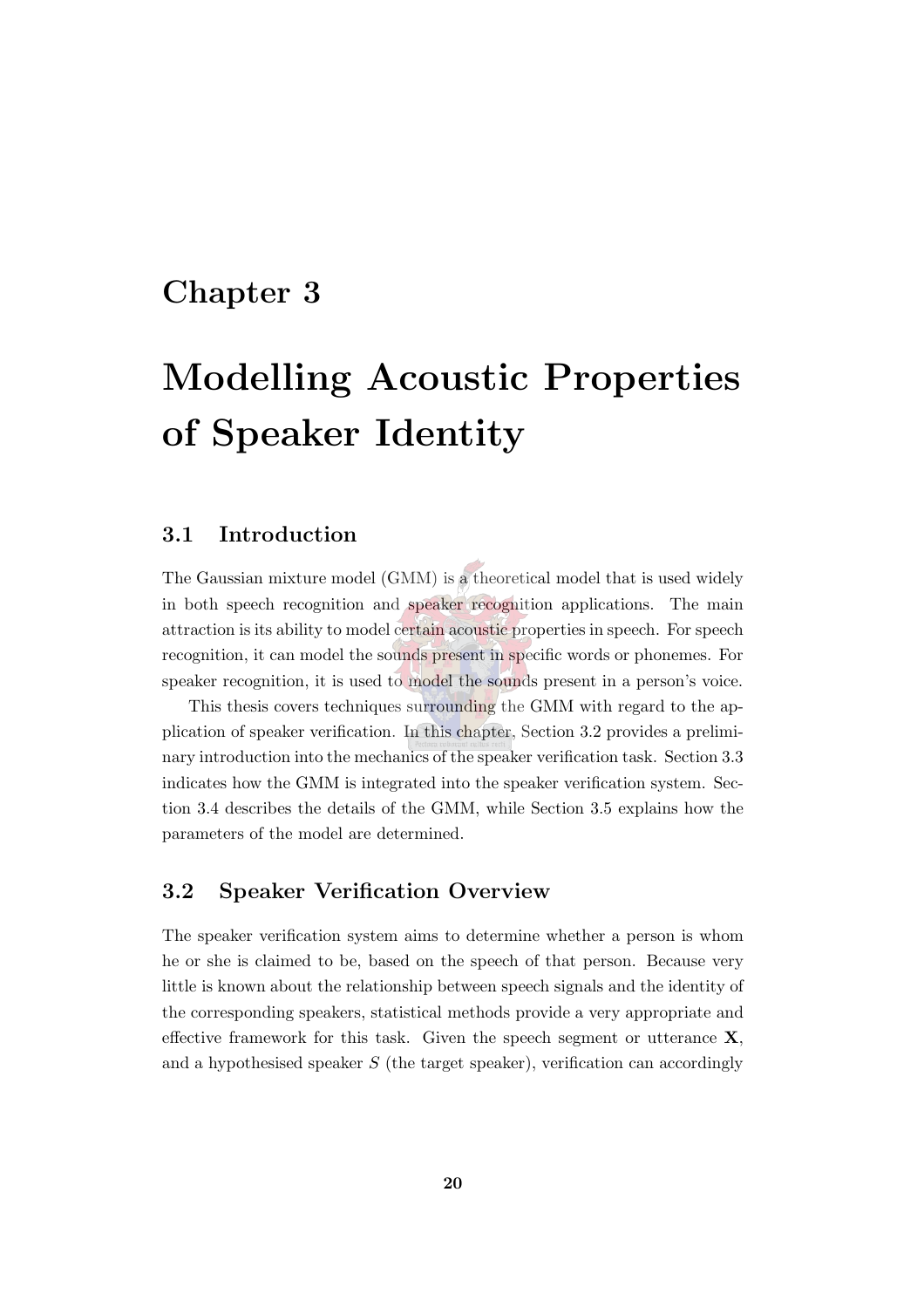be formulated as a simple test between two hypotheses:

 $H_0$ : **X** was spoken by S  $H_1$ : **X** was not spoken by S.

In this thesis, it is assumed that the speech segment contains speech from only one person. This is called single-speaker detection. Multi-speaker detection applies to speech segments containing speech from more than one person.

As will be described in Section [5.3.1,](#page-74-0) the optimum test to decide between  $H_0$  and  $H_1$ , is the likelihood ratio test

$$
\frac{p(\mathbf{X}|H_0)}{p(\mathbf{X}|H_1)} \begin{cases} \geq \theta & \text{accept } H_0 \\ < \theta & \text{reject } H_0, \end{cases}
$$

given that the likelihood functions  $p(X|H_0)$  and  $p(X|H_1)$  are known exactly. The likelihood ratio is compared to a threshold value  $\theta$  to decide whether or not the null hypothesis  $H_0$  is true.

In practical cases, the likelihood functions in the ratio are not known. A primary goal in implementing a speaker verification system, is to find estimates for these functions that make the decision as accurate as possible. Statistical pattern recognition approximates the actual likelihood functions with theoretical models that are mathematically described using probability density functions. The GMM is one such theoretical model. It is described in detail in the rest of this chapter. Other techniques such as discriminative modelling (eg. artificial neural networks) can also be applied to determine the values of the likelihood functions.

The parameters of theoretical models are estimated from training data. This training data, as well as the test data used in the likelihood ratio, are normally processed in the form of features. These features are chosen for their ability to help distinguish between speakers. It is required that features contain as much speaker-dependent information as possible, while discarding other kinds of redundant information. The process of extracting appropriate features from raw speech signals is covered in Section [5.2.](#page-68-0)

It is typical to work with the logarithms of the likelihood functions (also called log-likelihoods) for computational efficiency. This reduces the likelihood ratio to a subtraction operation

$$
\Lambda = \log p\left(\mathbf{X}|H_0\right) - \log p\left(\mathbf{X}|H_1\right),\,
$$

which is compared to an appropriate threshold. The result of the log-likelihood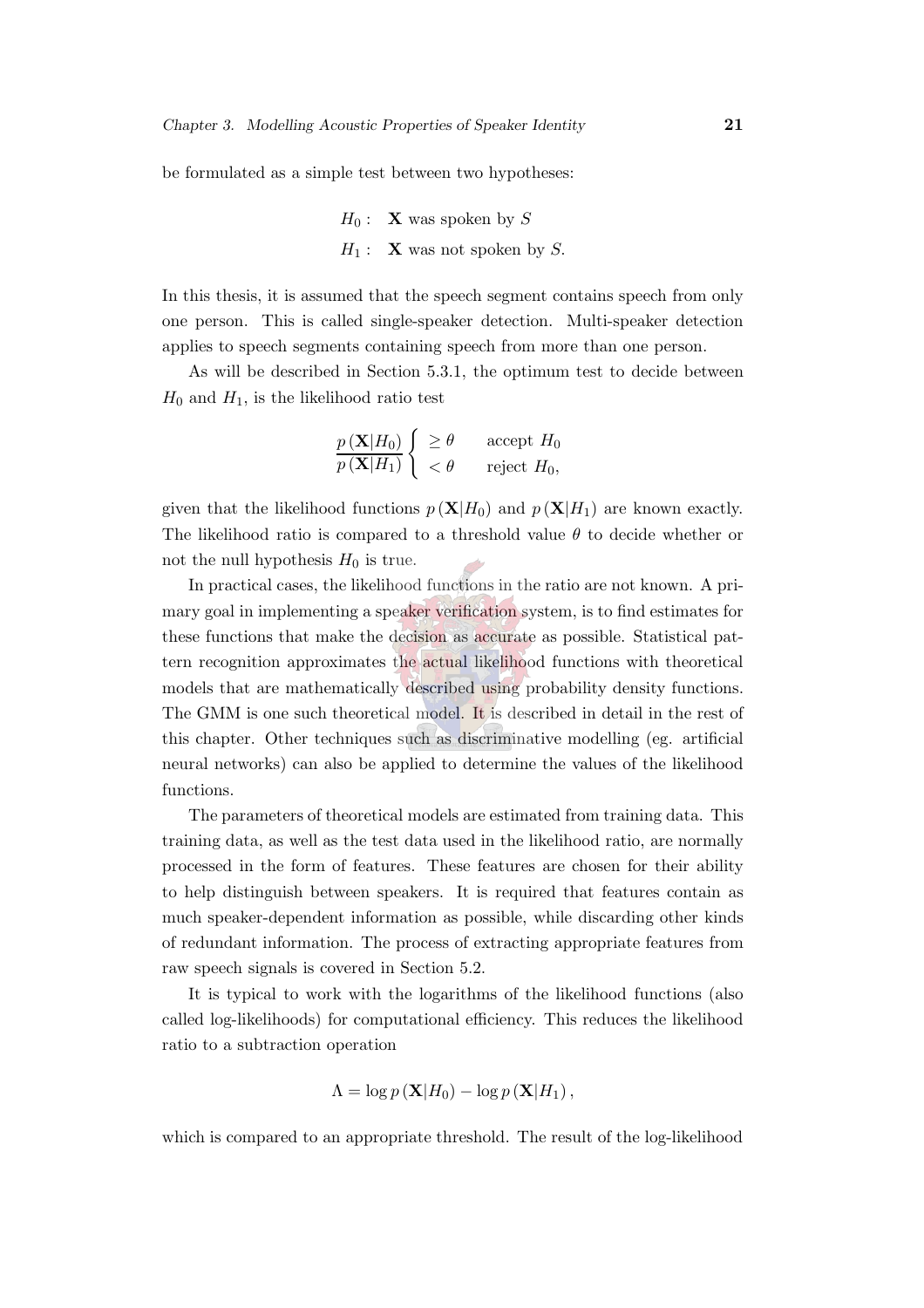ratio is called the score  $\Lambda$ . It indicates how well the test speech matches the model of the target speaker. Modern speaker verification systems employ the technique of score normalisation to allow a single threshold for all evaluations. In this thesis, Test normalisation (T-Norm) is used. T-Norm requires the evaluation of a set of impostor models, in addition to the target model, to obtain the final score. This is discussed with more detail in Section [5.3.2.](#page-77-0)

Figure [3.1](#page-44-1) illustrates how the components in the verification process fit together.



<span id="page-44-1"></span>Figure 3.1: Simplified block diagram of the speaker verification system.

#### <span id="page-44-0"></span>3.3 Speaker Modelling Overview

The previous section mentioned that speech processing is performed on features. Features are normally grouped into multi-dimensional vectors, called feature vectors. Feature vectors represent certain characteristics of the speech signal at certain time instances. Mathematically, they can be considered to be points in a multi-dimensional space, called feature space. A theoretical model such as the GMM tries to describe the stochastic (random) process responsible for generating observed points. In doing so, it tries to predict where future unseen points will be located. In probabilistic terms, the model can indicate the probability that a given point was generated by the modelled process. A model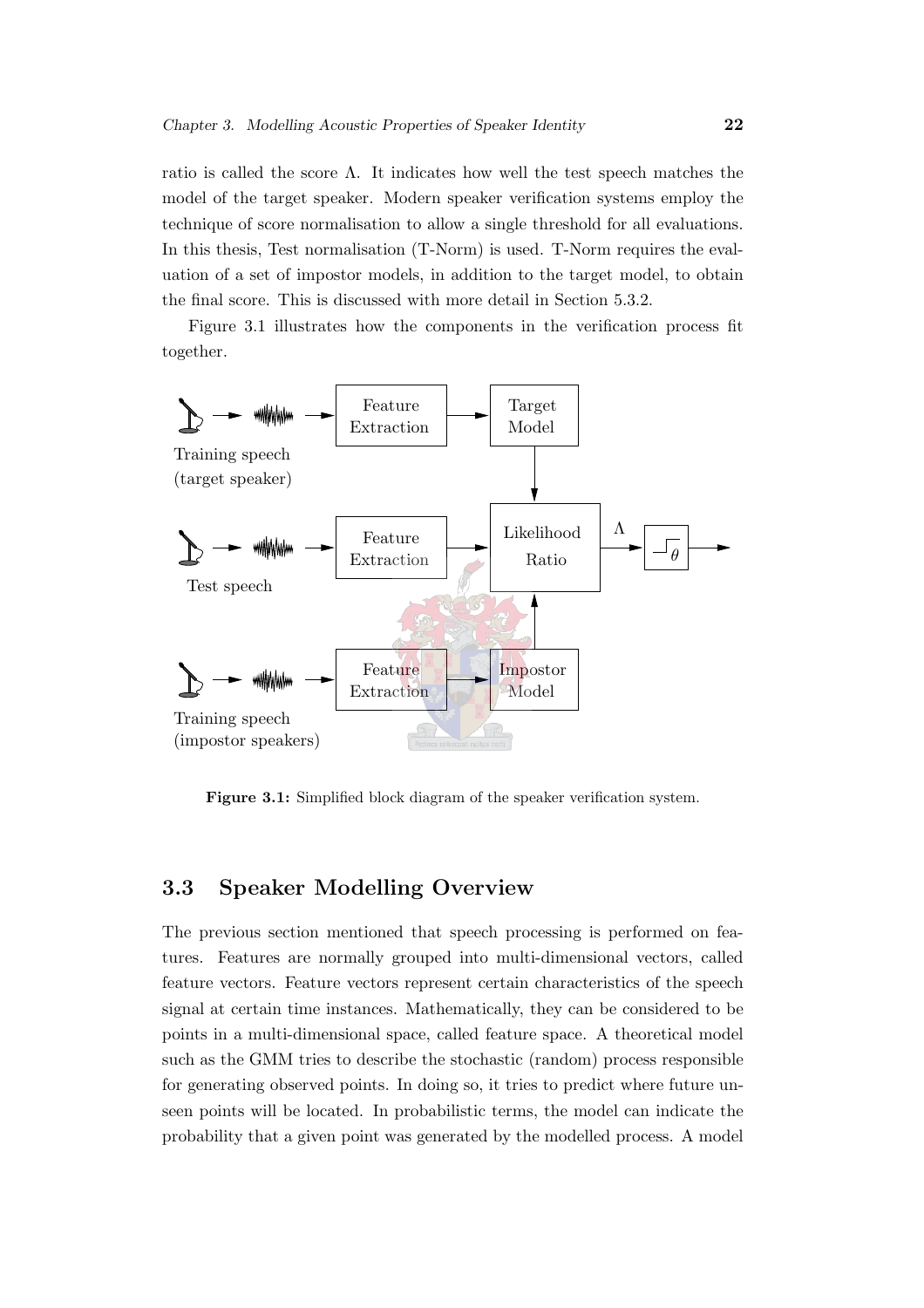giving results that match the truth is obviously desired. However, theoretical models can only provide approximations to reality.

The likelihood function  $p(X|H_i)$  that was introduced in the previous section indicates how likely it is that the hypothesis  $H_j$  is true, given that the data **X** were observed. An alternative likelihood function  $p(X|\lambda_j)$  indicates how likely it is that  $\lambda_i$  are the true parameters for the model that was supposed to have generated the observed data X. This likelihood can be used as a practical substitute for the theoretical likelihood functions in the likelihood ratio.

Choosing an appropriate model typically involves a trade-off between accuracy and the number of parameters. The Gaussian mixture model (GMM) is a PDF with potentially many parameters, although less than a histogrambased model for example. It has been shown by numerous examples [\[2](#page-144-0), [6,](#page-144-2) [21\]](#page-146-0) that the GMM can produce very high accuracies compared to other models in text-independent speaker recognition tasks. It can therefore be seen as a good trade-off between accuracy and the number of model parameters.

### <span id="page-45-0"></span>3.4 Theory of Gaussian Mixture Modelling

<span id="page-45-1"></span>Mathematically, a GMM is a PDF that is defined as the sum of  $K$  weighted component Gaussian PDFs  $[2]$ . For the D-dimensional vector  $x$ , the GMM representation of a speaker with model parameters  $\lambda = \{w_k, \mu_k, \Sigma_k : k = 1, 2, ..., K\}$ is

$$
p(\mathbf{x}|\lambda) = \sum_{k=1}^{K} w_k p(\mathbf{x}|\lambda_k) = \sum_{k=1}^{K} w_k \mathcal{N}(\mathbf{x}|\boldsymbol{\mu}_k, \Sigma_k).
$$
 (3.1)

The weight  $w_k$  (or relative importance) of the  $k^{\text{th}}$  mixture component obeys the constraints  $0 \leq w_k \leq 1$  and  $\sum_{k=1}^K w_k = 1$ . This ensures that the function will be a valid PDF. For each component, the mean and covariance parameters are collectively represented by  $\lambda_k = {\mu_k, \Sigma_k}$ . The PDF of the  $k^{\text{th}}$  component is given by the multivariate (multi-dimensional) Gaussian density

$$
p(\mathbf{x}|\lambda_k) = \mathcal{N}(\mathbf{x}|\boldsymbol{\mu}_k, \Sigma_k)
$$
  
= 
$$
\frac{1}{(2\pi)^{D/2} |\Sigma_k|^{1/2}} \exp\left[-\frac{1}{2}(\mathbf{x} - \boldsymbol{\mu}_k)^T \Sigma_k^{-1}(\mathbf{x} - \boldsymbol{\mu}_k)\right],
$$
 (3.2)

where  $(\mathbf{x} - \boldsymbol{\mu}_k)^T$  is the transpose of  $(\mathbf{x} - \boldsymbol{\mu}_k)$ .

The GMM can be visualised by the block diagram in Figure [3.2.](#page-46-0) A feature vector **x** is evaluated on each of K Gaussian PDFs  $p_k$ ,  $k \in \{1, 2, ..., K\}$  to produce component likelihoods that are weighed and summed to give the model likelihood  $p(\mathbf{x}|\lambda)$ .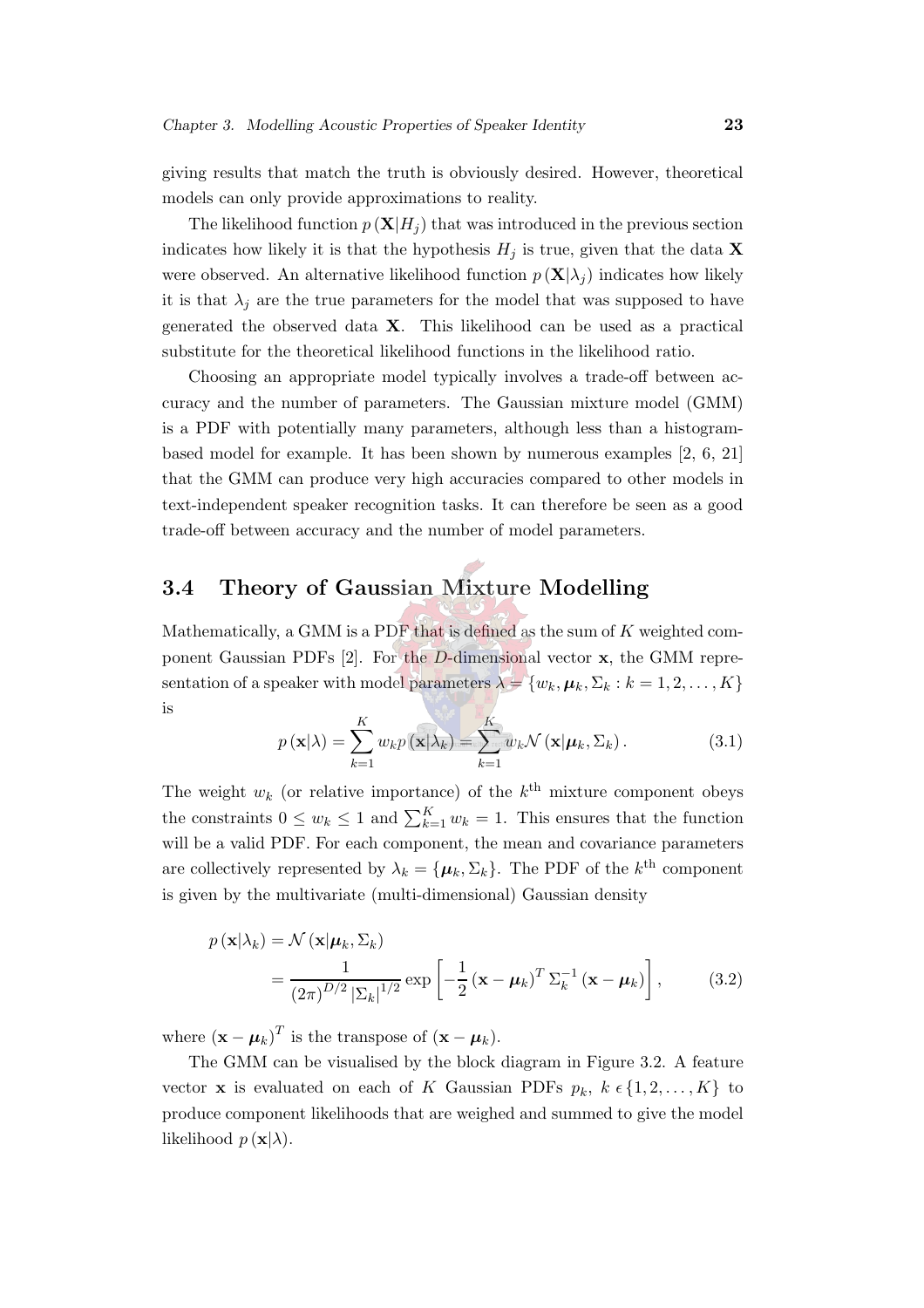

<span id="page-46-0"></span>Figure 3.2: Block diagram representing a GMM. Each of the Gaussian PDF components  $p_k$  are evaluated for the test feature vector x. Their resultant likelihoods are then weighed and summed to produce a model likelihood  $p(\mathbf{x}|\lambda)$ .

GMMs are well suited for applications where the data of a given model have many modes (or local maxima). Modes are areas where data points are much more densely packed than in the local surroundings. Each component of the GMM can model a local mode with a single Gaussian PDF.

GMM components can use three kinds of covariance matrices: full covariance, diagonal covariance and spherical covariance. Full covariance matrices come directly from theory. They consist of diagonal elements that indicate the variance of the data in each dimension of feature space, and non-diagonal elements that indicate correlation between the dimensions. For a diagonal covariance matrix only the elements on the diagonal of the full covariance matrix are kept. The non-diagonal elements are set to zero. Diagonal covariance can only be applied properly if there is no correlation between the different dimensions in feature space. Spherical covariance matrices are represented by a single variance value. This value is used for all the elements on the diagonal of the matrix and all non-diagonal elements are zero. It can be used when it is assumed that there is no correlation between the individual dimensions in feature space, and that the variance is the same for all dimensions. It can be concluded that the choice in the type of covariance depends on the accuracy and memory requirements as well as the application.

There are two main reasons why GMMs are used in speaker verification systems [\[2](#page-144-0)]. It is reasonable to assume that a person's voice can be characterised by a set of acoustic classes, such as the different phonetic classes. It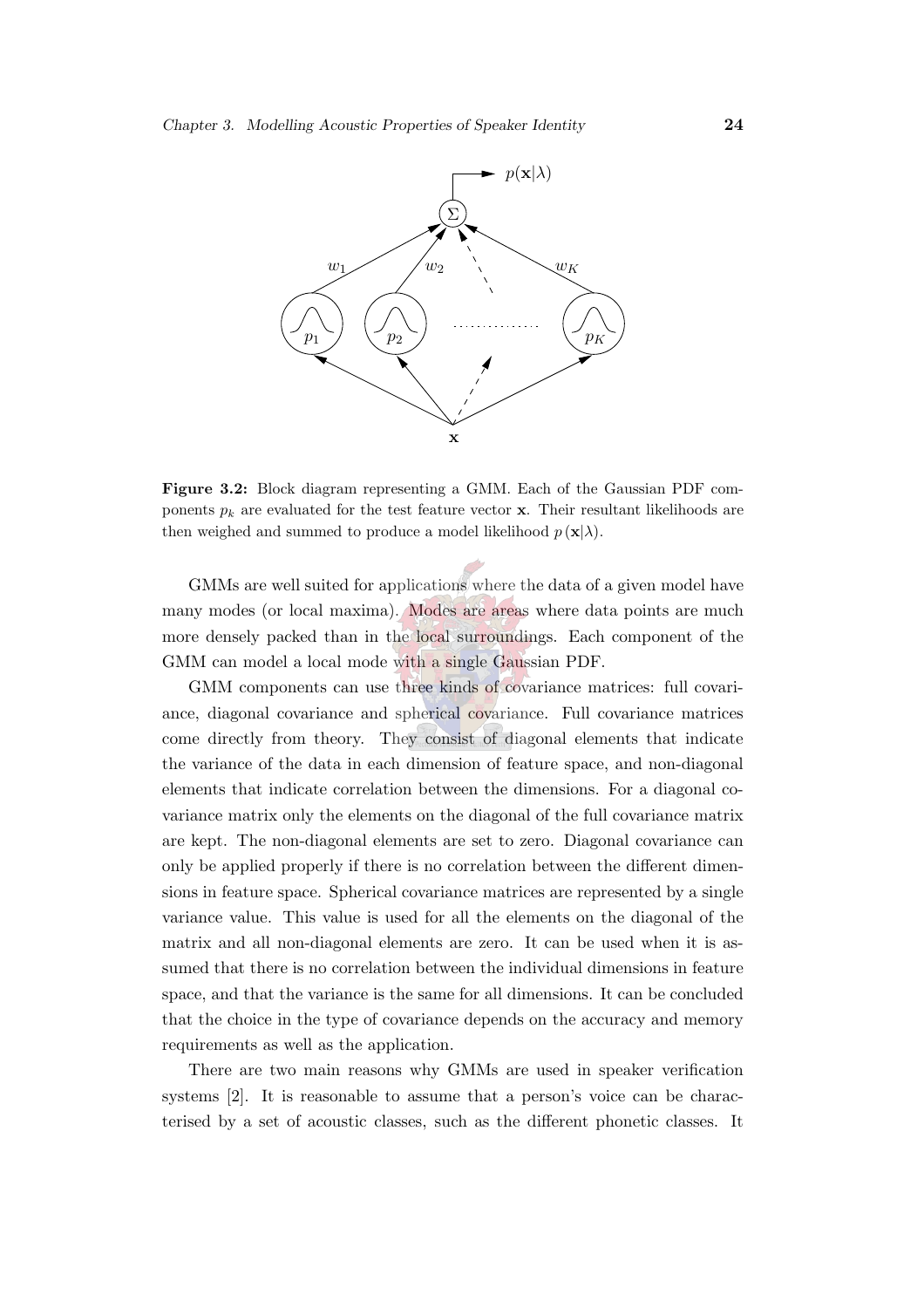is suggested that the individual component densities in a multi-modal density, such as a GMM, can model these underlying acoustic classes. Furthermore, the acoustic classes indicate certain vocal tract configurations that may be speakerdependent. From the use of cepstral feature vectors, it can be argued that the mean parameter  $\mu_k$  represents the average spectral shape of the  $k^{\text{th}}$  acoustic class. Similarly, the covariance matrix  $\Sigma_k$  represents the possible variations from the average spectral shape.

The second reason for using GMMs, is that it can provide smooth approximations of densities that have arbitrary shapes. It is even possible to use diagonal covariance matrices when there are correlations between the dimensions in feature space. A linear combination of diagonal covariance Gaussian PDFs is able to model such correlations. The only difference is that more mixture components are required than when using full covariance matrices.

#### <span id="page-47-0"></span>3.5 Model Training

Without an exact understanding of the actual data generating process, the only method of determining the model parameters, is by regarding observed data. Therefore any model is only as effective as the selection of observed data that are used to determine its parameters. Because the correct set of parameters are unlikely to be found from only a subset of all possible observations, it is said that the parameters are estimated from the data. The data used for parameter estimation are called training data.

The parameters of models used in speaker verification systems are usually determined by a supervised training process. In other words, the identities corresponding to the data are known at training time, and used accordingly to train models. When unsupervised training is used, the system must determine on its own how many identities there are and to which ones the data belong.

To train the parameters of a specific speaker model, as much speech data for that person must be gathered as possible. For modelling with GMMs, all the features that were extracted from the speaker's speech signals can be pooled into one large speaker-specific set. The GMM makes no provision for time-order (temporal) information.

#### 3.5.1 Maximum Likelihood Estimation

Maximum Likelihood (ML) estimation is a very popular method for finding model parameters. It gives very good results when the training data sets of speakers are large.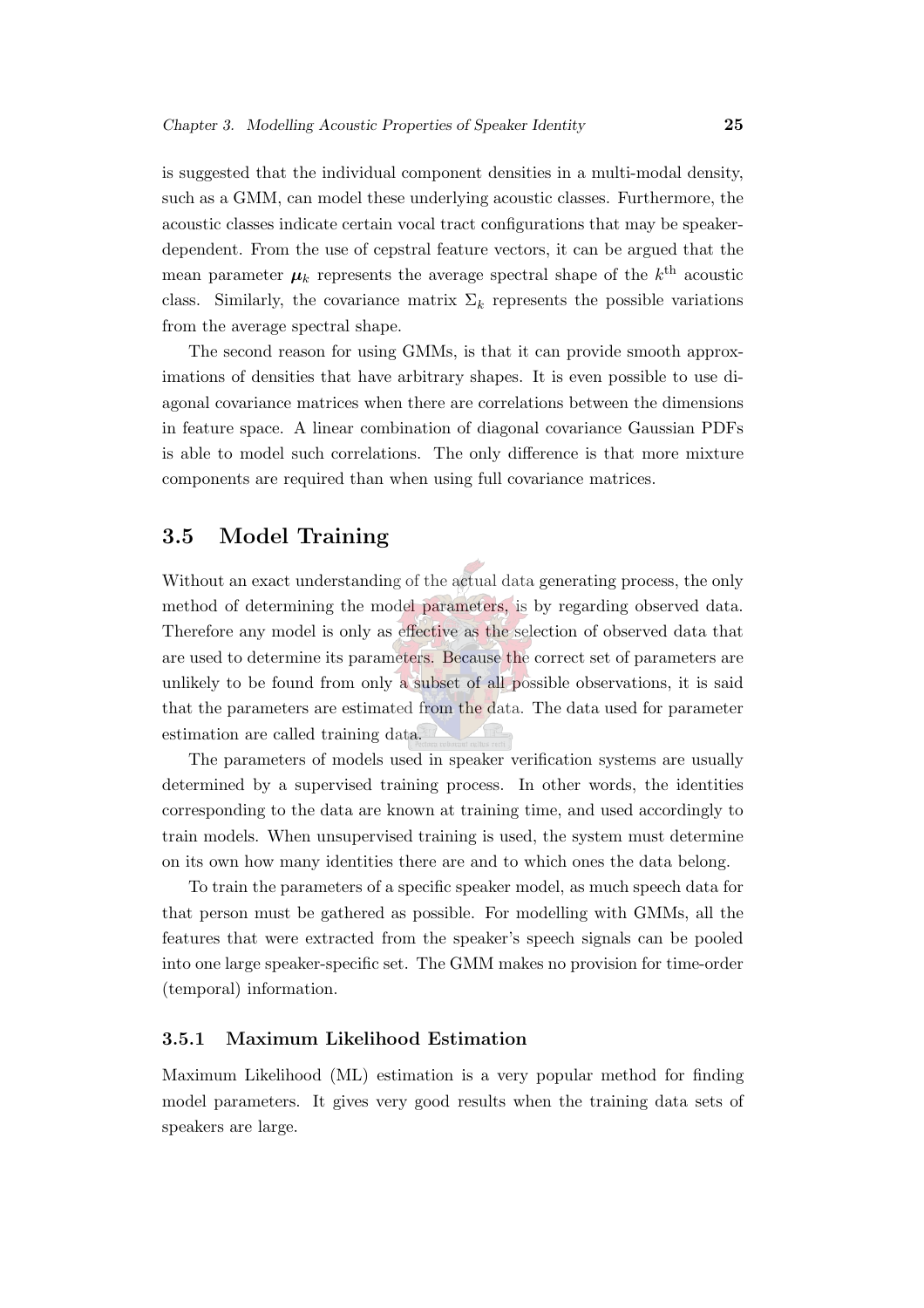Recall from Section [3.3](#page-44-0) that the model likelihood  $p(X|\lambda)$  indicates how likely it is that  $\lambda$  are the true parameters for the model that was supposed to have generated the observed data **X**. Note that  $\lambda$  is the independent variable and the data  $X$  are known and fixed. Suppose that a model with a given set of parameters  $\lambda_j$  must be used to describe all possible data generated by a specific person. The correct set of parameters must be found so that the likelihood  $p(\mathbf{X}|\lambda_i)$  of the model is higher than the likelihood of any other model, given speech from the corresponding person. Of course, the best that can be done is to find the set of parameters  $\lambda$  that maximises the likelihood using the training data. For this reason, a large amount of training data is desired to cover as much of a person's acoustic characteristics as possible.

Formally, the ML-estimated parameters  $\tilde{\lambda}$  are obtained for the sequence of observed feature vectors  $\mathbf{X} = \{ \mathbf{x}_t : t = 1, 2, ..., T \}$  by maximising the model likelihood with respect to the parameters  $\lambda$ :

$$
\tilde{\lambda} = \arg \max_{\lambda} p(\mathbf{X}|\lambda).
$$

For simple models, this can normally be done by solving for  $\lambda$  in

$$
\frac{d}{d\lambda}p\left(\mathbf{X}|\lambda\right) = 0.
$$

Acoustic speaker modelling with GMMs assumes that the feature vectors X of a certain speaker are statistically independent and identically distributed (IID). This means that the vectors were produced independently from one another by the same PDF. The joint likelihood of the individual feature vectors then becomes the product of their likelihood functions:

$$
p(\mathbf{X}|\lambda) = \prod_{t=1}^{T} p(\mathbf{x}_t|\lambda).
$$
 (3.3)

For analytical simplicity, it is often useful to work with the  $log-likelihood<sup>1</sup>$  $log-likelihood<sup>1</sup>$  $log-likelihood<sup>1</sup>$ 

$$
\log p\left(\mathbf{X}|\lambda\right) = \sum_{t=1}^{T} \log p\left(\mathbf{x}_t|\lambda\right). \tag{3.4}
$$

<span id="page-48-0"></span>This can still be maximised, because the logarithm is a monotonically increasing function.

<sup>&</sup>lt;sup>1</sup>As noted in Section [5.3.1,](#page-74-0) the natural logarithm (base-e) is normally applied.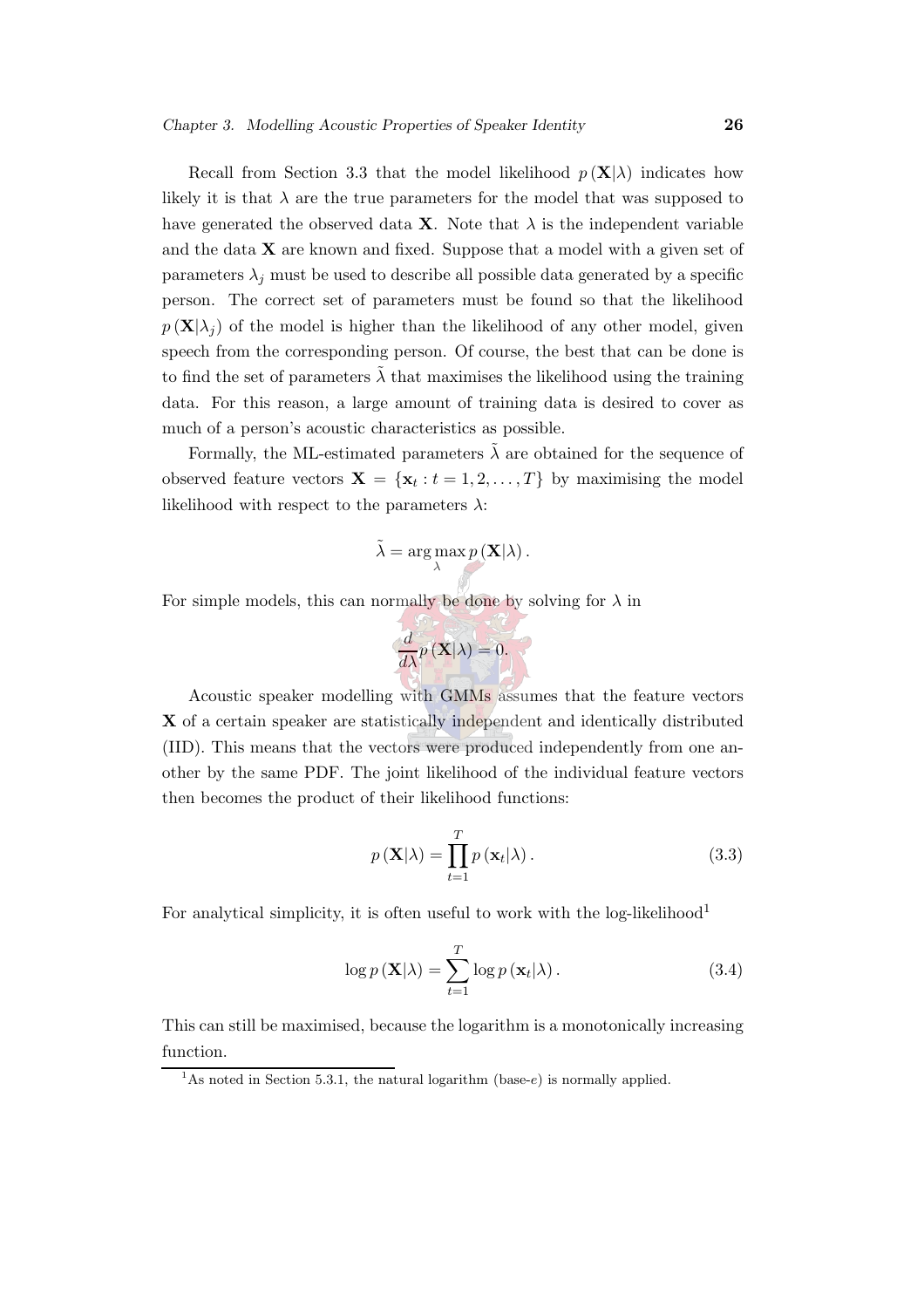For GMMs,  $p(\mathbf{x}_t|\lambda)$  is given by eq. [\(3.1\)](#page-45-1), which results in the log-likelihood

$$
\log p(\mathbf{X}|\lambda) = \sum_{t=1}^{T} \log \left( \sum_{k=1}^{K} w_k p(\mathbf{x}_t | \lambda_k) \right).
$$

Unfortunately, it is very difficult to maximise this function because it contains the logarithm of a sum. The next section explains how the ML estimates can be obtained through an iterative procedure by extending the observed feature vector data with estimates of so-called hidden component labels.

#### <span id="page-49-0"></span>3.5.2 Expectation-Maximisation

When some data are missing, ML estimates of the model parameters  $\lambda$  can be obtained with the Expectation-Maximisation (EM) algorithm [\[38\]](#page-147-1). This method can be applied to the estimation of GMM parameters by assuming that the observed data can be extended with missing (hidden) component labels into what is called complete data [\[39](#page-147-2)]. The algorithm consists of iterating through two steps:

- 1. the Expectation step (E-step) determines the expectation of the completedata likelihood with respect to the hidden data, and
- 2. the Maximisation step (M-step) maximises the expectation of the completedata likelihood with respect to the unknown parameters  $\lambda$ .

Iteration is stopped when some convergence criterion is met.

To apply the EM algorithm to GMMs, consider the GMM from a data generating perspective. Each mixture component can be regarded as independently modelling a subpopulation  $\psi_k$  of the data, described by the PDF  $p(\mathbf{x}|\lambda_k)$ . Any subpopulation can generate an observation vector x with a probability that is determined by the product of the corresponding PDF and a prior probability  $P(\psi_k) = w_k$  (from the Bayes formula). Consequently, the GMM determines the probability that the vector was generated by any one of its subpopulations.

Let  $\mathcal{Y} = \{Y_t : t = 1, 2, ..., T\}$  be the set of unknown discrete random variables indicating the labels of the components that were responsible for generating the observed feature vectors  $\mathbf{X} = \{\mathbf{x}_t : t = 1, 2, ..., T\}$ . Assume the existence of a complete set of data  $\mathcal{Z} = \{X, Y\}$ . Define  $\lambda^{[i]}$  as the estimates for the model parameters at iteration  $i$ . The EM algorithm starts by selecting an appropriate initial set of model parameters  $\lambda^{[i=0]}$ .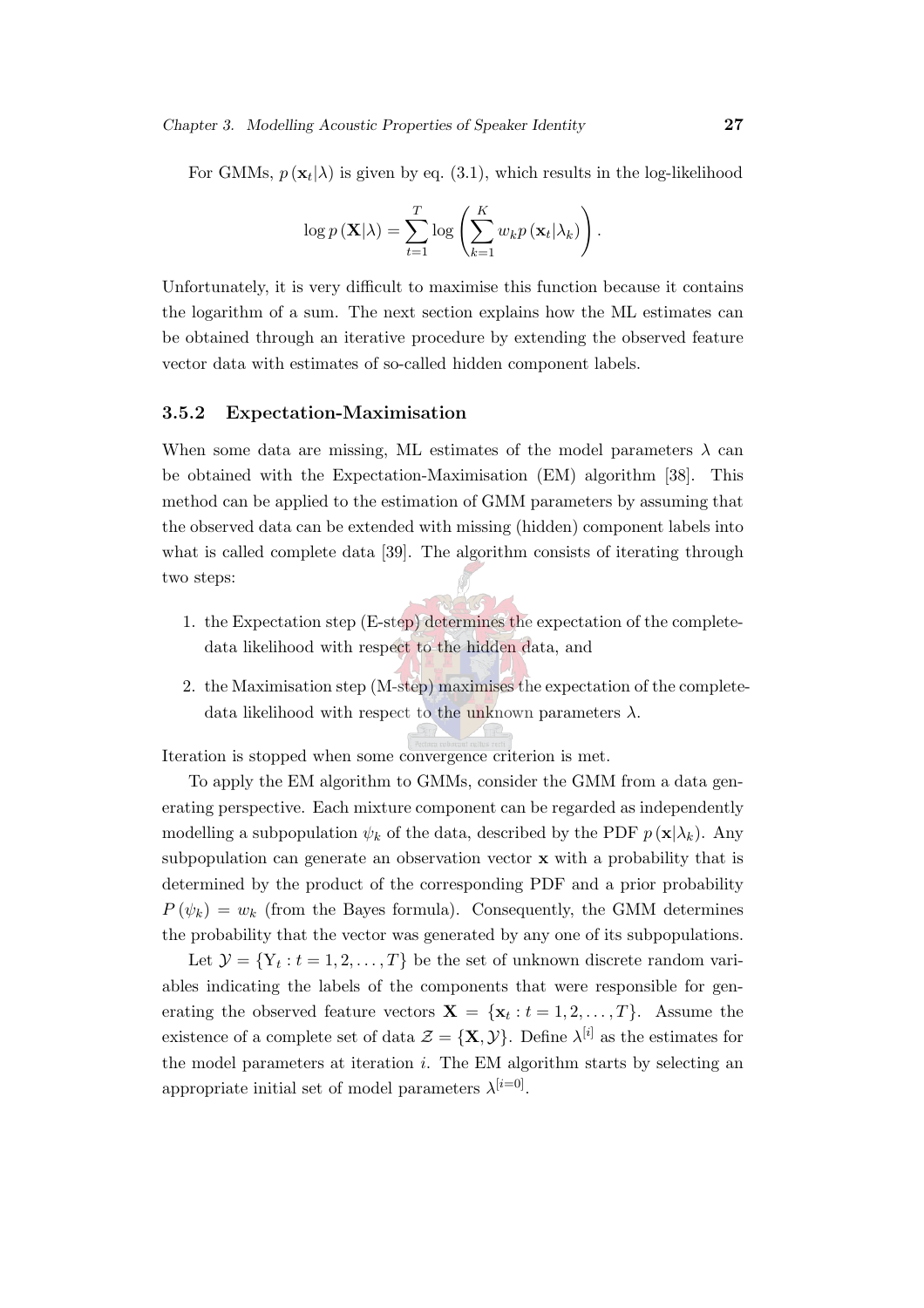<span id="page-50-0"></span>The E-step finds the expected value of the complete-data log-likelihood with respect to the unknown data  $\mathcal{Y}$ , given the known data  $\mathbf{X}$  and the current parameter estimates:

$$
Q\left(\lambda|\lambda^{[i]}\right) = E\left[\log p\left(\mathcal{Z}|\lambda\right)|\mathbf{X},\lambda^{[i]}\right] = E\left[\log p\left(\mathbf{X},\mathcal{Y}|\lambda\right)|\mathbf{X},\lambda^{[i]}\right].\tag{3.5}
$$

 $Q\left(\lambda|\lambda^{[i]}\right)$  is called the auxiliary function. It must be understood here that **X** and  $\lambda^{[i]}$  are known constants and  $\lambda$  is a regular variable that must be optimised. From the definition of expected values [\[13](#page-145-2), [39\]](#page-147-2), eq.  $(3.5)$  can be written as <sup>[2](#page-50-1)</sup>

<span id="page-50-2"></span>
$$
Q\left(\lambda|\lambda^{[i]}\right) = E\left[\log p\left(\mathbf{X}, \mathcal{Y}|\lambda\right) | \mathbf{X}, \lambda^{[i]}\right]
$$

$$
= \int_{\mathcal{L}} \left(\log p\left(\mathbf{X}, \mathbf{y}|\lambda\right)\right) p\left(\mathbf{y} | \mathbf{X}, \lambda^{[i]}\right) d\mathbf{y}.
$$
(3.6)

The vector variable  $\mathbf{y} = [y_1 \ y_2 \ \dots \ y_T]^T$  represents realisations of the random variables in  $Y$  that are governed by the joint PDF  $p(y)$ . Integration is performed over  $\mathcal{L}$ , which is the space of all possible values for **y** (i.e. all combinations of labels).

The function  $\log p(\mathbf{X}, \mathbf{y}|\lambda)$  in eq. [\(3.6\)](#page-50-2) is the complete-data log-likelihood when the labels are known. This can be written as

<span id="page-50-3"></span>
$$
\log p(\mathbf{X}, \mathbf{y}|\lambda) = \log \prod_{t=1}^{T} p(\mathbf{x}_t, y_t|\lambda)
$$

$$
= \sum_{t=1}^{T} \log p(\mathbf{x}_t, y_t|\lambda).
$$
(3.7)

The rules of conditional probability can be used to show that

$$
p(\mathbf{x}_t, y_t | \lambda) = \frac{p(\mathbf{x}_t, y_t, \lambda)}{P(\lambda)}
$$
  
= 
$$
\frac{p(\mathbf{x}_t | y_t, \lambda) P(y_t, \lambda)}{P(\lambda)}
$$
  
= 
$$
\frac{p(\mathbf{x}_t | y_t, \lambda) P(y_t | \lambda) P(\lambda)}{P(\lambda)}
$$
  
= 
$$
p(\mathbf{x}_t | y_t, \lambda) P(y_t | \lambda).
$$

For GMMs, it is known that  $p(\mathbf{x}_t|y_t,\lambda) = p(\mathbf{x}_t|\lambda_{y_t}),$  because if both the labels and the parameters are known, then the parameters of the corresponding mixture components are known and can be used as substitutes in the expres-

<span id="page-50-1"></span><sup>&</sup>lt;sup>2</sup>Recall that  $E[g(Y)|A] = \int_{-\infty}^{\infty} g(y) p(y|A) dy$ .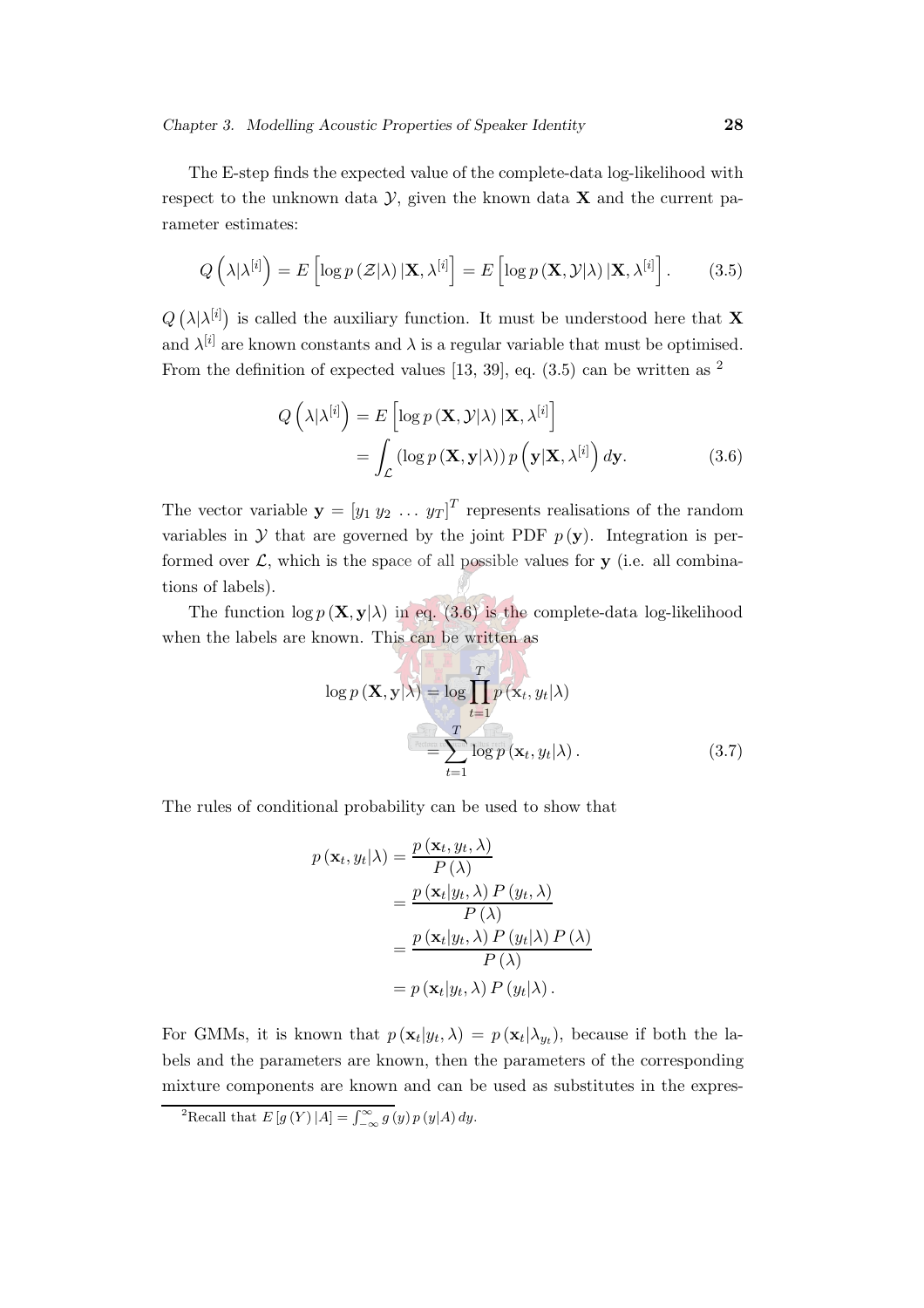sion. Similarly, it is also known that  $P(y_t|\lambda) = P(Y_t = y_t|\lambda) = w_{y_t}$ , being the weight (or prior probability) of the corresponding mixture component. Therefore, eq. [\(3.7\)](#page-50-3) results in

$$
\log p(\mathbf{X}, \mathbf{y}|\lambda) = \sum_{t=1}^{T} \log (w_{y_t} p(\mathbf{x}_t | \lambda_{y_t})).
$$

To evaluate eq. [\(3.6\)](#page-50-2), it is also necessary to find an expression for the PDF  $p(\mathbf{y}|\mathbf{X},\lambda^{[i]})$ . Using the data **X** and the current parameters  $\lambda^{[i]}$ , it is easy to calculate the mixture component likelihoods  $p(\mathbf{x}_t|\lambda_k)$  for every  $t \in \{1, 2, ..., T\}$ and  $k \in \{1, 2, ..., K\}$ . Because the weight of the  $k^{\text{th}}$  component is the prior probability  $w_k = P(Y_t = k|\lambda)$ , the Bayes rule can be used to obtain the PDF for the unobserved labels

<span id="page-51-1"></span>
$$
p\left(y_t|\mathbf{x}_t,\lambda^{[i]}\right) = \frac{p\left(\mathbf{x}_t|y_t,\lambda^{[i]}\right)P\left(y_t|\lambda^{[i]}\right)}{p\left(\mathbf{x}_t|\lambda^{[i]}\right)} = \frac{w_{y_t}^{[i]}p\left(\mathbf{x}_t|\lambda_{y_t}^{[i]}\right)}{\sum_{k=1}^K w_k^{[i]}p\left(\mathbf{x}_t|\lambda_k^{[i]}\right)}.\tag{3.8}
$$

This gives the result

$$
p\left(\mathbf{y}|\mathbf{X},\lambda^{[i]}\right) = \prod_{t=1}^{T} p\left(y_t|\mathbf{x}_t,\lambda^{[i]}\right) = \prod_{t=1}^{T} \frac{w_{y_t}^{[i]} p\left(\mathbf{x}_t|\lambda_{y_t}^{[i]}\right)}{\sum_{k=1}^{K} w_k^{[i]} p\left(\mathbf{x}_t|\lambda_k^{[i]}\right)}
$$

that can be substituted into eq. [\(3.6\)](#page-50-2).

The M-step finds  $\lambda^{[i+1]}$ , the value of  $\lambda$  that maximises  $Q(\lambda|\lambda^{[i]})$ :

$$
\lambda^{[i+1]} = \argmax_{\lambda} Q\left(\lambda|\lambda^{[i]}\right).
$$

<span id="page-51-2"></span>The complete derivation [\[39\]](#page-147-2) is mathematically quite demanding, but results in the following re-estimation formulas [\[2,](#page-144-0) [39\]](#page-147-2):

Weights:

$$
w_k^{[i+1]} = \frac{1}{T} \sum_{t=1}^{T} c_{kt}
$$
\n(3.9)

 $\mathbf{r}$  is  $\mathbf{v}$ 

<span id="page-51-3"></span>Means:

$$
\mu_k^{[i+1]} = \frac{\sum_{t=1}^T c_{kt} \mathbf{x}_t}{\sum_{t=1}^T c_{kt}} \tag{3.10}
$$

<span id="page-51-0"></span>Covariance matrices:

$$
\Sigma_{k}^{[i+1]} = \frac{\sum_{t=1}^{T} c_{kt} \left( \mathbf{x}_{t} - \boldsymbol{\mu}_{k}^{[i+1]} \right) \left( \mathbf{x}_{t} - \boldsymbol{\mu}_{k}^{[i+1]} \right)^{T}}{\sum_{t=1}^{T} c_{kt}}.
$$
(3.11)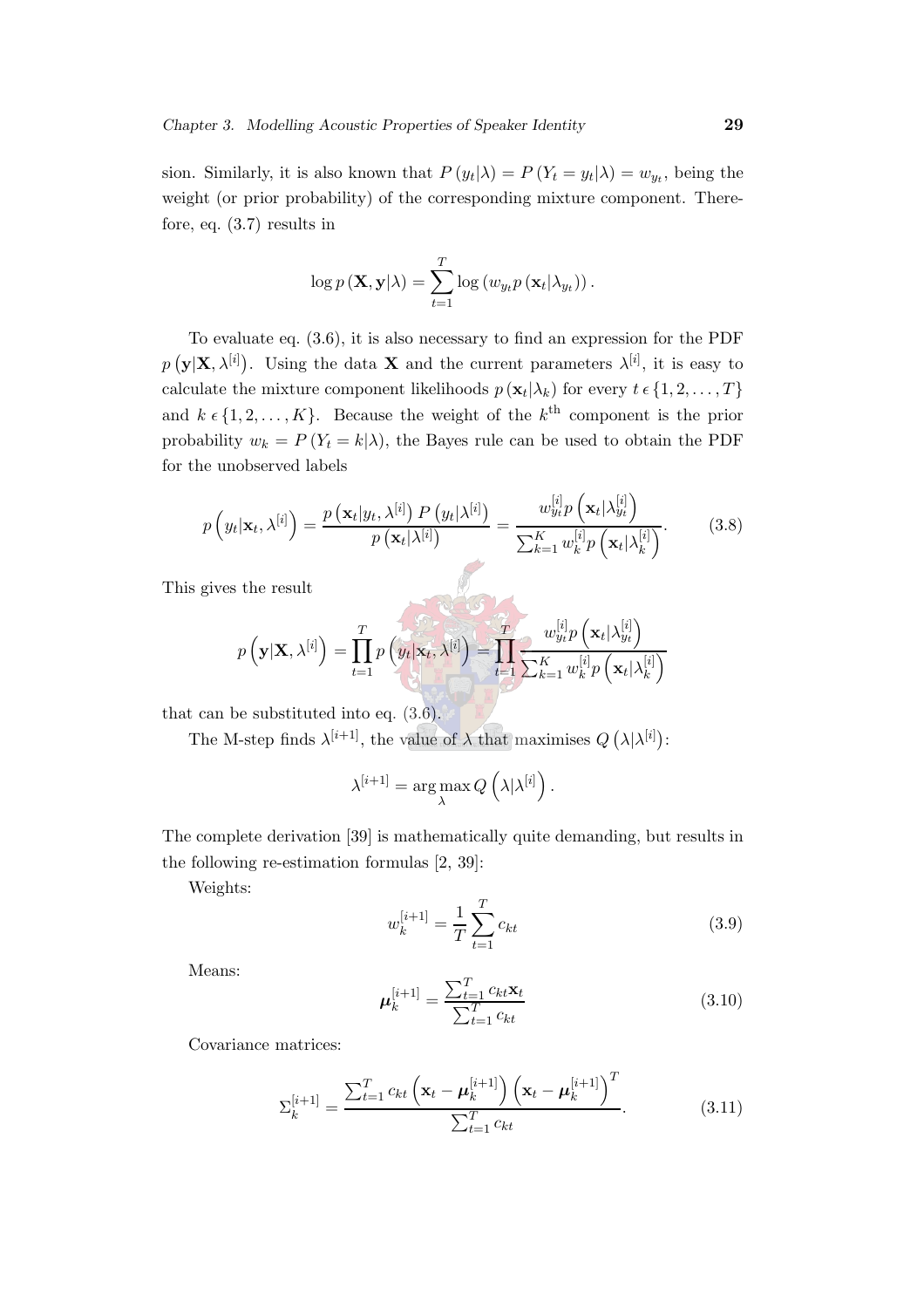When using diagonal covariance matrices, as discussed in Section [3.4,](#page-45-0) eq. [\(3.11\)](#page-51-0) reduces to:

$$
\sigma_k^{2\,[i+1]} = \frac{\sum_{t=1}^T c_{kt} \mathbf{x}_t^2}{\sum_{t=1}^T c_{kt}} - \left(\boldsymbol{\mu}_k^{[i]}\right)^2.
$$
\n(3.12)

The factor  $c_{kt} = P(k|\mathbf{x}_t, \lambda^{[i]})$  is called the component responsibility. It is the probability that k is the label for  $\mathbf{x}_t$ , given the current parameters. In other words, it is the value obtained when setting  $y_t = k$  in eq. [\(3.8\)](#page-51-1). Note that all of the above re-estimation formulas perform both the E-step and the M-step simultaneously.

#### <span id="page-52-0"></span>3.5.3 Model Initialisation

The EM-algorithm requires an initial set of model parameters. The choice of initial parameters is quite crucial because the EM-algorithm can converge to any local optimum, although convergence to the global optimum is always preferred. Unfortunately, there are no theoretical rules by which the best set of initial parameters can be determined.

The binary-split initialisation technique was used in this research to produce the desired number of GMM components. This technique does not strictly require any prior knowledge about the data distribution. It is an iterative procedure that works well with the EM-algorithm. The details [\[40\]](#page-148-0) are given by Algorithm [1.](#page-53-0)

Step 3 of the algorithm requires some explanation. The PDF to select should be one with a large weight (i.e. it models a large subset of the data) and a large variance. The variance on the principal axis is typically used for this. However, performing eigen analysis on all the mixture components can be computationally expensive. The implementation used in this research calculates a score value equal to the mixture weight divided by the smallest diagonal element in the inverse covariance matrix. The component with the smallest score value is then selected for splitting.

#### 3.5.4 Maximum a Posteriori (MAP) Adaptation

Normally, very little data are available for training the parameters of speaker models. This has led researchers to adopt the technique of speaker adaptation [\[6\]](#page-144-2). It is related to the technique that was originally used in automatic speech recognition (ASR) [\[5](#page-144-3)], where a model of general speech is adapted to the speech of a specific person. This is done in order to enhance recognition of words spoken by that person.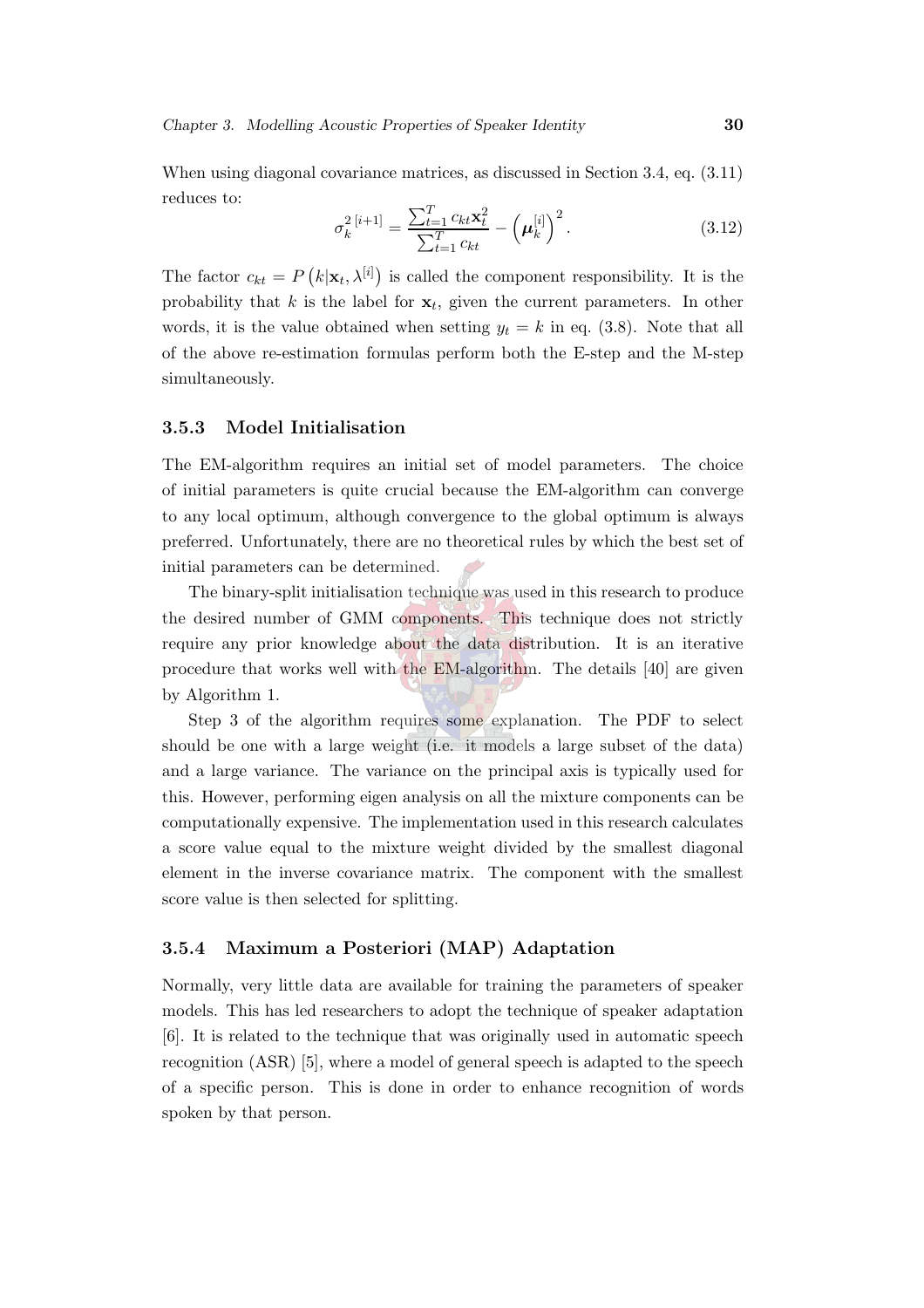- 1. Choose any mean  $\mu$  and covariance matrix  $\Sigma$  for a single Gaussian PDF to model all the data
- 2. Perform one or more iterations of the EM-algorithm to obtain a better fit
- 3. From all the PDFs produced after step 1, select the one with the "widest" variance
- 4. Determine the principal axis (eigen vector) of the PDF selected in step 3 using Eigen analysis
- 5. Calculate two new means located along the principal axis, at +0.7979 and −0.7979 standard deviations away from the original mean
- 6. Reduce the variance along the principal axis to a fraction 0.363 of the original variance; make a copy of it
- 7. Now there are two new means and two new covariance matrices corresponding to two new Gaussian PDFs; Repeat from step 3 until the number of Gaussian PDFs have doubled
- 8. Repeat from step 2

Iteration can be stopped once the desired number of mixture components are obtained.

<span id="page-53-0"></span>Algorithm 1: Binary-split model initialisation

For speaker recognition, however, speaker adaptation provides a way of extending the amount of available training data. A general speaker model, called a Universal Background Model (UBM), is trained with the speech of many different speakers using ML estimation. This model can be trained very well, because a large set of data is available. The UBM represents characteristics common to all speakers. This provides possible prior information of what a speaker model should look like in general. It is assumed that the UBM parameters need only to be adjusted in a minor way to produce a good model of any specific speaker.

Maximum a Posteriori (MAP) adaptation is a form of Bayesian adaptation. Where ML estimation maximises the likelihood, MAP estimation maximises the posterior probability in the Bayes formula, eq. [\(5.3\)](#page-75-0). In doing so, prior knowledge is incorporated into the estimation procedure.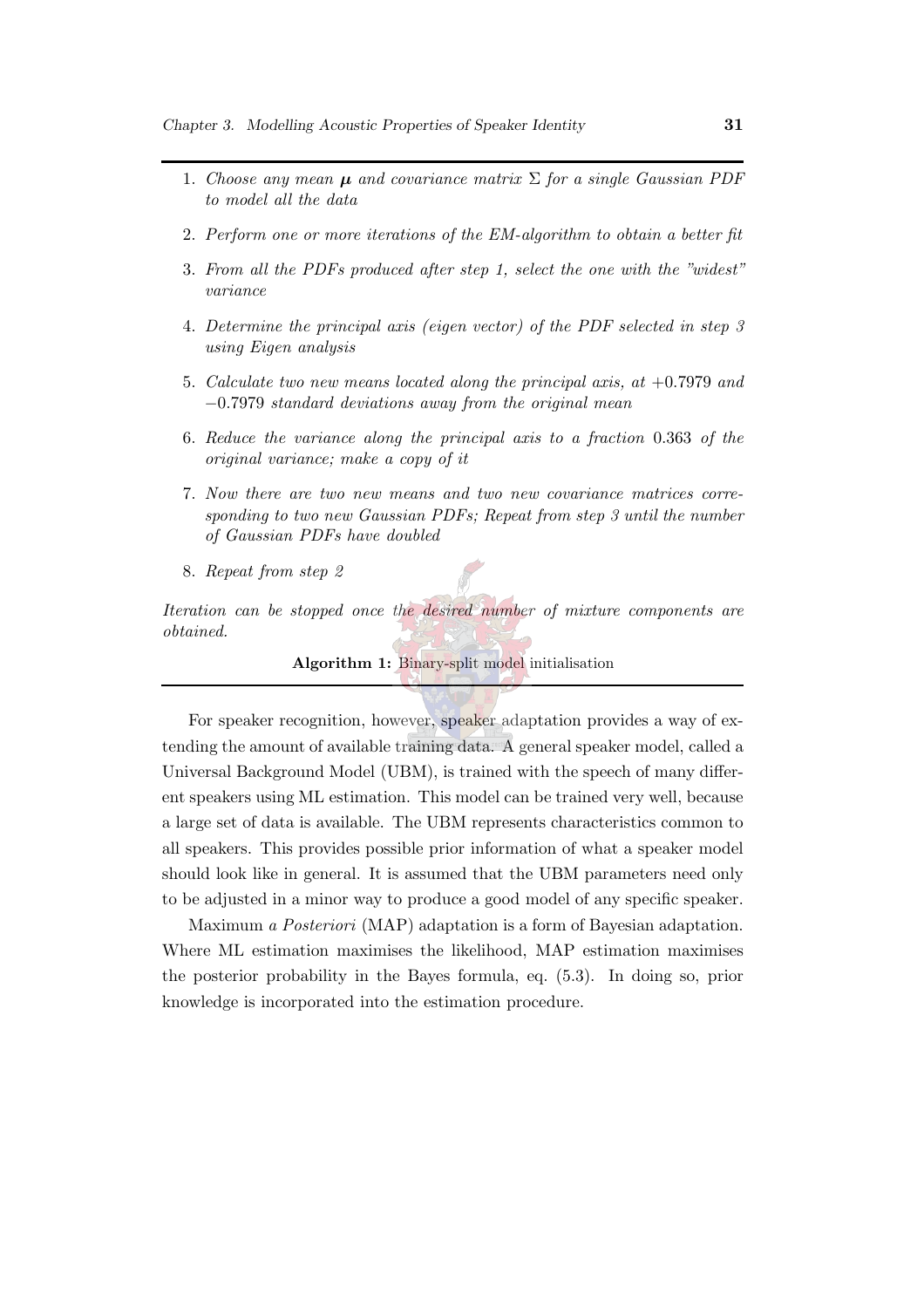If the parameters  $\lambda$  are taken to be random, MAP estimation is formally stated as maximising the posterior PDF  $p(\lambda|\mathbf{X})$  with respect to the parameters λ:

<span id="page-54-0"></span>
$$
\hat{\lambda} = \underset{\lambda}{\arg \max} p(\lambda | \mathbf{X})
$$
  
= 
$$
\underset{\lambda}{\arg \max} p(\mathbf{X} | \lambda) p(\lambda),
$$
 (3.13)

where  $p(\lambda)$  is the prior PDF of the parameters. The evidence factor  $p(\mathbf{X})$  is not included because it is not a function of  $\lambda$  and therefore has no influence on maximising the posterior PDF. If it is assumed that there are no prior information about  $\lambda$ , then eq. [\(3.13\)](#page-54-0) becomes the familiar ML estimation.

Others have determined empirically that the best results for speaker recognition are obtained by MAP adaptation of only the mean vectors in the GMM [\[6\]](#page-144-2). The same strategy is used in this thesis, although an experiment is also conducted in Chapter [7](#page-98-0) that confirms the reports of others. The formal derivation of the MAP EM re-estimation formulas is quite involved [\[5](#page-144-3)], but the results (excluding weights adaptation) are:

Means:

$$
\hat{\boldsymbol{\mu}}_k^{[i+1]} \equiv \frac{\tau_k \boldsymbol{\mu}_{kp} + \sum_{t=1}^T c_{kt} \mathbf{x}_t}{\tau_k + \sum_{t=1}^T c_{kt}} \tag{3.14}
$$

Covariance matrices:

$$
\hat{\Sigma}_{k}^{[i+1]} = \frac{\tau_{k} \Sigma_{kp} \left( \sum_{t=1}^{T} c_{kt} \right) \Sigma_{k}^{[i+1]} + \tau_{k} \left( \mu_{kp} - \hat{\mu}_{k}^{[i+1]} \right) \left( \mu_{kp} - \hat{\mu}_{k}^{[i+1]} \right)^{T}}{\tau_{k} + \sum_{t=1}^{T} c_{kt}} \quad (3.15)
$$

 $\Sigma_k^{[i+1]}$  $\frac{k^{(k+1)}}{k}$  is the current ML estimate of the covariance matrix from the adaptation (training) data.  $\mu_{kp}$  is the prior mean and  $\Sigma_{kp}$  is the prior covariance matrix for the the  $k^{th}$  mixture component. These prior parameters are simply taken from the corresponding component in the UBM.  $\tau_k$  symbolises a prior observationcount associated with the prior mean and is called the relevance factor. The factor  $c_{kt} = P(k|\mathbf{x}_t, \lambda^{[i]})$  is defined at the end of Section [3.5.2](#page-49-0) as the probability that k is the label for  $x_t$ , given the current parameters. It is computed with eq. [\(3.8\)](#page-51-1) by setting  $y_t = k$ .

MAP estimation supplements the scarce data of a specific speaker with the abundance of data used for training the UBM. The UBM parameters are weighted with a relevance factor. When more speaker data are available, the formulas tend to ignore the UBM contribution. When very little data are available, the model parameters are almost completely defined by the UBM.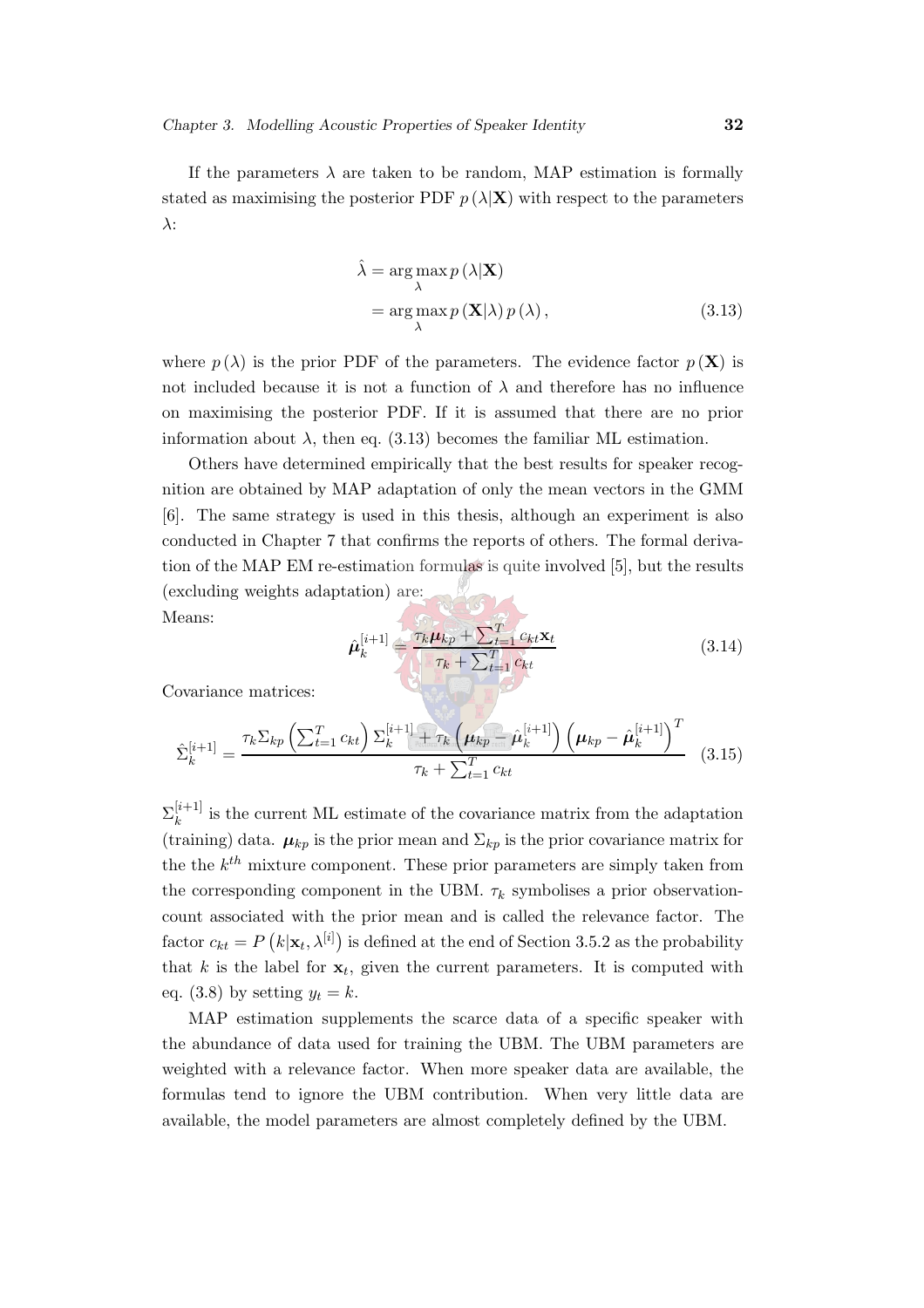An intuitive derivation [\[40\]](#page-148-0) for the covariance matrix MAP re-estimation formula is given in Section [A.2](#page-151-0) of Appendix [A.](#page-149-0) An implementation based on this derivation was produced and used during the execution of this research.

#### 3.6 Summary

In this chapter, the likelihood ratio is briefly introduced as a solution to the speaker verification task. It was shown how the respective probabilities in the likelihood ratio can be described by theoretical speaker models. The theoretical aspects of the GMM as one such speaker model was discussed and some detail. Estimation of the GMM parameters from training data was also discussed. It was shown that specific speaker models can be adapted from a generalised speaker model or UBM to produce well-trained models even when training data are scarce.

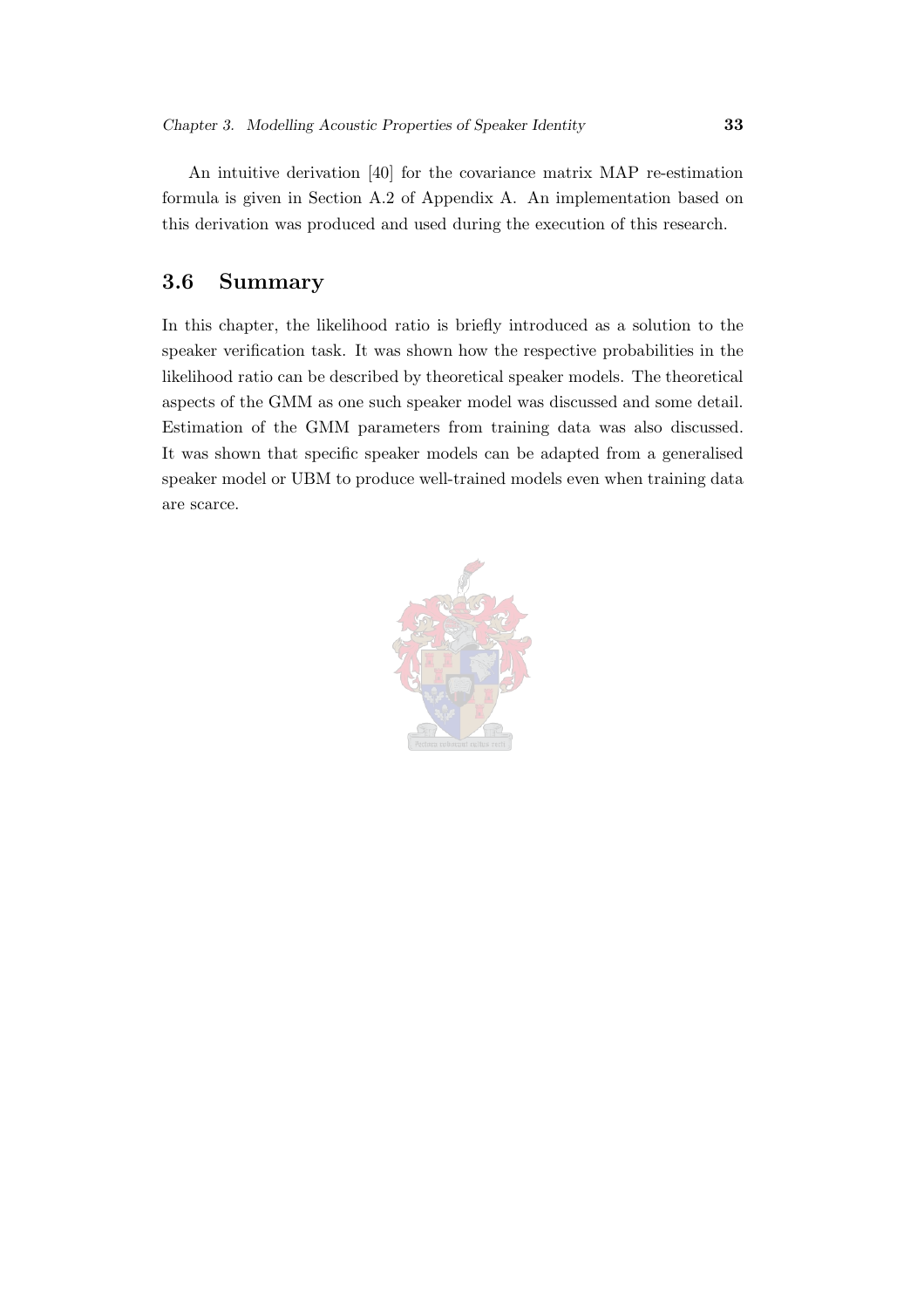### Chapter 4

# Tree-based Adaptive Gaussian Mixture Models

#### 4.1 Introduction

#### 4.1.1 The Speed Problem

Many mixture components are normally required when Gaussian mixture models (GMMs) are used for speaker verification. There can be as much as 2048 components per model when diagonal covariance matrices are used. Typical performance evaluations require thousands of trials. Each trial can require the evaluation of 100 or even more GMMs per test feature vector. This roughly equals the evaluation of up-to 200 000 Gaussian probability density functions (PDFs) per test feature vector. It is clear that a full performance evaluation requires an enormous computational capacity.

Section [5.4](#page-79-0) will discuss how more than one processor can be employed to reduce the running time for a full performance evaluation. However, even when up-to 10 processors are used in this way, the execution of such an evaluation can take many days to complete. A number of approaches exist for reducing execution time by reducing the required number of Gaussian PDF evaluations. These techniques compute only the mixture components that contribute the most to the model likelihood. This contribution is defined as the component likelihood multiplied by its mixture weight. The only components that will have significantly large contributions, are those that model data in the vicinity of the test vector. The contributions of these selected components are then usually summed to obtain an approximation to the final likelihood of the model.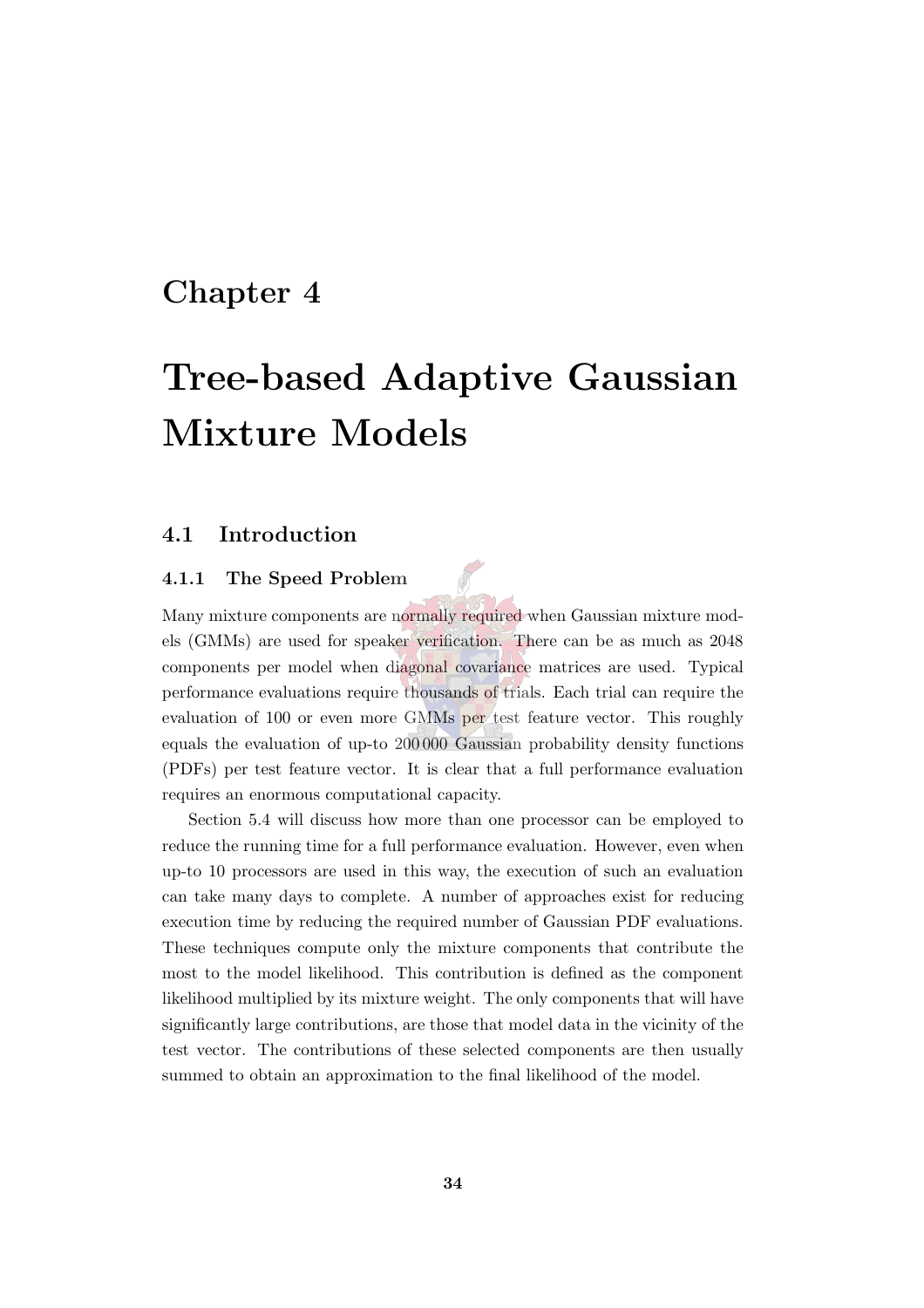#### 4.1.2 Popular Approach to Speed Improvement

To improve speed, many researchers use a technique that selects the C components with the highest expected likelihood contribution [\[6](#page-144-2), [28](#page-146-1)]. This technique requires that the speaker models are adapted from a universal background model (UBM). For each test feature vector, all the components in the UBM are evaluated. The C components that contribute the most to the UBM likelihood are selected. It is then assumed that the corresponding components in the speakerspecific model will also have the highest contribution to the likelihood of that model. Let  $K$  be the number of mixture components per model and  $N$  be the number of models to evaluate (eg. for T-Norm) per test feature vector. This method requires the evaluation of  $(K + N \times C)$  rather than  $(N \times K)$  Gaussian PDFs per vector. Speed improvement is increased as N is increased.

Although it has been shown that this method is quite effective, it has a few obvious problems. In general, the resulting likelihood is only a rough approximation of the actual likelihood. Also, it might happen that the components of a speaker-specific model were altered considerably during adaptation. The components with the highest contribution to the likelihood of the speaker-specific model will therefore not necessarily correspond well to those of the UBM. Furthermore, the evaluation of all the UBM components still requires much computation time. It is also necessary to keep a copy of the UBM for use at each verification trial. Lastly, because the UBM is a required part of this technique, it can not be applied to some other tasks (eg. phoneme or word recognition) where it is not possible or practical to adapt models from a UBM.

#### 4.1.3 Tree-based Approach to Speed Improvement

Another approach to reduce the number of Gaussian PDF evaluations consists of organising the mixture components into a tree structure [\[7,](#page-144-1) [8](#page-144-4), [9,](#page-145-0) [10](#page-145-1)]. Each layer of the tree represents a more approximate or lower-resolution GMM for the data than the layers further away from the root node. As mentioned above, only the components that contribute the most to the model likelihood are evaluated. In this case, however, those components are found by traversing the tree from the root node. At each layer, the contributions (likelihood times weight) of sibling nodes are compared to each other. Only the subtree rooted at the node with the largest contribution is traversed further. These comparisons are repeated until the components of the regular GMM are reached in the leaf nodes. If the tree is constructed and trained properly, these leaf nodes will have the highest contributions to the model likelihood.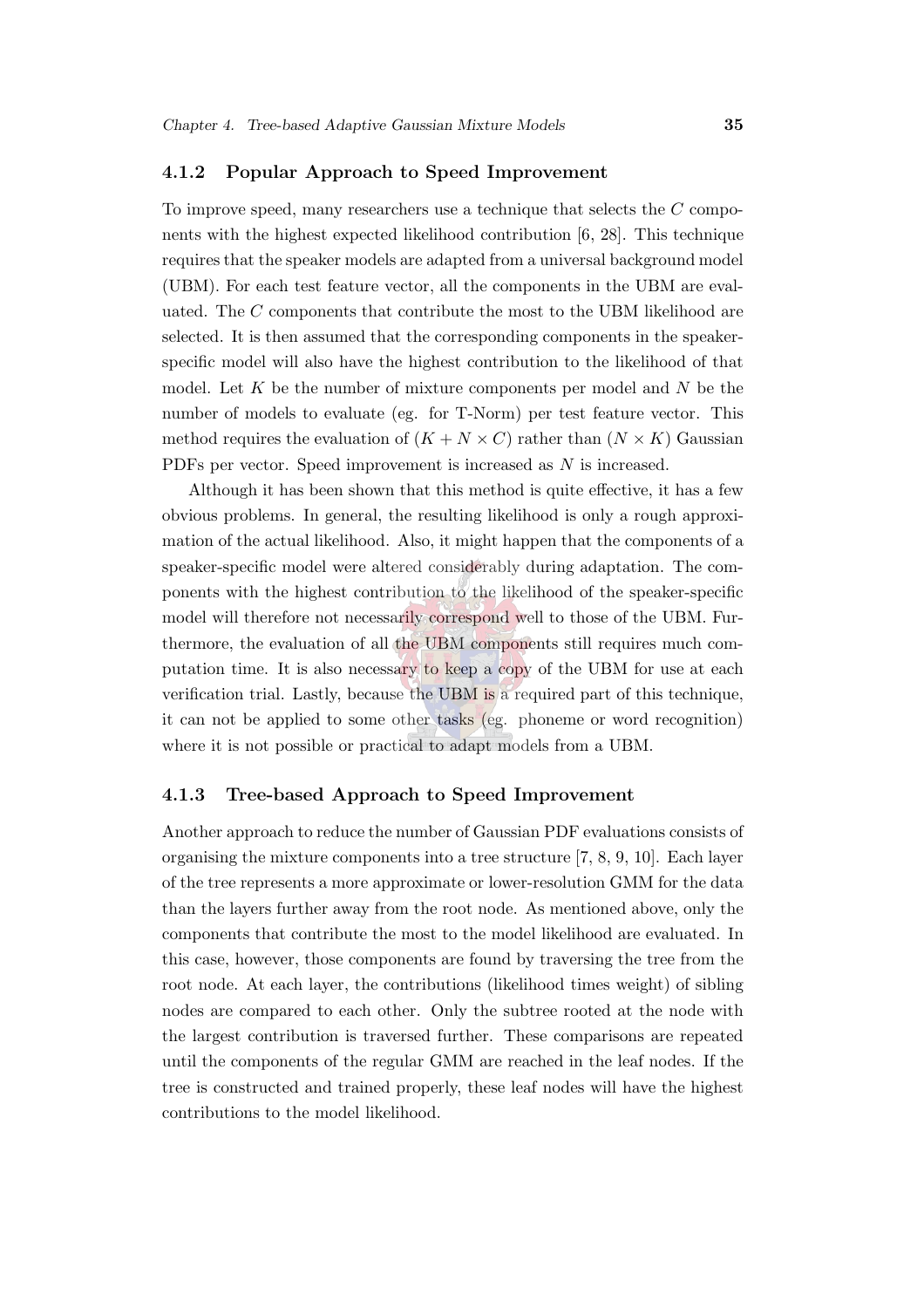This type of search can be performed directly on each speaker-specific model. For models with large component counts, it requires much less computation time than the UBM-based selection approach. The actual time required depends on the specific structure of the tree, as shown in Table [4.1.](#page-58-0) Another important influence on the actual speed, is whether or not the tree is well balanced [\[41\]](#page-148-1). For a perfectly balanced binary tree, the number of Gaussian PDF evaluations are  $(2 \log_2 K)$ . The coefficient of 2 indicates that two evaluations must be performed for the comparison at each layer. There is no comparison made at the leaf node layer, but the selected leaf node PDFs must also be evaluated. Finding their contributions is, after all, the main reason for searching through the tree.

| Children per<br>node | No. of levels | Leaf node<br>count | Number of<br>Gaussian PDF<br>evaluations |
|----------------------|---------------|--------------------|------------------------------------------|
|                      | 11            | $2^{11} = 2048$    | $2 \times 11 = 22$                       |
|                      |               | $3^7 = 2187$       | $3 \times 7 = 21$                        |
|                      |               | $4^6 = 4096$       | $4 \times 6 = 24$                        |
|                      | 5             | $5^5 \div 3125$    | $5 \times 5 = 25$                        |

<span id="page-58-0"></span>Table 4.1: Theoretical trade-offs for different balanced tree structures. These figures were chosen so that there would be enough leaf nodes to accommodate 2048 mixture components.

The speed improvement can also be effective in speech recognition applications. It allows the use of more mixture components (and therefore higher accuracy) when operating at the same speed.

The main disadvantage of tree-based methods is the increased memory requirement. In modern times, however, this is not much of a problem, because computer memory is relatively inexpensive. Regardless of this, the speed improvement outweighs the cost of memory for speaker verification research. This is true because many trials must be performed for different system parameters. With regular GMMs this might take weeks or months, where tree-based GMMs need only hours or days. Another concern is that, in the unlikely case that the trees of many models are very badly balanced, the resulting speed improvement (if any) might not be worth the cost in effort and memory requirements.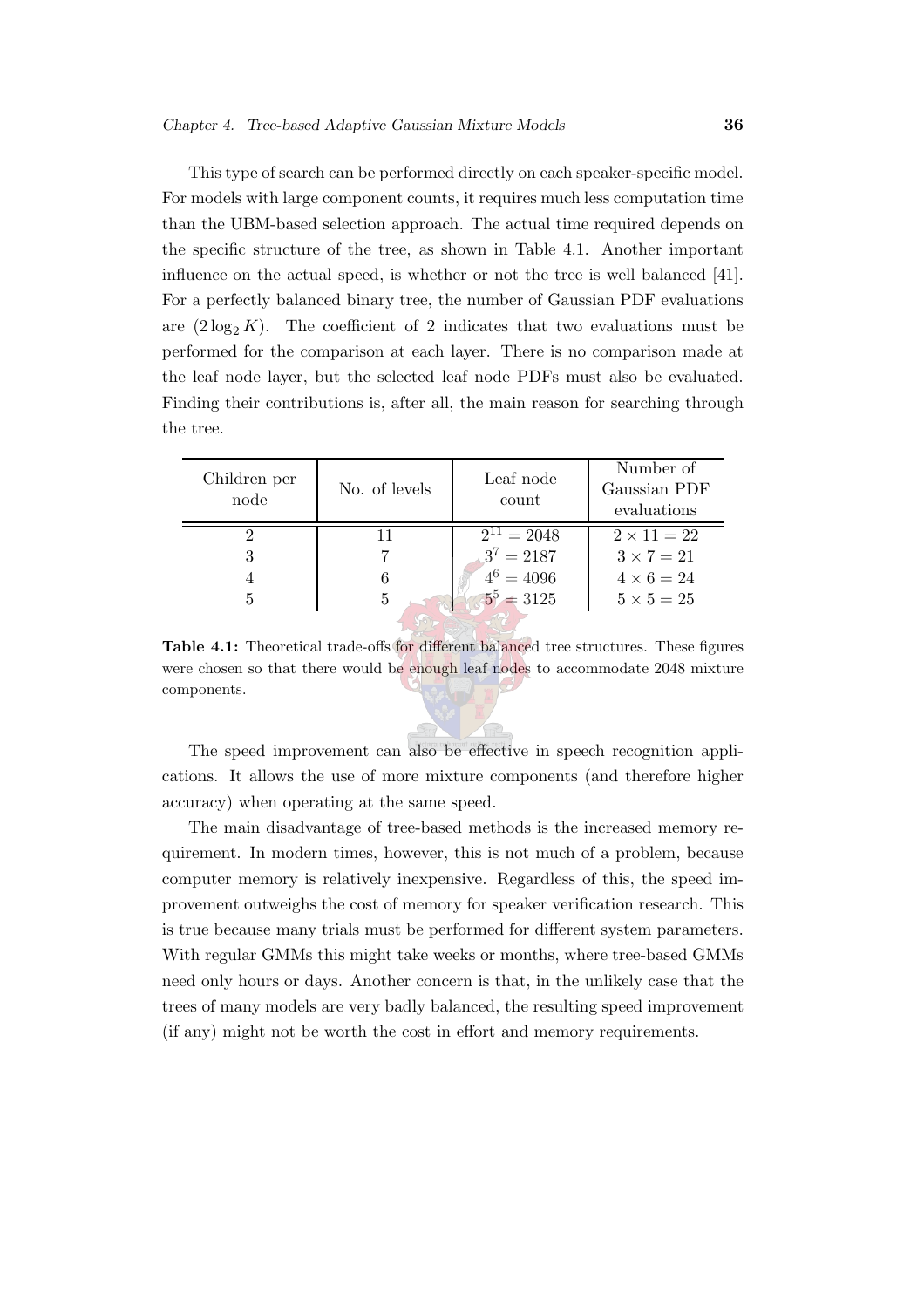#### 4.1.4 The Tree-Based Adaptive GMM

The current tree-based techniques discard the contributions of nodes that were not followed during traversal of the tree. This thesis presents an alternative treebased GMM that includes the lower contributions of approximate PDFs that were already evaluated. It was felt that more could be gained by making use of those otherwise discarded results. As a result, a virtual GMM is constructed of which the components model the underlying data at different resolutions, depending on their proximity to the test feature vector. This gives the model an adaptive property. Consequently, the new model is called a tree-based adaptive Gaussian mixture model (T-BAG[1](#page-59-0) mixture model or T-BAGMM). The T-BAGMM produces a smooth approximation to the actual model likelihood.

The next section will discuss the theory of T-BAGMM construction and evaluation. Section [4.3](#page-64-0) provides the details of how training is performed for T-BAGMMs.

#### 4.2 Theory

In this thesis, the T-BAGMM is a binary tree structure (two children per node) as shown in Figure [4.1.](#page-59-1) Although Table [4.1](#page-58-0) suggests that 3 children per node would provide the best improvement in speed, the binary structure was chosen for the sake of algorithmic simplicity. The binary tree structure is also perfect for the application of the binary-split model initialisation procedure (discussed in Section [4.3\)](#page-64-0).



<span id="page-59-1"></span>**Figure 4.1:** Tree-based GMM representation. Each node has a node weight  $q_i$  and a Gaussian PDF  $p_i = p(\mathbf{x}|\lambda_i)$ .

<span id="page-59-0"></span><sup>1</sup>This acronym was selected from a few nominations, because it presents a humoristic play on the fact that the DSP laboratory at the University of Stellenbosch is famously associated with high rates of coffee consumption.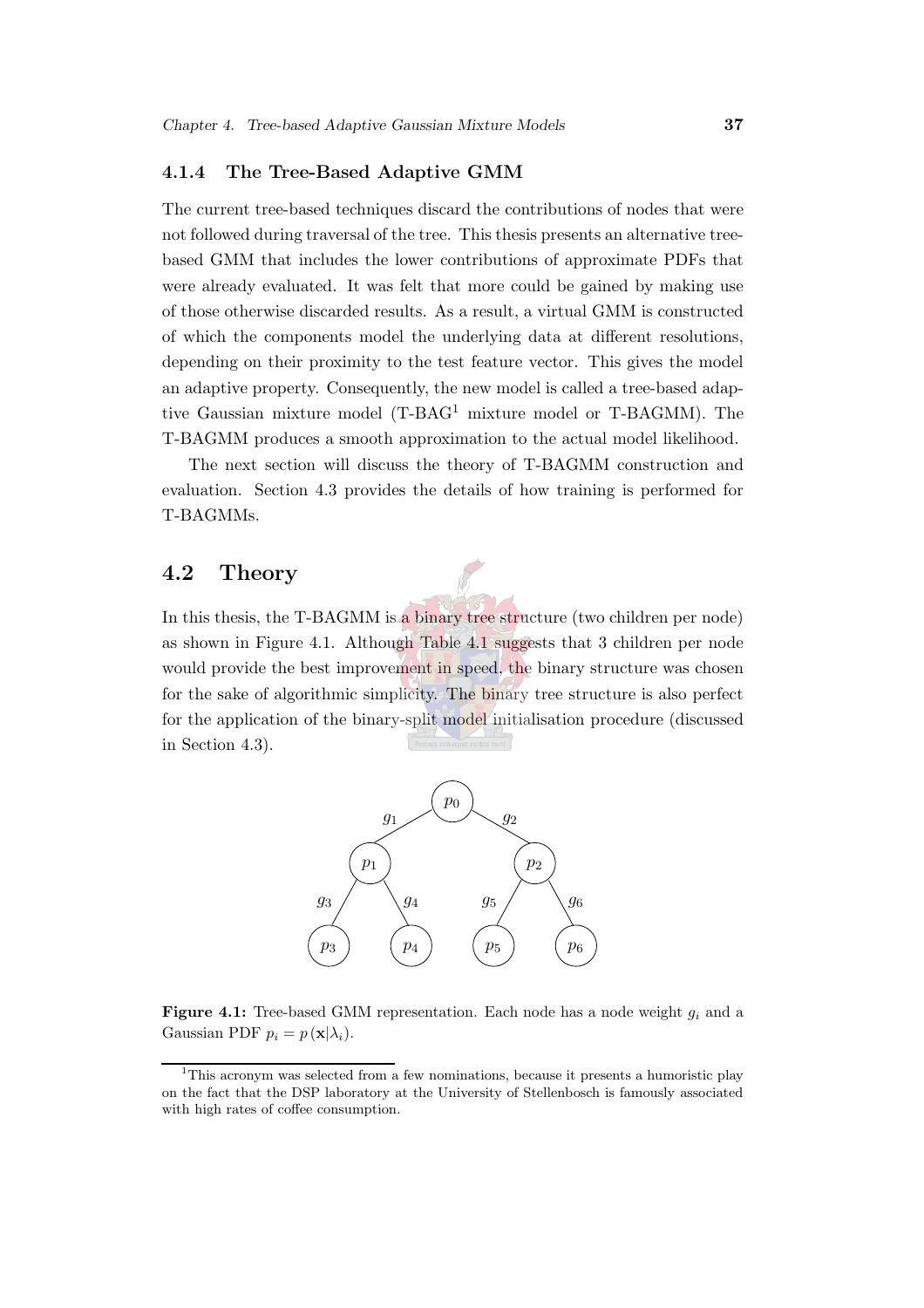Each node in the tree has a Gaussian PDF that models the collective data of the node's descendants with an approximate (or lower-resolution) Gaussian PDF. The leaf nodes correspond exactly to the components of the equivalent regular GMM.

Each node has a node weight  $g_i$  as well as a (virtual) mixture weight  $w_i$ . Two sibling nodes can be seen as the mixture components of a two-component sub-GMM that models a subset of the data. The node weights of the two sibling nodes are the mixture weights of this sub-GMM. The node weights of two sibling nodes therefore sum to unity. The mixture weight of a node is used when the node is selected to be a mixture component in a virtual GMM. It is calculated by multiplying all the node weights encountered when traversing back up the tree toward the root node. For example, the mixture weight of node 5 in Figure [4.1](#page-59-1) is  $w_5 = g_2 \times g_5$ .

To make this calculation easier for algorithms, node weights can also be indexed according to the tree level. In this case, the level-based node weight  $g_i'$  $_i$  is the node weight at the  $i<sup>th</sup>$  tree level. This only makes sense when traversing back up the tree towards the root node. To present the same example as previously, the *mixture weight* of node 5 is now calculated as  $w_5 = g'_1 \times g'_2$  $y'_2$ , where  $g'_1 = g_2$ and  $g'_2 = g_5$ . To complement this tree level indexing, a function  $L_T(k)$  can be defined to return the tree level of node k. For example,  $L_T(5) = 2$  and  $L_T(2) = 1$ . These definitions will be used throughout the rest of the chapter.

The mixture weights always sum to unity for all possible virtual GMMs. It is perfectly possible to only use *mixture weights* in the tree structure. However, doing so will make weight estimation much more difficult. To estimate mixture weights, all the nodes in the same tree level must be accessed at the same time. It is clear that this would require too much overhead and more calculations than necessary.

The primary aim of the T-BAGMM is to obtain high evaluation speed by being able to select the mixture components with the highest contributions to the model likelihood in a very short time. The secondary aim of the T-BAGMM is to produce the score of a (virtual) GMM that models data with high detail in the vicinity of the test feature vector (in feature space) and lower detail in other regions. Here, detail refers to the number of mixture components that are used to model a given hyper-volume in feature space. The secondary aim is accomplished as a by-product of fulfilling the primary aim.

To find the nodes with the highest contributions to the model likelihood, a search must be performed on the tree nodes. The tree is traversed from the root node to the leaf nodes and each tree level is visited only once. It is assumed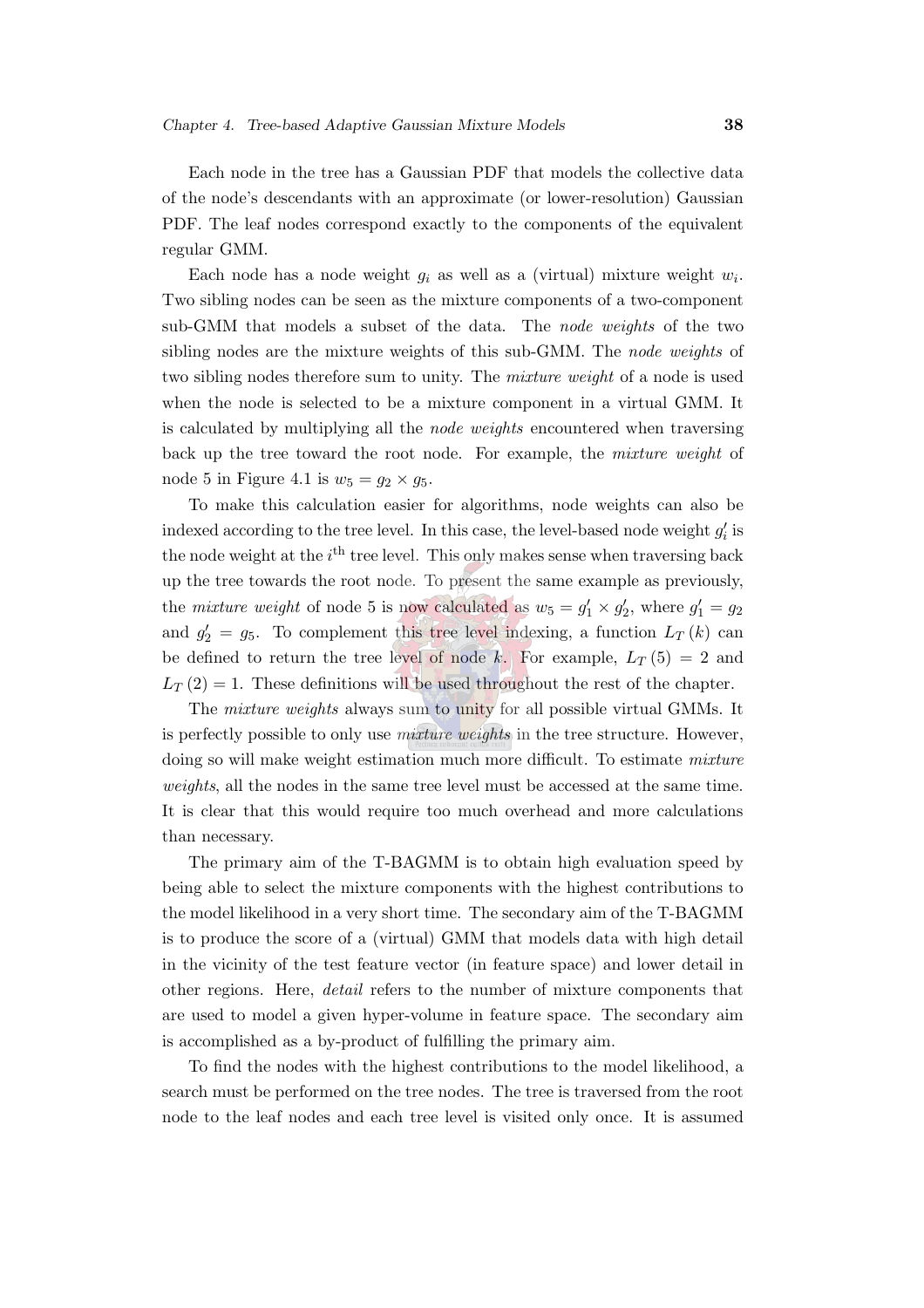that a higher contribution (likelihood of the node PDF multiplied by the node mixture weight) to the model likelihood will be provided by a node that models data in closer proximity to the test feature vector than other nodes do. This also applies to the approximate Gaussian PDFs described above.

Based on this assumption, two sibling nodes are compared at each level during the search. The children of the node with the highest contribution are compared to each other at the next level. The node with the lower contribution is selected to become a mixture component in the virtual GMM. Both siblings on the leaf-node level are selected to become mixture components in the virtual GMM. Selecting a node merely refers to the act of including its contribution in the summation of eq. [\(3.1\)](#page-45-1). For obtaining valid search results, it is essential that the children of an approximate node collectively model the same data as their parent. An example of a virtual GMM is shown in Figure [4.2.](#page-61-0) The basic search procedure is described in more detail by Algorithm [2](#page-62-0) and a simple visual example is given by Figure [4.3.](#page-63-0)





<span id="page-61-0"></span>Figure 4.2: Example of a virtual GMM. (a) shows the original tree. Nodes with solid outlines were selected for the virtual GMM. (b) shows the virtual GMM that was constructed from the tree in (a). Note that the resulting mixture weights do add up to one.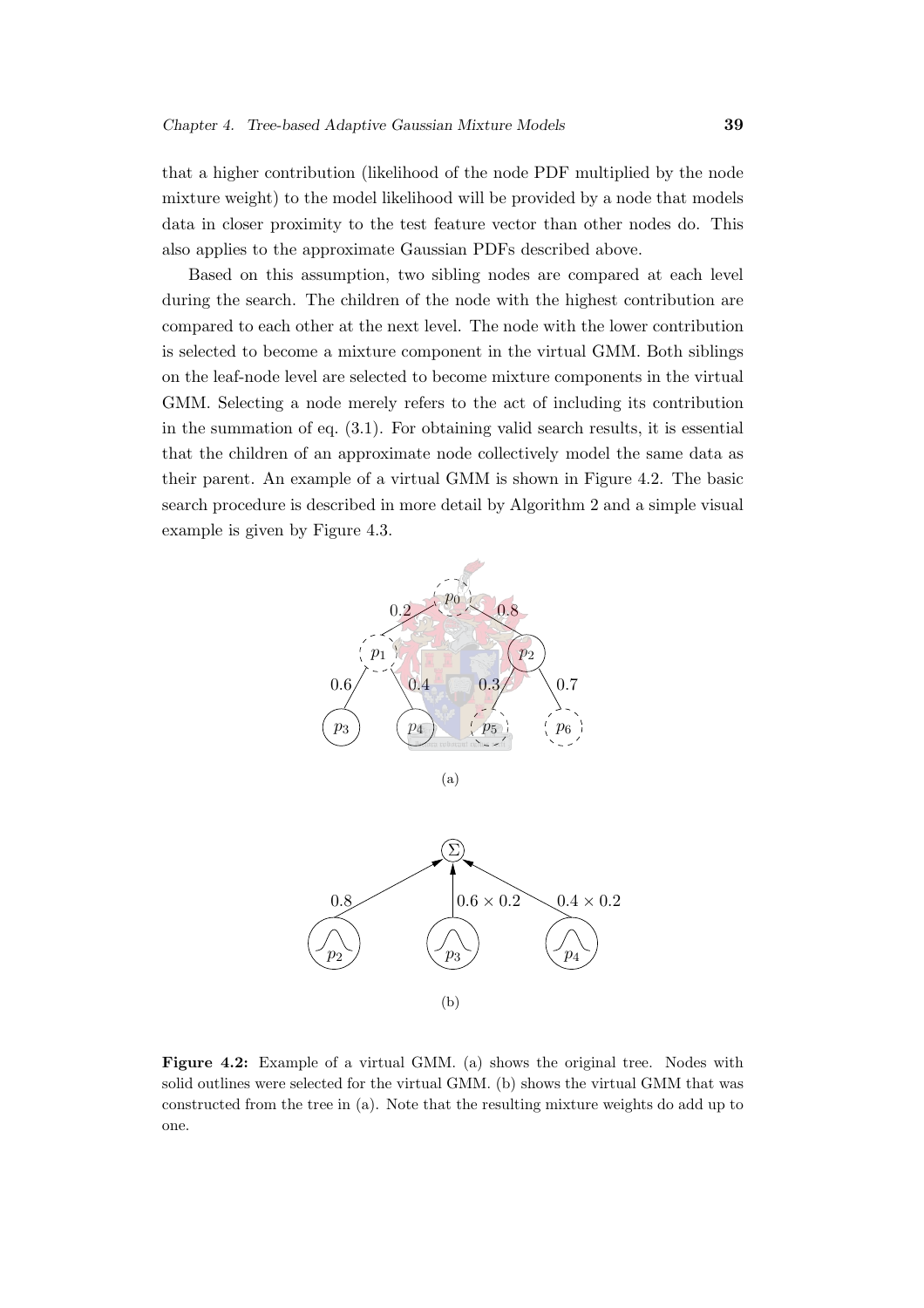- 1. Obtain test feature vector  $\mathbf{x}_t$
- 2. Start at root node
- 3. If node is a leaf node, then return the likelihood of the node  $p\left(\mathbf{x}_t|\lambda_k\right)$  using the node PDF; otherwise continue with step 4
- 4. Calculate the **approximate** likelihood of the left subtree  $p(\mathbf{x}_t | \lambda_{k,left})$  from the approximate PDF in the left child node; multiply mixture weight of left subtree  $w_{k, left} = g_{k, left} \prod_{i=1}^{L_T(k)} g'_i$  with this likelihood to obtain left contribution
- 5. Calculate the **approximate** likelihood of the right subtree  $p(\mathbf{x}_t | \lambda_{k, right})$ from the approximate PDF in the right child node; multiply mixture weight of right subtree  $w_{k, right} = g_{k, right} \prod_{i=1}^{L_T(k)} g'_i$  with this likelihood to obtain right contribution
- 6. If left contribution  $\mathcal{L} = right$  contribution, then obtain **detailed** likelihood of left subtree  $p(\mathbf{x}_t | \lambda_{k, left})$  by repeating from step 2 for left child node
- 7. If right contribution  $\mathcal{P} = \text{left contribution}$ , then obtain **detailed** likelihood of right subtree  $p(\mathbf{x}_t | \lambda_{k, right})$  by repeating from step 2 for right child node
- 8. return  $(g_{k, left} p(\mathbf{x}_t | \lambda_{k, left}) + g_{k, right} p(\mathbf{x}_t | \lambda_{k, right}))$

Notes on the algorithm:

- The returned value can be produced from any combination of approximate and detailed contributions. Hence, lower-resolution nodes are also included in the final model likelihood.
- The indices  $k, left$  and  $k, right$  refer to the left and right children of node k.
- In the unlikely situation that the contributions of both sibling nodes are equal, it is unknown which subtree should be evaluated in more detail. If an arbitrary selection is made to evaluate only one subtree, that selection might not be the correct one. The result is that more nodes will be evaluated than usual.

<span id="page-62-0"></span>Algorithm 2: Recursive evaluation of a T-BAGMM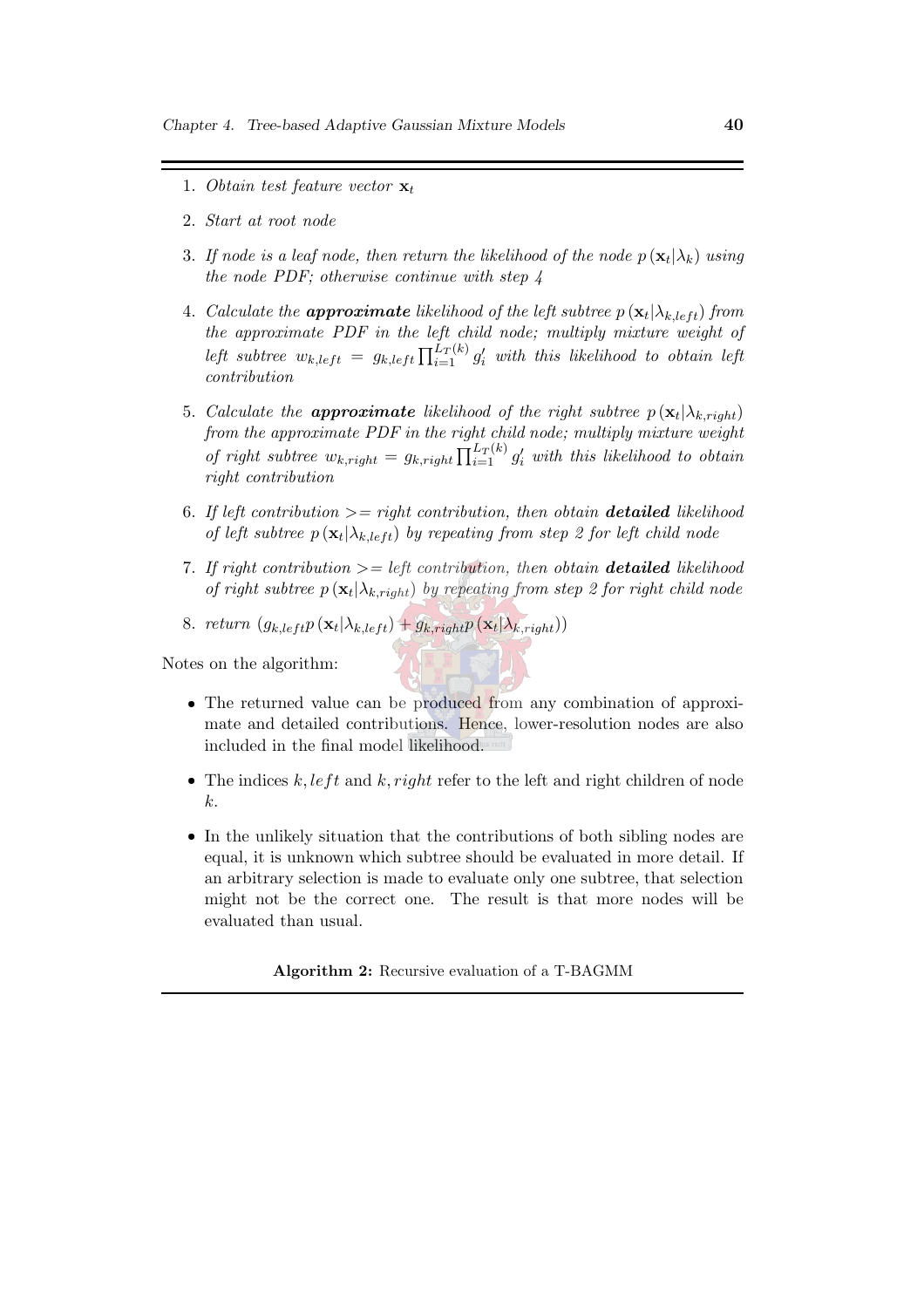

<span id="page-63-0"></span>Figure 4.3: Very simple example of T-BAGMM evaluation. (a) and (b) show the regular GMM that will be approximated by a T-BAGMM. The grey dots in the scatter plot (a) are two-dimensional feature points. The circles in (a) indicate the standard deviation curves of each component PDF. (c) and (d) represent the comparison between the two nodes in the first tree level. Here node 2 has a higher likelihood contribution. (e) and (f) show the final selection of nodes for the resulting 3-component virtual GMM. The grey curves in (c) and (e) are shown for reference.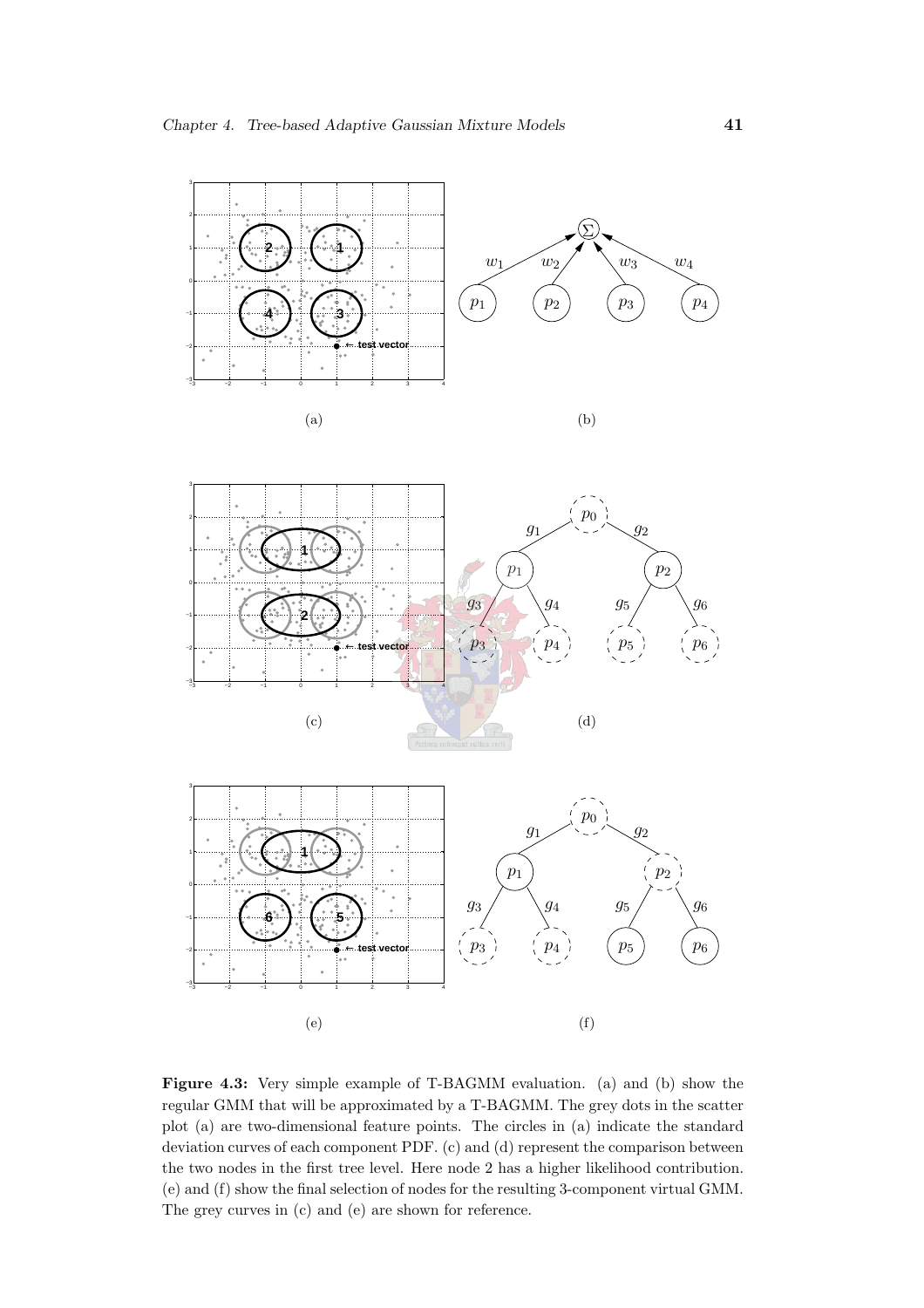It is possible to define a threshold value against which node contributions can be compared. Instead of comparing two nodes against each other, they can be compared to this threshold. If a node's contribution is above the threshold, then the children of that node will be subjected to comparison at the next level. It is therefore possible to extract a more detailed virtual GMM from the tree. However, it is not very straightforward to define such a threshold. This is covered in Section [6.4.1.](#page-89-1)

The improvement in speed of the T-BAGMM over the regular GMM can be approximated by the ratio of Gaussian PDF evaluations:

$$
speed\ improvement\ factor = \frac{Gaussian\ PDF\ evaluations\ for\ GMM}{Gaussian\ PDF\ evaluations\ for\ T\-BAGMM}.
$$

This ratio is dependant only on the number of mixture components. For 2048 components, the speed improvement is a factor of

$$
\frac{2048}{2 \log_2 2048} = \frac{2048}{22} = 93.
$$

Chapter [7](#page-98-0) shows that such a remarkable increase in the practical speed measurement is indeed obtained, while suffering only a slight loss in accuracy.

#### <span id="page-64-0"></span>4.3 Training

Maximum likelihood (ML) estimation and the expectation maximisation (EM) algorithm can also be applied to the training of a T-BAGMM. This is true for maximum a posteriori (MAP) adaptation as well. In order for model evaluation to be successful, every node in the tree must be re-estimated during training. Unfortunately, this eliminates any advantage in speed improvement obtained at evaluation time, because too much time must be spent on training.

Fortunately, the EM algorithm allows the use of the T-BAGMM evaluation algorithm to increase the speed of training as well. For each training feature vector, as with regular GMM training, all nodes (components) must be evaluated to calculate the responsibilities  $c_{kt} = P(k|\mathbf{x}_t, \lambda^{[i]})$  that are used in the re-estimation formulas eq.  $(3.9)$ , eq.  $(3.10)$  and eq.  $(3.11)$ . Note that a node's responsibility is merely a normalised form of the node's likelihood contribution. With a T-BAGMM, only the nodes with the highest likelihood contributions (and hence, responsibilities) are taken into account, because very small responsibilities have barely any influence on the final model parameters. For a single training feature vector, a quick T-BAGMM search can identify those nodes to which the training vector will contribute significantly. During re-estimation,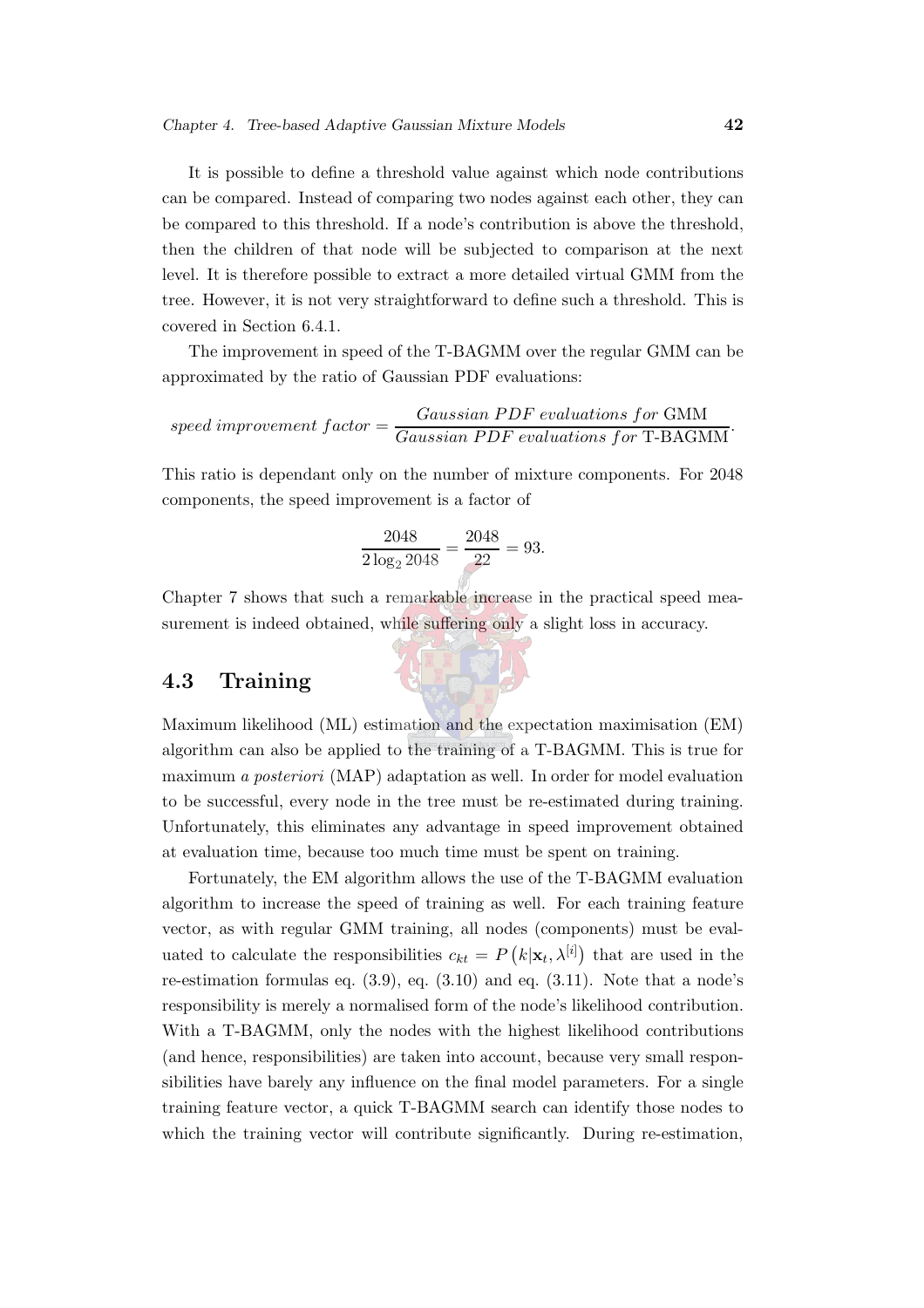only the vectors with significant contribution to a given node are included in the calculation of that node's parameters.

In order to perform this training method efficiently, the re-estimation formulas must be converted to be suitable for on-line estimation. This allows a vector to be incorporated into the calculation as soon as it is processed, instead of having to remember which vectors should be included for which nodes. The derivation of the on-line re-estimation formulas is covered in Section [A.3.](#page-154-0) The basic procedure for training a T-BAGMM is shown in Algorithm [3.](#page-65-0)

- 1. Obtain training feature vector  $\mathbf{x}_t$
- 2. Perform T-BAGMM evaluation using  $x_t$  to obtain likelihoods for the model and for the individual nodes
- 3. For each node that was evaluated in step 2,
	- (a) calculate node responsibility from the likelihood obtained in step 2; where applicable, the approximate likelihood of a node is replaced by the higher-resolution likelihood obtained from its children
	- (b) apply  $\mathbf{x}_t$  and its responsibility to on-line re-estimation formulas for the specific node

#### <span id="page-65-0"></span>Algorithm 3: Training of a T-BAGMM

<span id="page-65-2"></span>As mentioned above, model parameter estimation is similar to that of regular GMMs. The exact same re-estimation formulas are used. Only the calculation of node responsibilities differ slightly from the calculation of mixture component responsibilities. The responsibility of a regular mixture component comes from eq. [\(3.8\)](#page-51-1) and is written as

<span id="page-65-1"></span>
$$
p(k|\mathbf{x}_t, \lambda) = \frac{w_k p(\mathbf{x}_t | \lambda_k)}{\sum_{i=1}^K w_i p(\mathbf{x}_t | \lambda_i)}.
$$
\n(4.1)

On the other hand, the responsibility of a T-BAGMM node is written as

$$
p(k|\mathbf{x}_t, \lambda) = \frac{\prod_{i=1}^{L_T(k)} g_i' p(\mathbf{x}_t | \lambda_k)}{g_1 p(\mathbf{x}_t | \lambda_1) + g_2 p(\mathbf{x}_t | \lambda_2)}.
$$
(4.2)

The numerators of both equations are identical, except for the fact that the mixture weight of the T-BAGMM node is written as the product of level-based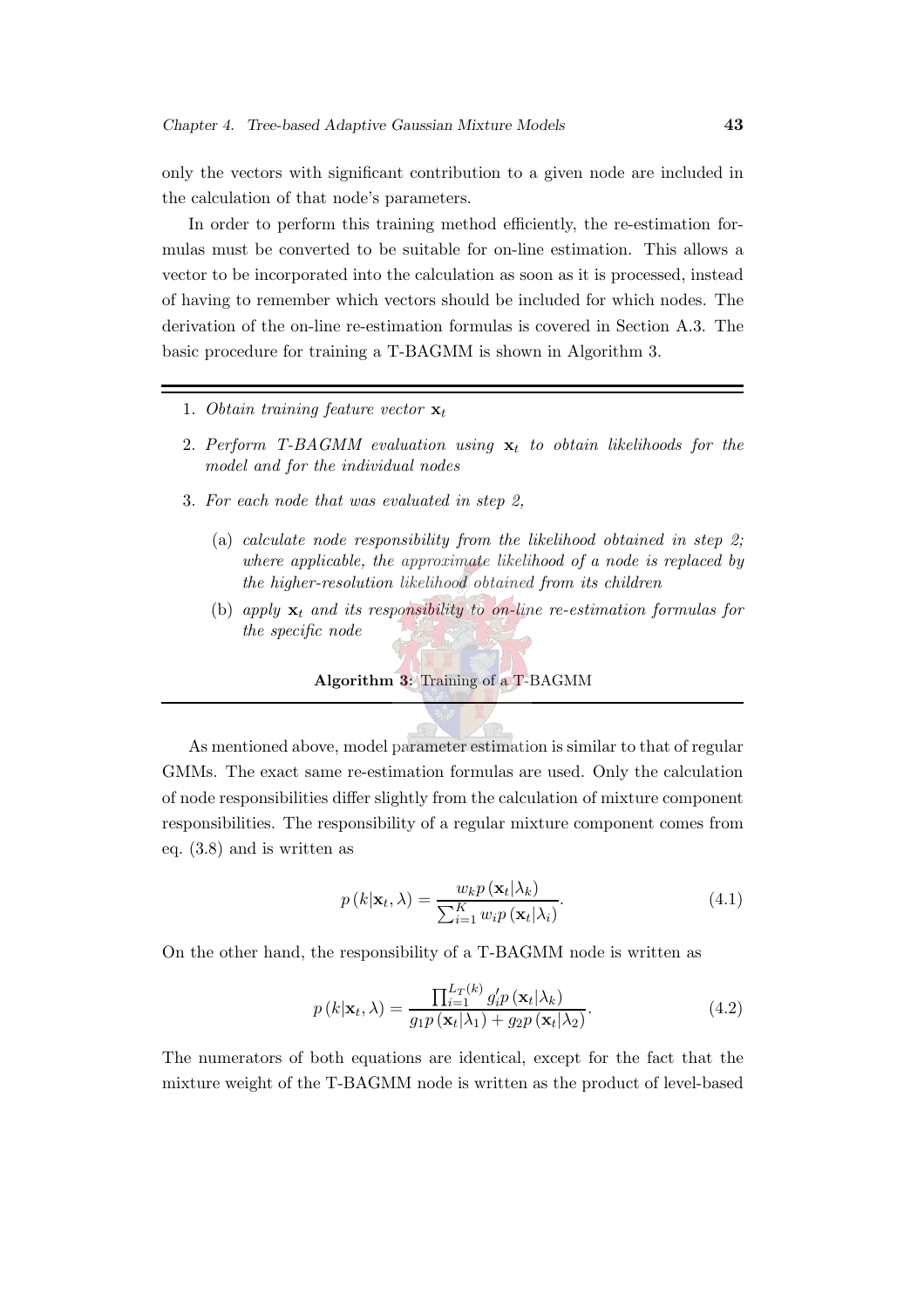node weights, or

$$
w_k = \prod_{i=1}^{L_T(k)} g'_i.
$$

This is explained in the previous section. The denominator of eq. [\(4.2\)](#page-65-1) is in practical terms equivalent to that of eq.  $(4.1)$ . For eq.  $(4.2)$ , it is only written as the sum of the likelihood contributions for the two main subtrees. But, although it represents the model likelihood in both instances, the T-BAGMM version is an approximation, due to the evaluation algorithm.

Model initialisation is done with the binary-split algorithm, similar to what is described in Section [3.5.3.](#page-52-0) Part of the reason for choosing a binary tree structure for the T-BAGMM, is because it fits so well into the binary-split algorithm. When applied to the tree structure, each split is responsible for creating two new child nodes. The parent of these new nodes is, of course, the node that is being split. Each new child node is assigned an initial node weight  $g_{k, left} = g_{k, right} = 0.5$  before ML estimation is performed. This satisfies the requirement that the node weights of two sibling nodes must sum to unity. It also does not make any assumptions about the actual distribution of weights. Some further issues regarding the implementation of the algorithm for the T-BAGMM structure is covered in Section [6.4.2.](#page-91-0) By using the binary-split algorithm for initialisation of both regular GMMs and T-BAGMMs, models can be trained that correspond very well between the two structures. This ensures that as little difference as possible exists for the purpose of comparing performance later.

To train models using MAP adaptation, a T-BAGMM UBM must be trained first. As for regular GMMs, this is done with the binary-split initialisation followed by ML estimation using the EM algorithm. MAP adaptation can then be applied to each node of the UBM individually.

#### 4.4 Summary

In this chapter, the new T-BAGMM was introduced. This new model can replace the regular GMM in order to reduce execution time. The T-BAGMM can have any tree structure, but the development of a binary tree version was discussed. The evaluation algorithm was provided with regard to this binary tree structure. The model can be used to improve the speed of model training as well. A simple comparative summary of the main differences between the different GMM approaches is shown in Table [4.2.](#page-67-0)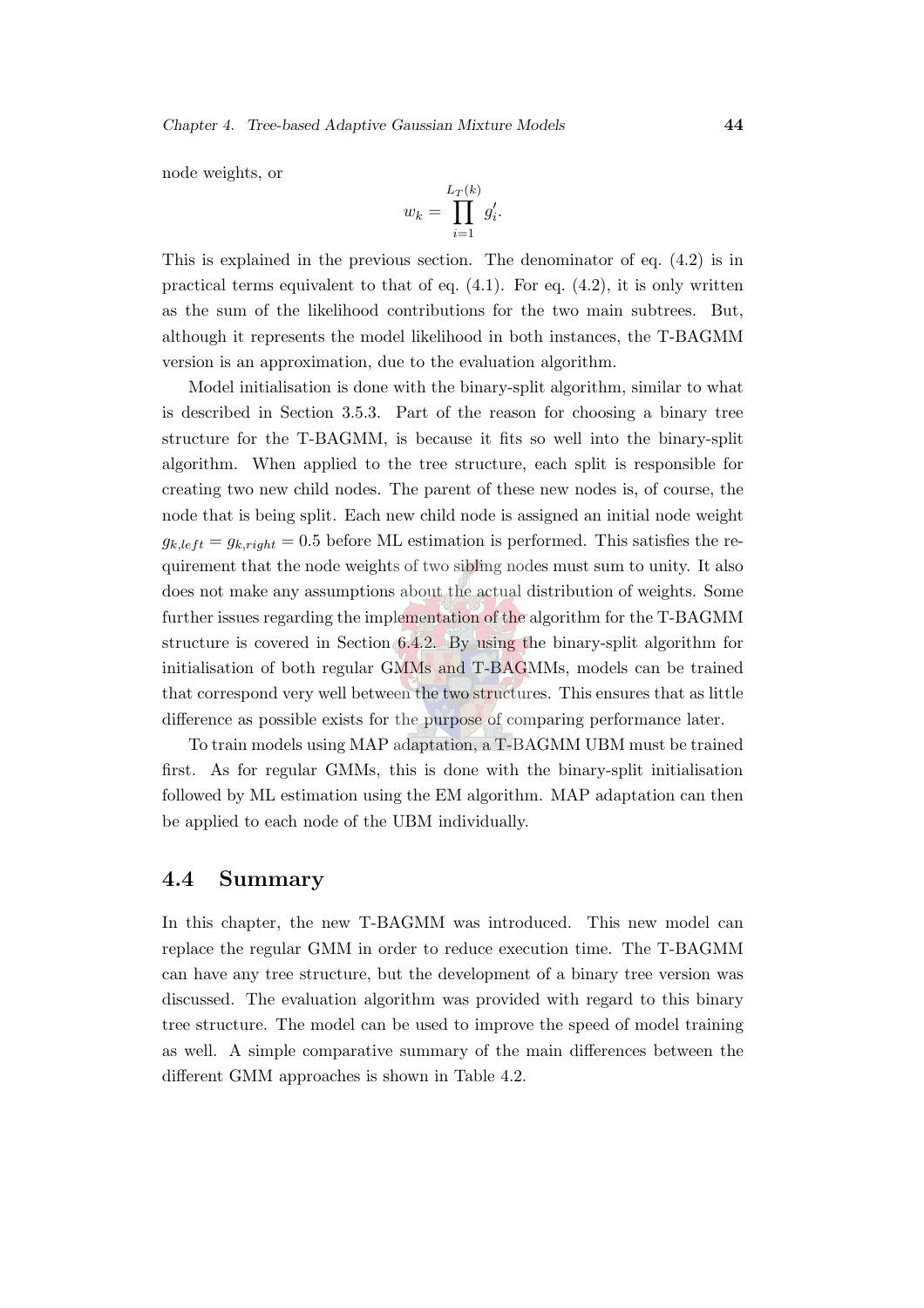|                                                                                  | <b>GMM</b>                        | UBM-based<br>component selection | T-BAGMM                                             |
|----------------------------------------------------------------------------------|-----------------------------------|----------------------------------|-----------------------------------------------------|
| component $/$<br>node count                                                      | К                                 | K                                | $2K - 1$                                            |
|                                                                                  | eg. 2048                          | eg. 2048                         | eg. 4095                                            |
| evaluations per<br>feature vector<br>for one target<br>and one<br>impostor model | 2K                                | $K+C$                            | $2(2\log_2 K)$                                      |
|                                                                                  | eg. 4096                          | eg. $2048 + 5 = 2053$            | eg. $2 \times 22 = 44$                              |
| evaluations per<br>vector for one<br>target and 100<br>T-Norm<br>impostors       | 101K                              | $K+101C$                         | $101 (2 \log_2 K)$                                  |
|                                                                                  | eg. 206848                        | eg. $2048 + 505 = 2553$          | eg. $101 \times 22 = 2222$                          |
| kind of<br>approximation                                                         | none                              | rough                            | smooth                                              |
| valid PDF?                                                                       | yes                               | $\mathbf{n}$                     | yes                                                 |
| model<br>structure                                                               | sum of<br>weighted<br><b>PDFs</b> | sum of weighted<br><b>PDFs</b>   | binary tree of<br>PDFs with layers<br>of resolution |

Notes on the table entries:

- For the UBM-based selection examples,  $C$  is the number of selected components and was chosen to be 5. For the T-BAGMM selection examples, 2 components were chosen, but 10 extra lower resolution nodes are included in the virtual GMM.
- The examples show that for 2048 mixture components, the speed can be increased roughly by a factor of 93 with the T-BAGMM. The improvement by UBM-based selection is dependant on the number of T-Norm impostor models. It requires 119 impostors in order to reach the same improvement factor.

<span id="page-67-0"></span>Table 4.2: Comparative summary between different model evaluation techniques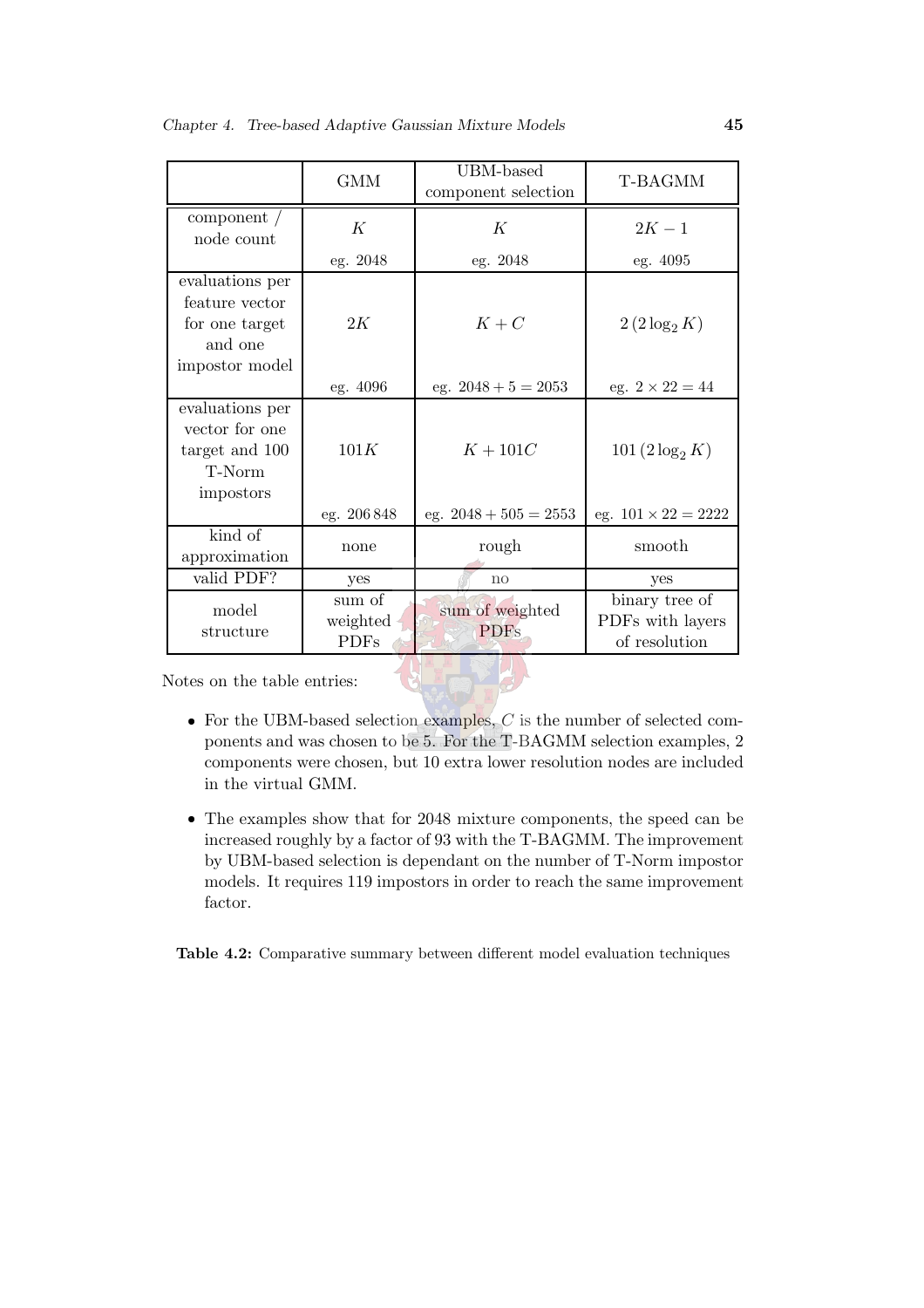## Chapter 5

# The Speaker Verification System

#### 5.1 Introduction

A general overview of modern speaker verification system construction was already given in Section [3.2.](#page-42-0) This chapter fills in some of the detail involved in performing speaker verification. Section [5.2](#page-68-0) will describe the particulars of transforming raw speech signals to a form suitable for processing by a speaker verification system. Section [5.3](#page-74-1) will then discuss how decisions are made. Lastly, Section [5.4](#page-79-0) will cover the process distribution technique that was used for this research to reduce the execution time of full system performance evaluations.

#### <span id="page-68-0"></span>5.2 Feature Extraction

Features are numerical measurements used in computations that try to discriminate between classes. Finding features for discriminating between speakers in the acoustic domain requires in-depth knowledge of speech signals. Currently, most researchers regard Mel-frequency cepstral coefficients (MFCCs) as the features that perform the best for acoustic speaker recognition. MFCCs, along with other signal-enhancing preprocessing techniques were used in this research. The descriptions that follow are summarised in Figure [5.1.](#page-69-0)

#### 5.2.1 Front-end Signal Processing

In order to extract useful features, the signal must be transformed into a form suitable for processing. Signals in DSP are sequences of values, measured at discrete times. For the continuous-time speech signal  $s(t)$ , the discrete-time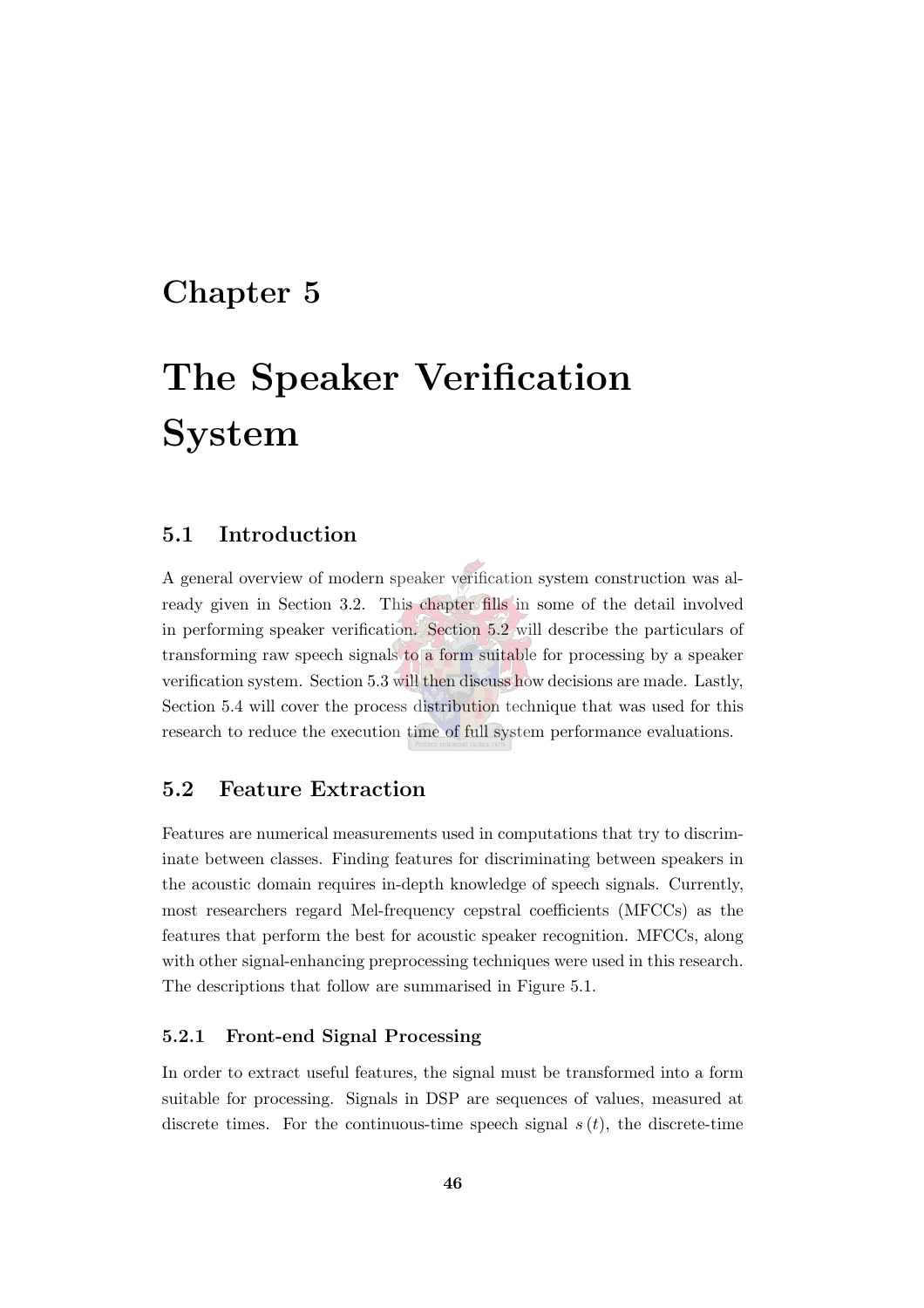

<span id="page-69-0"></span>Figure 5.1: Block diagram of feature extraction.

signal is represented by  $s[k] = s(kT_0), k = 0, 1, 2, ...$  where  $T_0$  is the sampling period (the time interval between successive measurements). The discrete time k can be negative, but it is preferred to work with the starting-time at zero.

In a speech signal, the various types of information that are present can change rapidly through time. For this reason, the signal is divided into frames

$$
f[n] = \{s[nW+k] : k = 0, ..., W-1\},\
$$

each consisting of  $W$  samples. By choosing  $W$  appropriately, it is then assumed that the signal is stationary (does not change) inside a frame. This is called the quasi-stationarity assumption. W must be large enough to include sufficient information, but it must also be small enough to ensure that the assumption of stationarity is reasonable. Frames normally overlap with their starting points following each other by L samples  $(L \lt W)$ , because the signal does in fact change during the length of one frame. For speech signals, the frame width  $W$ is typically in the effective range of  $15-30$  ms and the following distance  $L$  is usually set to the equivalent of 10 ms [\[42](#page-148-2)].

Only the processing techniques that were used in this research are described here.

#### Silence Removal

Silences in speech convey no identity information in the acoustic domain. It may even have a detrimental effect on the results of some algorithms. A simple technique to eliminate silences from the signal was employed. The parts of the signal having very little power can be considered to be silences. These parts are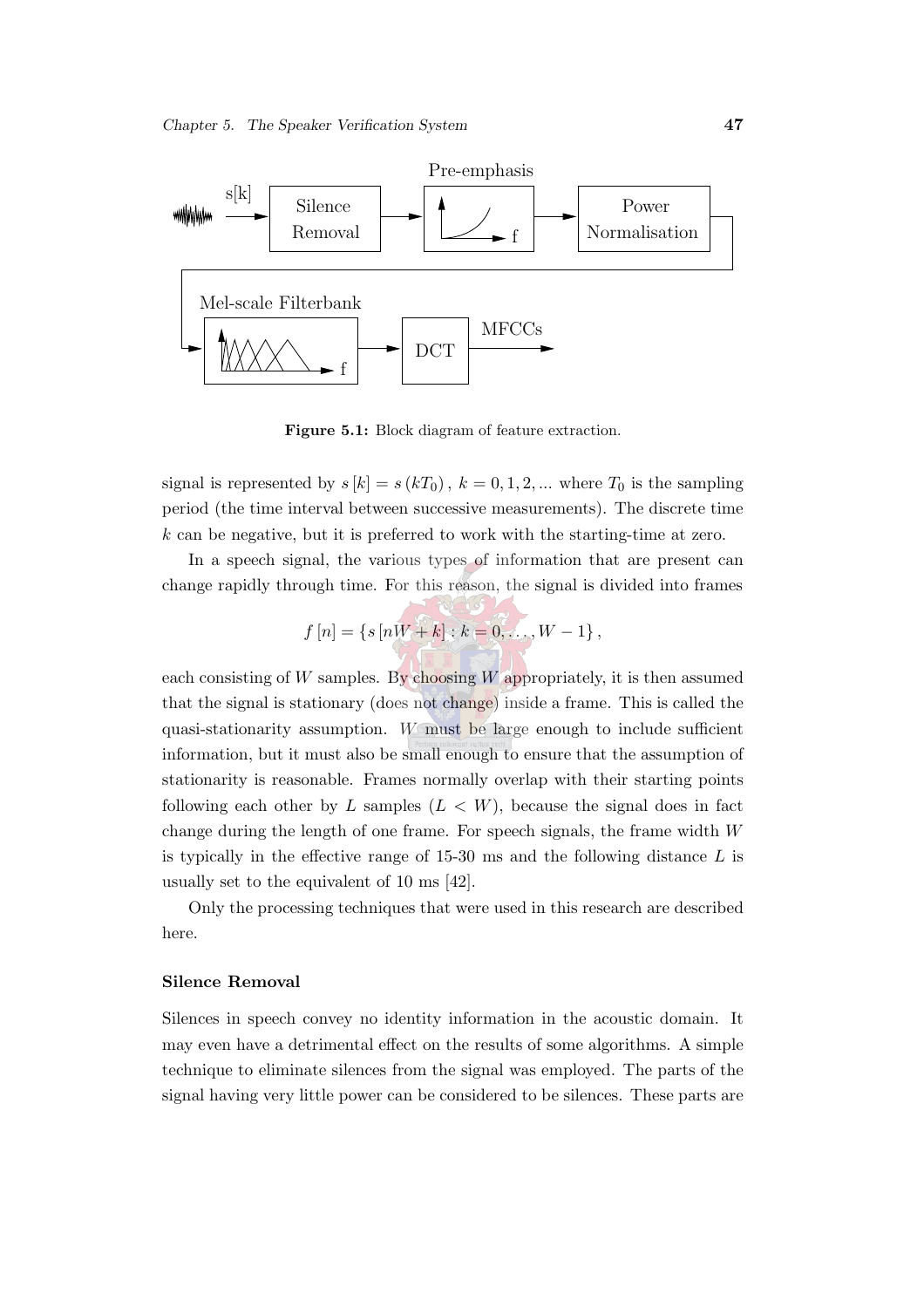identified and removed as follows: The power of each frame is calculated by

$$
F[n] = \frac{1}{W} \sum_{k=0}^{W-1} |s[nW+k]|^2.
$$

The second percentile is chosen as the power floor  $\phi_0$  (the minimum power value for acceptable speech). This means that 2% of the frame-power values for the entire signal are below this floor value. This technique is robust against extreme power values (such as those nearing infinity) because they do not have as great an influence as they would when amplitude-based percentages were used. A small offset  $\gamma$  is added to the power floor and all the frames having less power than the value  $(\phi_0 + \gamma)$  are temporarily removed from the signal. The second percentile of the remaining frame-power values is then chosen as a new power floor  $\phi_1$ . All frames in the original signal having less power than  $\phi_1$  are discarded.

#### Pre-emphasis

High-frequency components of the speech spectrum usually carry less energy than low-frequency components. This does not make the information carried in the high frequencies less important. However, speech modelling techniques tend to model the lower-powered high-frequency components badly. For this reason, a pre-emphasis filter

$$
H(z) = 1 - 0.98z^{-1}
$$

is applied to the signal in order to amplify the high-frequency components.

#### Power Normalisation

The signal power (loudness) may vary among different signals. It is preferable to normalise the power so that all speech segments can use the same scale and therefore be modelled on equal terms. A power normalisation technique is used that is robust against very large power values. The power is calculated for each frame (as shown above). The 75th percentile is then selected to become unity power. In other words, each sample in the signal is divided by the square root of the 75th percentile of the frame-power values.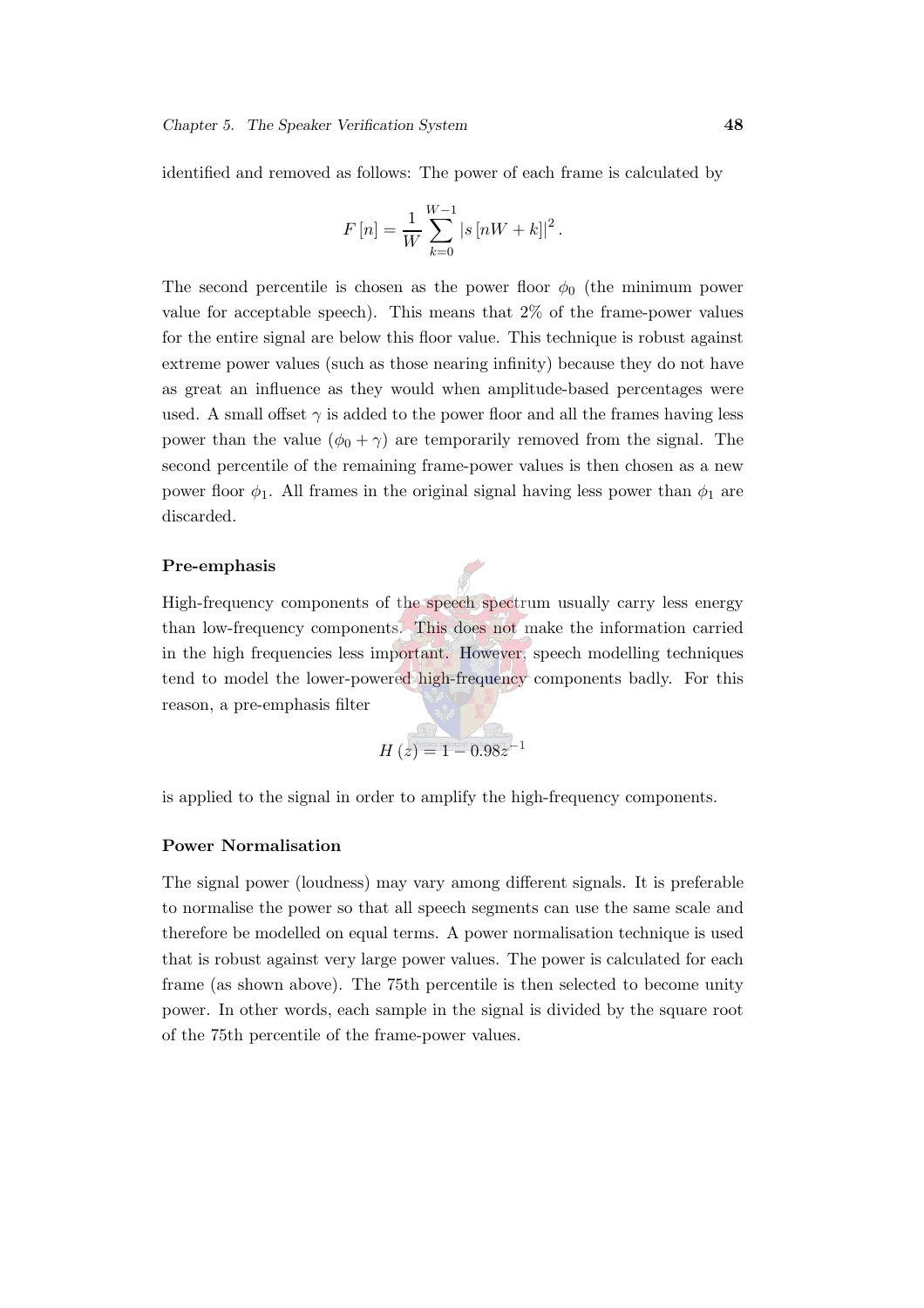#### 5.2.2 Mel-Frequency Cepstral Coefficients

After processing the signal with the techniques described above, features can be extracted to characterise the speech. Cepstral coefficients based on the Mel frequency scale were used in this research.

Each feature vector is extracted from a frame. The frame is passed through a Hamming filter [\[16\]](#page-145-3) and converted to the frequency domain using the discrete Fourier transform (DFT). Mel-scale frequency is related to linear frequency by the formula

$$
\operatorname{Mel}(f) = 1127 \ln \left( 1 + \frac{f}{700} \right).
$$

The frequency range in Mel-scale is divided into a number of equal-sized bands. In linear frequency, triangle filters are positioned so that the width of each filter is equal to two bands in the Mel scale. Two successive filters also overlap each other by one of these Mel-scale bands. The value for energy in each band after filtering is called a Mel filter bank coefficient.

Cepstral analysis involves working with the spectrum of the spectrum, hence the term cepstrum (the letters of the first syllable are in reversed order). More specifically, the inverse Fourier transform is applied to the log-spectrum of the signal. Mel filter bank coefficients  $m<sub>j</sub>$  come directly from the signal spectrum. They can be transformed into Mel-frequency cepstral coefficients (MFCCs)  $c_i$ by using the discrete cosine transform (DCT), a simplified version of the DFT:

$$
c_i = \sum_{j=1}^{B} m_j \cos\left(\frac{\pi i}{B} (j-0.5)\right).
$$

B is the number of Mel filter bank coefficients. The resulting MFCCs for each frame are grouped into a D-dimensional feature vector x.

#### 5.2.3 Channel Compensation

Various acoustic environments, microphones and communication channels can participate in the speaker verification process. Verification might for example be required by an automated telephone response system. In that case either landline telephones or cellular telephones (indoor or outdoor) could be used. In this thesis the combination of these factors will simply be called the channel. Each channel has its own characteristics and distorts the speech signal accordingly. This presents a problem, because modelling techniques are often sensitive to such distortions.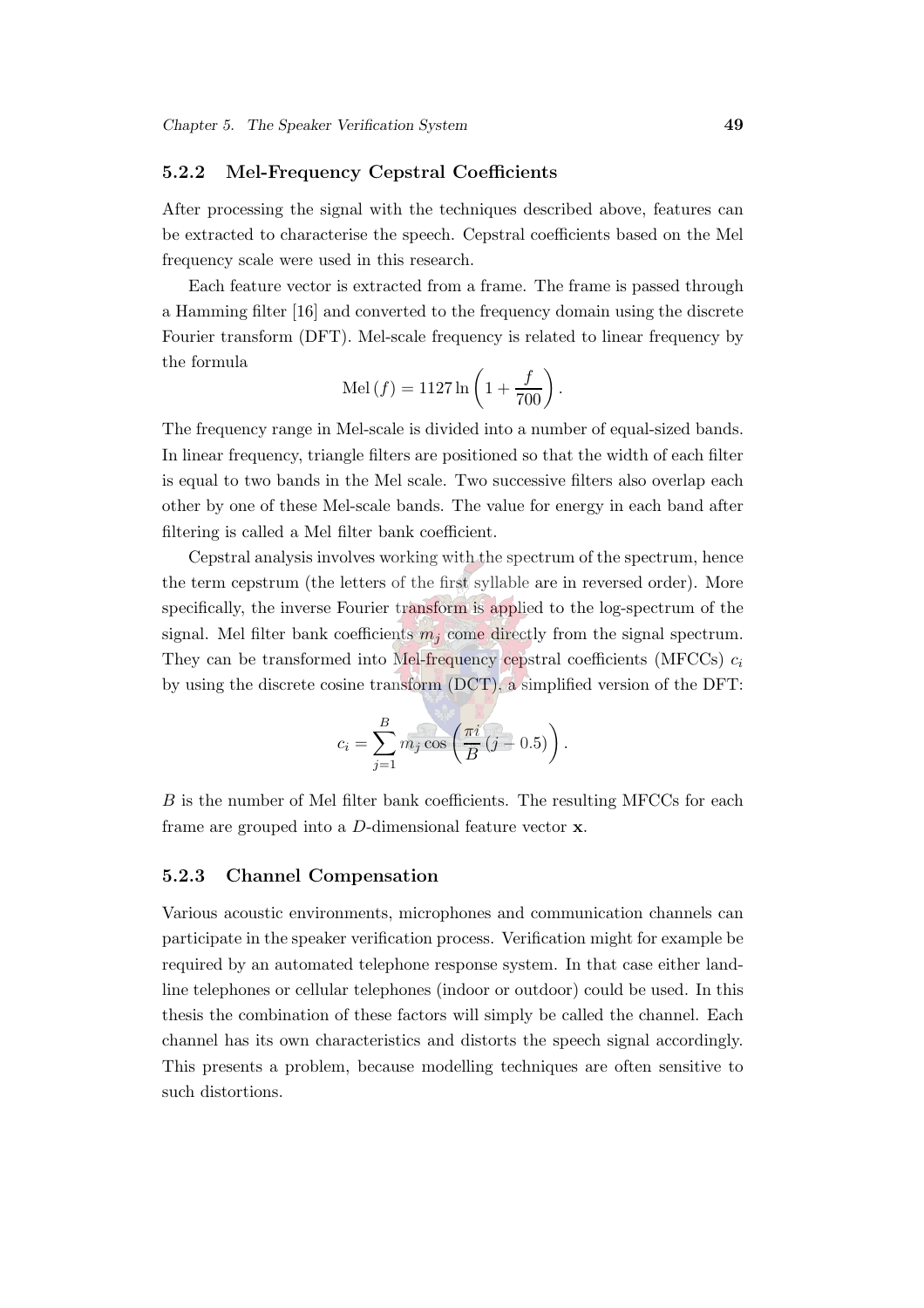$$
y(t) = s(t) * h(t).
$$

is the result of convolution between the clean speech signal  $s(t)$  and the filter:

In the frequency domain, this translates to multiplication:

$$
|Y(f)| = |S(f)| |H(f)|.
$$

Applying the logarithm changes this to addition:

$$
\log |Y(f)| = \log |S(f)| + \log |H(f)|.
$$

Using the inverse Fourier transform, the cepstral coefficient vector corresponding to the  $n^{th}$  frame is extracted for the corrupted speech, the clean speech and the filter:

$$
\mathbf{y}_n = \mathbf{s}_n + \mathbf{h}.
$$

The maximum-likelihood mean estimate of the distorted signal cepstral coefficient vectors is

$$
\boldsymbol{\mu}_y = \frac{1}{N} \sum_{n=1}^N \mathbf{y}_n = \frac{1}{N} \sum_{n=1}^N (\mathbf{s}_n + \mathbf{h}),
$$

where there are  $N$  vectors. It is assumed that the filter is time invariant (does not change with time), resulting in

<span id="page-72-0"></span>
$$
\mu_y = \mathbf{h} + \frac{1}{N} \sum_{n=1}^{N} \mathbf{s}_n = \mathbf{h} + \mu_s.
$$
 (5.1)

It is typical to assume that the speech signal is balanced with respect to the voiced, unvoiced and plosive sounds [\[23](#page-146-0)]. This would mean that the signal mean tends toward zero ( $\mu_s \rightarrow 0$ ) so that eq. [\(5.1\)](#page-72-0) becomes  $\mu_y \approx h$ . The cepstral coefficient vector for the clean speech signal can therefore be obtained approximately by subtracting the cepstral mean

$$
\mathbf{s}_n=\mathbf{y}_n-\boldsymbol{\mu}_y.
$$

It must be noted that although CMS is quite effective, it provides only an approximation to the clean speech. It has also been shown that the assumed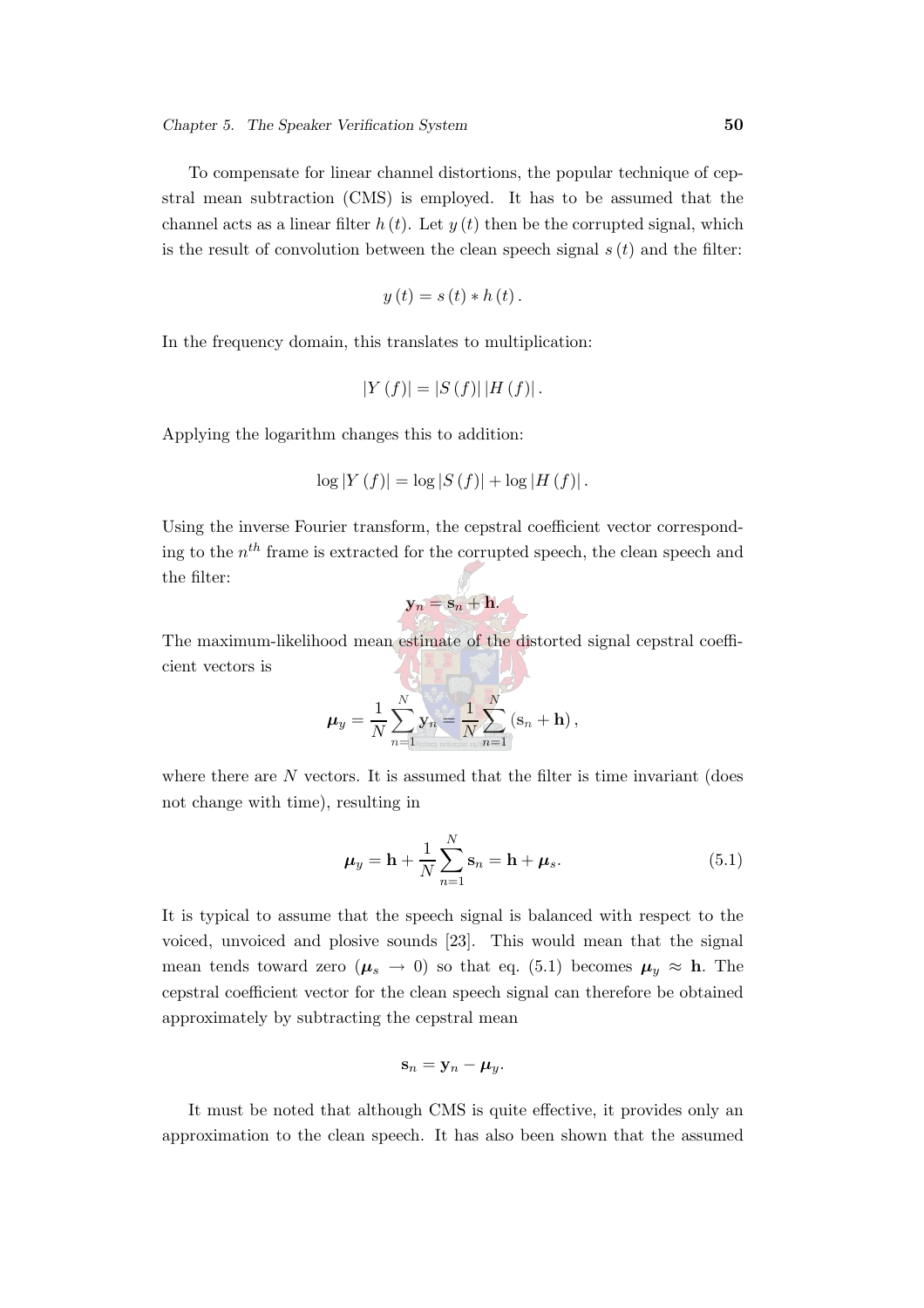balance in the clean speech signal varies between languages [\[24](#page-146-1)]. CMS also does not only remove channel effects, but anything that remains constant during the length of the signal is removed as well. This might even include information about the speaker.

#### 5.2.4 Dynamic Features

Two different speakers can possibly produce the same sounds. But, depending on differences in social background and other similar factors, there might be differences in the transitions between sounds. This information can be incorporated as dynamic features to further aid in speaker discrimination. Two kinds of dynamic features can be employed: first derivatives  $(\Delta)$  and second derivatives  $(\Delta \Delta)$ .

The ∆-features are obtained by simply calculating the difference between two successive feature vectors. The resultant vector is appended to the second feature vector, making the procedure causal (i.e. only history is taken into account). The new feature vector then has double the dimension of the original. An alternative method uses five successive feature vectors. In this case, the  $\Delta$ features can be obtained by applying the following discrete differential filter:

$$
\Delta \mathbf{x}_{k} = 0.125 \mathbf{x}_{k+2} + 0.25 \mathbf{x}_{k+1} - 0.25 \mathbf{x}_{k-1} - 0.125 \mathbf{x}_{k-2}.
$$
 (5.2)

<span id="page-73-0"></span>It will be shown in Chapter [7](#page-98-0) that eq.  $(5.2)$  gives better results than the twovector difference.

The ∆∆-features are obtained by the exact same procedure, except that the difference between the  $\Delta\text{-features}$  of successive vectors are calculated instead.

#### 5.2.5 Feature Normalisation

Features often occupy a wide range of values. This can present a problem with regard to numerical precision in computers. To prevent such problems, feature values should be normalised. One simple method for normalising features, is to divide the value of each feature by some scaling factor:

$$
normalised feature value = \frac{feature\ value}{scaling\ factor}.
$$

For this thesis, a single scaling vector is calculated for a set of training feature vectors that were set aside for this purpose. All feature vectors are then scaled by this same vector before being processed further. The scaling factor on each dimension is set to be the standard deviation as calculated for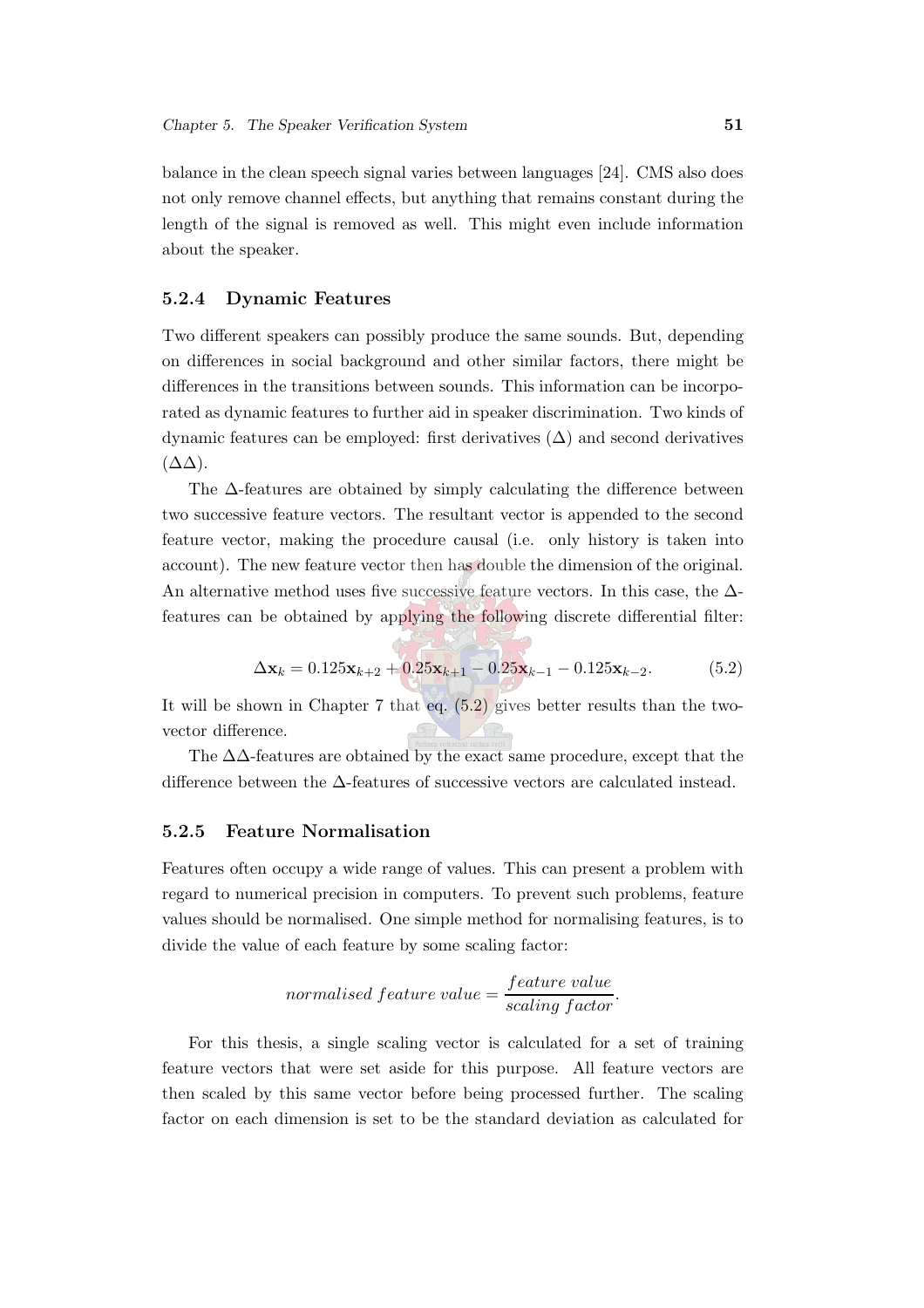the corresponding dimension over the training vectors. This results in unity variance across each dimension for all normalised feature vectors in the training set. The training set should therefore be as representative as possible, so that the result will generalise to other feature vectors.

## <span id="page-74-1"></span>5.3 Evaluation

#### 5.3.1 Bayesian Decision Theory

The problem of deciding which class is responsible for generating a test speech sample (utterance) can be approached with the statistical method of Bayesian decision theory [\[3](#page-144-0)]. This method assumes that the problem is formulated in probabilistic terms and that the relevant probabilities are known. In practical applications these probabilities are not known, but can be estimated as discussed in Chapter [3.](#page-42-0) This section will discuss the verification decision by first regarding the more general classification decision.

As stated in Section [5.2,](#page-68-0) a feature is a numerical measurement. Normally, a few features are measured at each discrete time instant. These features  ${x_d : d = 1, 2, \ldots, D}$  are grouped into a D-dimensional feature vector



Let  $\Omega \in \{\omega_j : j = 1, 2, \ldots, C\}$  be the discrete random variable representing the class to which the feature vector  $\bf{x}$  belongs when there are C classes. Also, for the classification process, there are C hypotheses  $\{H_j : j = 1, 2, \ldots, C\}$ .  $H_j$ makes the hypothesis that class  $\omega_j$  is the true value of  $\Omega$  (i.e.  $\Omega = \omega_j$ ) for the vector **x**. The measurement  $x_d$  is considered to be represented by a continuous random variable  $X_d$  whose distribution depends on the class  $\omega_i$ . This can be expressed by the class-conditional probability density function  $(PDF)^1$  $(PDF)^1$  $p(x_d|\Omega = \omega_i) = p(x_d|H_i)$ . When determining the value of this PDF for all the features in the vector x, a more compact notation is used to represent the joint probability density:

 $p(x_1, x_2,..., x_D|H_i) = p(\mathbf{x}|H_i).$ 

<span id="page-74-0"></span><sup>&</sup>lt;sup>1</sup>The strict notation for the PDF is  $p_{X_d}(x_d|\Omega = \omega_j)$ , but the shorter version will be used when no ambiguity exists.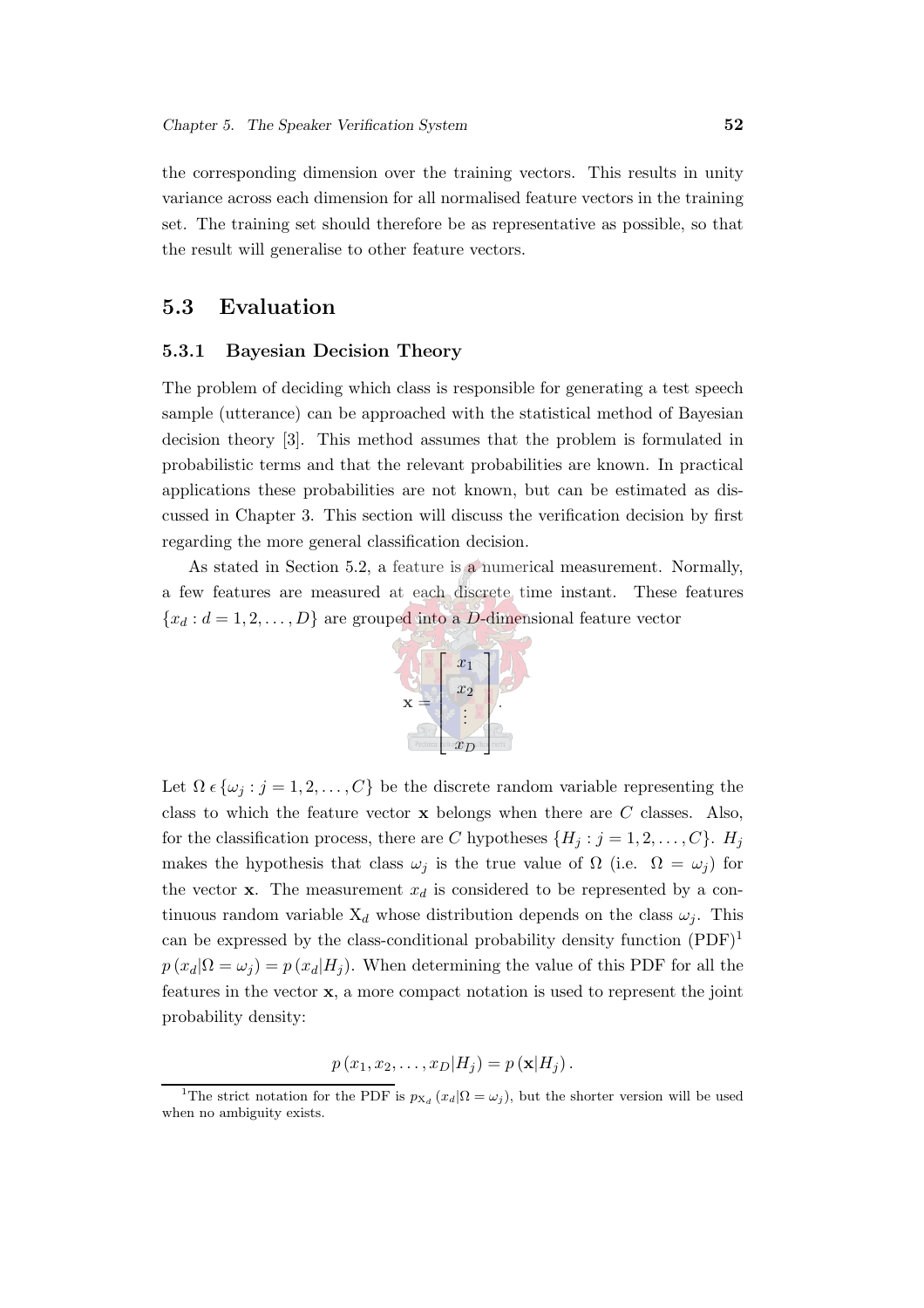It is almost always possible to determine the a priori (prior) probability  $P(H_i)$ of encountering each class. With this information, the joint probability density of finding both the class  $\omega_i$  and the measurements **x** can be written in two ways:

<span id="page-75-0"></span>
$$
p(\mathbf{x}, H_j) = P(H_j | \mathbf{x}) p(\mathbf{x})
$$

$$
= p(\mathbf{x}|H_j) P(H_j).
$$

This can be rearranged to give the Bayes formula:

$$
P\left(H_j|\mathbf{x}\right) = \frac{p\left(\mathbf{x}|H_j\right)P\left(H_j\right)}{p\left(\mathbf{x}\right)},\tag{5.3}
$$

where  $p(\mathbf{x})$  is the marginal PDF:

$$
p(\mathbf{x}) = \sum_{j=1}^{C} p(\mathbf{x}, H_j) = \sum_{j=1}^{C} p(\mathbf{x}|H_j) P(H_j).
$$

Informally, eq. [\(5.3\)](#page-75-0) has the form

$$
posterior = \frac{likelihood \times prior}{evidence}.
$$

From this it is possible to determine the a *posteriori* (posterior) probability that  $\Omega = \omega_i$  given the feature measurements x. In other words, the prior probability is combined with measured information to calculate the probability that the class  $\omega_j$  is encountered. The likelihood factor is used as an indication that  $\omega_j$ is more likely to be the true value of  $\Omega$  if  $p(\mathbf{x}|H_i)$  is large. The evidence factor  $p(\mathbf{x})$  can be seen as a scaling factor to ensure that the posterior probabilities across all the classes sum to one.

<span id="page-75-1"></span>For the verification task, it must be determined whether the claimed identity is present in a test utterance. Let there be two actions  $\alpha_0$  and  $\alpha_1$ , corresponding to accepting and rejecting the claim respectively. Also, let there be loss factors  $\beta_{ij}$  that represent the penalty for taking action  $\alpha_i$  when the true identity is  $\omega_j$ . When taking action  $\alpha_i$  for an observed feature vector **x**, the expected loss (or risk) is

$$
R\left(\alpha_{i}|\mathbf{x}\right) = \sum_{j=1}^{C} \beta_{ij} P\left(H_{j}|\mathbf{x}\right),\tag{5.4}
$$

because  $P(H_i | \mathbf{x})$  is the probability that the true identity is  $\omega_i$ .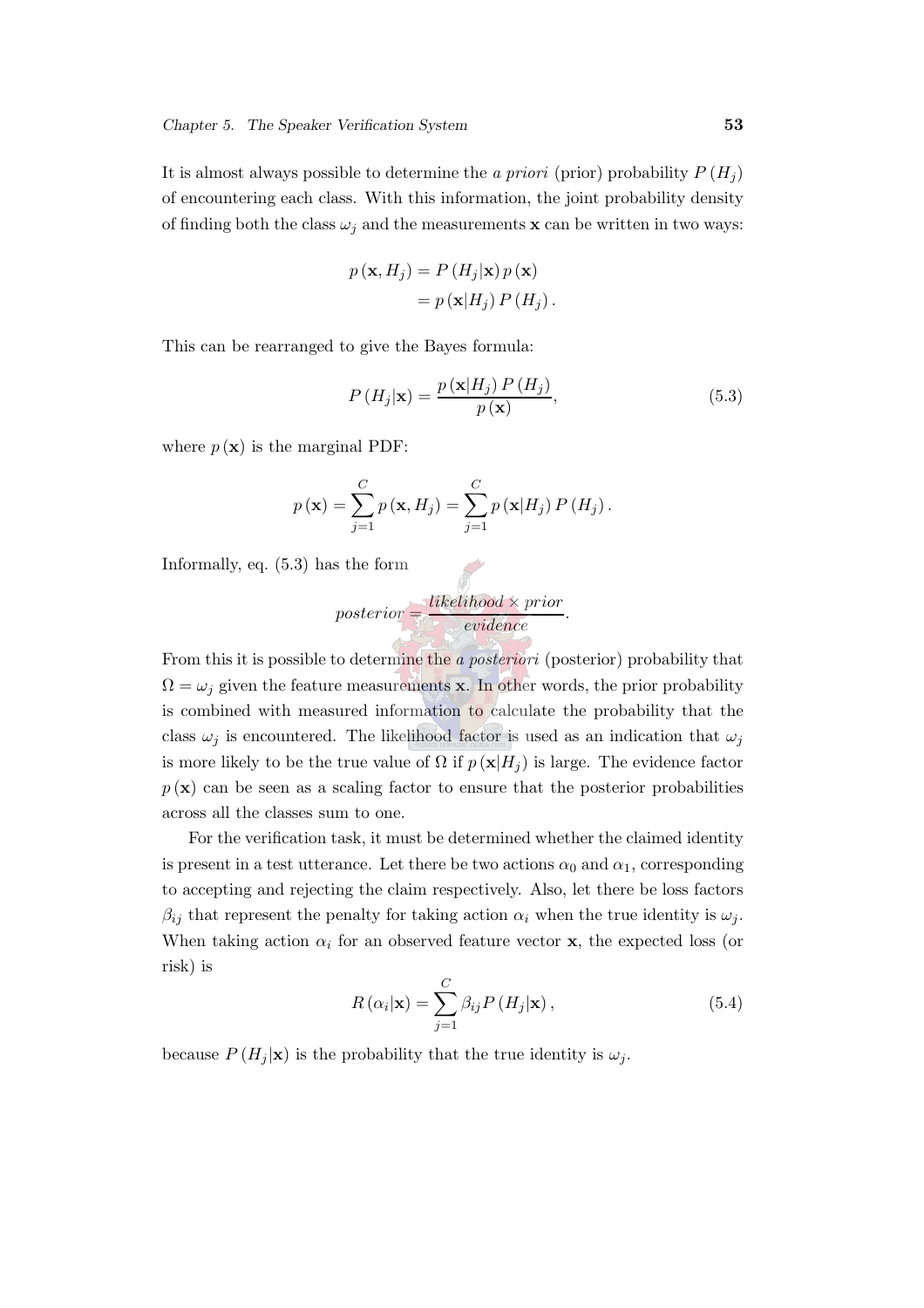Only two identities are used in speaker verification, namely the target  $\omega_0$  and all possible impostors  $\omega_1$ . Therefore, eq. [\(5.4\)](#page-75-1) can be written more specifically:

$$
R(\alpha_0|\mathbf{x}) = \beta_{00} P(H_0|\mathbf{x}) + \beta_{01} P(H_1|\mathbf{x})
$$

$$
R(\alpha_1|\mathbf{x}) = \beta_{10} P(H_0|\mathbf{x}) + \beta_{11} P(H_1|\mathbf{x}).
$$

The best action to choose is the one with the minimum risk. Thus, the claim is accepted (action  $\alpha_0$ ) if

$$
R(\alpha_1|\mathbf{x}) > R(\alpha_0|\mathbf{x})
$$

$$
\beta_{10} P(H_0|\mathbf{x}) + \beta_{11} P(H_1|\mathbf{x}) > \beta_{00} P(H_0|\mathbf{x}) + \beta_{01} P(H_1|\mathbf{x})
$$

$$
(\beta_{10} - \beta_{00}) P(H_0|\mathbf{x}) > (\beta_{01} - \beta_{11}) P(H_1|\mathbf{x})
$$

and otherwise rejected. Using the Bayes formula, an equivalent rule decides to accept the claim if

$$
(\beta_{10}-\beta_{00}) p(\mathbf{x}|H_0) P(H_0) > (\beta_{01}-\beta_{11}) p(\mathbf{x}|H_1) P(H_1).
$$

The  $p(\mathbf{x})$  factor cancels out and it is seen that the decision can be made with only the likelihoods and prior probabilities.

Normally, the cost of making an error is larger than the cost of being correct, causing the factors  $(\beta_{10} - \beta_{00})$  and  $(\beta_{01} - \beta_{11})$  to both be positive. The decision to accept the claim can then be made if

$$
\frac{p(\mathbf{x}|H_0)}{p(\mathbf{x}|H_1)} > \frac{(\beta_{01} - \beta_{11}) P(H_1)}{(\beta_{10} - \beta_{00}) P(H_0)}.
$$
\n(5.5)

The ratio on the left-hand side is called the likelihood ratio. The term on the right-hand side is interpreted as being a threshold value  $\theta$  that can be determined independently of the measurements. Other researchers seem to also allow the acceptance of the claim when the risks of both actions are equal. This is also done in the rest of this thesis.

With single-speaker detection, it is assumed that an entire utterance contains the speech of only one person. The decision can therefore be based on the utterance  $\mathbf{X}_T = \{\mathbf{x}_t : t = 1, 2, ..., T\}$  instead of only a single feature vector. By using the joint probability densities of the individual feature vectors, the likelihood ratio test becomes

$$
\frac{p(\mathbf{x}_1, \mathbf{x}_2, \dots, \mathbf{x}_T | H_0)}{p(\mathbf{x}_1, \mathbf{x}_2, \dots, \mathbf{x}_T | H_1)} = \frac{p(\mathbf{X}_T | H_0)}{p(\mathbf{X}_T | H_1)} \begin{cases} \geq \theta & \text{accept} \\ < \theta & \text{reject} \end{cases}
$$
(5.6)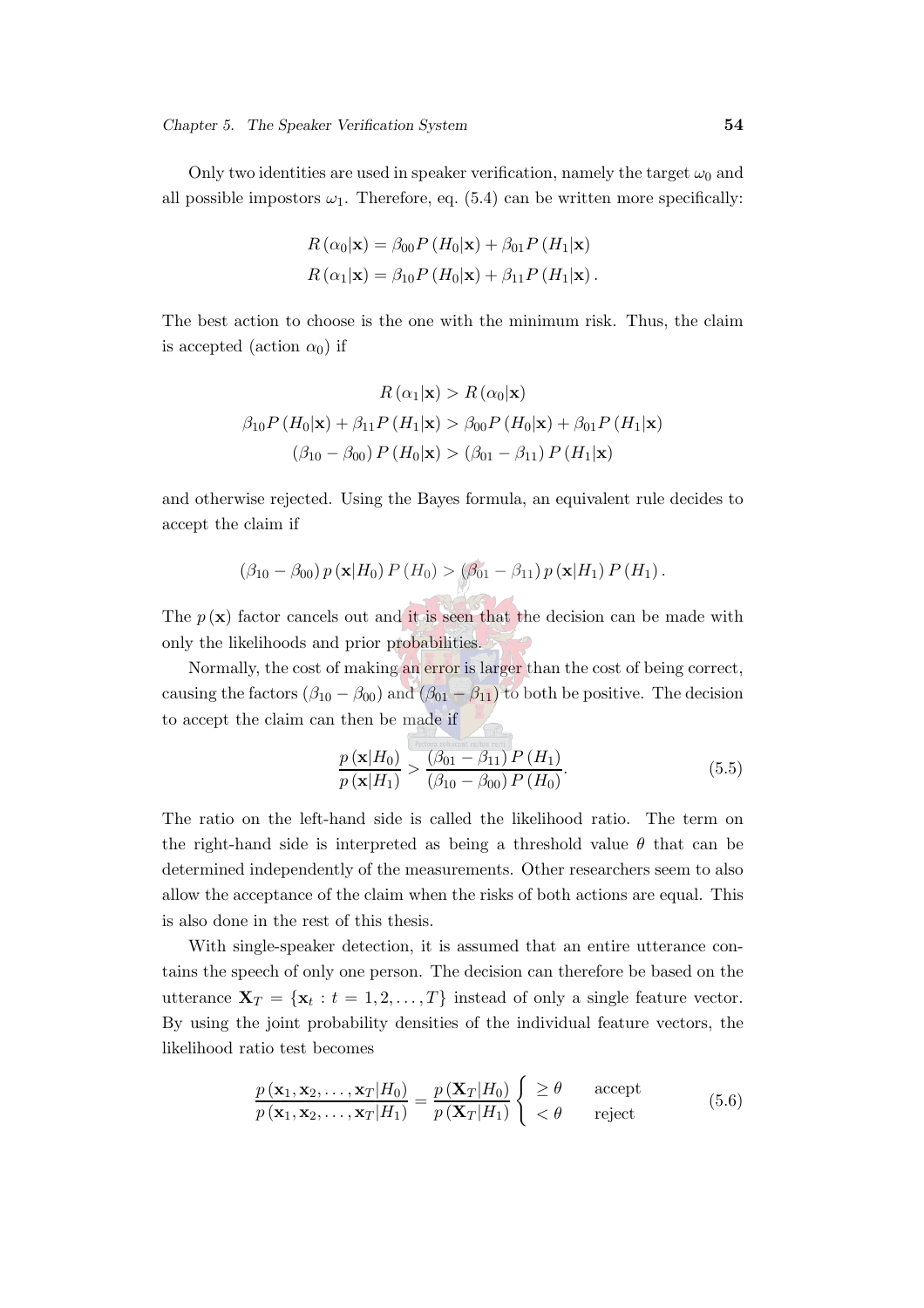For computational purposes, it is often preferred to work with the log-likelihood ratio[2](#page-77-0)

$$
\Lambda\left(\mathbf{X}_{T}\right)=\log p\left(\mathbf{X}_{T}|H_{0}\right)-\log p\left(\mathbf{X}_{T}|H_{1}\right).
$$

This log-likelihood ratio of the test utterance is called the score of that utterance. The score is compared to an appropriate threshold to make the decision. As mentioned in Section [3.2,](#page-42-1) the PDFs in the likelihood ratio are approximated by theoretical models, such as the GMM.

#### 5.3.2 Score Normalisation (T-Norm)

For any given target speaker, a number of target and impostor trials can be performed. A target trial requires the verification system to make a decision for a test utterance that was spoken by the target speaker (the claimed identity). An impostor trial requires a decision for a test utterance that was not spoken by the target speaker. The trials performed for any given target speaker can be characterised by a target score distribution and an impostor score distribution. The target score distribution describes the possible scores that can be produced by target trials according to some PDF. The impostor score distribution does the same for impostor trials. It is usually assumed that these distributions are Gaussian.

Except for the identity of the speaker, each test utterance can differ from other test utterances in many respects. Differences include the various microphones and communication channels used for recording. This can cause differences in the score distributions for the different target speakers. These variations in the score distributions prevent the verifier from effectively comparing the output scores to a single threshold for all target speakers. If it is undesirable to determine a threshold for each target speaker independently, then every score must be normalised to a global scale.

Test normalisation (T-Norm) [\[28](#page-146-2), [29\]](#page-146-3) is a distribution scaling technique. It normalises output scores so that the impostor score distribution will have a zero mean and unit variance for any given test utterance. Because all impostor trial scores are not available when an output score must be normalised, a subset of impostor model scores is used to estimate the scaling parameters. More specifically, the test utterance of a particular trial is used to calculate scores (log-likelihood ratios) for N non-target speakers. The mean  $\mu_I$  and standard deviation  $\sigma_I$  for these N scores are then used to transform the score s from the

<span id="page-77-0"></span><sup>&</sup>lt;sup>2</sup>The natural logarithm (base-e) is typically applied when working with probability densities of the exponential family.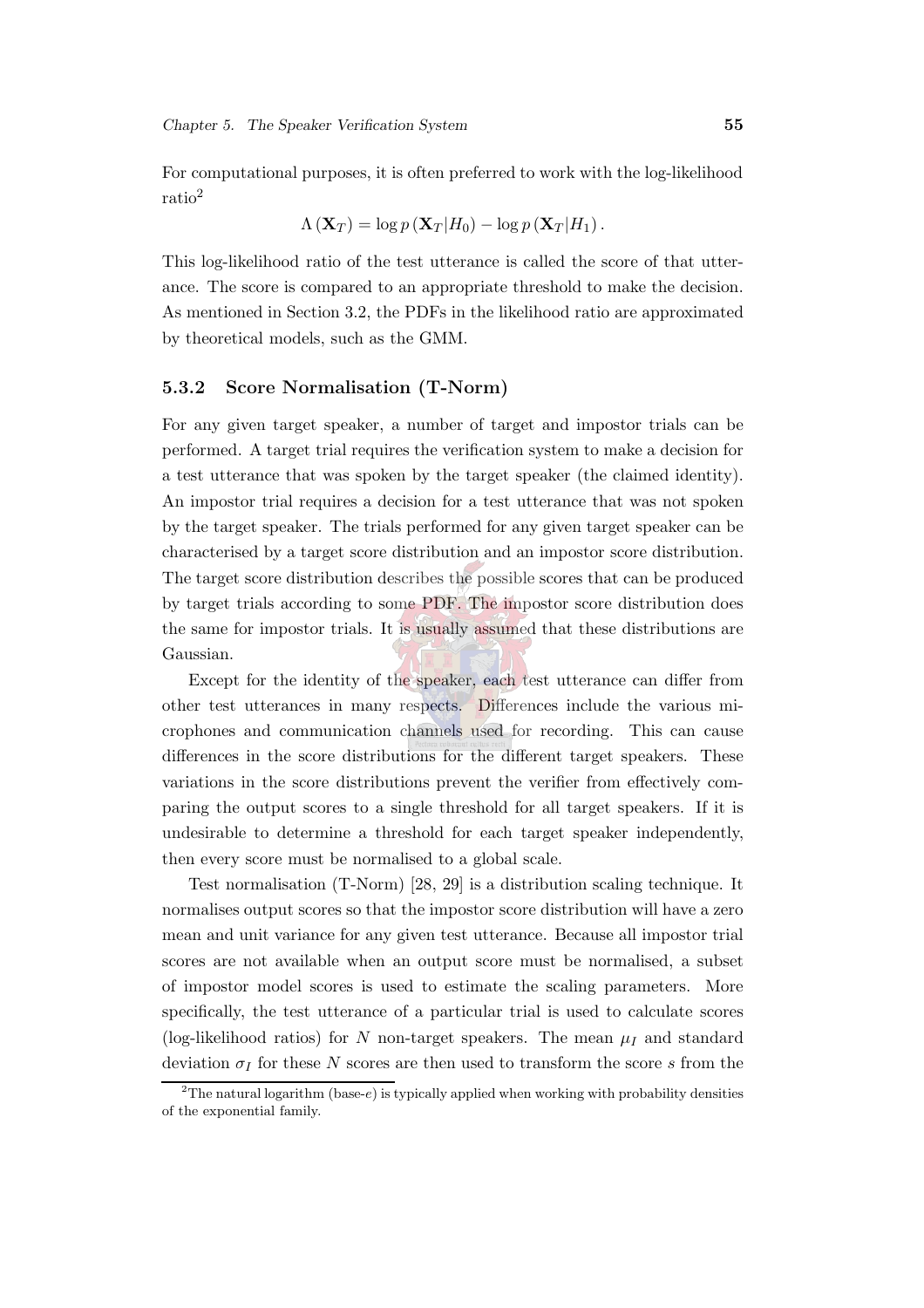target speaker into a normalised score

$$
s' = \frac{s - \mu_I}{\sigma_I}.\tag{5.7}
$$

Section [A.1](#page-149-0) in Appendix [A](#page-149-1) shows that the log-likelihoods can be used instead of the log-likelihood ratios to obtain the same normalised score. It is therefore unnecessary to compute any likelihood ratios while calculating the parameters used in T-Norm.

T-Norm is able to calculate the scaling parameters for each test utterance. This means that differences in the acoustic environment between trials will not play such a large role in degrading performance as is the case with some other score normalisation methods.

#### 5.3.3 Threshold Selection

Practical verification systems require a threshold  $\theta$  to make decisions with the likelihood ratio test. A single fixed threshold must be chosen before deployment, or it must be adaptable according to some rule while the system is in operation. Only single fixed thresholds are considered in this thesis.

During the operation of a verification system, two errors can occur. A false rejection (FR) or miss is the error made when the system fails to detect the claimed identity, even though the speech of that person is present in the test utterance. A false acceptance or false alarm (FA) is the error made if the system accepts the claim when the test utterance was spoken by an impostor.

The choice of an appropriate threshold for making decisions involves a tradeoff between the two types of errors. In Section [5.3.1,](#page-74-1) the threshold was defined in terms of loss factors  $\beta_{ij}$ . By assigning values to these loss factors the tradeoff between the two error types can be adjusted. A more direct approach is used in the National Institute for Standards and Technology Speaker Recognition Evaluation (NIST SRE) [\[43](#page-148-0)]. By minimising the detection cost function (DCF)

$$
C_{det}(\theta) = C_{FR} \times FRR(\theta) \times P \left( target \right)
$$
  
+ 
$$
C_{FA} \times FAR(\theta) \times (1 - P \left( target \right))
$$
 (5.8)

the desired threshold can be found.  $C_{FR}$  and  $C_{FA}$  are the costs associated with encountering FRs and FAs respectively. The  $FRR(\theta)$  and  $FAR(\theta)$  are the rates or probabilities of FRs and FAs respectively for a given threshold.  $P$  (target) is the prior probability of encountering a target trial (one where the target speaker is present in the test utterance). Because a test utterance can only come from a target speaker or an impostor speaker, the prior probability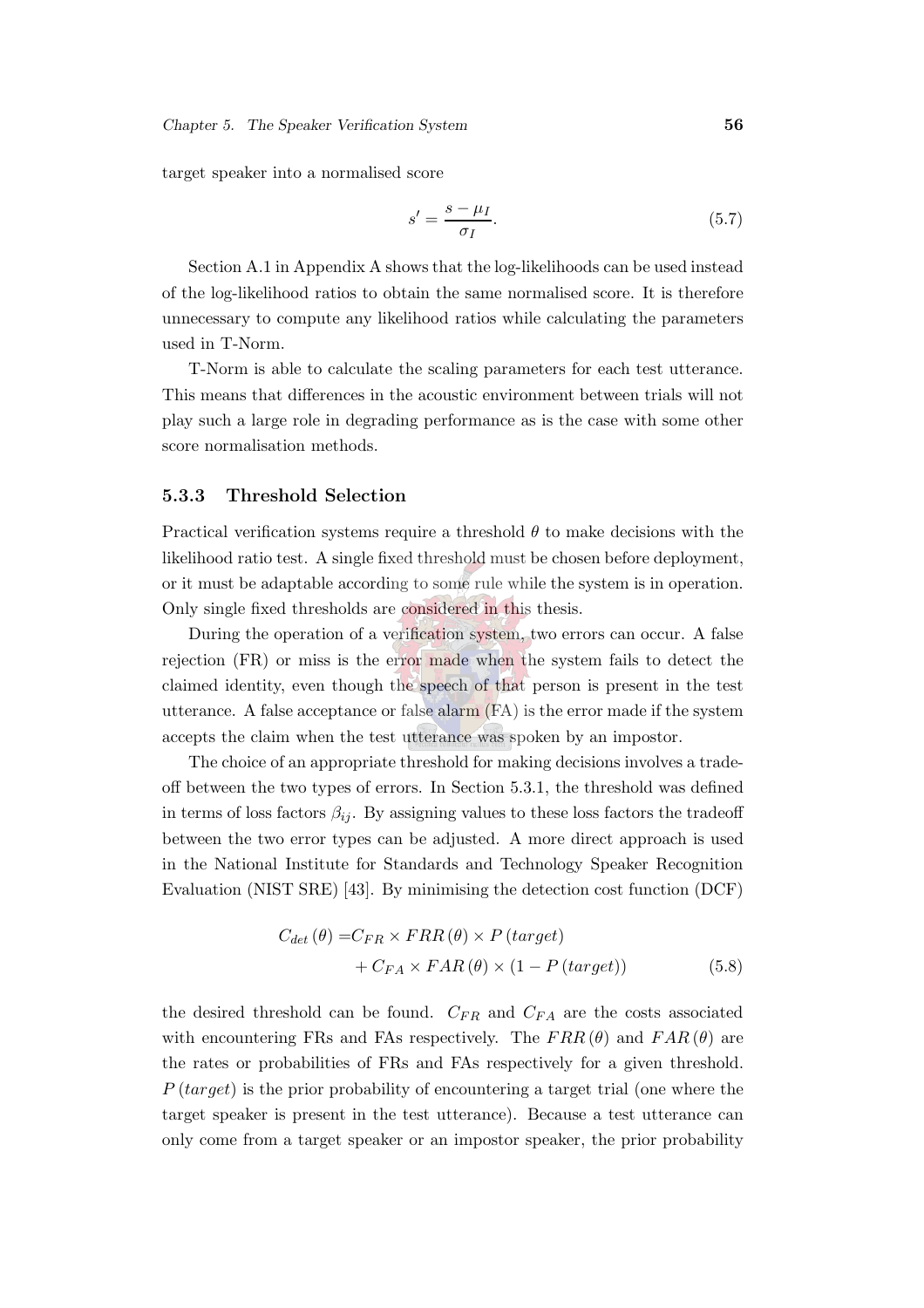assigned to encountering an impostor is  $(1 - P(target))$ .

The  $FRR(\theta)$  and  $FAR(\theta)$  have to be measured by running many trials using a development data set. It is possible that the testing conditions of the development data set are different from the conditions while the system is operational. This would mean that the DCF and therefore the optimal threshold might change. Some researchers [\[21\]](#page-146-4) take account of an asymmetry around the minimum DCF point to employ a heuristic threshold selection procedure. A threshold with a slightly higher DCF value than the minimum is chosen in the area to the side of the minimum where the DCF slope is smaller. This prevents the cost from increasing rapidly when the DCF changes so that the selected threshold moves to the side with the steeper slope.

## 5.4 Distributed Processing for the Verification Task

The technique of distributed processing is used widely throughout all kinds of research fields where large numbers of identical computations are required. Distribution is a very appropriate proposition for applications using GMMs with large numbers of mixture components, as is typically the case for speaker verification. Each mixture component could potentially be evaluated on a separate processor and the results combined to form the final score. This idea can also be extended to the task of model training. This kind of distribution was not readily available for the software package that was used for the research of this thesis.

When working with a large population of models and many test trials, another form of distribution can be applied. A small set of processors can be used optimally by training a subset of models on each, or by running a subset of trials on each. This technique was implemented for the research of this thesis using Linux shell scripts. It was applied to the 2004 NIST Speaker Recognition Evaluation (SRE) [\[43](#page-148-0)], which is a good example of where this kind of distribution makes sense. Specific details of how this distribution method was implemented is provided in Section [6.6.](#page-95-0)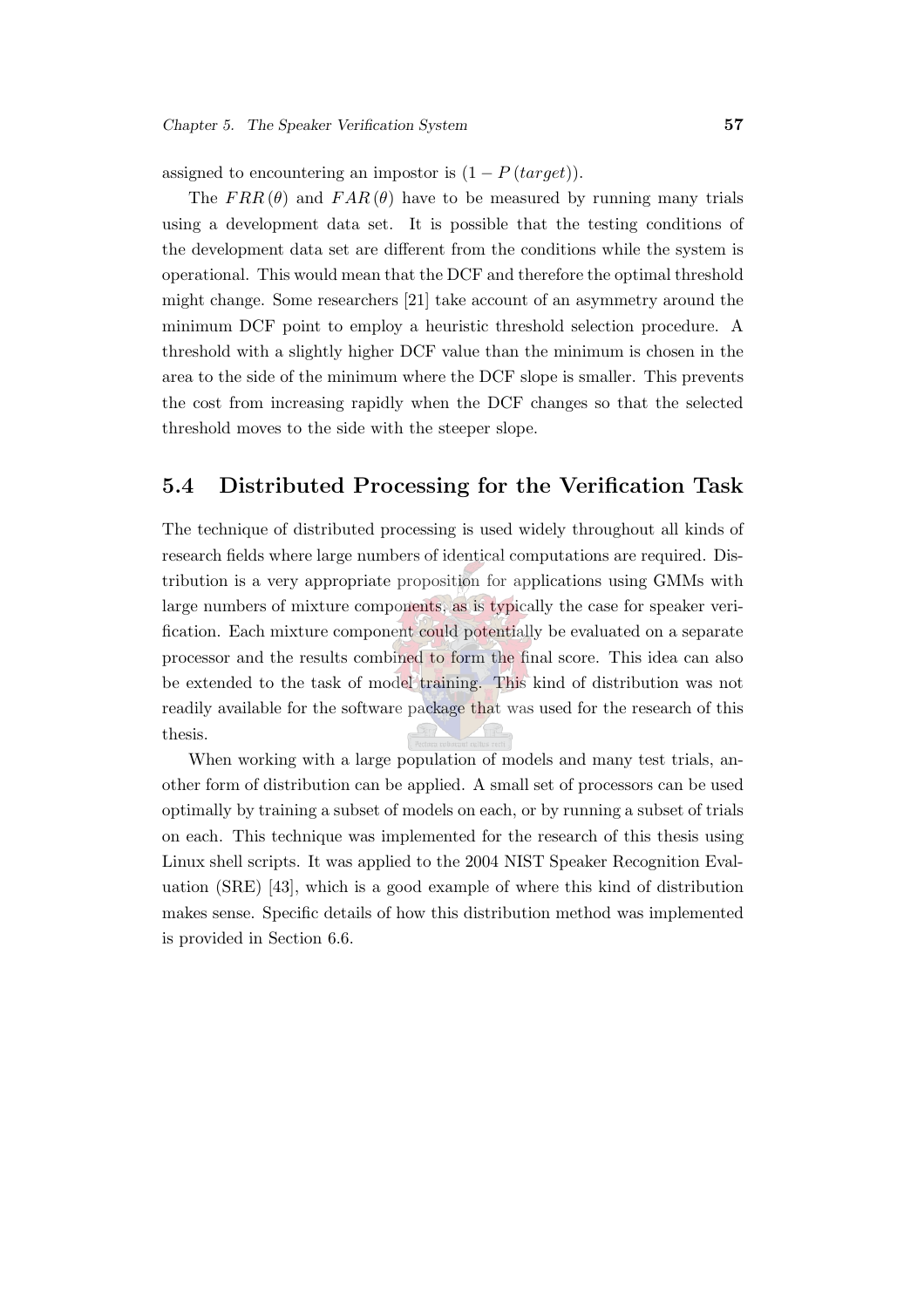# 5.5 Summary

This chapter, in combination with Chapter [3,](#page-42-0) described in relative detail the overall construction and operation of a speaker verification system. MFCC features are extracted from the raw speech signal and processed for optimum aid in discrimination. Using statistical models that describe how features are generated by speakers, the likelihood ratio test, or a normalised version thereof, is can make the decision of whether or not the target speaker is responsible for creating the test utterance.

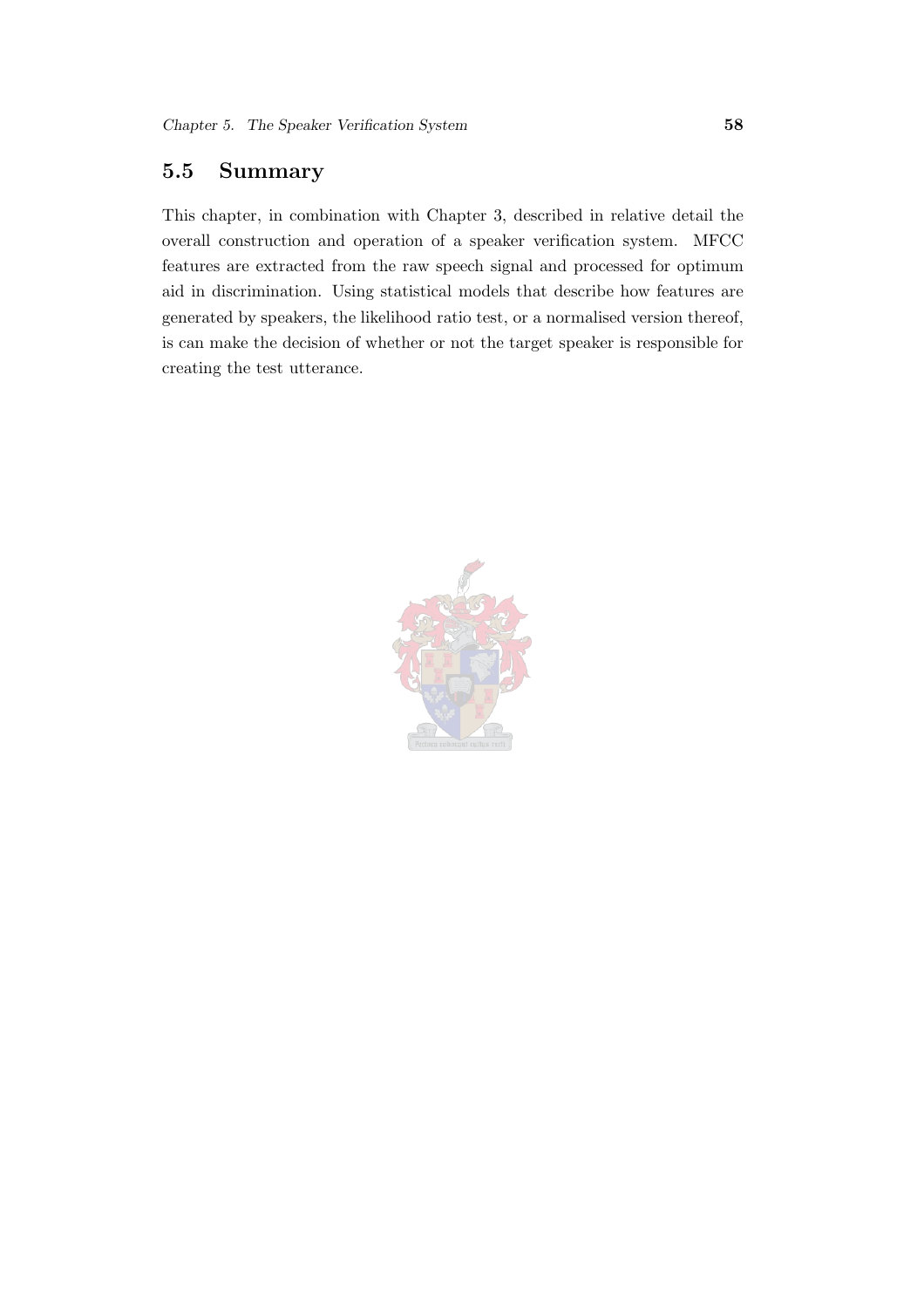# Chapter 6

# Implementation Issues

## 6.1 Introduction

The previous chapters provided the theory necessary for understanding how to implement a speaker verification system. However, theory does not provide all the details needed for a working implementation. This chapter aims to discuss the issues surrounding the implementation of a practical, working speaker verification system that makes use of the Tree-based adaptive Gaussian mixture models (T-BAGMMs) for speaker models.

Firstly, Section [6.2](#page-82-0) gives a discussion of how the research was approached. It outlines the steps that were taken for learning how to implement a fully working speaker verification system.

Practical speaker verification systems must process real-world data. Section [6.3](#page-83-0) describes the kinds of data that are required as well as how the data are applied to the system. It gives an overview of the speech databases that were used for this thesis and also indicates how data were selected for training purposes.

The implementation for this thesis was made using the PatrecII software library and executables from the University of Stellenbosch DSP group. In the fulfilment of the research for this thesis, the T-BAGMM component had to be added to the library. The implementation of the relevant algorithms and related issues are discussed in Section [6.4.](#page-89-0)

For performance evaluation, a baseline system is needed against which alternative system configurations can be compared. Section [6.5](#page-93-0) provides a description of the specific baseline configuration used in Chapter [7.](#page-98-0) It also gives parameter values and their justifications.

Finally, the specific implementation of process distribution that was used for this thesis is discussed in Section [6.6.](#page-95-0)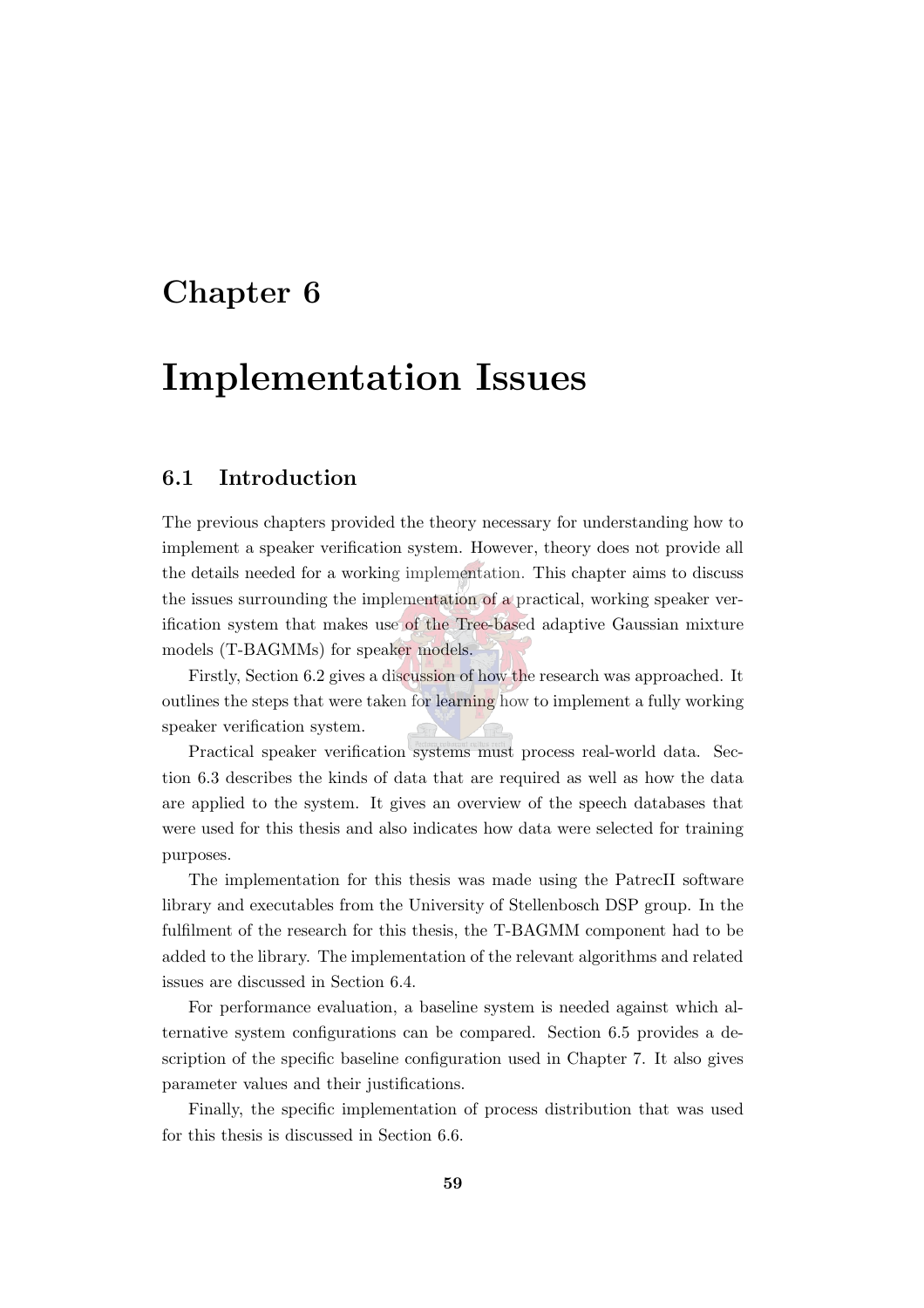# <span id="page-82-0"></span>6.2 Methodology

Any research requires at least a general guideline to follow in order to produce useful results. This thesis required the mastering of different levels of skill and knowledge. The original goal was to construct a GMM-based speaker verification system with as high an accuracy as possible. This system would be used in conjunction with a non-acoustic speaker verification system. Firstly, a course on pattern recognition was followed in order to learn the underlying concepts and techniques that are used in speaker verification systems. A course on speech processing was also followed to gain insight and background knowledge about how speech is processed in digital form. An extensive study on available literature was also done in order to become familiar with the construction of current speaker verification systems. Special attention was given to the speaker modelling component.

The patrecII software library, which is being developed by the DSP group at the University of Stellenbosch, was chosen for the construction of the system. It was readily available and included all the important parts that are necessary to build a complete GMM-based speaker verification system. It was necessary to learn how to use the library and its accompanying tools in order to construct a fully working system. A first system was built using regular GMMs, where each speaker model was trained directly from training data. In other words, the speaker models were not adapted from a universal background model (UBM). It was therefore necessary to keep the number of mixture components below 64. This system used the NTIMIT<sup>[1](#page-82-1)</sup> speech database for both training and testing. This is a fairly small database and not particularly suited for real-world textindependent applications. It contains telephone-quality speech of predefined as well as random speech, although all utterances are recited from predefined text.

During the execution of this research, the DSP group of the University of Stellenbosch participated in the 2004 National Institute for Standards and Technology (NIST) speaker recognition evaluation (SRE). This was done in collaboration with Spescom DataVoice (Pty) Ltd. As part of this research, a process distribution system was implemented and used in the NIST SRE. The same distribution system would then also be used for the research work of this thesis. Additionally, the NIST SRE provided an ideal platform for building a speaker verification system that could be tested on a large set of real-world natural speech data in international competitive conditions. After becoming familiar with the NIST SRE rules and data, a UBM/GMM-based system was

<span id="page-82-1"></span><sup>&</sup>lt;sup>1</sup>Web page  $(2005)$ :

http://www.ldc.upenn.edu/Catalog/CatalogEntry.jsp?catalogId=LDC93S2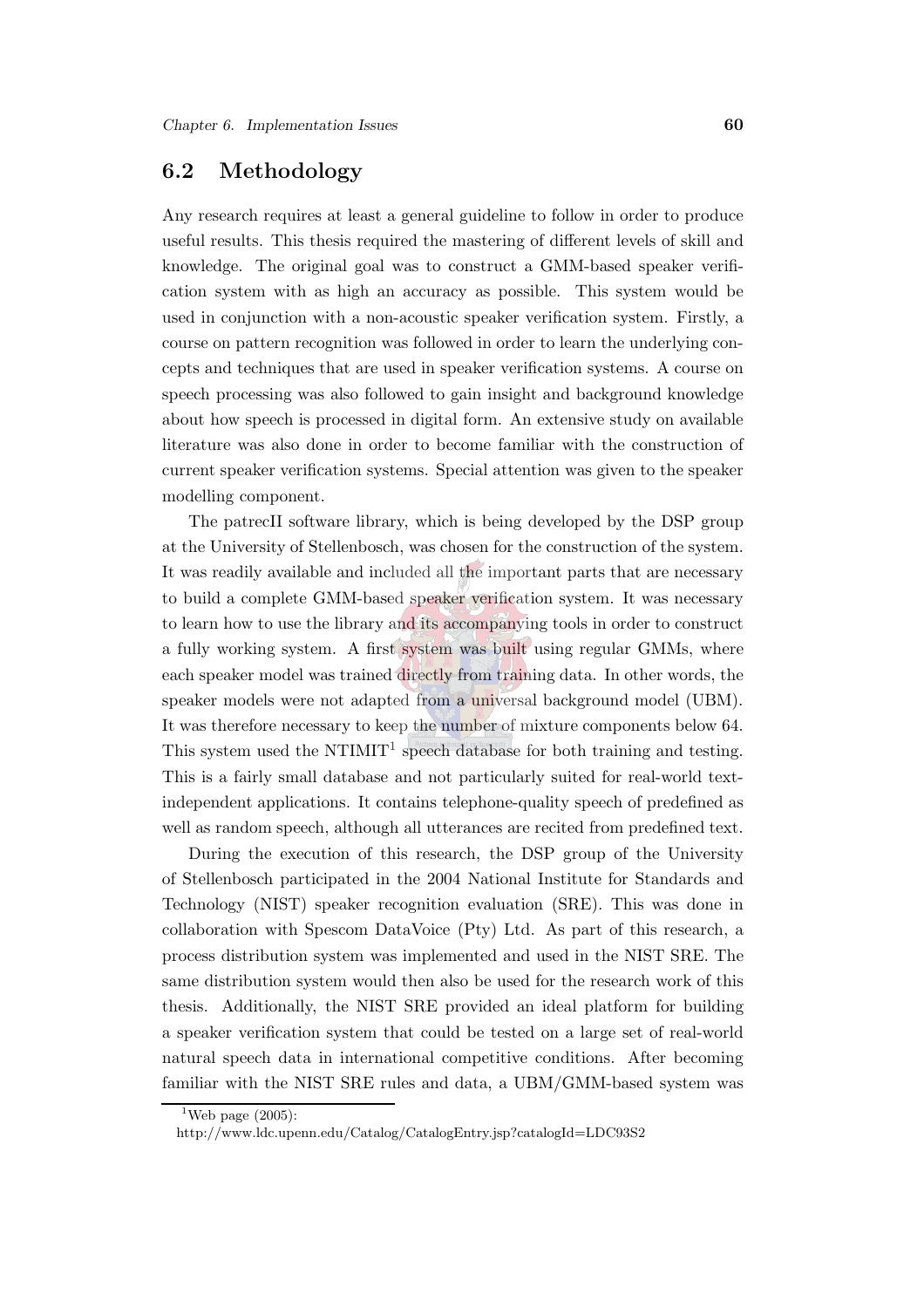constructed. The speaker models with up-to 2048 diagonal covariance components were trained by mean-only MAP adaptation from the UBM. It was soon discovered that many days were required to complete the NIST SRE trials, even when using up-to 10 processors. This was not acceptable if many experimental investigations were to be performed. This led the research to the consideration of implementing a tree-based GMM for the obvious speed gains that it would provide. At this point, the T-BAGMM idea was born [\[40\]](#page-148-1).

The algorithms for the T-BAGMM component had to be implemented and integrated into the existing patrecII framework. This integration presented quite a steep learning curve and therefore required much time. Initially, a software component for MAP adaptation of both the mean and covariance matrix was created as part of the learning process, but also for possible use during experimentation. Other parts of the patrecII system also had to be improved during the implementation process.

As mentioned, an implementation of process distribution, based on Linux shell scripting, was implemented as part of this thesis, and used successfully in the 2004 NIST SRE. After observing a few problems with the initial implementation of the scripts, alterations were made before applying it to the research of this thesis.

Finally, with a fully working system, the T-BAGMM was applied to the 2004 NIST SRE conditions. A considerable improvement in speed was observed, and it matched closely to the rough theoretical predictions of Section [4.2.](#page-59-0) It was decided to perform comparative experiments to characterise the speed gains with respect to the number of mixture components as well as a parameter called the node score beam width. This parameter can be used to adjust a speedaccuracy trade-off in the T-BAGMM (see Section [6.4.1\)](#page-89-1). Afterwards, a number of other experiments were performed to show how the system performance is influenced by various techniques.

# <span id="page-83-0"></span>6.3 Working with data

#### 6.3.1 Applying data to the system

There are two modes in which a speaker verification system can be operated. These modes are essentially the same, except for the manner in which data are applied. The first mode (practical mode), is the normal operation where the system is used by some real client. The speech of the client is presented to the system for either training or evaluation. Training speech is used to train (estimate the parameters of) a model for the client. For evaluation, the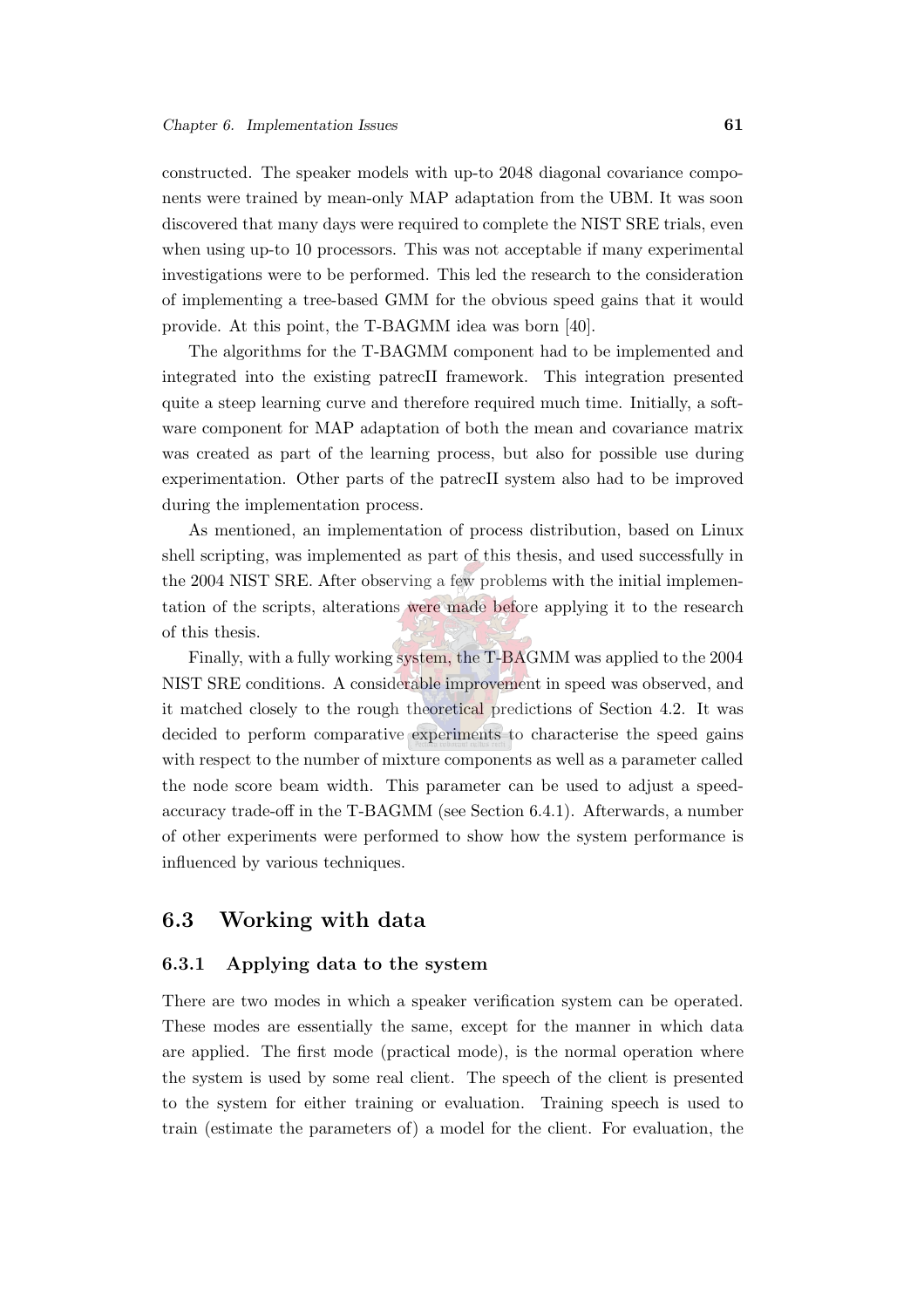trained model is used to determine whether the evaluation speech belongs to the corresponding client. The system must record the evaluation speech, perform the verification process and provide a decision in as short a time as possible. Note that for text-independent speaker verification, the system has no prior knowledge about the content of the evaluation speech.

The second mode, is the simulated operation (development mode) where the performance of the system must be determined. This method of operation is used by the research presented in this thesis. Here the normal operating conditions are simulated by applying a large set of pre-recorded data in the same manner as for normal operation.

Two data sets are used during the development of a practical system: training data and evaluation (testing) data. The same speakers are present in the speech of both sets. For strict text-independent speaker verification the speech content of the two sets must be unrelated (i.e. the evaluation speech must not be present in the data used to train a model).

During evaluation, the speech of some person is presented to the system. A claim is made to the identity of the person who produced this speech. The claimed identity is called the target. The system must then test whether the evaluation speech truly belongs to the target speaker. If this is in fact true, the test is called a target trial. If, on the other hand, the evaluation speech was from someone other than the target, it is called an impostor trial.

For each target, the verification system requires a model that was trained from corresponding speech in the training set. The system must be able to discriminate between speech from the target and any possible impostor. This requires one or more models that represent impostors for every target. Other target models can be used as impostors for any given target, but there can also be speech in the training set for many speakers other than the targets. This can be used to train impostor models that are independent of all target models and is, of course, much easier to manage. Speaker models can be adapted from a general speaker model (or UBM). The UBM is trained from the speech of many different speakers and therefore has an abundance of training data.

A large number of trials are performed with the speech from evaluation set in order to determine how accurately the system performs. It is normally possible to get measurements at different operating points (for different decision thresholds). This allows the developer to select the threshold that would provide the best error trade-off. Both the training and evaluation data are typically contained in a single database, called the development database. Once the system is completed and the decision threshold chosen, new target models can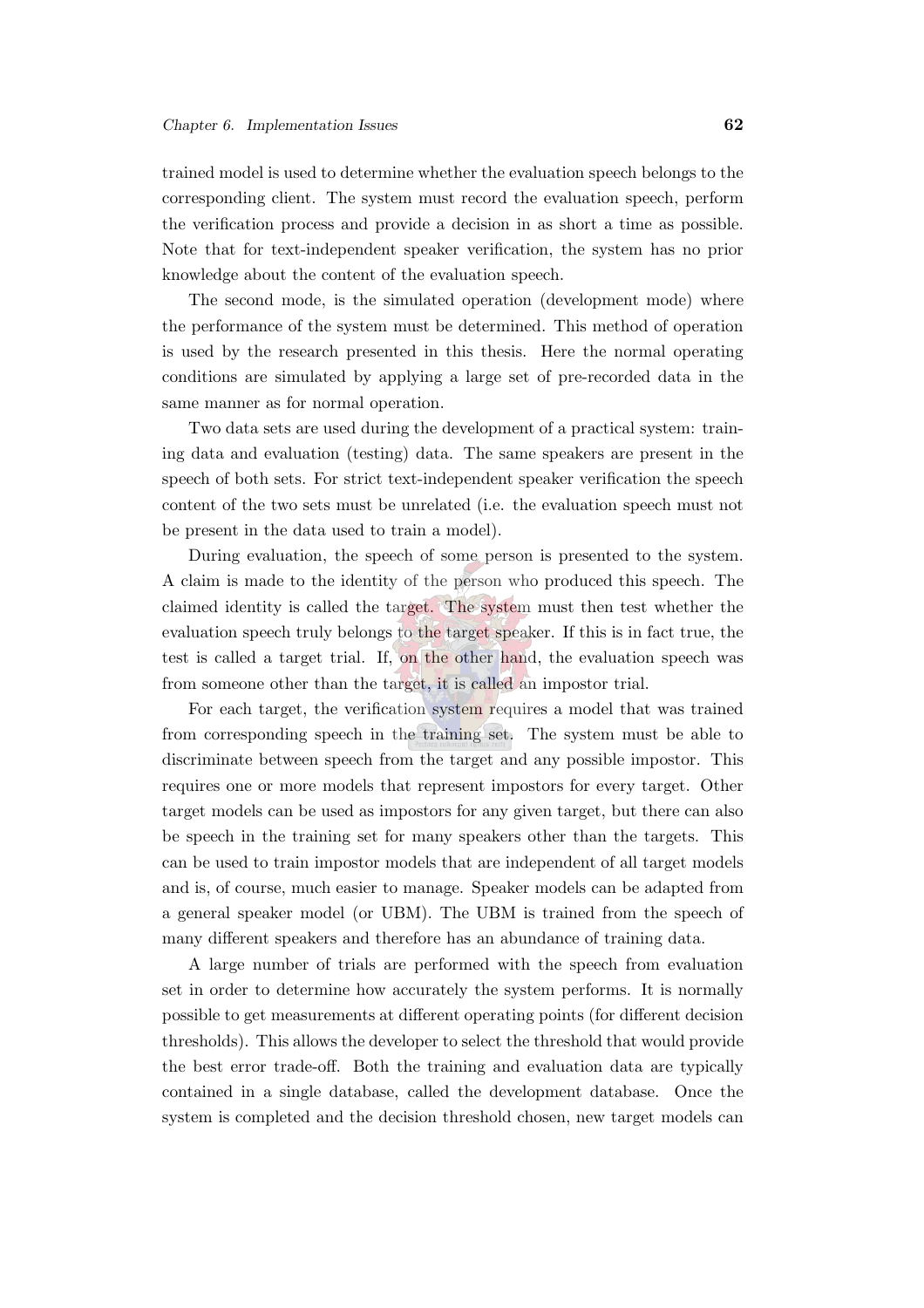be trained for clients and the system can be activated for use.

#### 6.3.2 Speech databases

Various commercial speech databases (or corpora) have been compiled and are for sale to researchers and developers. The research of this thesis made use of two databases that were compiled by the Linguistic Data Consortium (LDC), hosted at the University of Pennsylvania<sup>[2](#page-85-0)</sup>. Both databases were obtained by the University of Stellenbosch during participation in the NIST SREs of 2000 and 2004. The Switchboard-2 database was used in the 2000 NIST SRE. The data used for the 2004 NIST SRE were collected for the LDC Mixer project. The latter has not been released to the public yet, but will be called the Mixer database in this thesis.

#### Switchboard-2 Phase III

The Switchboard-2 corpus consists of a few separate sub-corpora: Phase I, Phase II, Phase III. Only Phase III was used for the research of this thesis. This database contains speech from 292 male and 348 female (640 total) different people. The speech is recorded telephone conversations. Each conversation has a duration of 5 minutes and there are 2657 conversations. Both sides of each conversation are stored in a single 2-channel format file. All silence intervals have already been removed. The technical specifications of the Switchboard-2 Phase III<sup>[3](#page-85-1)</sup> corpus are shown in Table [6.1](#page-85-2)

| LDC Catalog No.  | LDC2002S06                              |
|------------------|-----------------------------------------|
| Authors          | David Graff, David Miller, Kevin Walker |
| <b>ISBN</b>      | 1-58563-222-8                           |
| Data Type        | speech                                  |
| Sample Rate      | 8000 Hz                                 |
| Sampling Format  | 2 channel $\mu$ -law                    |
| Data Source      | telephone                               |
| Application      | speaker identification                  |
| Language         | English                                 |
| Distribution     | 20 compact disks (CDs)                  |
| Non-member Price | <b>US\$4000</b>                         |

<span id="page-85-2"></span>Table 6.1: Technical specifications of the Switchboard-2 Phase III speech corpus

<sup>2</sup>Their web site: http://www.ldc.upenn.edu/

<span id="page-85-0"></span> $3$ Obtained from web page  $(2005)$ :

<span id="page-85-1"></span>http://www.ldc.upenn.edu/Catalog/CatalogEntry.jsp?catalogId=LDC2002S06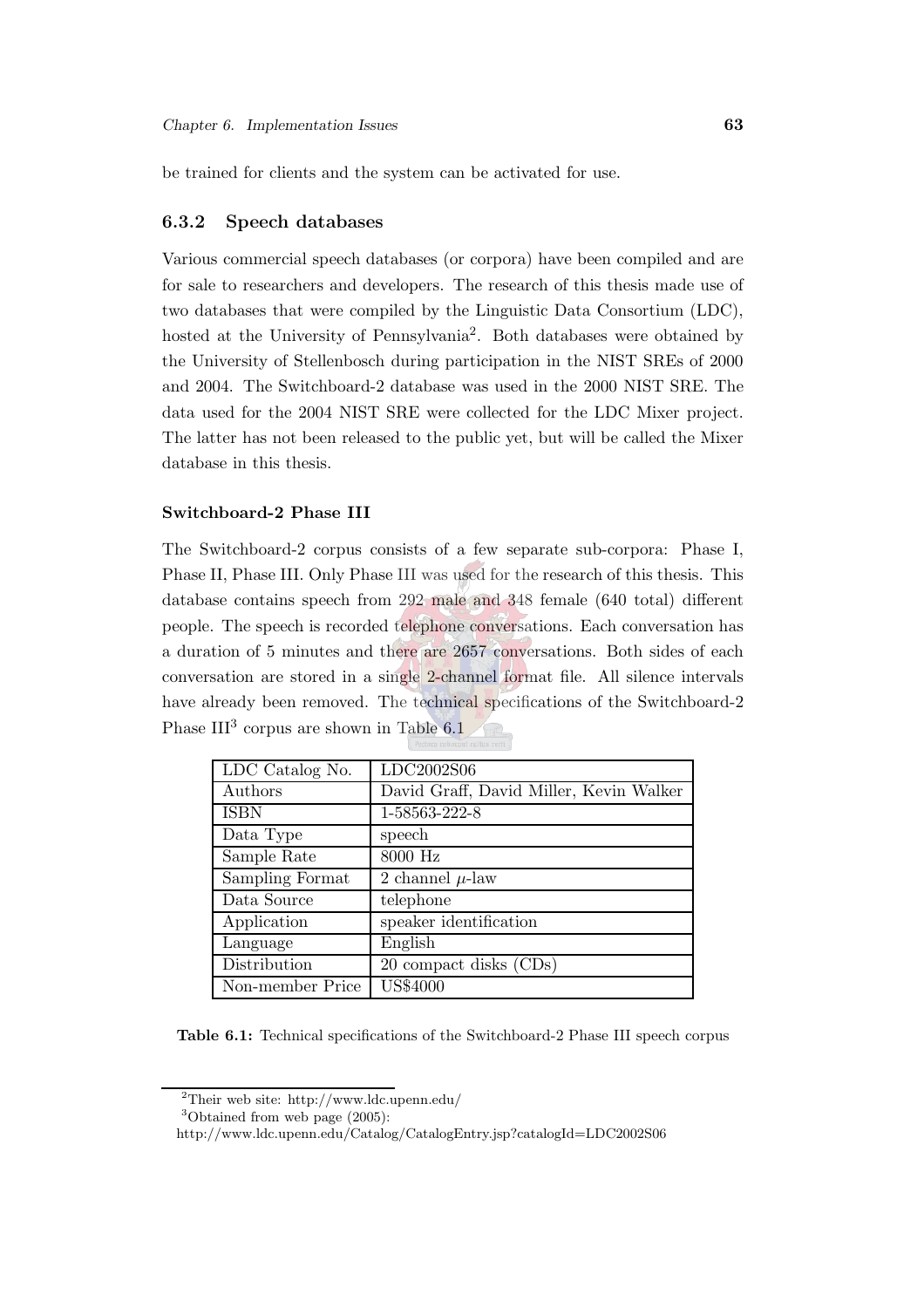#### Mixer

The Mixer database is not an officially released database. The data were collected during the Mixer project by making use of LDCs "Fishboard" platform for automated call initiation<sup>[4](#page-86-0)</sup>. The data consist of mostly English conversational telephone speech, but includes speech from other languages as well. Each side of a conversation is stored in a separate single-channel file. Each such conversation side contains the last five minutes of a six-minute conversation. There are also files that contain only excerpts of about 10 seconds of speech, as well as some containing excerpts of about 30 seconds of speech. In addition, there are files where the two sides of a conversation, minus the first minute, were summed together. No silence removal have been performed. The data includes a limited number of conversations where speech was recorded using non-telephone channels and a variety of microphone types. For the conversations that were recorded over a telephone channel, the type of transmission may be regular (land-line), cordless or cellular and the instrument used may be regular (handheld), ear-bud, head-mounted or speaker-phone.

There are data for 3355 speakers in the database and each person participated in various conversations. The data are accompanied by errorful word transcriptions that were produced by an automatic speech recognition (ASR) system. Some technical specifications of the Mixer corpus are shown in Table [6.2](#page-86-1)

| Data Type       | speech                                      |  |  |
|-----------------|---------------------------------------------|--|--|
| Sample Rate     | 8000 Hz                                     |  |  |
| Sampling Format | 1 channel $\mu$ -law                        |  |  |
| Data Source     | telephone and non-telephone                 |  |  |
| Application     | speaker identification                      |  |  |
| Language        | English, Arabic, Mandarin, Russian, Spanish |  |  |
| Distribution    | 5 DVDs                                      |  |  |

<span id="page-86-1"></span>Table 6.2: Technical specifications of the Mixer speech corpus

#### <span id="page-86-2"></span>6.3.3 Selection of training and evaluation data

The Switchboard-2 Phase III corpus was used as the development database, but only for training the UBM and impostor models. Although this research is concerned with performance evaluation according to the 2004 NIST SRE, it is not necessary for the system to operate in the application mode where decisions must be made. It was therefore not necessary to train development target

<sup>&</sup>lt;sup>4</sup>More information is available at the web page  $(2005)$ :

<span id="page-86-0"></span>http://www.ldc.upenn.edu/Projects/EARS/Fisher/Mixer/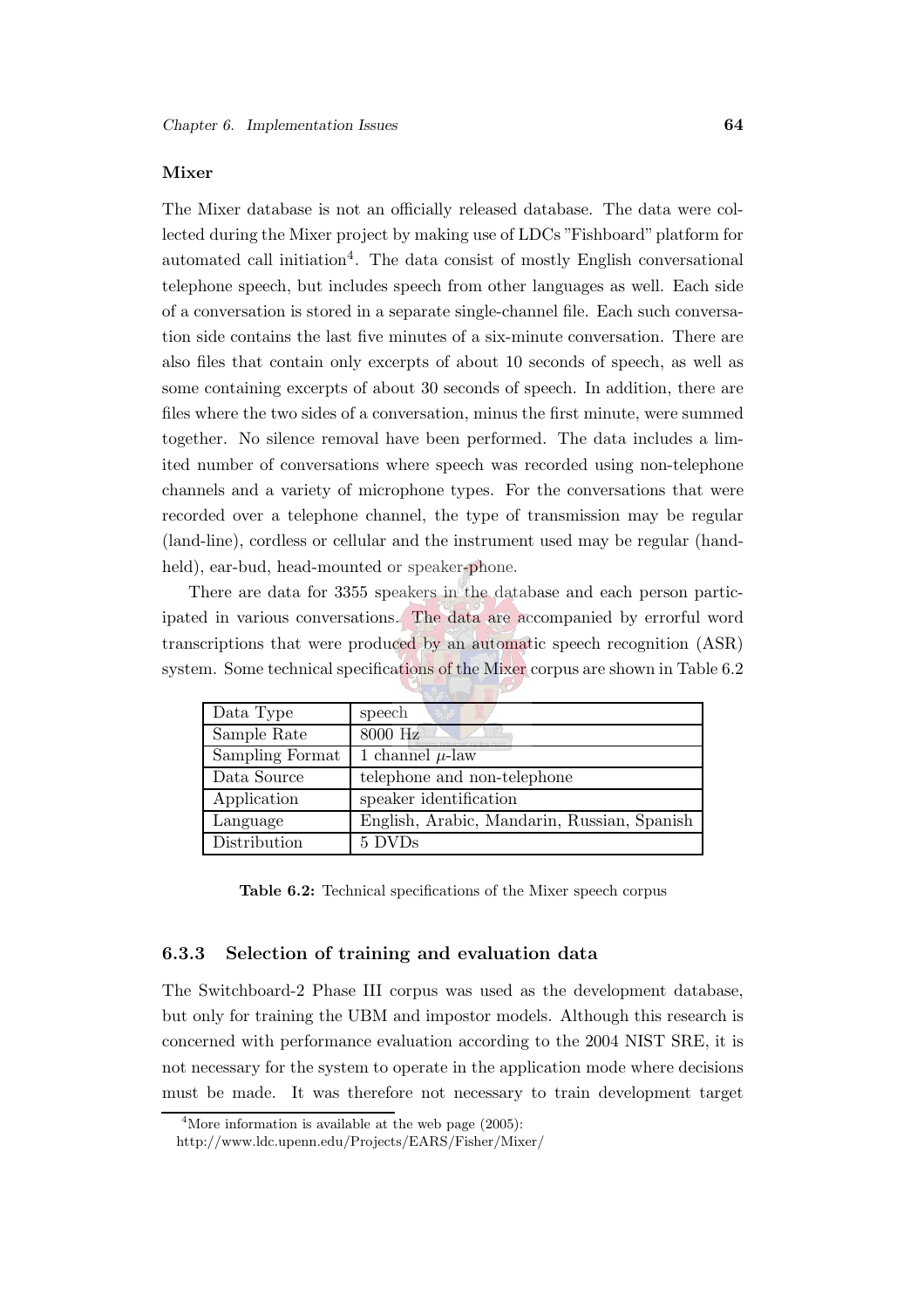models and choose a decision threshold. The Mixer database is the evaluation database that is used to evaluate the system performance. It contains training and testing data according to the 2004 SRE conditions.

#### UBM training data

The UBM must model general speaker information. Ideally, it should include all the different sounds that any person can make. In other words, the UBM models a speaker-independent distribution of features [\[6](#page-144-1)]. The data used to train the UBM must therefore come from a wide variety of speakers and include a wide variety of words. Conversational speech seems to be well suited for this purpose.

This thesis uses a simple approach for training the UBM. All the UBM training data are pooled together. The pooled data are used to find maximum likelihood estimates for the UBM parameters with the EM algorithm. On the other hand, if it is known that models of female target speakers will only be compared to female test speech, then a UBM can alternatively be trained with speech data from only female voices. All female target and impostor speakers can then be adapted from this gender-dependant UBM. The same applies to different languages, dialects and types of communication channels.

However, in the case where there is no prior knowledge about the test speech samples, the UBM must be trained with a balance between different possible subpopulations. For example, there should be an equal amount of data for both male and female speech and likewise for different channels. If this balance is not achieved, then the UBM and adapted models might be biased and so reduce accuracies in certain situations. When male models are adapted from a predominantly female-based UBM, the system might be inclined to reject the corresponding male's test speech, even though it matches with the model.

There is no theoretical principle according to which the correct amount of speech data or the correct number of speakers for the UBM training data can be determined. The main concern is to have as much variety in speakers as possible, but the data of each speaker should cover most of the speaker's voice characteristics. This thesis uses 60 seconds of speech per person with a minimum of 200 speakers in the UBM training data. From studying literature [\[6\]](#page-144-1), this seemed to be sufficient, although thorough tests could not be performed to verify it.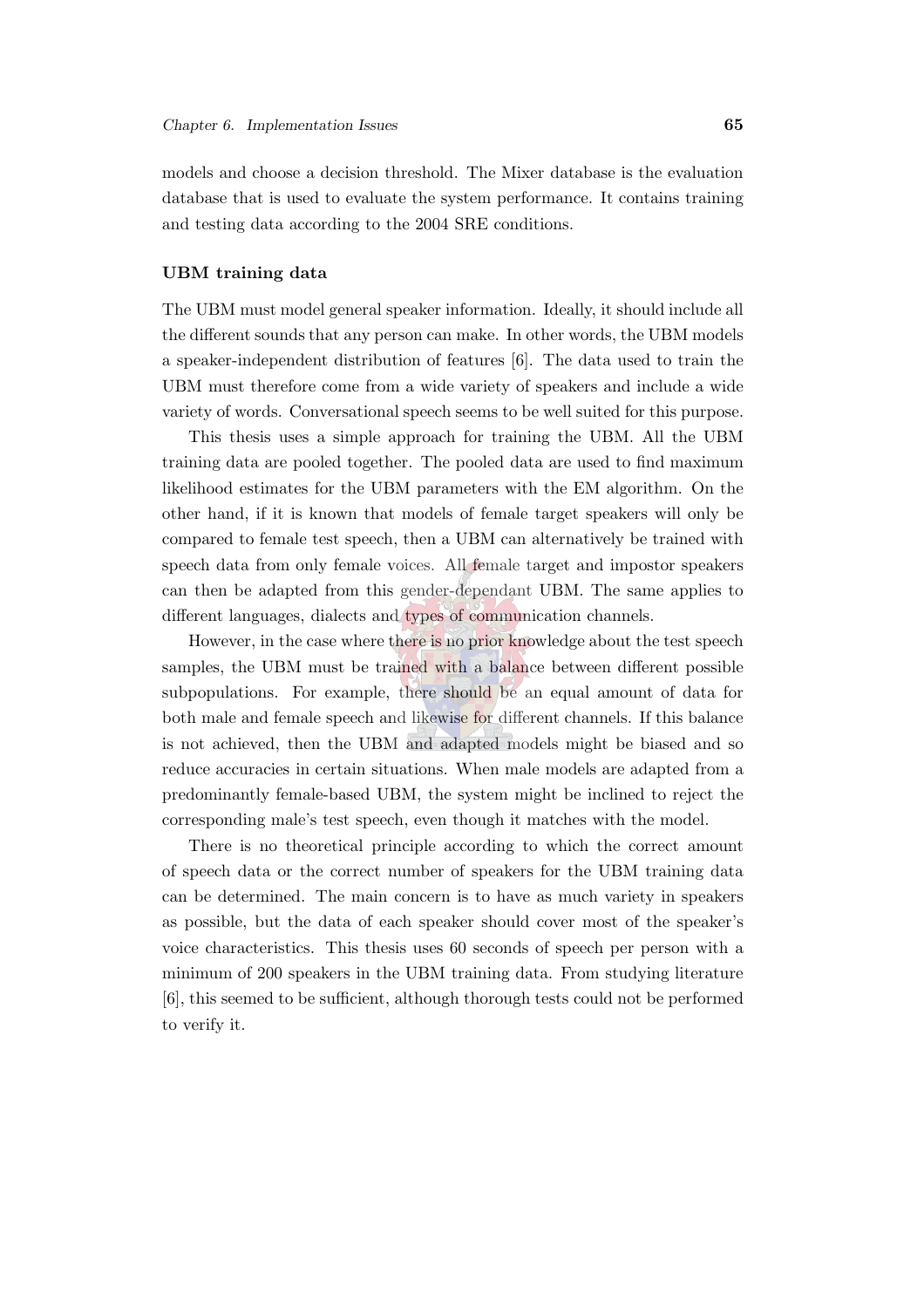An equal number of male and female speakers were selected for the UBM training data. It was impossible to regard any other possible subpopulations, because no training data were available for that purpose. The UBM training data were taken from the Switchboard-2 Phase III corpus. All of the speech in this corpus was recorded over a regular (land-line) telephone channel. This would most likely cause a bias towards this kind of channel, but unfortunately no training data were available for other channels. The Switchboard-2 Phase III corpus is otherwise a good choice, because it consists of conversational speech, which should contain enough variety in speech sounds.

#### T-Norm impostor data

T-Norm imposter models are used to normalise the target score. These models serve as examples of any speech other than that of the target and must be largely independent of the target models. A set of 100 speakers from the Switchboard-2 Phase III corpus were selected as impostors. To prevent a bias in the system, as with the UBM, an equal number of male and female speakers were selected for impostors. These speakers are a subset of the speakers that were chosen to train the UBM. Of course, this means that the target models do share some information with the impostor models. But, the amount of speech per person that was used for the UBM was little in comparison to what was used to adapt the speaker models. The fact that the UBM represents the general speaker also helps to eliminate much of the remaining dependence, because many other speakers are also present in the UBM. However, it is unknown whether total independence between target and impostor models would provide better verification performance. Such an experimental investigation was planned for this research, but time constraints did not allow it.

For each of the impostor speakers, a GMM or T-BAGMM model was trained using 3.6 minutes of speech data. The amount of training data per impostor model was chosen according to the following criteria:

- enough training data are needed to cover most of the acoustic properties for the person's voice,
- it should be easy to implement using the existing software.

The second criterion was the most defining, because the software only allowed training data set sizes that were multiples of 3.6 minutes. It was decided that 3 minutes of speech should be enough to cover a very substantial range of the speaker's acoustic properties, but also that 7.2 minutes might be unnecessarily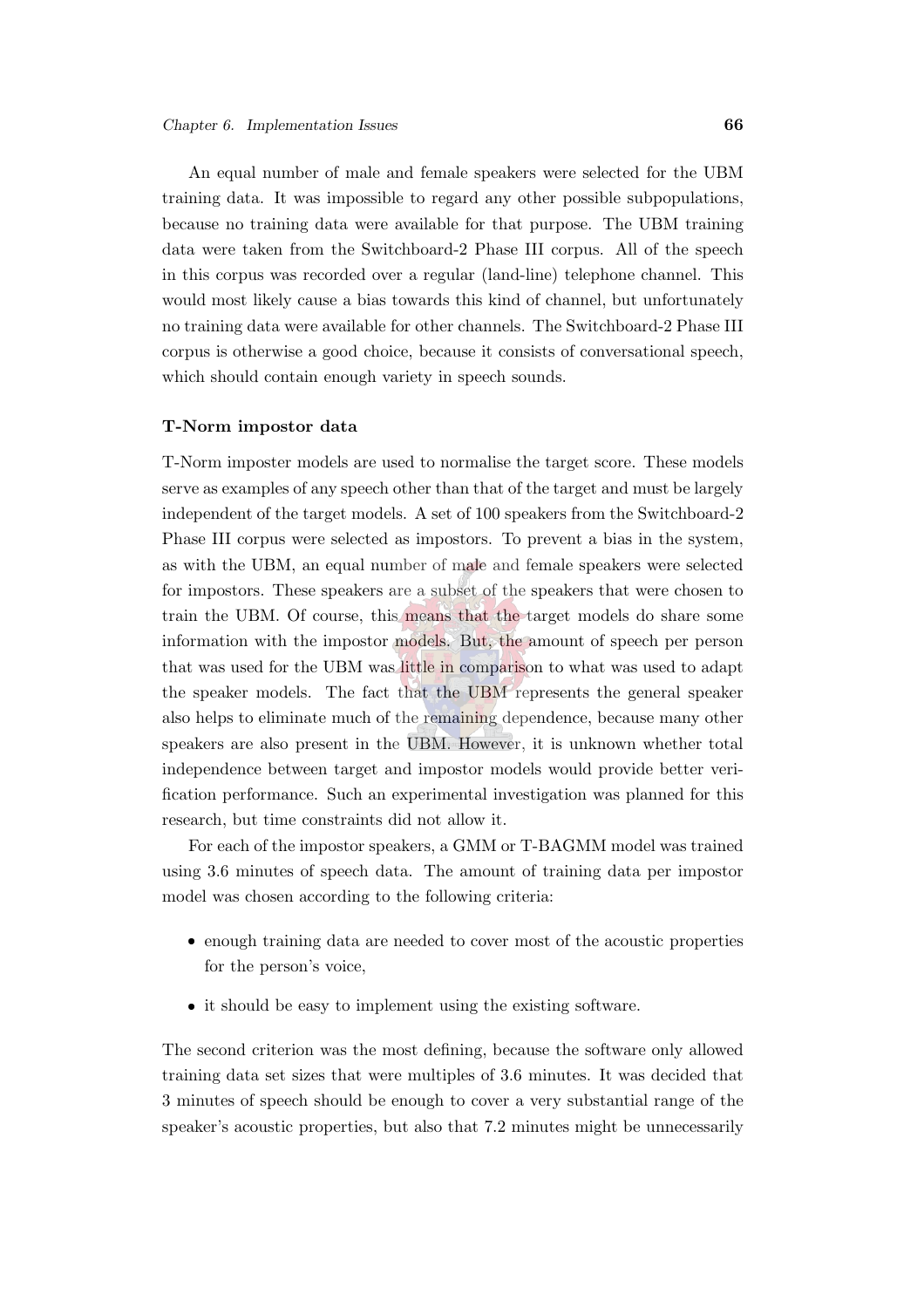long. This thesis does not cover the evaluation component of the speaker verification system in enough detail to perform experiments that would determine the optimum amount of training data for impostor models. For the same reason, in addition to time limitations, it also could not be expected to produce an implementation for the software that can provide a finer granularity for the training data set sizes.

#### Evaluation data

Because this research was mainly performed according to the 2004 NIST SRE conditions, the evaluation data were selected from the Mixer database. For each test condition, NIST provided indices to define the training speech for target models and the test speech for trials. More information will be given in Section [7.4.](#page-102-0)

## <span id="page-89-1"></span><span id="page-89-0"></span>6.4 T-BAGMM algorithms

#### 6.4.1 Evaluation

Implementing the basic algorithm for evaluating a T-BAGMM (see Section [4.2\)](#page-59-0) is a relatively simple matter. However, for this thesis, it was decided to include a parameter with which the speed of evaluation can be adjusted. This parameter determines the number of nodes that are evaluated based on how much the nodes contribute to the model likelihood. The parameter is called the node score beam width  $\delta$ . For each pair of sibling nodes, this beam width is used to calculate a node score threshold  $\phi$ . By defining some maximum node score  $s_{max}$ , the threshold is calculated as

$$
\phi = s_{max} - \delta.
$$

The node score  $s_n$  (likelihood contribution) of each of the two sibling nodes is compared to this threshold to determine whether the subtree of the node will be evaluated in more detail. In other words, a node's subtree is evaluated if

 $s_n > \phi$ .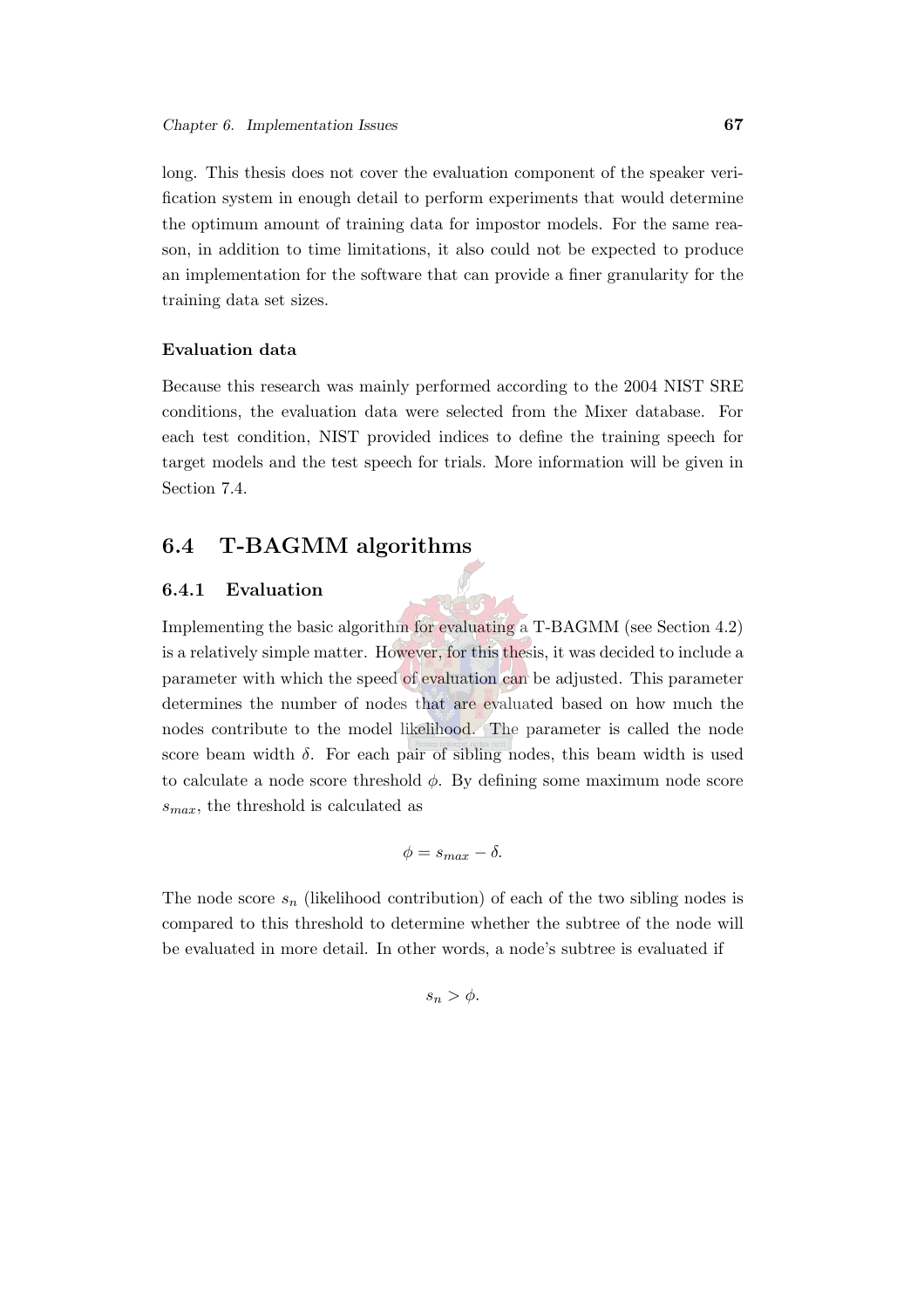A few implementation iterations were made to determine an appropriate definition for  $s_{max}$ :

1. For the first attempt, the highest score of two sibling nodes was chosen, giving

$$
s_{max} = \max(s_{n, left}, s_{n, right}).
$$

But, this definition has a fundamental problem. It considers only two nodes. As the traversal of the tree progresses further away from the root node, some nodes have extremely low scores. Although these nodes should not be included in the evaluation, this definition for  $s_{max}$  does not provide for such exclusion when the node score beam width is large. It is desirable to compare the node scores with those in the higher-scoring subtree(s). But, this is not possible with this definition. This problem was observed when nodes with extremely low responsibilities were included for re-estimation during training.

- 2. In order to prevent the evaluation of nodes that have very low scores, it was decided to use a global  $s_{max}$  for the entire tree. As the tree is traversed, the value of  $s_{max}$  is updated when a higher node score is encountered. The problem with this method, is that comparisons between nodes of different tree levels are not appropriate (fair). It is incorrect to compare node scores of a higher resolution with a threshold calculated for nodes of lower resolution, and *vice versa*. In practice, this was very clear during training. At the time, the second tree traversal of the tree (that is responsible for re-estimation) repeated comparisons with the updated node score threshold. The result was that none of the more approximate nodes had a high enough score to enable further traversal. This prevented the UBM from being trained properly.
- 3. Finally, a slightly modified version of the first method was used. Again, an  $s_{max}$  was chosen for each pair of sibling nodes. However, the choice was the highest of either one of the sibling node scores or the  $s_{max}$  that was chosen for their parent. This ensures that the evaluation of nodes in the lower-scoring subtree stops when the node scores become too small. It also prevents the comparison of nodes with very different resolutions. A resolution difference of one tree level seemed close enough to be allowed. For training, it was also decided to "remember" the threshold that was used in the first tree traversal (that is responsible for determining node responsibilities). The same threshold values can then be used in the second tree traversal. But, it was discovered that evaluation speed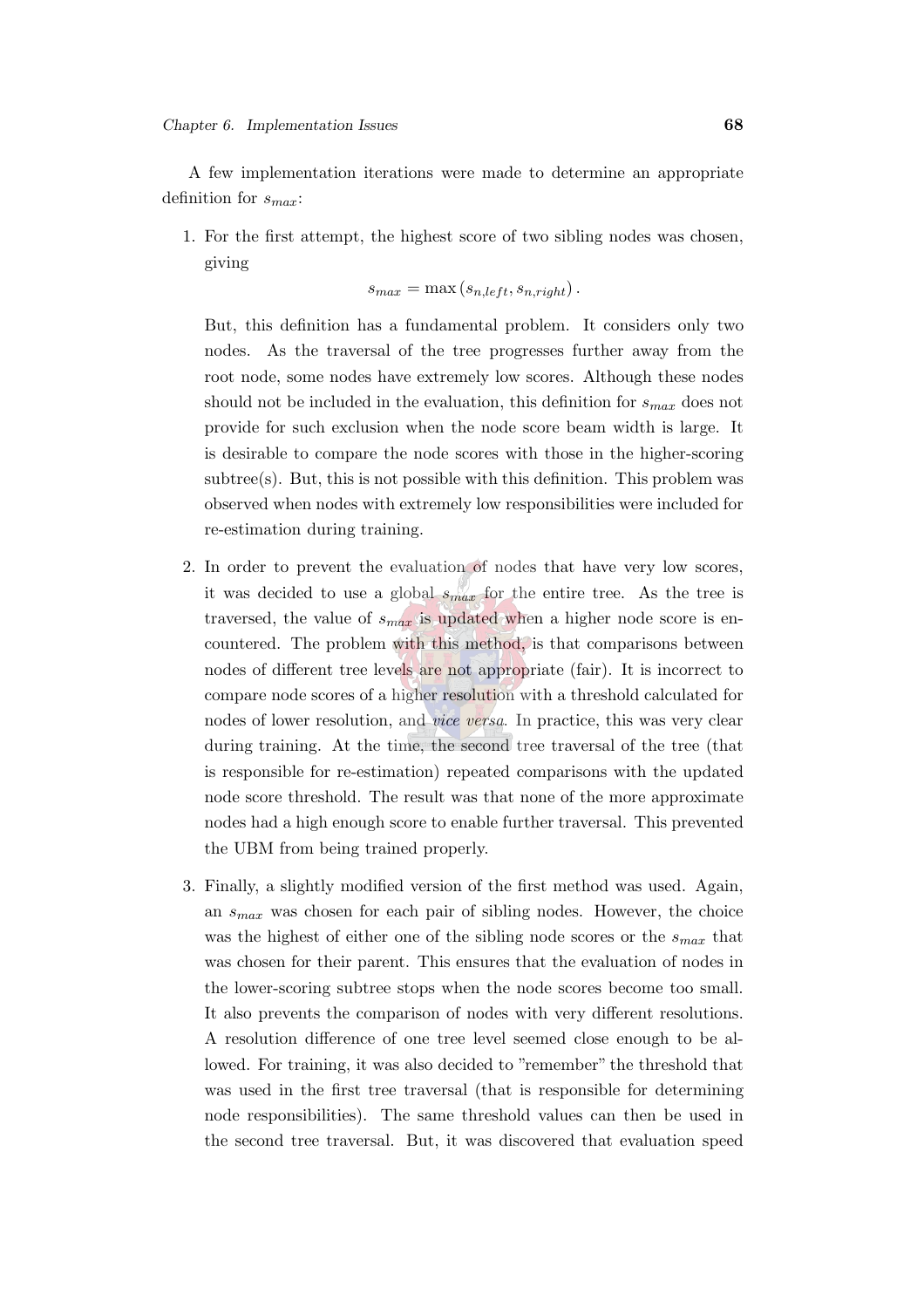was far higher than predicted by approximate theoretical calculations. It was found that the tree was not always traversed up-to the leaf nodes. As should have been expected, this happened because node scores of different tree levels were compared to each other. In some cases, both sibling node scores could be lower than that of their parent, even if they are in the highest-scoring path. This is a problem, because the purpose of using a tree, is to find the highest-scoring leaf nodes. The problem was alleviated by selecting  $s_{max}$  to be the highest of the two sibling node scores when they both were lower than the  $s_{max}$  of their parent, but only if they were in the highest-scoring search path. By forcing traversal up-to the leaf nodes in this manner, more realistic speed measurements were obtained as well as better system performance.

The final algorithm for evaluating a T-BAGMM is shown in Algorithm [4.](#page-92-0)

#### 6.4.2 Training

It was already seen in Section [4.3](#page-64-0) how training speed can also be improved by incorporating the T-BAGMM evaluation algorithm into the estimation process. Similarly, the speed of training can also be adjusted with the same node score threshold that was introduced in the previous section. This will allow more nodes to be re-estimated and should therefore improve the quality of the re-sulting models. The training algorithm that was given in Section [4.3](#page-64-0) remains the same, because the evaluation algorithm selects the nodes that will be reestimated.

The binary-split model initialisation algorithm had to be adapted for application to the T-BAGMM. It was decided to keep a vector table with references to all of the current leaf nodes for any given iteration. This vector table initially contains only a reference to the root node. When the root node is split, two child nodes are created and linked to the root node. The root node's reference is removed from the vector table and replaced by references to each of the two new leaf nodes. In this way, the vector table is used to locate the leaf nodes that should be split. The rest of the algorithm remains the same and this process continues until the desired number of leaf nodes have been produced.

Finally, provision was made so that the models could have the potential to grow as large as the data would allow. As the number of leaf nodes increase through the binary-split algorithm, some new nodes may end up having very small responsibilities for all feature vectors in the training set. This in turn would cause the parameters of those nodes to be badly estimated. In such cases, both that node and its sibling node are removed from the tree and the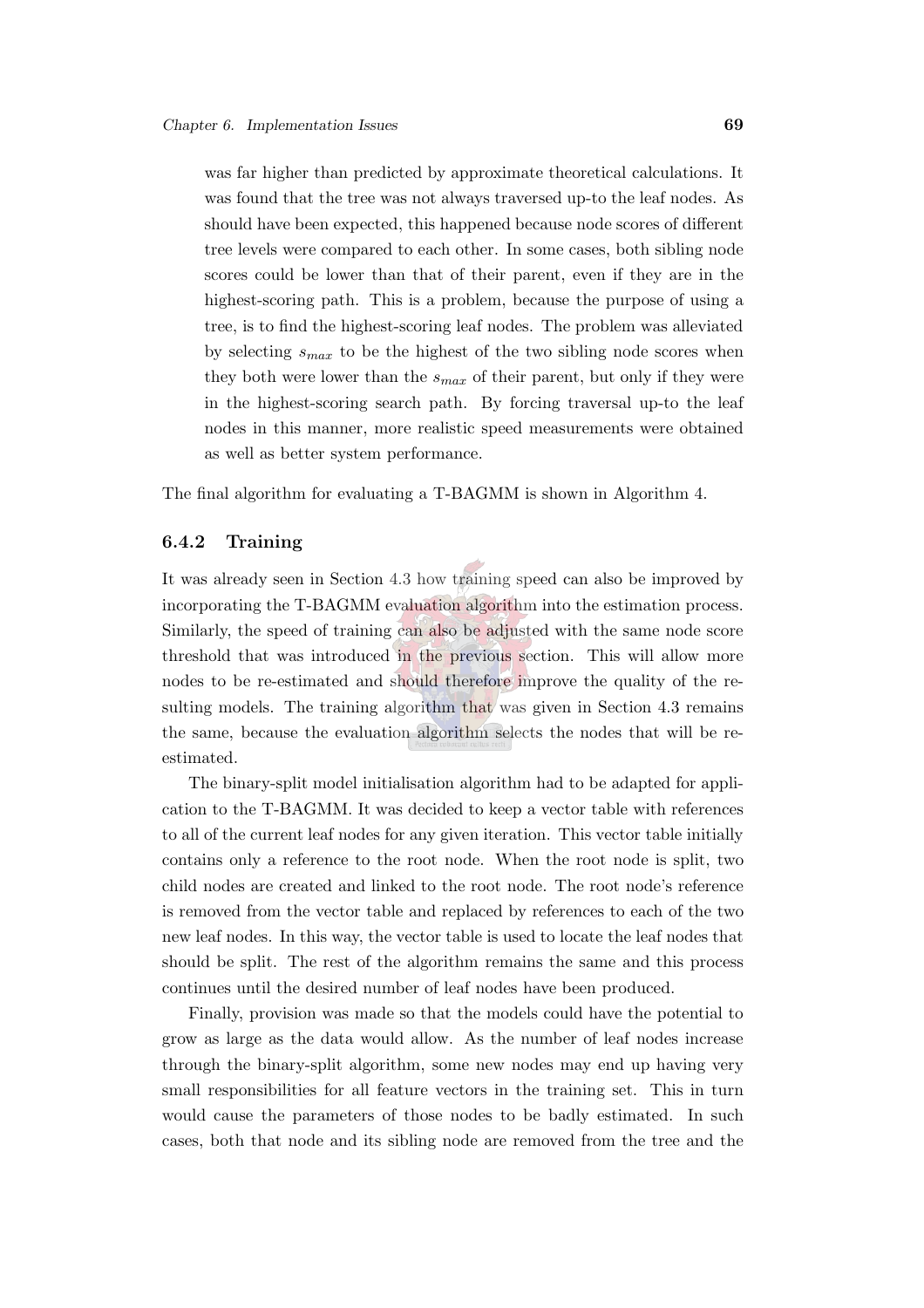algorithm is prevented from splitting the parent again in the future. If the target number of leaf nodes is chosen too large for a particular data set, then this mechanism would provide a resulting model with the maximum complexity allowed by the data.

- 1. Obtain test feature vector  $\mathbf{x}_t$
- 2. If node is a leaf node, then return the likelihood of the node  $p\left(\mathbf{x}_t | \lambda_l\right)$  using the node PDF; otherwise continue with step 3
- 3. Calculate the approximate likelihood of the left subtree  $p(\mathbf{x}_t | \lambda_{k,left})$  from the approximate PDF in the left child node; multiply mixture weight of left subtree  $w_{k, left} = g_{k, left} \prod_{i=1}^{L_T(k)} g'_i$  with this likelihood to obtain left node score  $s_{n, left}$
- 4. Calculate the approximate likelihood of the right subtree  $p\left(\mathbf{x}_t | \lambda_{k, right}\right)$  from the approximate PDF in the right child node; multiply mixture weight of right subtree  $w_{k, right} = g_{k, right} \prod_{i=1}^{L_T(k)} g'_i$  with this likelihood to obtain right node score  $s_{n, right}$
- 5. Choose  $s_{max} = \max(s_{n, left}, s_{n, right}, s_{max, parent})$
- 6. If  $(s_{max} = s_{max,parent})$  and this node is in the path where all nodes have maximum scores, then choose  $s_{max} = \max(s_{n, left}, s_{n, right})$
- 7. Calculate  $\phi = s_{max} \delta$
- 8. If left score  $\geq$   $=$   $\phi$  threshold and left child is not a leaf node, then obtain detailed likelihood of left subtree  $p(\mathbf{x}_t | \lambda_{k,lef})$  by repeating from step 2 for left child node
- 9. If right score  $\geq$  =  $\phi$  and right child is not a leaf node, then obtain detailed likelihood of right subtree  $p\left(\mathbf{x}_t | \lambda_{k, right}\right)$  by repeating from step 2 for right child node
- 10. return  $(g_{k, left} p(\mathbf{x}_t | \lambda_{k, left}) + g_{k, right} p(\mathbf{x}_t | \lambda_{k, right}))$  as the detailed likelihood

Notes on the algorithm:

• The function  $L_T(k)$  indicates the tree level in which node k is located.

<span id="page-92-0"></span>Algorithm 4: Recursive Evaluation of a T-BAGMM, making use of a node score threshold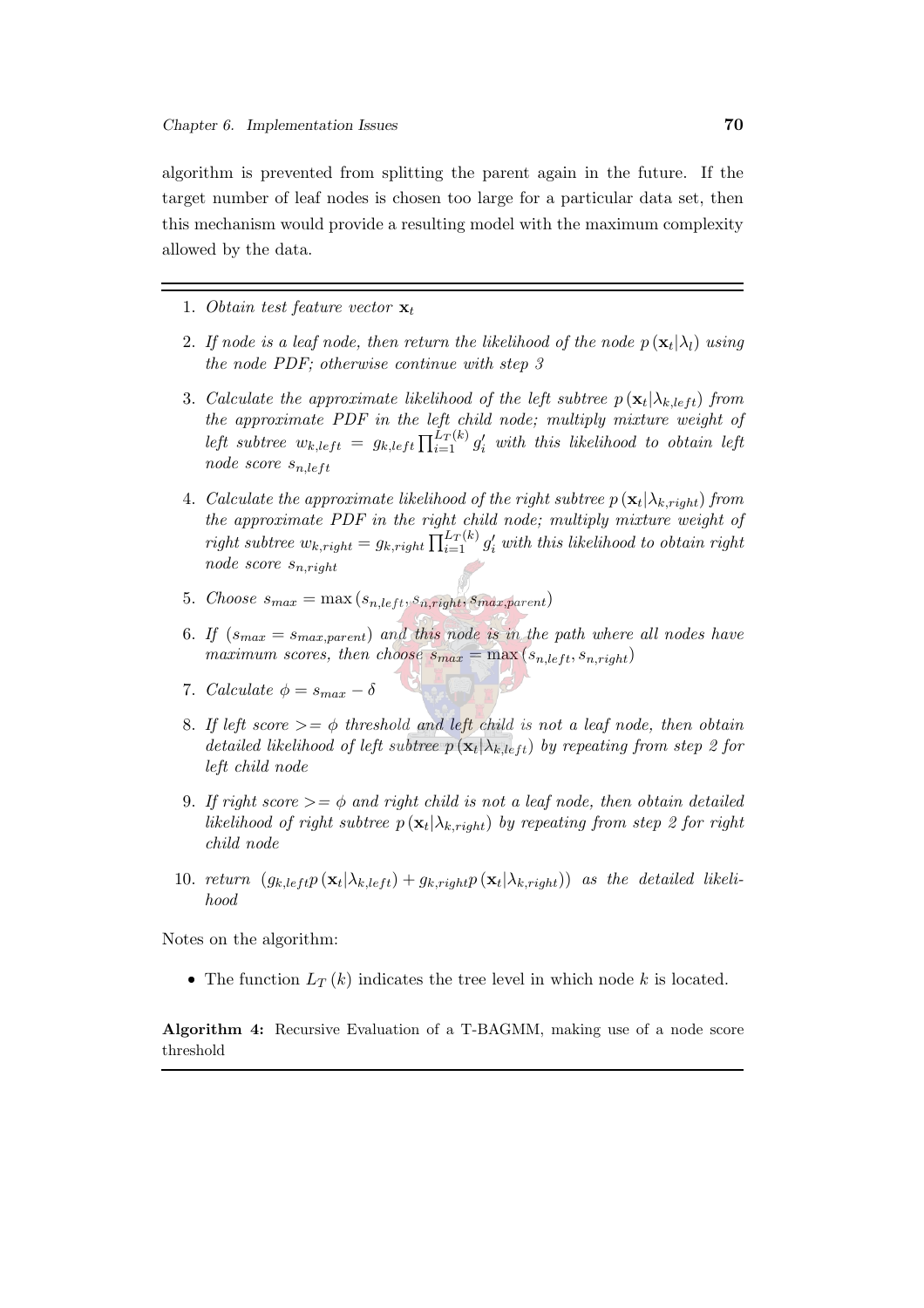## <span id="page-93-0"></span>6.5 The baseline system configuration

#### 6.5.1 Introduction

For research purposes, it is important to have a baseline system configuration against which alternative system configurations can be compared. It is then possible to see whether alterations improve or degrade the system performance.

Two baseline systems are used for this thesis. Both are identical, except that one uses GMM-based speaker models and the other uses T-BAGMM-based speaker models. The GMM-based configuration is used merely for performance comparison between the GMM and the new T-BAGMM. All of the other investigations compare performance against the T-BAGMM baseline system. Because the GMM-based system requires a great amount of time for a full system evaluation, it was decided to keep the baseline system complexity at a minimum. This section gives a detailed description of the baseline configuration used for this thesis.

#### 6.5.2 Front-end processing

The different channels (or conversation sides) in the Switchboard-2 conversations had to be separated before actual processing could be performed. In the Mixer database, the conversation sides are already separated. Although silences are already removed from the speech in the Switchboard-2 database, the same front-end processing was applied to both the Switchboard-2 data and the Mixer data. If the silence removal component had any effect on the Switchboard-2 data, it would be minimal.

Frames with a length of 20 ms was extracted at a rate of 10 ms per frame. These values were chosen because nearly all other researchers use the same (or nearly same) values. For every frame, silence removal, power normalisation and feature extraction was performed. Following in the choice of other researchers, 12 MFCCs were extracted per frame using 22 triangular filters in the frequency range of 300 Hz to 3300 Hz (the telephone band). These MFCCs were collected into 12-dimensional feature vectors. Normally, 13 coefficients are calculated and the zeroth coefficient (energy) discarded, but here the zeroth coefficient is included in the set of 12. This was done because the actual implementation of the feature extraction software was not understood properly at the time when the baseline system was configured. The effect of this is investigated in Chapter [7,](#page-98-0) though.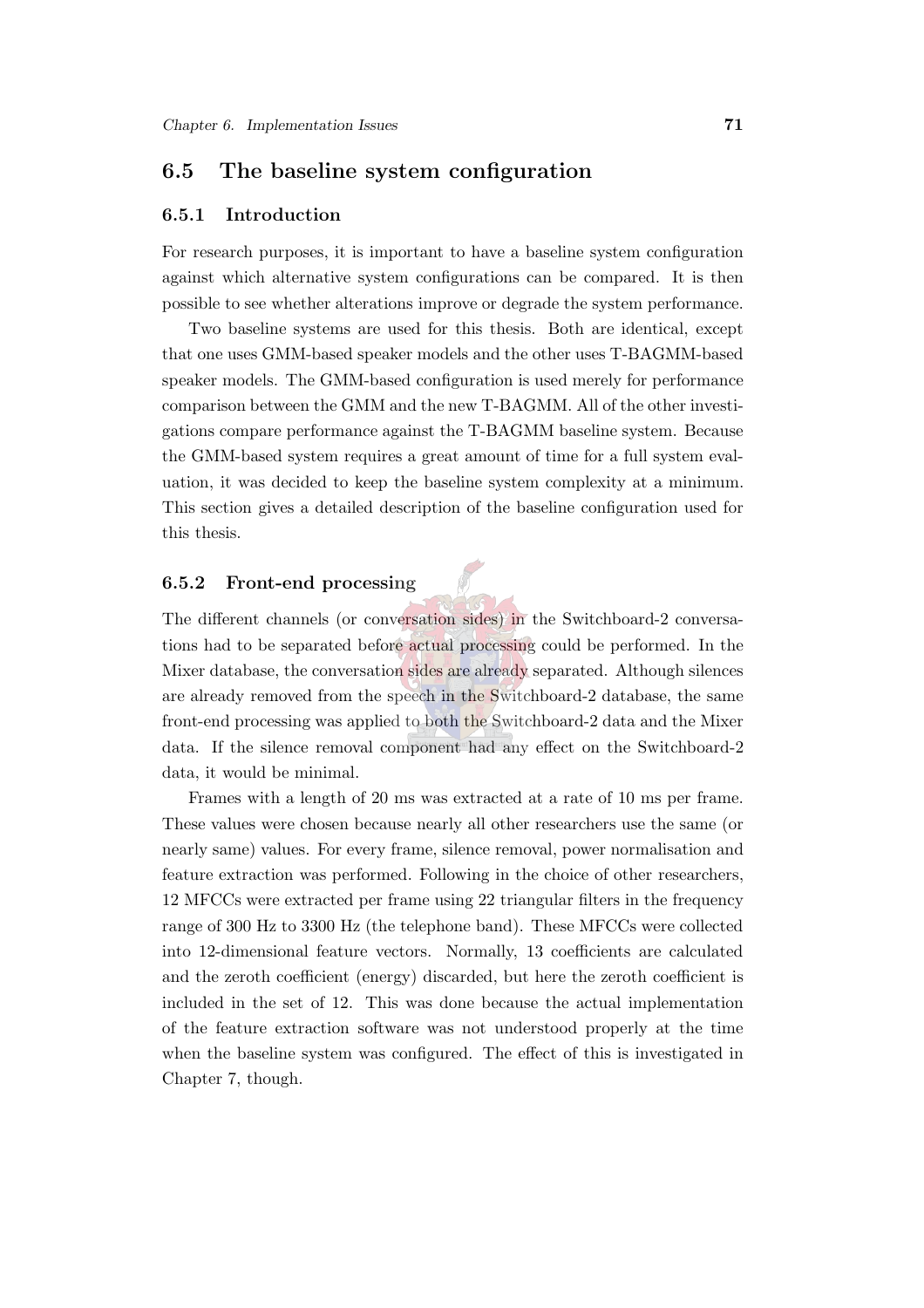No cepstral mean subtraction (CMS) or dynamic feature calculation was performed for the baseline system. A scaling feature normaliser was trained using speech of the 200 speakers in the UBM data set. This was used to normalise all feature vectors.

#### 6.5.3 UBM

The UBM is a regular GMM with 2048 components using diagonal covariance matrices. This is considered as the best choice by other researchers [\[2,](#page-144-2) [6\]](#page-144-1). Not only is diagonal covariance GMMs computationally (and storage-wise) more efficient than full covariance GMMs, but it can model data equally as well if more mixture components are used. Furthermore, the calculation of MFCCs tend to decorrelate the data, which means that diagonal covariance can be used without much degradation of performance.

The UBM is trained with 60 s of speech from each of 200 speakers in the Switchboard-2 Phase III database. This set of speakers consists of 100 male and 100 female speakers so that the UBM will be gender-balanced (refer to Section [6.3.3\)](#page-86-2). No training data were available to ensure balance for other subpopulations. The selection of UBM speakers is essentially random. The list of speakers was scanned and the first 100 of each gender, of those whom had enough speech data, were chosen. The list of speakers is in no apparent order.

The UBM is initialised with the binary-split algorithm followed by 9 iterations of maximum likelihood estimation with the expectation-maximisation (EM) algorithm. Only 5 EM iterations should be necessary for sufficient convergence [\[6](#page-144-1)], but another 4 was added for toleration.

#### 6.5.4 Speaker models

Each speaker model was created with mean-only maximum a posteriori (MAP) adaptation from the UBM. A relevance factor of 16 was used, because other researchers have determined that this value is a good choice [\[6](#page-144-1)]. A maximum of 9 EM iterations were performed. Training could stop earlier when the improvement in the log-likelihood value for the entire training data set of the corresponding person fell below  $5 \times 10^{-4}$ . Such a low improvement value indicates convergence of the EM algorithm. The models of the baseline T-BAGMM system were trained with a training node score beam width of  $\delta_{train} = 3$  (logarithmic scale). This value was empirically determined as a good trade-off between speed and model quality.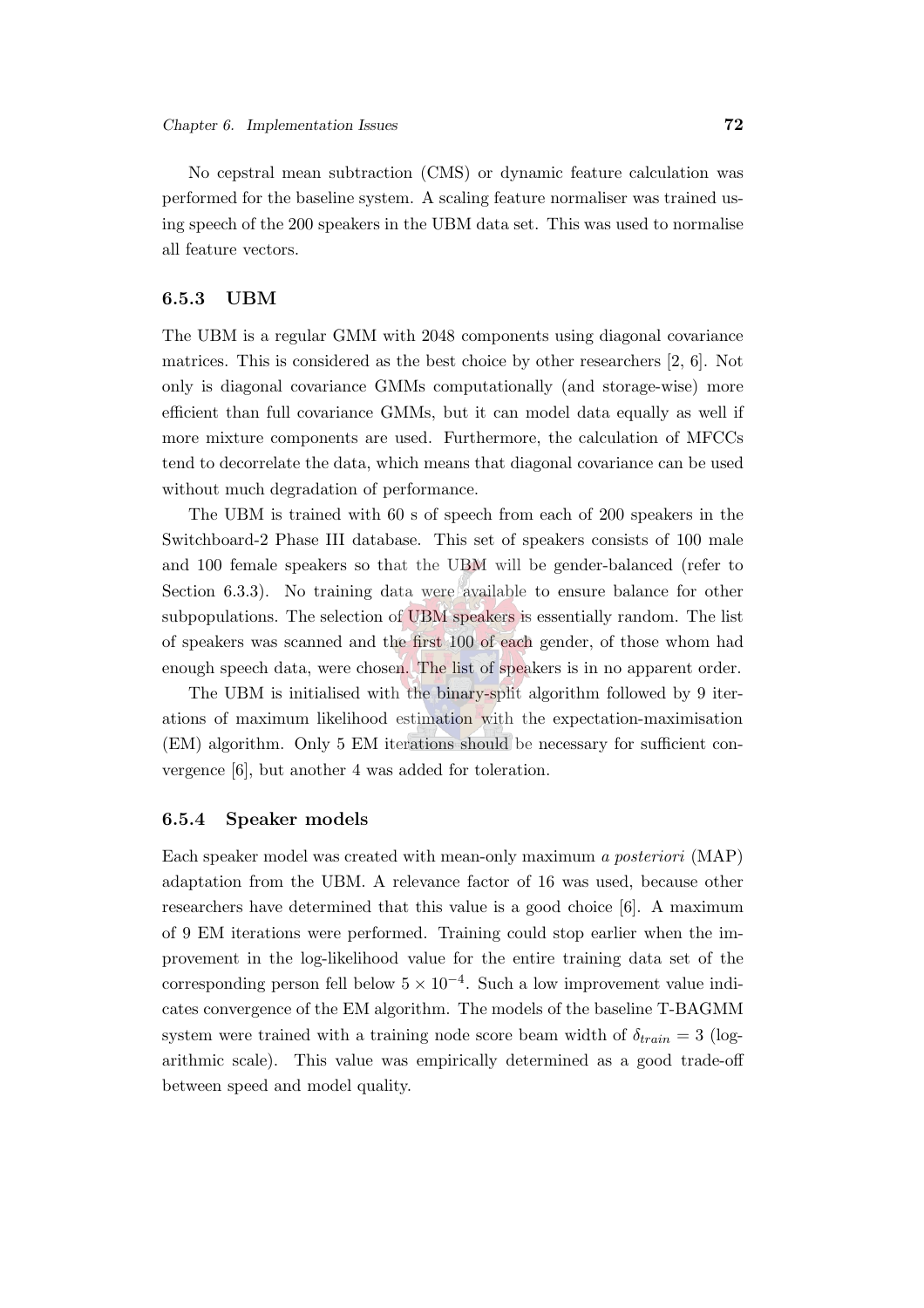Target models were trained according to the conditions of the 2004 NIST SRE. These conditions are presented later in Section [7.4.](#page-102-0) T-Norm impostor models were trained from the same speaker data as the UBM, but with 3.6 minutes of speech per speaker.

#### 6.5.5 Evaluation

Test normalisation (T-Norm) was performed on the test utterance log-likelihood scores using 20 impostor models. These impostor models were trained as discussed in the previous section.

## <span id="page-95-0"></span>6.6 Process distribution

Process distribution was needed to complete the 2004 NIST SRE before the deadline. Many fully functional software systems already exist to perform this function. However, at the time, it was decided that it would take too long to learn the setup and usage procedures of available software. Also, the kind of distribution that was necessary did not require such a complicated software implementation.

Consequently, a simple process distribution was implemented with Bash shell scripts on the Linux operating system. The Secure shell (SSH) software is used for communication with participating hosts.

#### 6.6.1 First generation



Two main scripts are responsible for handling the distribution: a manager and a performer. The manager script implements a simple loop to send process jobs to each participating host. The manager merely executes the performer script on the remote machine by using the SSH software. The performer script must then use the information that was passed to it, to locate and process the correct set of data. This requires that all the data must be available on each participating host.

The first generation of scripts used a rudimentary file-based lock mechanism to prevent more than one job to occupy a single processor simultaneously. Such a locking mechanism was required so that the manager could not send more than one job to any given processor.

#### 6.6.2 Second generation

After the completion of the 2004 NIST SRE, the distribution scripts were altered to improve its performance. The new scripts were used for the research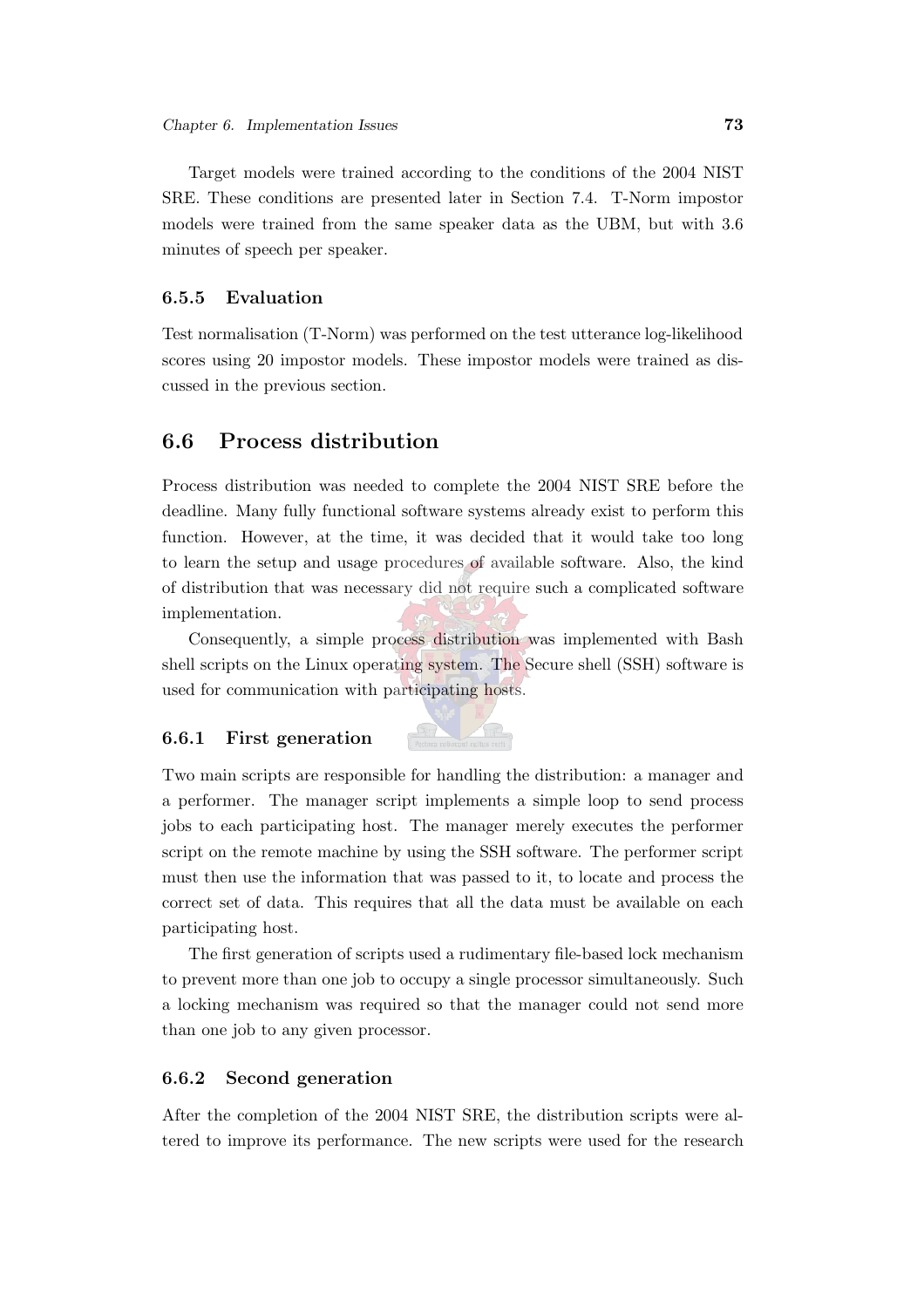of this thesis. The most important change in the second generation of the distribution scripts, was the replacement of the file-based lock mechanism. As trials were executed, it was observed that the file locks did not function properly. It sometimes happened that a processor would receive a second job before the lock file for the first job was created. The problem arose mainly because accommodation was made for machines with multiple processors.

To circumvent the problem, a network pipe was used. Each remote machine runs a simple server-like script that listens for network connections (by means of the netcat utility) only when a processor has completed its last assigned job. The intention was to allow direct connections from the host running the distribution loop (manager), without the use of SSH. But experimentation indicated that this might not be possible. Instead, the performer tries to connect to the server script. A successful connection can only be made if the server is listening and that can only happen when a processor is available. All functionality is now transfered from the performer script to the server script.

Along with the second generation of distribution scripts, the shell file system (SHFS) was applied so that each participating host could access the data from a single machine. The shell file system obtains access to remote files through the SSH software. No significant performance loss was experienced with this method of file access.

## 6.7 Summary

This chapter discussed the practical issues regarding the implementation of a fully working speaker verification system that use either GMMs or T-BAGMMs for speaker models. It was seen how the research was approached by first gaining familiarity with the subject matter and relevant software. The Switchboard-2 Phase III and Mixer databases were introduced and it was shown how data were selected for application to the research.

The discussion surrounding the implementation of the T-BAGMM algorithms introduced a parameter, called the node score beam width  $\delta$ , with which the speed-accuracy trade-off can be adjusted. This parameter requires a maximum node score  $s_{max}$  for operation and the search for a proper definition of the latter was described.

A description of the baseline system configuration was given with regards to all the participating components. Specifics were given about the choice of parameter values for front-end processing. It was discussed why diagonal covariance matrices are best suited for GMMs in speaker verification.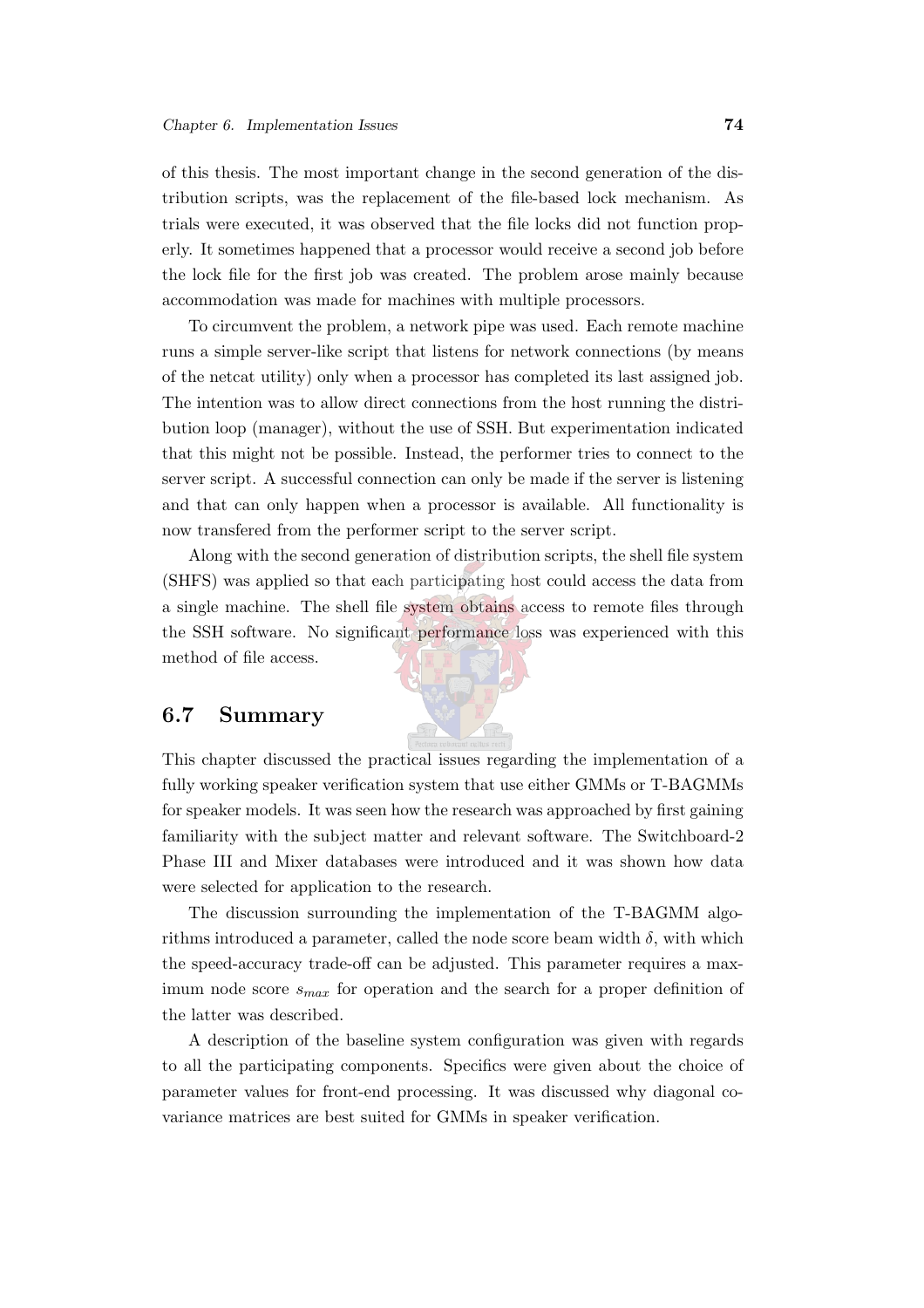Finally, it was described how process distribution was implemented using two Linux shell scripts: a manager and a performer. The manager script is responsible for executing the performer script on each participating host and the performer must locate the data and execute the correct process.

The next chapter will show the results of all the experiments that were performed for this theses, based on the 2004 NIST SRE conditions.

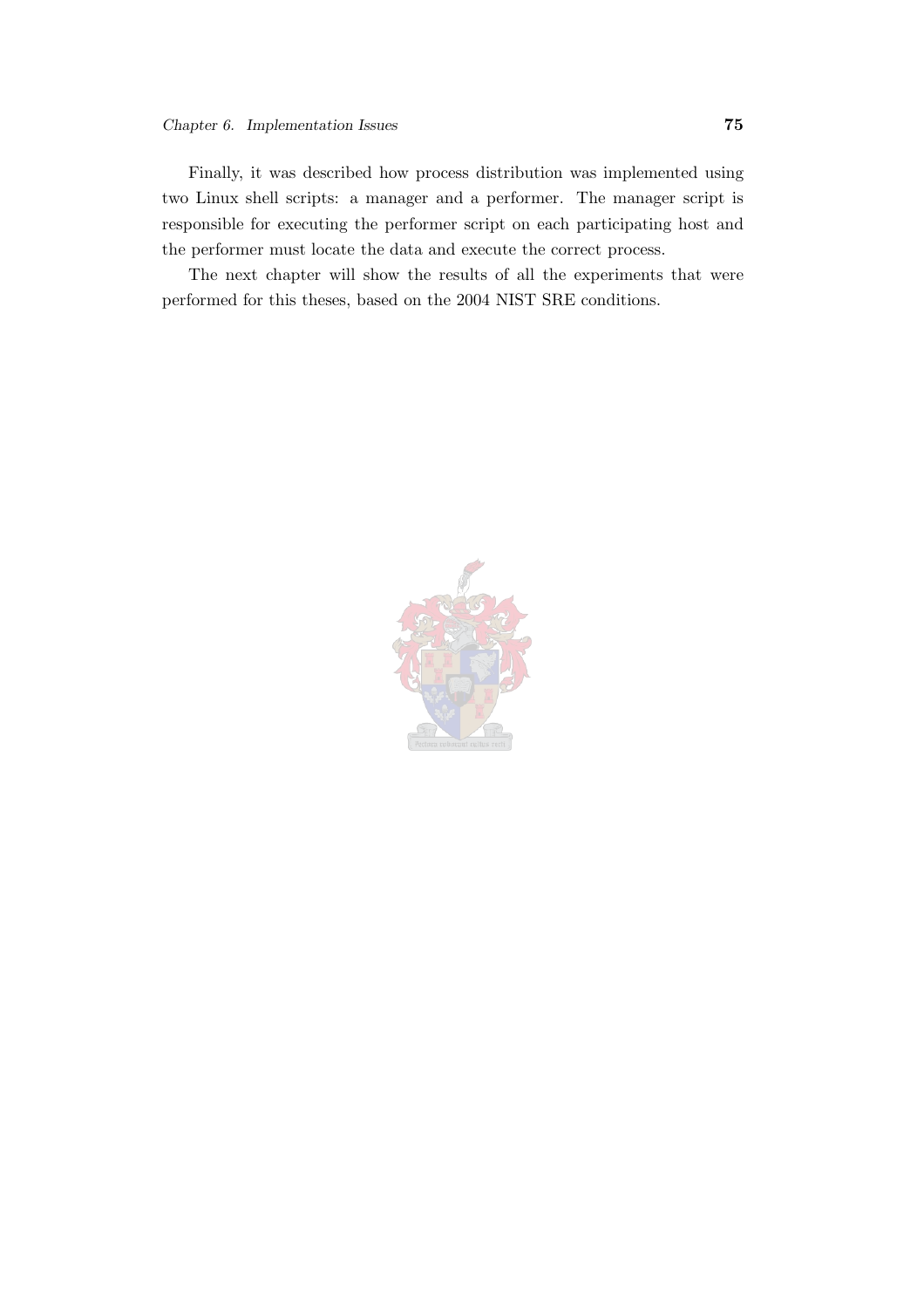# <span id="page-98-0"></span>Chapter 7

# Experimental Investigation

## 7.1 Introduction

It is important to determine whether theoretical expectations are matched in practice. This chapter covers the experimental investigation of a few of the important parts in the speaker verification system. It especially aims to show how the new T-BAGMM performs against the GMM with regard to speed and accuracy. Investigations are also made to determine how the other parts influence the system performance. Section [7.2](#page-98-1) explains the technique for visually interpreting the results obtained from verification trials in a sensible way. Section [7.3](#page-99-0) describes the formal method for determining whether seemingly improved results have any true significance. Section [7.4](#page-102-0) gives an overview of how evaluation was performed for the rest of the chapter.

# <span id="page-98-1"></span>7.2 The Detection Error Trade-off (DET) Curve

Two errors can occur during verification. A false rejection (FR) or miss is the error made when the system fails to detect the claimed identity, even though the speech of that person is present in the test utterance. A false acceptance or false alarm (FA) is the error made if the system accepts the claim when the test utterance was spoken by an impostor.

The choice of an appropriate threshold for making decisions involves a tradeoff between the two types of errors. For this reason, the performance of a system can not be represented by a single performance number. A more complete characterisation is given by some performance curve such as the detection error trade-off (DET) curve [\[30](#page-146-5)].

The DET curve indicates the false alarm rate or probability (FAR) on the horizontal axis and the false rejection rate (FRR) on the vertical axis. A normal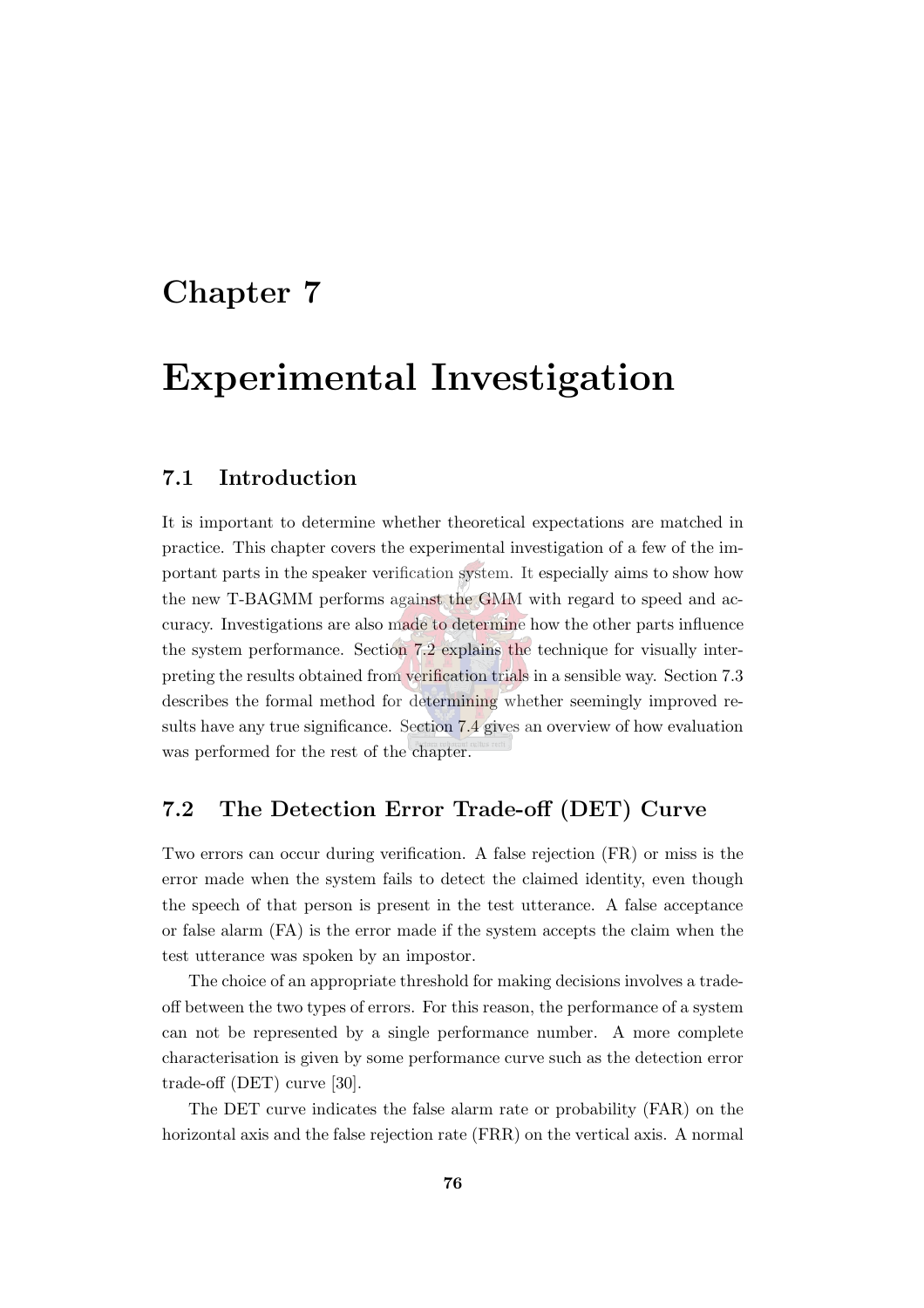deviate scale is used on both axes to better distinguish between different wellperforming systems. This scale tends to produce near-linear curves.

To generate values for the DET curve, a large number of trials must be executed to produce output scores. These scores are then compared to various thresholds and the FAR and FRR are calculated for each threshold. These rates (or probabilities) are usually calculated and shown as percentages. Each of these percentages is viewed as a percentage of area beneath the normal PDF (i.e. zero mean and unit variance), with the area filling up from  $-\infty$ . The standard units (multiple of the standard deviation  $\sigma$ ) corresponding to these areas are then plotted on the DET curve. If, for example,  $FAR = 84\%$  and  $FRR = 16\%$ , then the standard unit corresponding to FAR is  $+1$  and the standard unit for FRR is −1. This would give the point  $(x, y) = (+1, -1)$  on the DET curve.

The DET curve was used to evaluate the system performance for all the experimental investigations that are presented in Sections [7.5](#page-105-0) through [7.11.](#page-136-0) It must be noted that the DET curve is not restricted to the application of speaker verification systems, but can be used for any type of detection system.

# <span id="page-99-0"></span>7.3 Significance Testing (McNemar's Test)

When comparing the performance measurements between two system configurations, it might seem as though one system performs better than the other. In order to determine whether the difference is not simply due to chance effects, it is necessary to subject the results to a statistical significance test [\[12](#page-145-0)]. One such test, called McNemar's test [\[31](#page-147-0)], is appropriate for verification tasks. It is important to note that a significance test can not determine the cause of a difference, but only whether the difference is real.

Let there be a comparison between two systems  $A_1$  and  $A_2$ . These systems are subjected to the same  $N$  trials. The performance of the two systems can be represented by the following random variables:

 $N_{00}$  =Number of trials that  $A_1$  verifies correctly and  $A_2$  verifies correctly  $N_{01}$  =Number of trials that  $A_1$  verifies correctly and  $A_2$  verifies incorrectly  $N_{10}$  =Number of trials that  $A_1$  verifies incorrectly and  $A_2$  verifies correctly

 $N_{11}$  =Number of trials that  $A_1$  verifies incorrectly and  $A_2$  verifies incorrectly.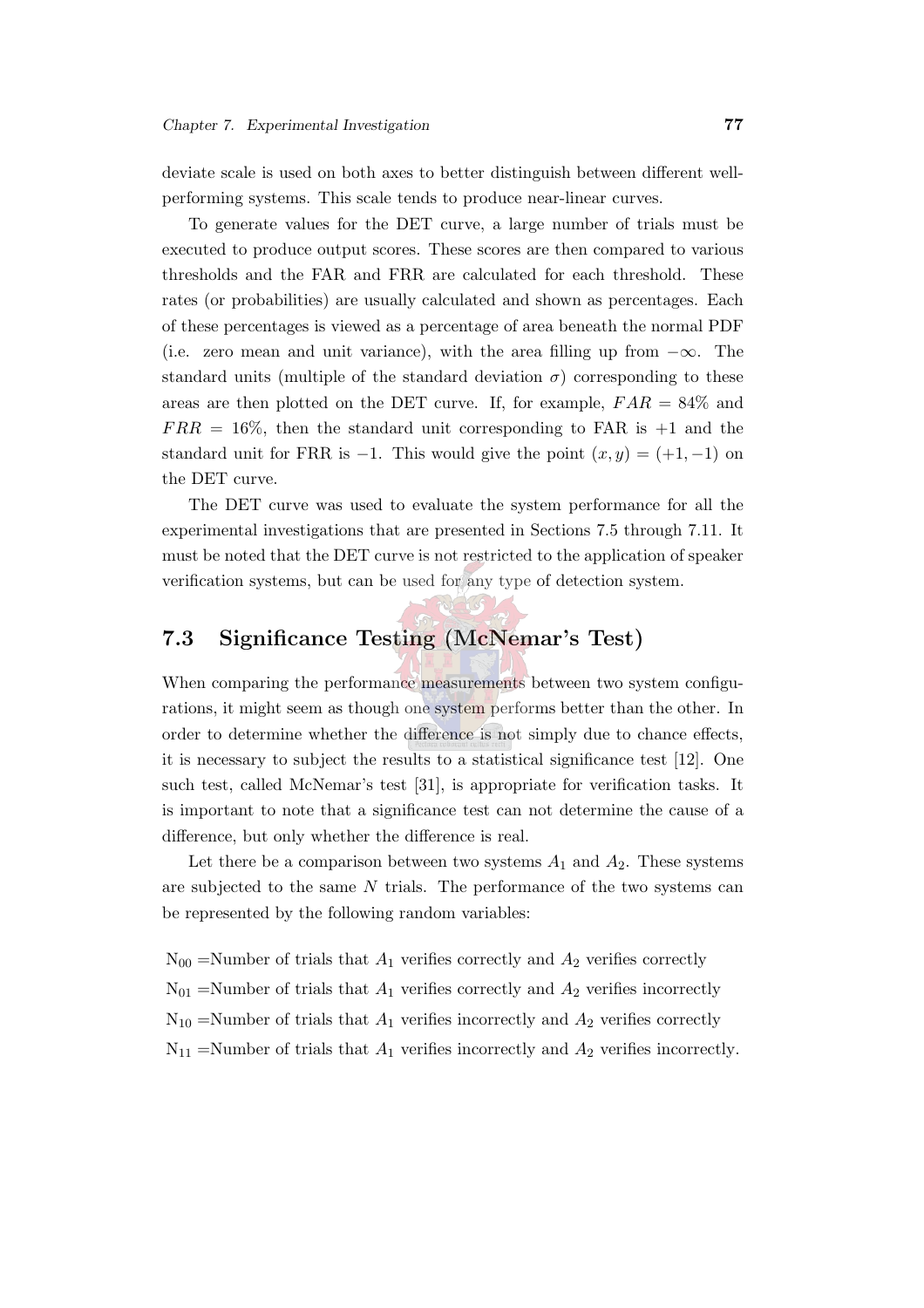Although these variables are random, they satisfy the constraint  $N = N_{00} +$  $N_{01} + N_{10} + N_{11}$ . The following probabilities are defined:

 $q_{00}$  =probability that  $A_1$  verifies correctly and  $A_2$  verifies correctly  $q_{01}$  =probability that  $A_1$  verifies correctly and  $A_2$  verifies incorrectly  $q_{10}$  =probability that  $A_1$  verifies incorrectly and  $A_2$  verifies correctly  $q_{11}$  =probability that  $A_1$  verifies incorrectly and  $A_2$  verifies incorrectly.

The probability that system  $A_1$  makes an error is  $p_1 = q_{10} + q_{11}$  and the probability that system  $A_2$  makes an error is  $p_2 = q_{01} + q_{11}$ .

The null hypothesis  $H_0$  states that there is no difference between the two systems. In other words, they have the same chances for making an error:

$$
p_1 = p_2
$$
  
 
$$
q_{10} + q_{11} = q_{01} + q_{11}
$$
  
 
$$
q_{10} = q_{01}.
$$

It is the aim of the significance test to determine whether the null hypothesis is true. Define  $q = q_{10}/(q_{10} + q_{01})$  to be the probability that  $A_1$  makes an error when only one of the systems makes an error. The null hypothesis then states that  $q=\frac{1}{2}$  $\frac{1}{2}$ , or that it is equally likely for either system to make an error when only one system makes an error.

Let  $K = N_{01} + N_{10}$  be the random variable representing the number of trials where only one system makes an error. When  $N$  trials are executed, a possible observation can be made that  $K = k$  and also that  $N_{10} = N_{10}$ . These trials can be seen as being Bernoulli trials. The probability that  $A_1$  makes an error while  $A_2$  does not, for  $N_{10}$  times out of k trials, is

$$
P\left(N_{10}=N_{10}\right)=\left(\begin{array}{c}k\\N_{10}\end{array}\right)q^{N_{10}}\left(1-q\right)^{k-N_{10}}.
$$

The random variable  $N_{10}$  therefore has the Binomial distribution

$$
p(n_{10}|k,q) = \sum_{m=0}^{k} {k \choose m} q^{m} (1-q)^{k-m} \delta (n_{10} - m).
$$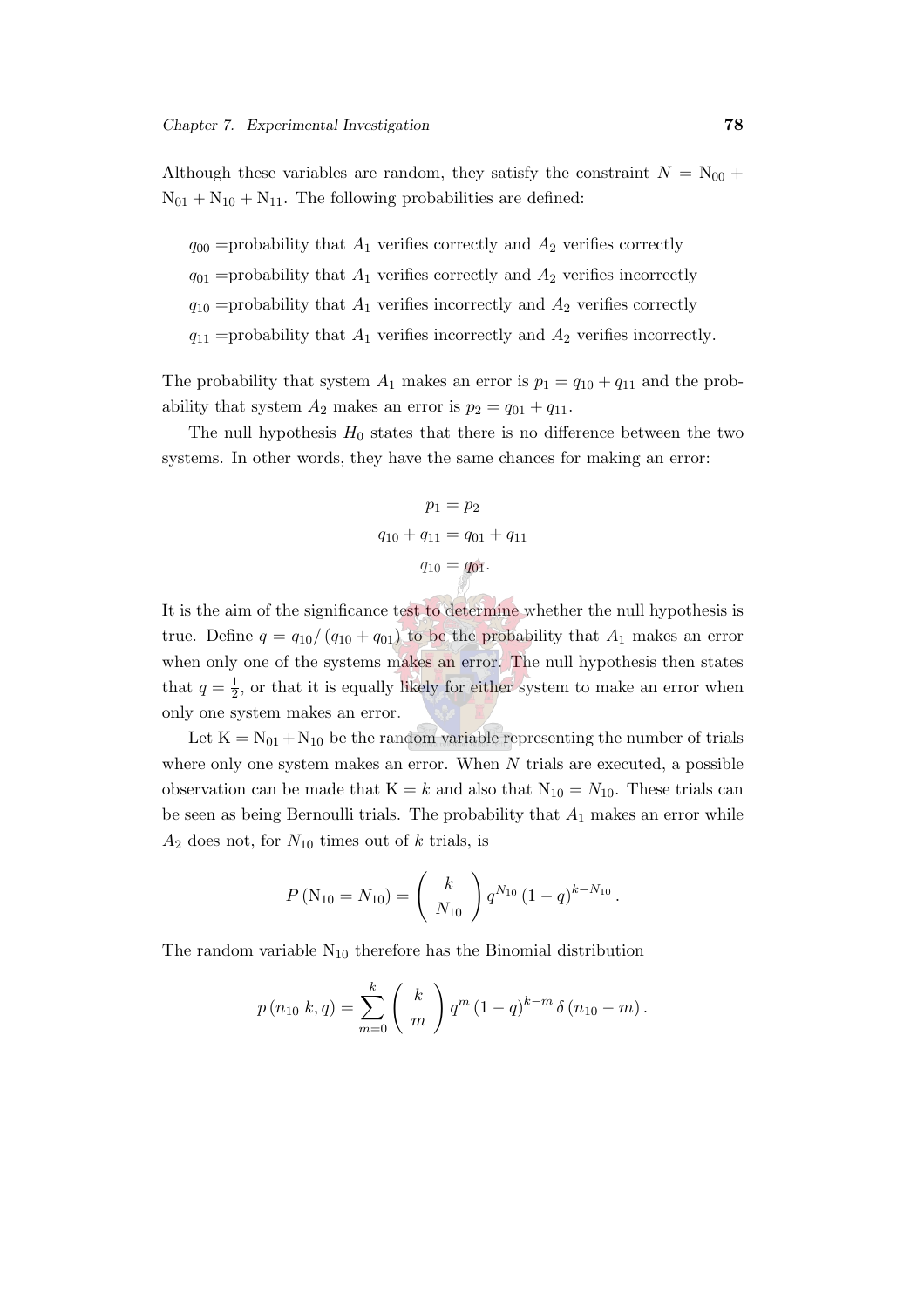Here,  $n_{10}$  is a regular variable representing the possible realisations of the random variable  $N_{10}$ . Under the null hypothesis  $H_0$ , this PDF becomes

$$
p\left(n_{10}|k,\frac{1}{2}\right) = \sum_{m=0}^{k} {k \choose m} \left(\frac{1}{2}\right)^m \left(1 - \frac{1}{2}\right)^{k-m} \delta(n_{10} - m)
$$
  
= 
$$
\sum_{m=0}^{k} {k \choose m} \left(\frac{1}{2}\right)^k \delta(n_{10} - m),
$$

and the expectation holds that  $E[N_{10}] = \frac{k}{2}$  (i.e. it is expected that  $N_{10} = N_{01}$ , because  $k = N_{10} + N_{01}$ ). If the actual observation  $N_{10}$  is very close to  $\frac{k}{2}$  (i.e.  $N_{10} - \frac{k}{2}$  $\frac{k}{2}$   $\rightarrow$  0), then  $H_0$  is more likely to be true. Similarly, if  $\left| N_{10} - \frac{k}{2} \right|$  $\frac{k}{2} \geqslant 0$ , then  $H_0$  is less likely to be true. A two-tailed test is applied to  $H_0$  because it does not matter to which side of  $\frac{k}{2}$  the observation  $N_{10}$  lies. It is only important to consider how far away the observation is. The probability of  $H_0$  being true can therefore be computed as

$$
P(H_0) = 2 \sum_{m=0}^{N_{10}} \binom{k}{m} \left(\frac{1}{2}\right)^k \quad \text{when } N_{10} < \frac{k}{2}
$$
  
=  $2 \sum_{m=N_{10}}^k \binom{k}{m} \left(\frac{1}{2}\right)^k \quad \text{when } N_{10} > \frac{k}{2}$   
= 1.0 when  $N_{10} = \frac{k}{2}$ .

When  $P(H_0) < \alpha$  for some significance level  $\alpha$ , the null hypothesis (that there is no difference between the systems) is rejected. Typical significance levels are 0.001, 0.01, 0.05 or 0.1.

For speaker verification systems, significance tests must be performed with regard to the system performance. The system performance is characterised by the FRR and FAR, which are calculated for many different operating points (choices of thresholds). It is therefore sensible (or fair) to compare two systems at operating points where the ratio of their FRRs to FARs are equal [\[44](#page-148-2)].

The FRR and FAR values are calculated for different thresholds. Each system uses its own set of thresholds, and the number of thresholds may differ among the various systems. Suppose that  $n$  is the index of a given threshold value in the set of thresholds for system  $A_1$ . Similarly, m is the index for a given threshold value in the set of thresholds for system  $A_2$ . Now, let  $r_1(n) = FRR_1(n)/FAR_1(n)$  be the error rate ratio for system  $A_1$  using the  $n<sup>th</sup>$  threshold. Also, let  $r_2(m) = FRR_2(m) / FRR_2(m)$  be the error rate ratio for system  $A_2$  using the  $m<sup>th</sup>$  threshold. The two systems should be compared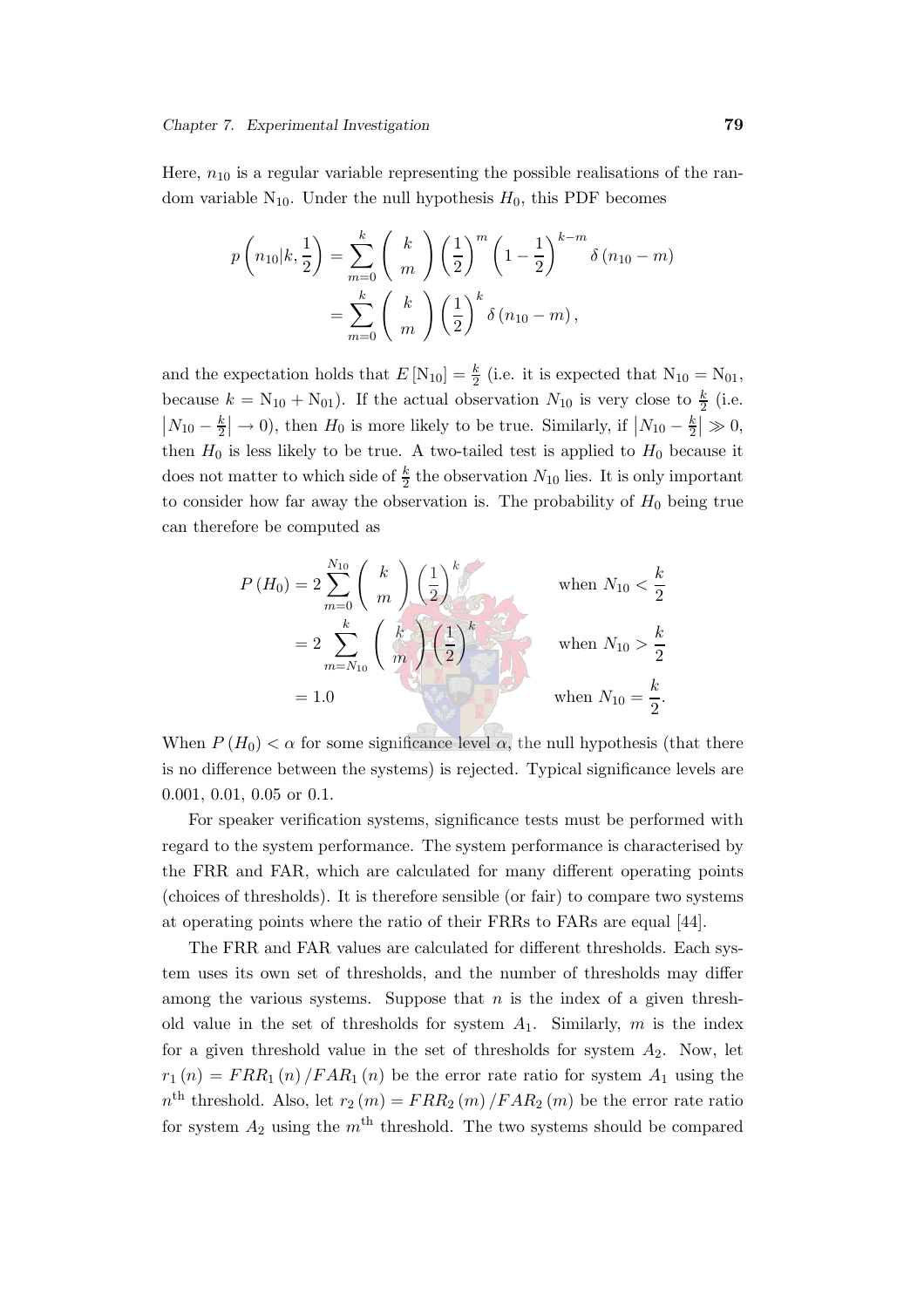with McNemar's significance test where  $r_1(n) = r_2(m)$  for all appropriate m and  $n$ . It is most likely that there are no thresholds for which such matching error rate ratios can be found in both systems.

To alleviate the problem, the closest matches are compared. The procedure used to find these closest matches, iterates through the set of thresholds for one of the systems. For the sake of explanation, the thresholds of system  $A_1$  are chosen. For the  $n<sup>th</sup>$  threshold  $\theta_1(n)$ , the error rate ratio  $r_1(n)$  is determined for system  $A_1$ . The closest matching  $r_2(m) \approx r_1(n)$  must then be found. Lastly, the error counts  $N_{10}$  and  $N_{01}$  used in the significance test is computed for  $A_1$ at threshold  $\theta_1(n)$  and for  $A_2$  at threshold  $\theta_2(m)$ . From these counts,  $P(H_0)$ can be calculated to determine the level at which differences in the systems are significant. This procedure is performed for every threshold  $\theta_1(n)$  (i.e. for all appropriate  $n$ ). With this method, the results of the significance tests can be combined with the DET curve for visual presentation.

## <span id="page-102-0"></span>7.4 General System Evaluation: 2004 NIST SRE

#### 7.4.1 Overview

All of the important investigations for this research were performed according to conditions that were defined for the 2004 National Institute of Standards and Technology (NIST) speaker recognition evaluation (SRE) [\[43](#page-148-0)]. The data used in the 2004 SRE were collected for the Mixer project by the Linguistic Data Consortium (LDC) and is covered by Section [6.3.](#page-83-0)

Many test conditions were defined for the SRE, but only one particular test condition was chosen for this research. It involved training target models with 8 (eight) conversation sides and performing a trial with 1 (one) full conversation side as test speech. Each conversation side contains the speech of one side of a 6 (six) minute conversation from which the first minute was removed. In other words, target models were trained with 40 minutes of conversational data from (ideally) one person.

The signal includes both speech and silences, and sometimes background noise as well. The test utterance consists of 5 minutes of speech with the same characteristics as the training speech. Because silences often make a substantial part of the signal, the duration of actual speech can be approximated to be about two thirds of the quoted times.

Some conversation sides are dominated by silences and some contain no speech at all. Some even have nothing but telephone control tones. These signals were included in the database, because no (or very little) auditing was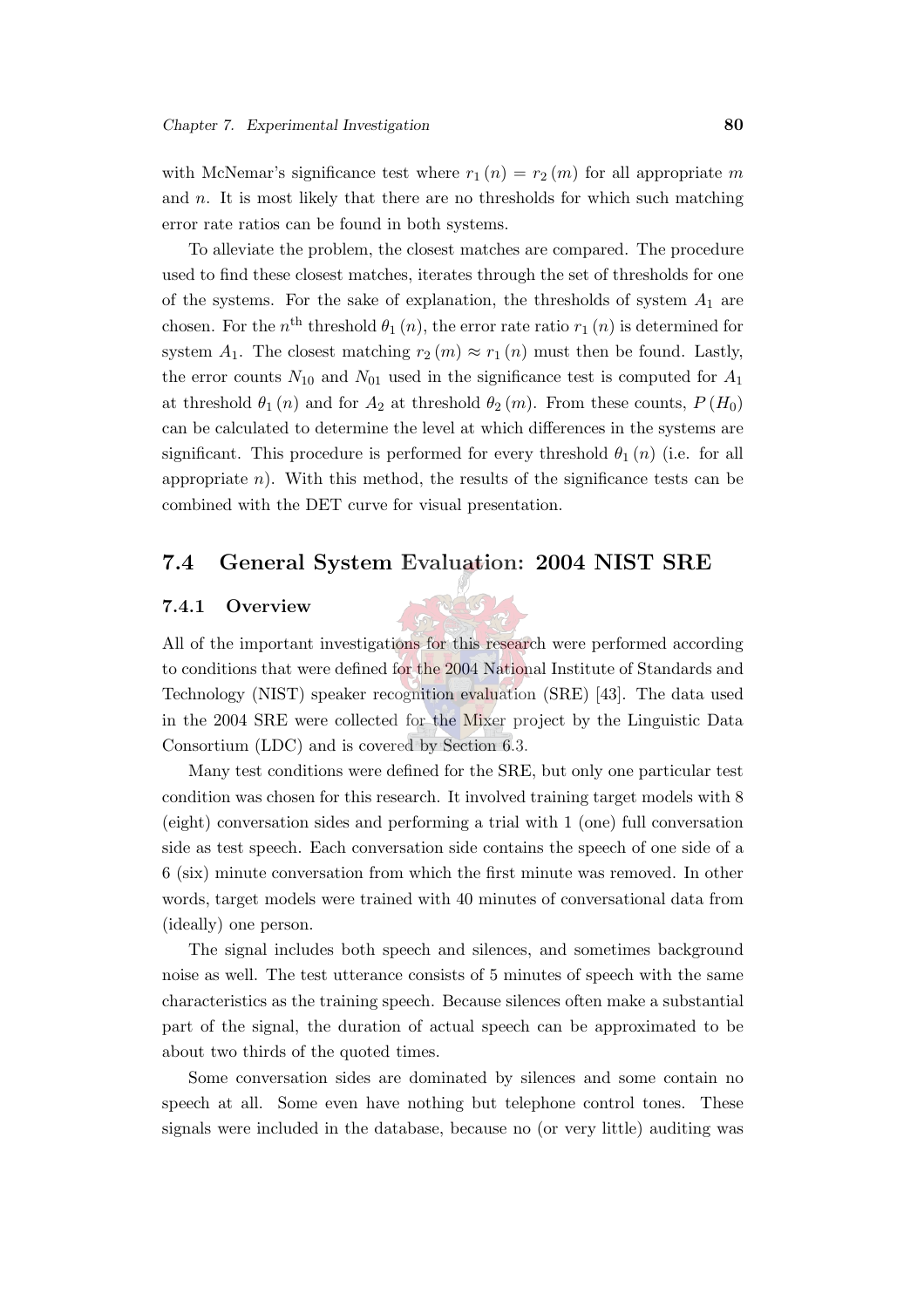done on the data prior to its release to the sites that participated in the SRE. These signals obviously cause degraded results, but fortunately they are rare and probably do not have a significant influence.

Because the important investigations of this research were performed only after the 2004 NIST SRE had been completed, there was no need to select a decision threshold. The SRE was simply used as a platform for performing the investigations.

Apart from the DET curve, two more specific performance measurements were chosen. Firstly, the popular equal error rate (EER) shows how a system performs when it is equally likely to make either false alarms (FAs) or false rejections (FRs). Many researchers quote improvements in this figure in order to convey benefits of new techniques. Secondly, the FR rate (FRR) where the FA rate (FAR) equals  $1\%$  is an indication of system performance in the region where verification systems operate for applications such as access control. This is not a standard performance figure, but it was used for this thesis to investigate effects that were produced by the T-BAGMM in that region.

The University of Stellenbosch participated in the 2004 NIST SRE in collaboration with Spescom DataVoice (Pty) Ltd. The DataVoice system was rated among the better performing systems in that particular SRE. This system is used by this thesis as a reference system. Although this reference system was configured and trained much better than can be achieved by this research, its performance is used as a target goal for improvements to the baseline system.

### 7.4.2 Brief Description of the Reference System

The reference system was developed with data from the 1998 to 2002 NIST SREs, as well as some telephone conversations recorded locally by DataVoice.

#### Front-end processing

Speech signals were analysed with 32 ms frames, their starting points following 10 ms after each other. For each frame, 20 triangular band-pass filters were used in the 300 Hz to 3200 Hz range to extract 12 Mel-frequency cepstral coefficients (MFCCs) after discarding the zeroth coefficient. Each speech segment was subjected to short-time Gaussianisation [\[25\]](#page-146-6) using a 3-second sliding window. ∆-features were then calculated with a 5-frame window to provide 24-dimensional feature vectors.

Silences were removed from the Mixer data by examining frame energies. Energy peaks and valleys were used to segment the speech into sections. The low energy frames of each section were discarded. Within each section, these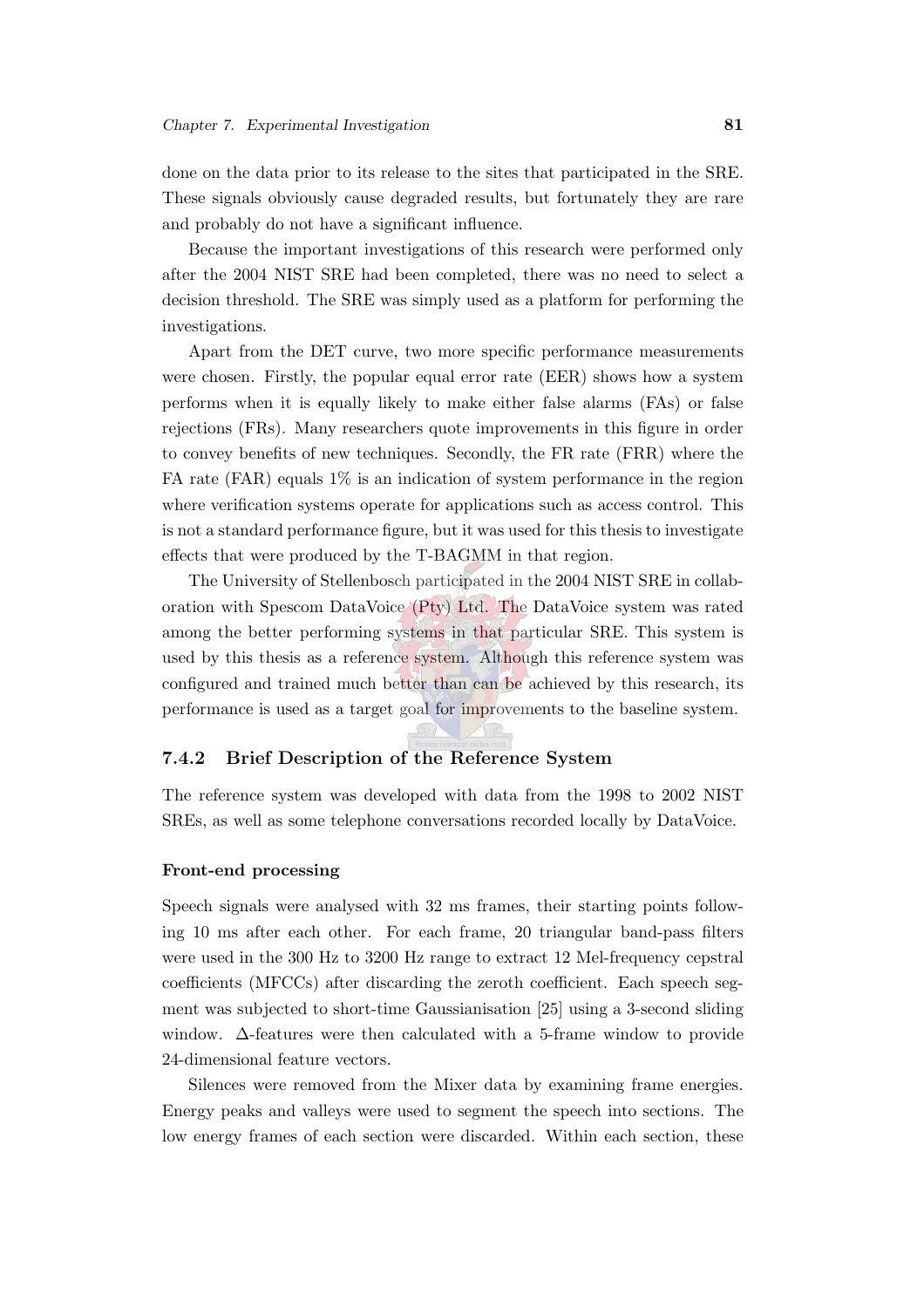low energy frames acts as separators for what is called syllable nuclei. The mean energy of each syllable nucleus is examined further and those nuclei with very low energy are discarded.

A 5-component GMM is trained with the expectation maximisation (EM) algorithm using the log energies of the remaining nuclei for the entire speech segment. If a mixture component is found to have a small mean value (low energy) and a small variance, but also a large mixture weight, then that component is assumed to represent the background noise. A threshold is then set to 3 standard deviations above the mean of that component. All frames below this threshold are discarded. This step is not used for very short speech segments. The entire silence removal process retains an average of 25% of the frames.

#### Universal Background Model (UBM)

A single 512-component GMM-based UBM was trained using the pooled data from the 1999 to 2002 NIST SREs. Only the test segments were used. The speech segments were shortened by using only every 20'th frame. The model was trained with  $LBG<sup>1</sup>$  $LBG<sup>1</sup>$  $LBG<sup>1</sup>$  k-means initialisation, followed by 5 iterations of the EM algorithm.

#### Speaker Models

Speaker models were trained with 5 iterations of mean-only MAP adaptation, using a relevance factor of 16. Training was accelerated by a variation of the UBM-based selection procedure. For each feature vector, the 5 components that contribute the most to the UBM likelihoods were selected. Only these components were re-estimated for the corresponding feature vectors.

#### Evaluation

Models were evaluated using the UBM-based selection procedure to compute only 5 mixture components for every test feature vector. Test normalisation (T-Norm) was applied with impostors consisting of 50 male and 50 female, randomly selected speakers from the 2002 NIST SRE data.



<span id="page-104-0"></span><sup>&</sup>lt;sup>1</sup>The Linde, Buzo, and Gray vector quantisation method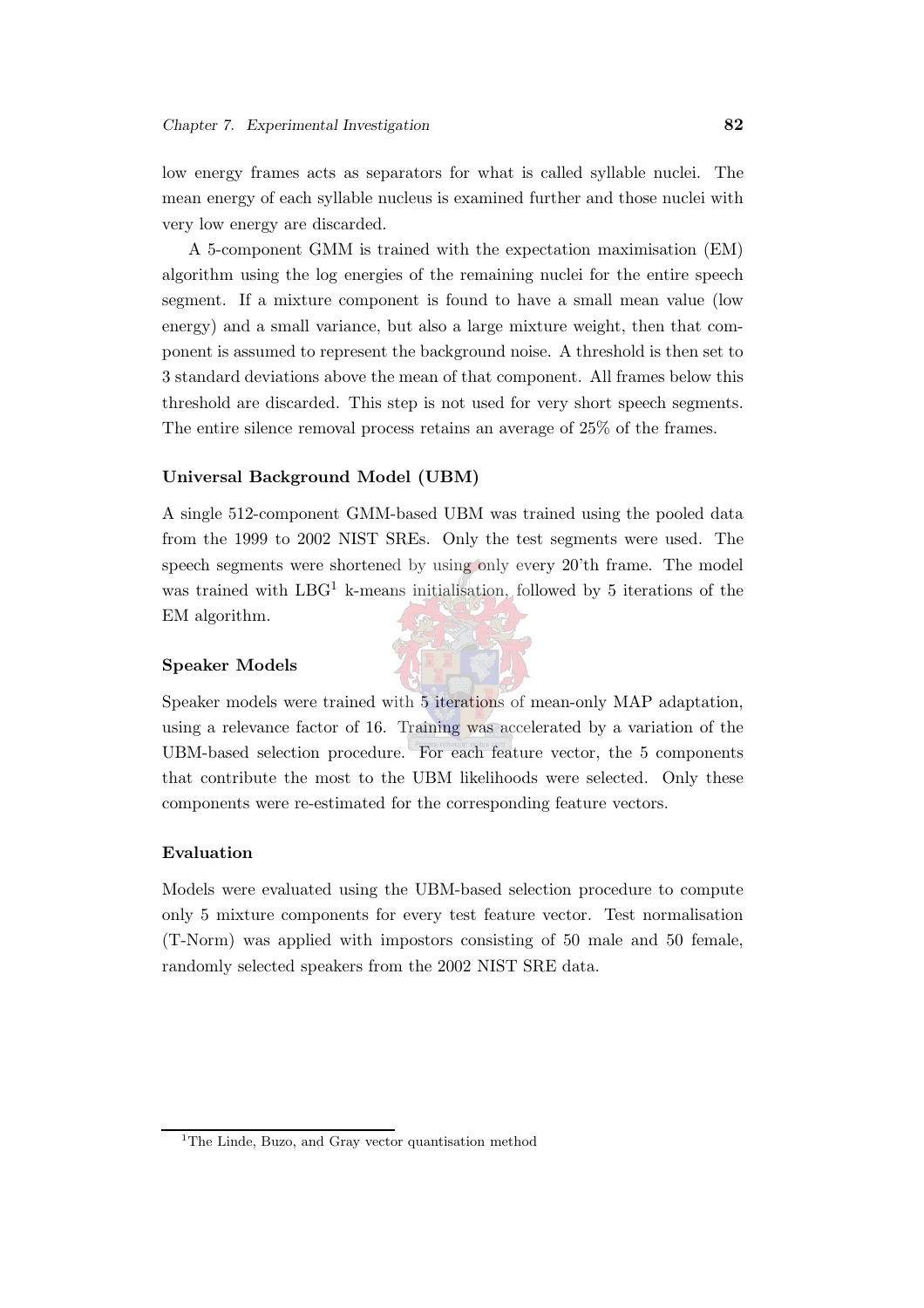### <span id="page-105-1"></span>7.4.3 Procedure for Full Performance Evaluation

To execute a full performance evaluation, the following steps must be performed:

- 1. Create a data set for all of the speech data and perform front-end processing and feature extraction on the data
- 2. Create a UBM training data set and train the UBM
- 3. Create a training data set for each impostor model and train impostor models
- 4. Create a training data set for each target model and train target models
- 5. Create a data set for the test speech and verify the test speech against the appropriate target models

Fortunately, it is not necessary to repeat all of these steps for every new experimental investigation.

# <span id="page-105-0"></span>7.5 The Baseline System Performance

#### 7.5.1 Motivation

The first experimental evaluation that was based on the NIST SRE conditions, was executed to determine the performance of the baseline system. The result can be compared to that of the reference system to get an indication of how much room there is for improvement. The result can also be used in further experimental work to determine how much certain techniques improve or degrade system performance. Because this was the first evaluation, it also served as a platform for gaining familiarity with working under the NIST SRE conditions and system evaluation in general.

A second evaluation was also performed where the GMMs in the baseline system were replaced with T-BAGMMs. The results were compared to the GMM-based baseline system in order to determine whether the tree-based approximations showed any evidence of degraded performance.

#### 7.5.2 Setup and Execution

The details of configuring the baseline system were already discussed in Section [6.5.](#page-93-0) Each of the tasks outlined by Section [7.4.3,](#page-105-1) except for the UBM training, was distributed among 10 to 12 computers having different speed and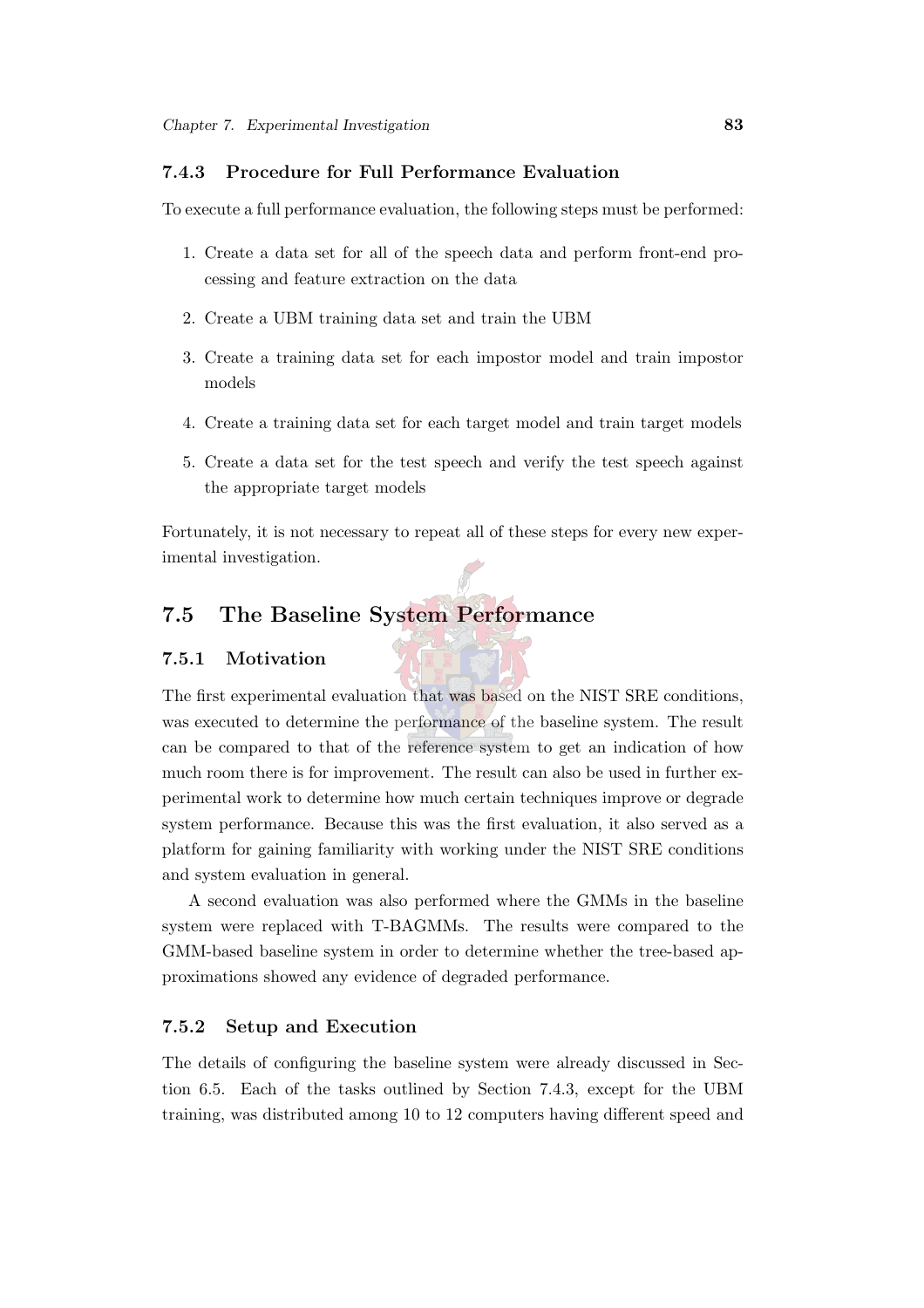memory capabilities. The least capable machine had a 700 MHz processor and 256 Mb primary memory.

A full system evaluation was performed for the baseline GMM system as well as the baseline T-BAGMM system. A testing node score beam width  $\delta_{test} = 0$ (refer to Section [6.4.1\)](#page-89-1) was used for T-BAGMM trials. This means that for each pair of sibling nodes, only the subtree of the node with the highest likelihood contribution will be traversed further. The results are shown in the next section and discussed in Section [7.5.4.](#page-108-0)

#### 7.5.3 Results



Figure 7.1: DET curve showing the difference between the performance of the baseline and the reference systems.

| System           | FRR at $1\%$ FAR (in $\%$ ) | EER (in $\%$ ) |
|------------------|-----------------------------|----------------|
| Baseline GMM     | 83.68                       | 32.00          |
| Baseline T-BAGMM | 82.22                       | 33.55          |
| Reference GMM    | 35.81                       | 11.60          |

Table 7.1: Comparison of error rates between the baseline GMM, the baseline T-BAGMM and the reference system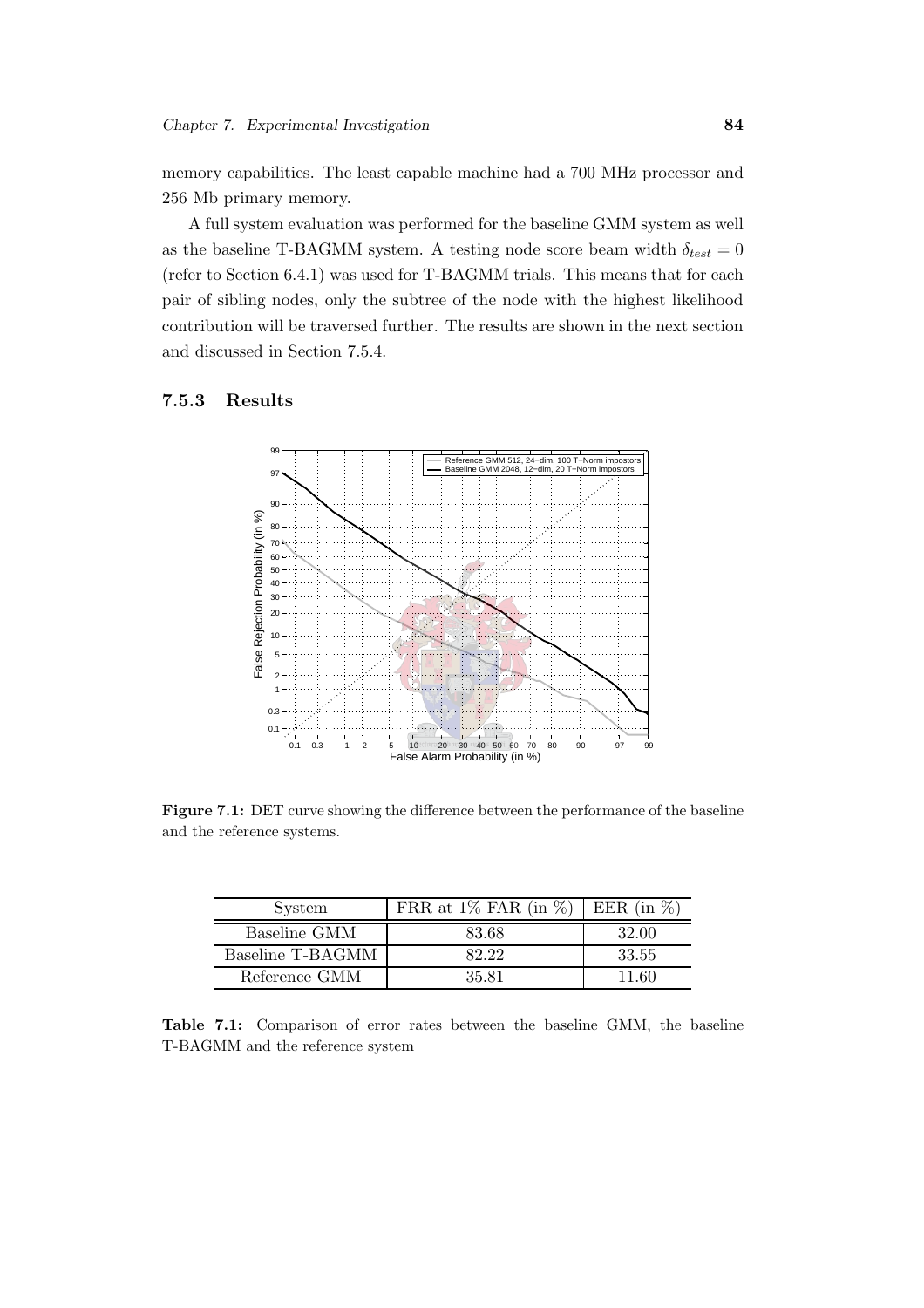

Figure 7.2: DET curve showing the difference between the performance of the baseline GMM and the baseline T-BAGMM system.



Figure 7.3: DET curve showing the statistical significance of differences between the performance of the baseline GMM and the baseline T-BAGMM system. A significance level of 5 % ( $\alpha$  = 0.05) was used for this figure. Areas with thick lines show significant difference and areas with thin lines indicate were differences are doubtful.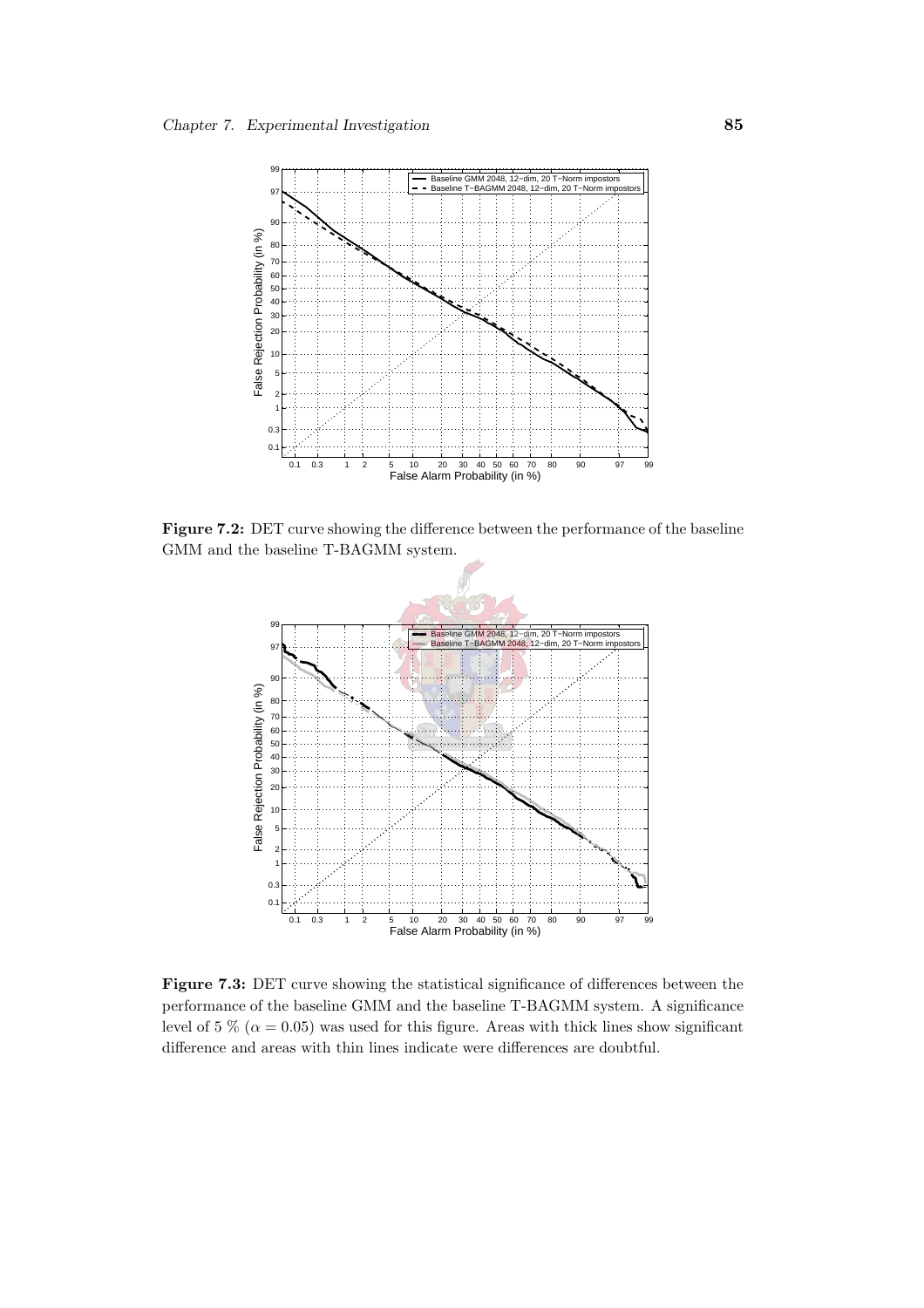#### 7.5.4 Interpretation

A clear performance gap between the baseline GMM and the reference system can be seen. This was expected, because the baseline system has such a low complexity compared to the reference system. The rest of this chapter will show how much of this performance gap can be closed by various improvements.

At a first glance, it seems as though the performance of the T-BAGMM system is virtually identical to that of the GMM system. However, closer inspection reveals that there is a slight degradation in the EER, but also a slight improvement in the low FAR regions. The results of the McNemar statistical significance test shown in Figure [7.3](#page-107-0) indicate that these differences are not merely due to chance effects, but are in fact significant. The numerical values for these differences, as shown in Table [7.1,](#page-106-0) turns out to be relatively small, though. The difference in the EER is less than 2 %.

The fact that there is an improved performance for low FAR regions is unexpected, but intriguing. Practical speaker verification systems typically operate at low FARs when used for applications such as access control. It is possible that the approximations that are introduced by the T-BAGMM may prevent some kind of bias caused by over-training, but this is only speculation. Although it seems to be worthwhile to investigate, it was not yet possible to find the true cause of this phenomenon within the extent of this research. However, it is interesting to note the resemblance with the effect that Test normalisation (T-Norm) has in rotating the DET curve counter-clockwise [\[29\]](#page-146-0).

## <span id="page-108-0"></span>7.6 Computational Characteristics of the T-BAGMM

#### 7.6.1 Motivation

The new T-BAGMM was designed to increase computation speed. In the previous section, initial performance differences were seen between the GMM and this new T-BAGMM. This section will take investigations one step further to study the speed differences in detail. Performance differences will also be shown in relation to the speed differences.

The speed increase is dependent on the number of mixture components (leaf nodes), as well as the node score beam width  $\delta$ . This section investigates these dependencies in detail and presents a characterisation of speed improvement with regard to each. These characterisations should be useful to other researchers when a choice for trade-off between accuracy and speed must be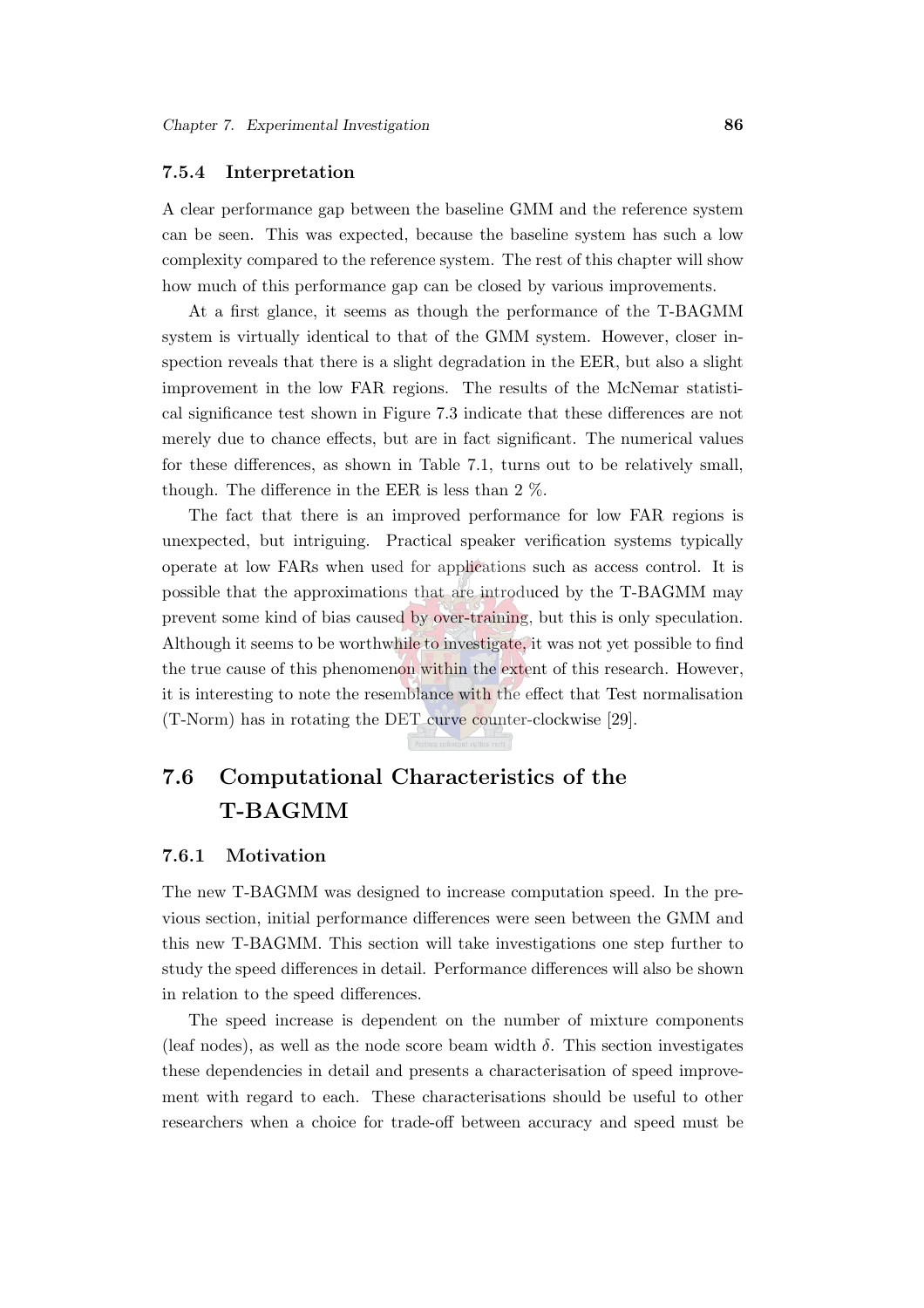made.

#### 7.6.2 Setup and Execution

During this investigation, matching GMM and T-BAGMM systems were compared to each other with regard to execution time. Two speed comparisons were made: one regarding the UBM training, and the other regarding the completion of all the trials for the test condition. Differences in accuracy were also noted for these speed comparisons.

The systems that were subjected to these comparisons had the same basic configuration as that of the baseline system described in Section [6.5.](#page-93-0) The baseline configuration (having such low complexity) was chosen so that evaluation of the GMM-based systems could be performed in the shortest possible time.[2](#page-109-0)

Training speed improvement was characterised by using the UBM training time. The UBM training time was measured as the total number of elapsed CPU clock cycles for 9 iterations of the EM algorithm. These were the 9 iterations directly after the model was completely initialised via the binarysplit procedure. Measurements were made for component counts of  $K\epsilon\{2, 4, 8, \ldots\}$ 16, 32, 64, 128, 256, 512, 1024, 2048}. For each of these component counts, the training node score beam width was set to each of  $\delta_{train} \epsilon \{0, 1, 3, 7, 10\}$  for the T-BAGMM UBM. All of these training runs could be performed because the UBM training time was reasonably short for each of them.

Evaluation speed improvement was characterised by means of the trial execution time. The trial execution time was measured as the number of CPU cycles elapsed while calculating the score of the given test utterance. Obtaining the score of an entire test utterance consists of evaluating the target model and the 20 impostor models for each feature vector in the test utterance. This excludes the loading of data and models into the computer's memory.

For the characterisation of evaluation speed improvement, T-BAGMM models were trained with a training node score beam width of  $\delta_{train} = 3$ . For the T-BAGMM systems, measurements were made for each of the testing node score beam widths  $\delta_{test}$  {0, 1, 3, 7, 10}. This required so many full system evaluations that it was decided to obtain measurements only for component counts of  $K\epsilon \{2, 8, 32, 128, 512, 2048\}.$ 

From the full system evaluations that had to be performed for characterising evaluation speed improvement, information about accuracy could also be obtained. This information, together with the speed characterisations, can be used

<span id="page-109-0"></span><sup>&</sup>lt;sup>2</sup>Full execution of training and testing with a 2048-component GMM system takes about two weeks when distributing the work among 10 processors.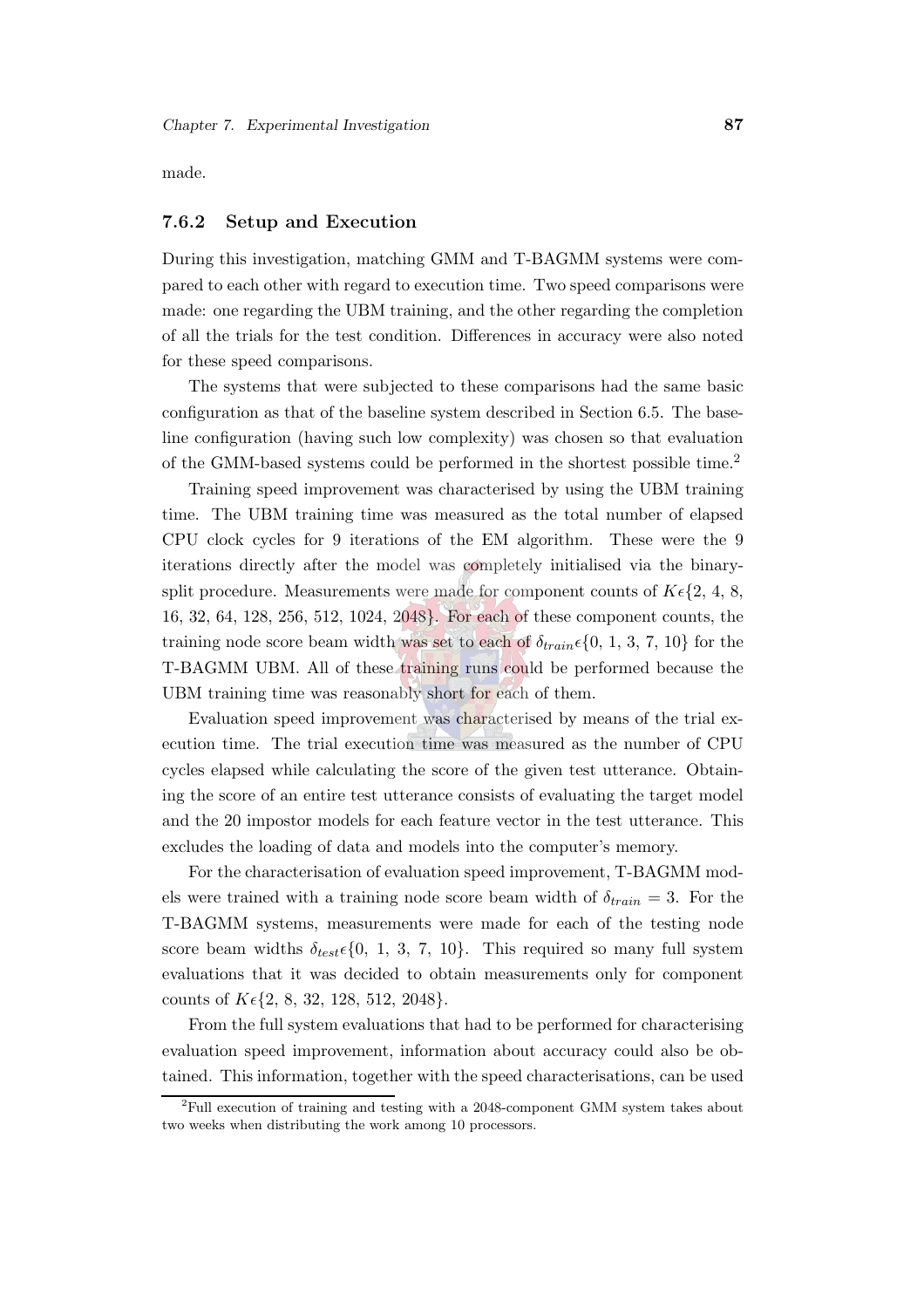to find suitable trade-offs for different situations. Unfortunately, these measurements for accuracy could only be gathered for T-BAGMM models trained with one specific  $\delta_{train}$ . It would be good to have accuracy measurements for different  $\delta_{train}$  in order to find suitable trade-offs for model training. But, that would require too much time to complete, and so it was decided to leave the exercise for future investigations.

However, a compromise can be made by regarding the model log-likelihood for the training data. It is thought reasonable to suppose that if models of similar structure fit the same training data similarly (have similar likelihoods), then they should produce similar system performance. Therefore, if the training data log-likelihood for T-BAGMMs are nearly equal to that of the GMMs, then they should exhibit nearly equal system performance. Of course, it is expected that their performance will differ, but this technique can say nothing about the manner in which they differ. For different  $\delta_{train}$ , the UBM training data log-likelihood was available after training of both the GMM and the T-BAGMM UBMs. The difference in these likelihoods was used as an indication of performance differences.

The software used for this research included a component score beam width for GMM training,  $\delta_{train, GMM}$ . This is similar to the training node score beam width of the T-BAGMM,  $\delta_{train}$ . It is used to ignore component contributions during training when their responsibilities are too low. To compare the T-BAGMMs to well-trained GMMs, a value of  $\delta_{train,GMM} = 10$  (logarithmic scale) was chosen for training the GMMs.

As mentioned above, it was decided to measure evaluation times with T-BAGMMs that were trained with a  $\delta_{train} = 3$ . This applied to both UBM training and specific speaker model training. This value was chosen (after considering the results obtained from UBM training measurements), because it seemed to be a good trade-off between accuracy and speed of training. It was essential to train good models as quickly as possible, because so many full system evaluations were required.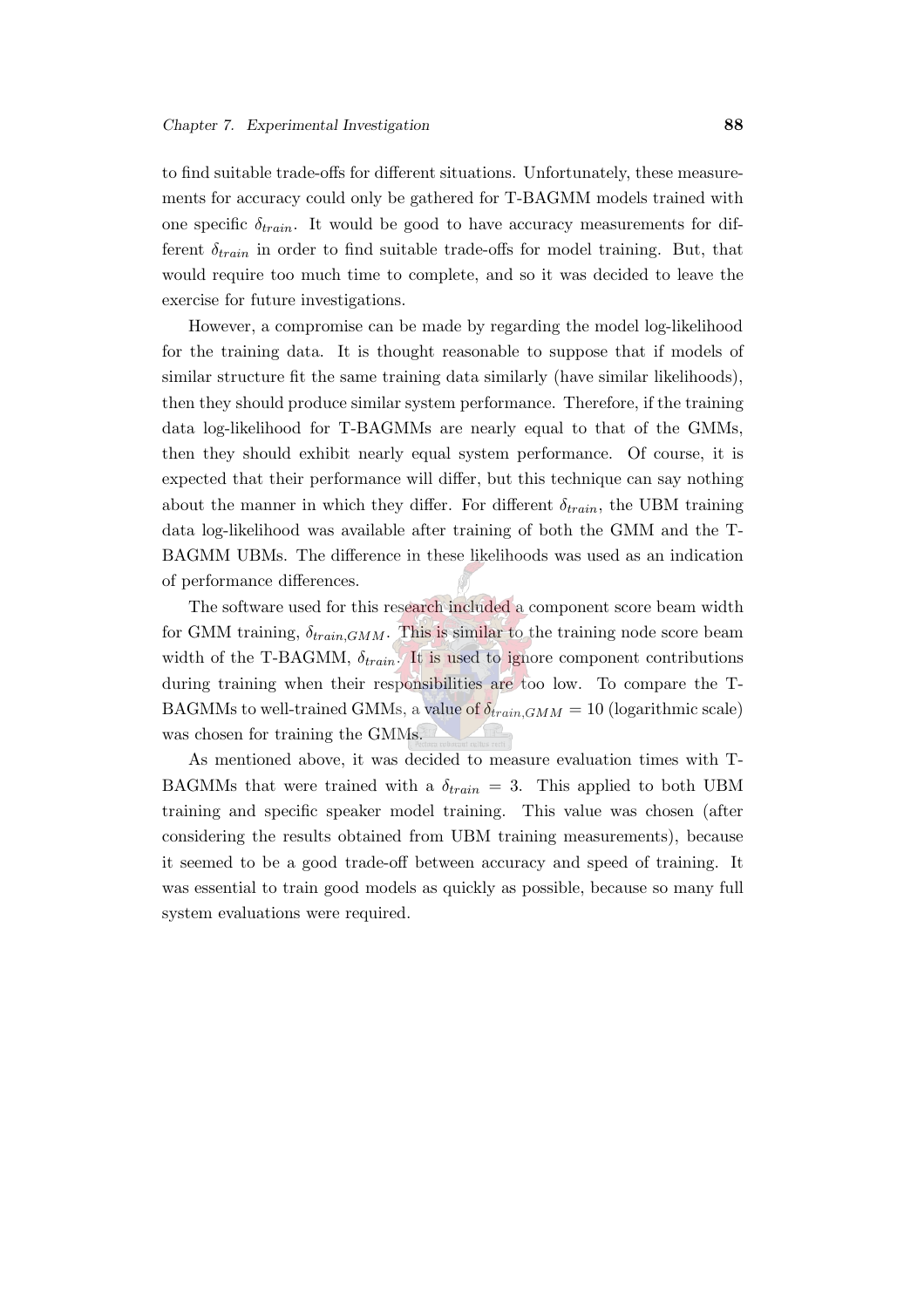#### 7.6.3 Results

#### Training Results



<span id="page-111-0"></span>Figure 7.4: Training times for the T-BAGMM UBM relative to that of GMM UBM. Lower values are better. Where the ratio is unity, the training times for both models are the same.



<span id="page-111-1"></span>Figure 7.5: Relative difference between training data log-likelihoods of T-BAGMM UBM and that of GMM UBM. Zero values indicate identical performance. Positive values represent a better fit of the training data by the T-BAGMM.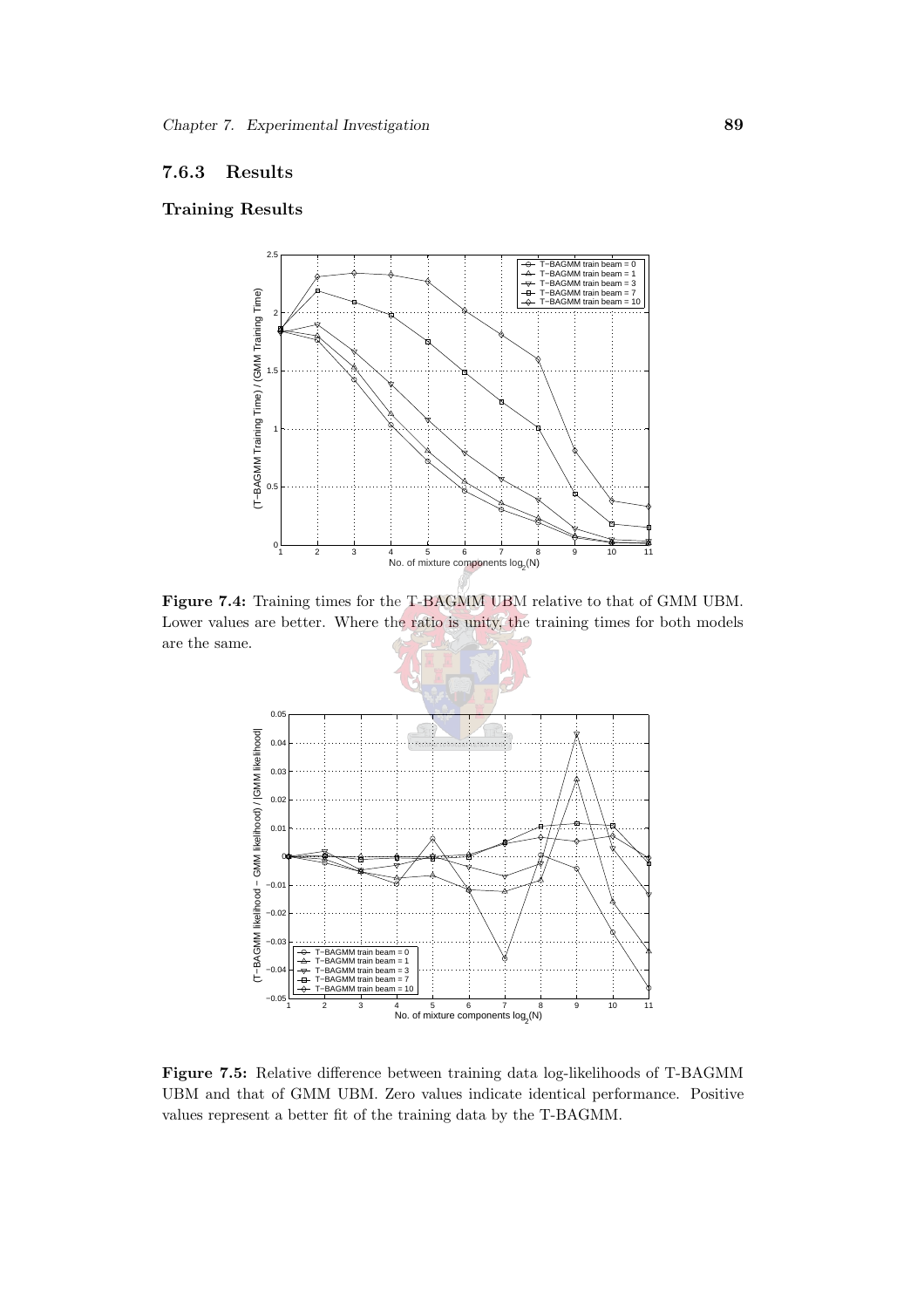#### Evaluation Results

Figure [7.6](#page-112-0) and Figure [7.7](#page-113-0) show the relative difference in evaluation time between the T-BAGMM and the GMM. Also shown, is a curve indicating the theoretical lower boundary for the reduction in evaluation time. In Figure [7.7,](#page-113-0) it is a upper boundary on the speed improvement. This boundary only takes into account the number of components or nodes that are evaluated:

> number of nodes evaluated for  $T - BAGMM$ number of components evaluated for GMM

The theoretical lower boundary is calculated for a test node score beam width of  $\delta_{test} = 0$ , because it is impossible to theoretically determine the number of evaluated nodes for any other beam widths. This means that only the subtree of the node with the highest score will be evaluated further when two sibling nodes are compared to the node score threshold.

It is interesting to note in Figure [7.7](#page-113-0) that the measured speed increase for 2048 mixture components can be seen to exceed the theoretical upper boundary. This is discussed further in Section [7.6.4.](#page-116-0)



<span id="page-112-0"></span>Figure 7.6: Evaluation time for the T-BAGMM relative to that of the corresponding GMM, shown with respect to the mixture component count. Curves for different test beam widths are shown. The theoretical lower boundary is also shown.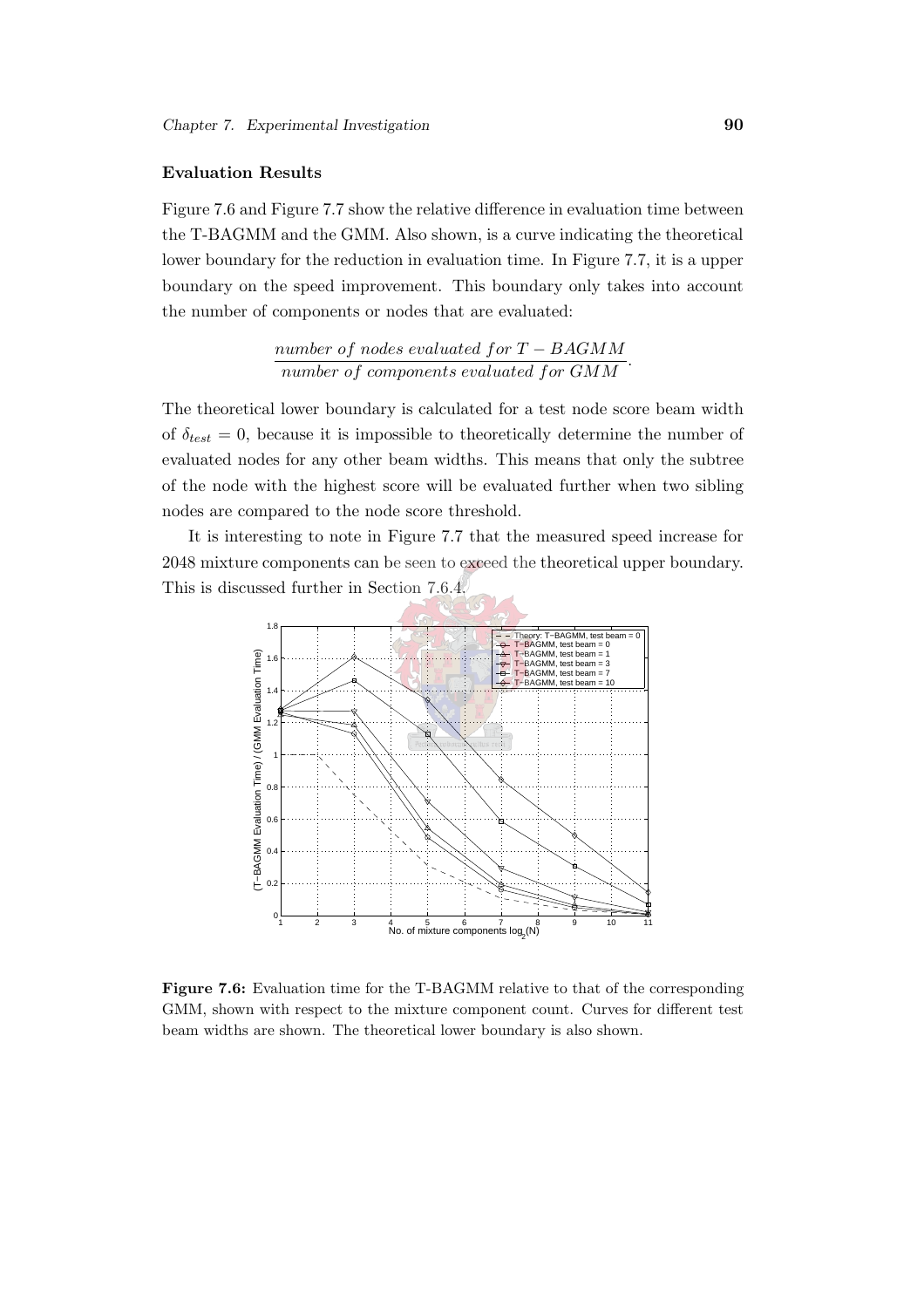

<span id="page-113-0"></span>Figure 7.7: Evaluation time for the GMM relative to that of the corresponding T-BAGMM (base-2 logarithmic scale), shown with respect to the mixture component count. Curves for different test beam widths are shown. This figure shows more clearly how the measured speed increase exceeds the theoretical upper boundary.

| Component count                     |       | $8^{\circ}$ | 32    | 128   | 512                | 2048  |
|-------------------------------------|-------|-------------|-------|-------|--------------------|-------|
| <b>GMM</b>                          | 40.01 | 35.88       | 34.07 | 33.01 | 32.36              | 32.00 |
| T-BAGMM, $\delta_{test} = 0$        | 40.01 | 35.78       | 34.22 | 33.71 | 33.79              | 33.55 |
| $T$ -BAGMM, $\delta_{test} = 1$     | 40.01 | 35.79       | 34.13 | 33.58 | 33.53              | 33.49 |
| $T\text{-BAGMM}, \delta_{test} = 3$ | 40.01 | 35.78       | 34.15 | 33.53 | $\overline{3}2.86$ | 33.40 |
| $T\text{-BAGMM}, \delta_{test} = 7$ | 40.01 | 35.62       | 34.06 | 33.16 | 32.82              | 32.12 |
| T-BAGMM, $\delta_{test} = 10$       | 40.01 | 35.58       | 33.98 | 33.08 | 33.08              | 32.19 |

Table 7.2: EER measurements (values in %)

| Component count                     | 2     | 8     | 32    | 128   | 512   | 2048  |
|-------------------------------------|-------|-------|-------|-------|-------|-------|
| <b>GMM</b>                          | 94.56 | 90.06 | 87.27 | 85.44 | 83.71 | 83.68 |
| T-BAGMM, $\delta_{test} = 0$        | 94.56 | 88.60 | 86.22 | 84.61 | 83.21 | 82.22 |
| $T\text{-}BAGMM, \delta_{test} = 1$ | 94.56 | 88.26 | 86.69 | 84.36 | 83.18 | 81.46 |
| $T\text{-BAGMM}, \delta_{test} = 3$ | 94.56 | 87.92 | 86.66 | 84.39 | 82.24 | 81.63 |
| T-BAGMM, $\delta_{test} = 7$        | 94.56 | 88.03 | 87.26 | 85.33 | 83.92 | 83.25 |
| T-BAGMM, $\delta_{test} = 10$       | 94.56 | 87.88 | 87.28 | 85.69 | 83.82 | 84.38 |

**Table 7.3:** FRR measurements where  $FAR=1\%$  (values in  $\%)$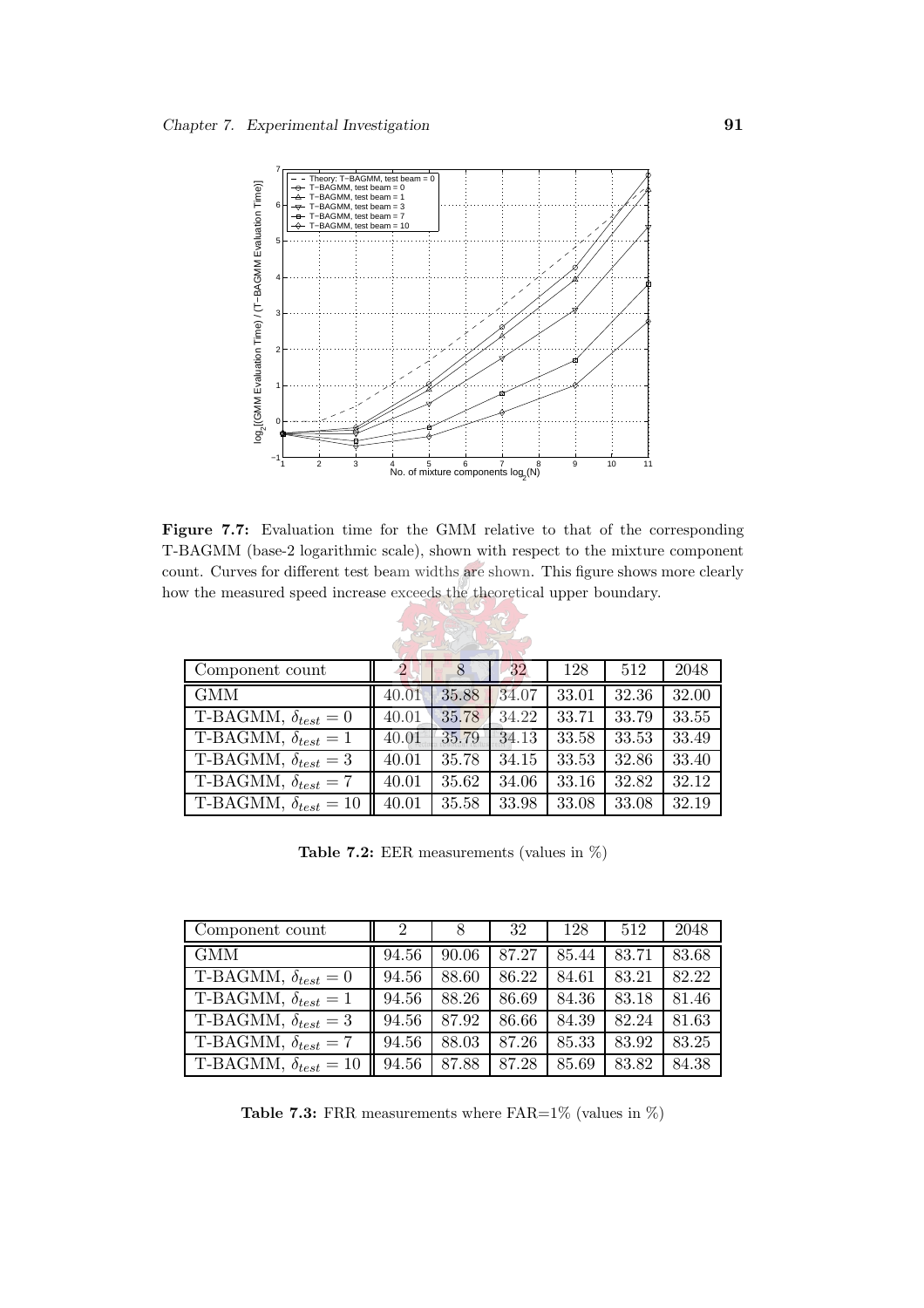

<span id="page-114-0"></span>Figure 7.8: EER for the T-BAGMM relative to that of the corresponding GMM, shown with respect to the mixture component count. Lower values are better. This figure shows that the accuracy of a T-BAGMM system differs very little from that of a regular GMM system.



<span id="page-114-1"></span>Figure 7.9: FRR at  $1\%$  FAR for the T-BAGMM relative to that of the corresponding GMM, shown with respect to the mixture component count. Lower values are better. This figure shows that the accuracy of a T-BAGMM system using a low beam width is consistently better in this region than that of a regular GMM system.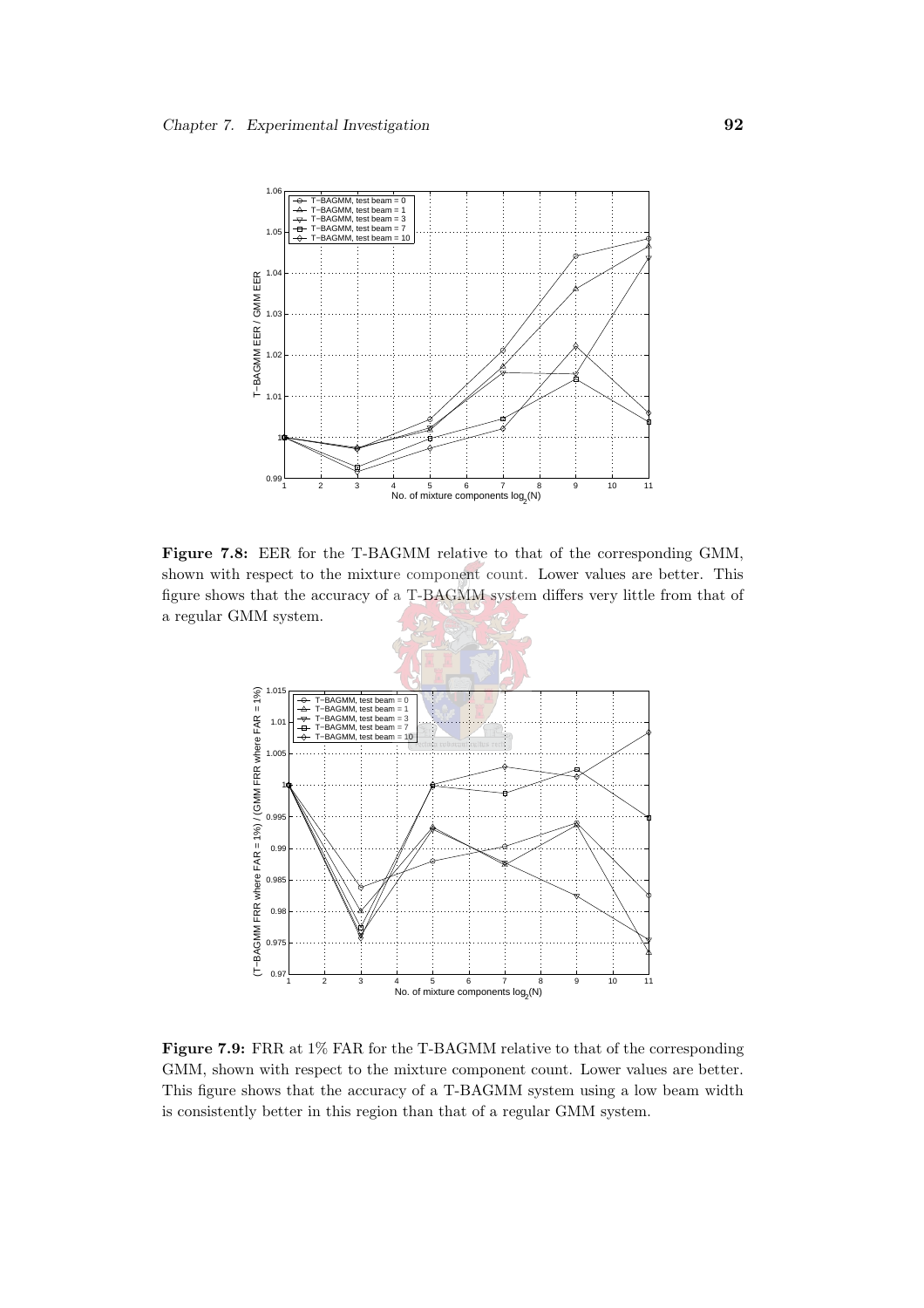

Figure 7.10: Absolute evaluation time given as the number of processor clock cycles (CPU ticks). This figure shows how the evaluation times differ in reality between systems using different component counts. These differences are not visible on the figures that show relative times.



Figure 7.11: Absolute evaluation time given as the number of processor clock cycles (CPU ticks). This is a close-up of the previous figure. It can be consulted to avoid a speed penalty when more mixture components are needed (i.e. higher accuracy) for a particular application.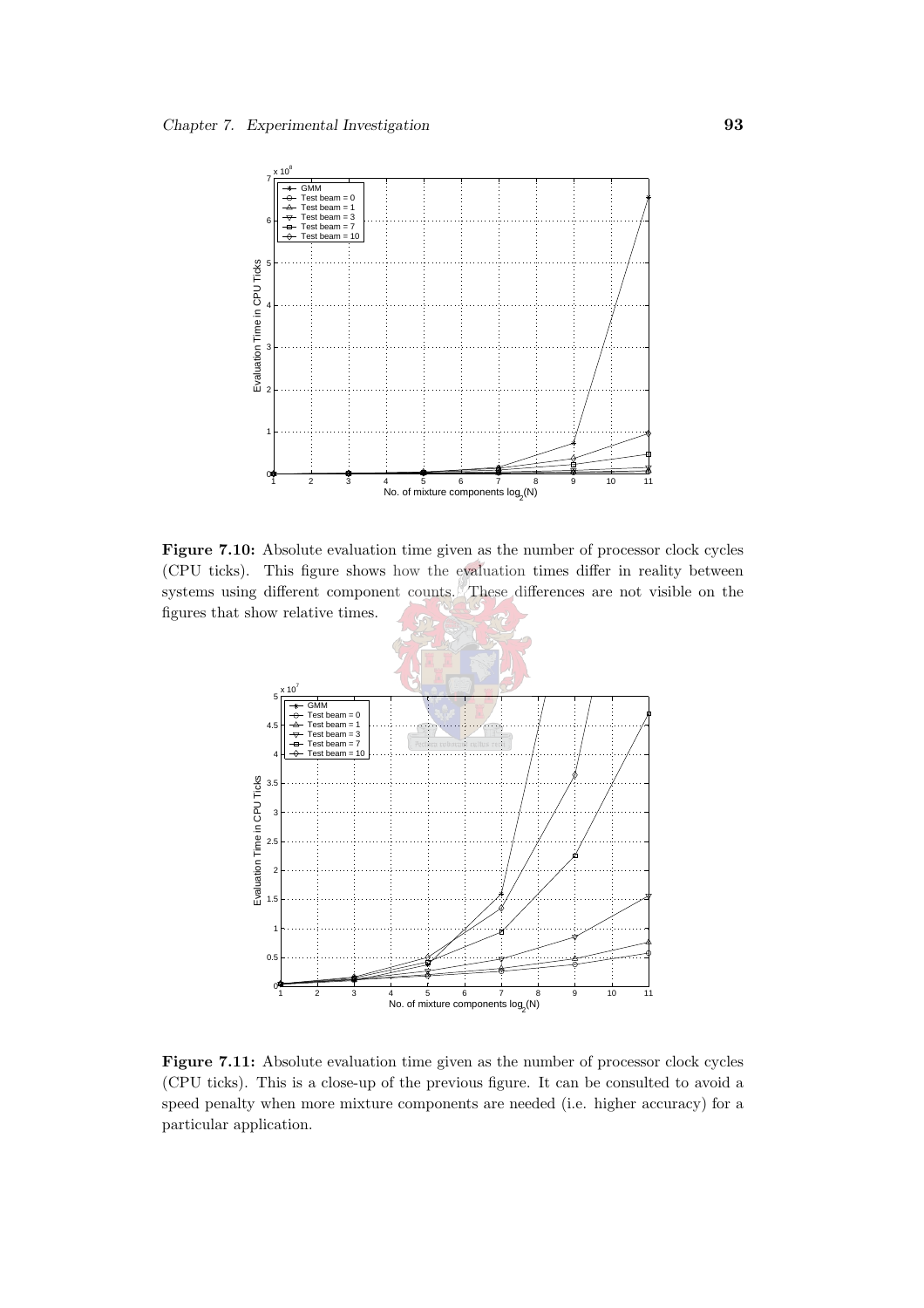

Figure 7.12: Evaluation time of the T-BAGMM relative to that of the corresponding GMM, shown with respect to the testing node score beam width. Curves for different mixture component counts are shown. This figure gives an alternative perspective to the speed-accuracy trade-off.

#### <span id="page-116-0"></span>7.6.4 Interpretation

Before considering the results, three points must be noted. Firstly, the speed improvement curves do not present very precise measurements. Measuring with regard to CPU clock cycles was considered to be the most accurate. But, different processors with different architectures were used co-operatively. A difference in architecture means that one processor might execute more instructions per clock cycle than another one. Fortunately, many jobs were distributed among the processors. This would hopefully produce an average time measurement and ensure that the mentioned differences do not affect the results significantly. Yet, the results that were obtained can at least be used as an indication of possible trade-offs.

Secondly, the program code for the T-BAGMM was not yet optimised by the time these investigations were made. Therefore, the speed improvements shown here can be regarded as a worst-case instance. Furthermore, the T-BAGMM structure prevents the application of certain optimisation techniques that were used for the GMM program component. In turn, this will probably prevent the speed improvement curve from matching the theoretical predictions exactly.

Thirdly, the accuracy measurements should not be regarded as being generally applicable. It is most likely dependent on the specific kind of data that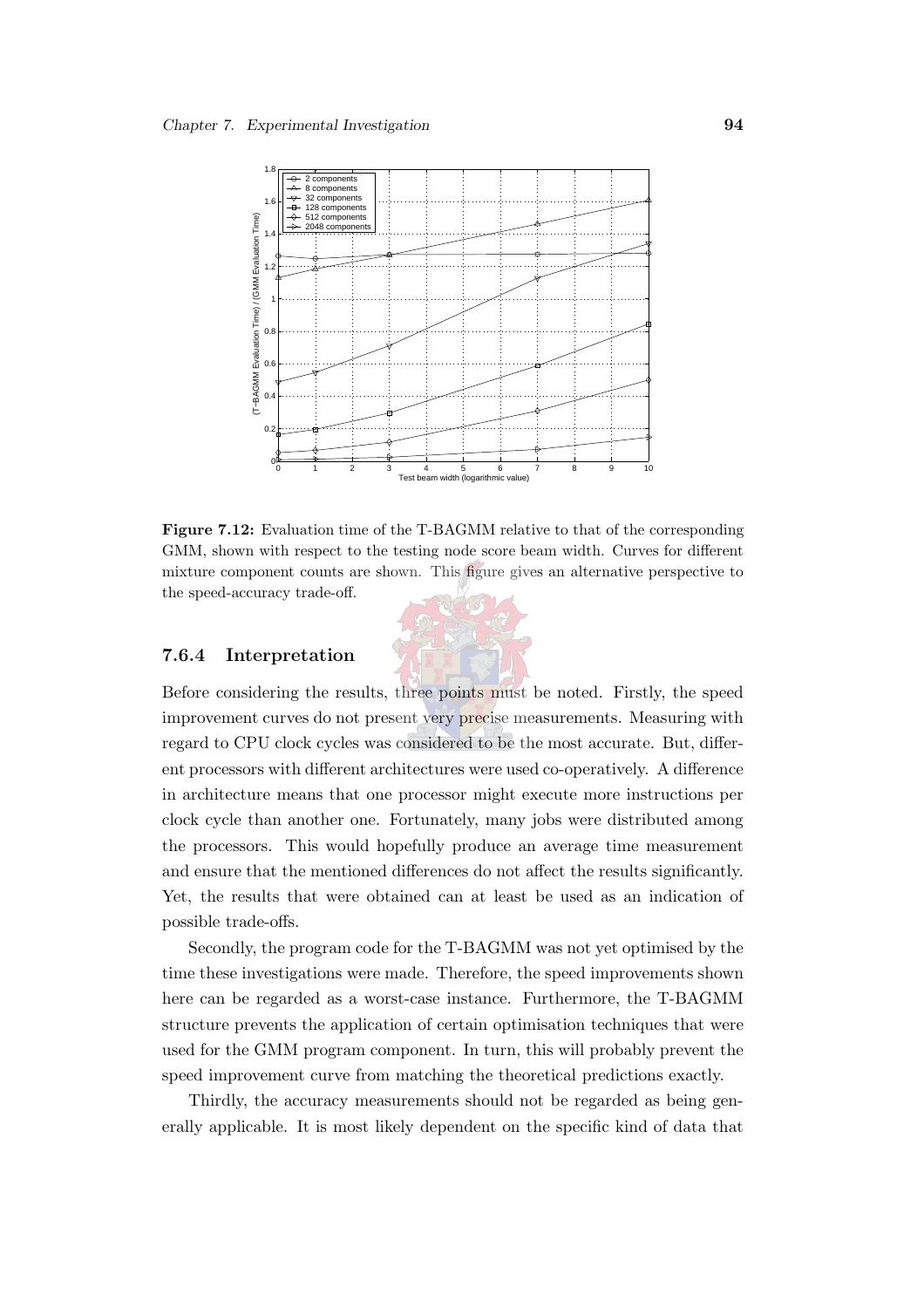were used. However, the accuracy measurements should correspond well with that of data having similar quality (i.e. conversational telephone speech).

From Figure [7.4](#page-111-0) and Figure [7.6,](#page-112-0) it can be seen that large gains in speed are observed, especially when using a large number of mixture components. For larger node score beam widths and low component counts, the speed for both training and testing is decreased considerably. This was expected, because many more nodes must be evaluated. Also, in the case where 2 mixture components are used per model, the difference in overhead is clearly seen. For this case, the structures of the GMM and T-BAGMM are conceptually exactly the same, but more overhead is required for managing the T-BAGMM structure. The fact that the T-BAGMM program code was not optimised also plays a role here.

Figure [7.6](#page-112-0) shows that the practical result converges with the theoretical prediction. However, the alternative perspective of Figure [7.7](#page-113-0) indicates that the practical measurements for 2048 components are even better than predicted. One possible explanation for this regards the number of tree levels that are traversed per test feature vector. The program code allowed the binary-split algorithm to stop the splitting of nodes for which too little training data were available (i.e. when the combined responsibilities of the training vectors were not large enough). It seems that many such nodes may have been located in the 9'th or 10'th tree level. Furthermore, many test feature vectors may have caused the model evaluation to traverse up-to those nodes. This would then result in a time measurement for the T-BAGMMs corresponding more to the situation where the trees have 9 or 10 levels rather than the expected 11 levels.

| Tree levels      | Speed improvement factor |
|------------------|--------------------------|
| 11 (measurement) | 113.81                   |
|                  | $= 113.78$               |
|                  | $= 102.40$               |
|                  | $= 93.09$                |

<span id="page-117-0"></span>Table 7.4: Speed improvement factors for the case where a GMM has 2048 mixture components and the corresponding T-BAGMM has a depth of either 9, 10 or 11 levels.

Unfortunately, this could not be verified properly in the time given, but an approximate verification can be made. From Table [7.4,](#page-117-0) it can be seen that the measured speed improvement does correspond somewhat (taking note of measurement inaccuracies) to the prediction when making use of the above explanation. This does not mean that the given explanation is true, and it also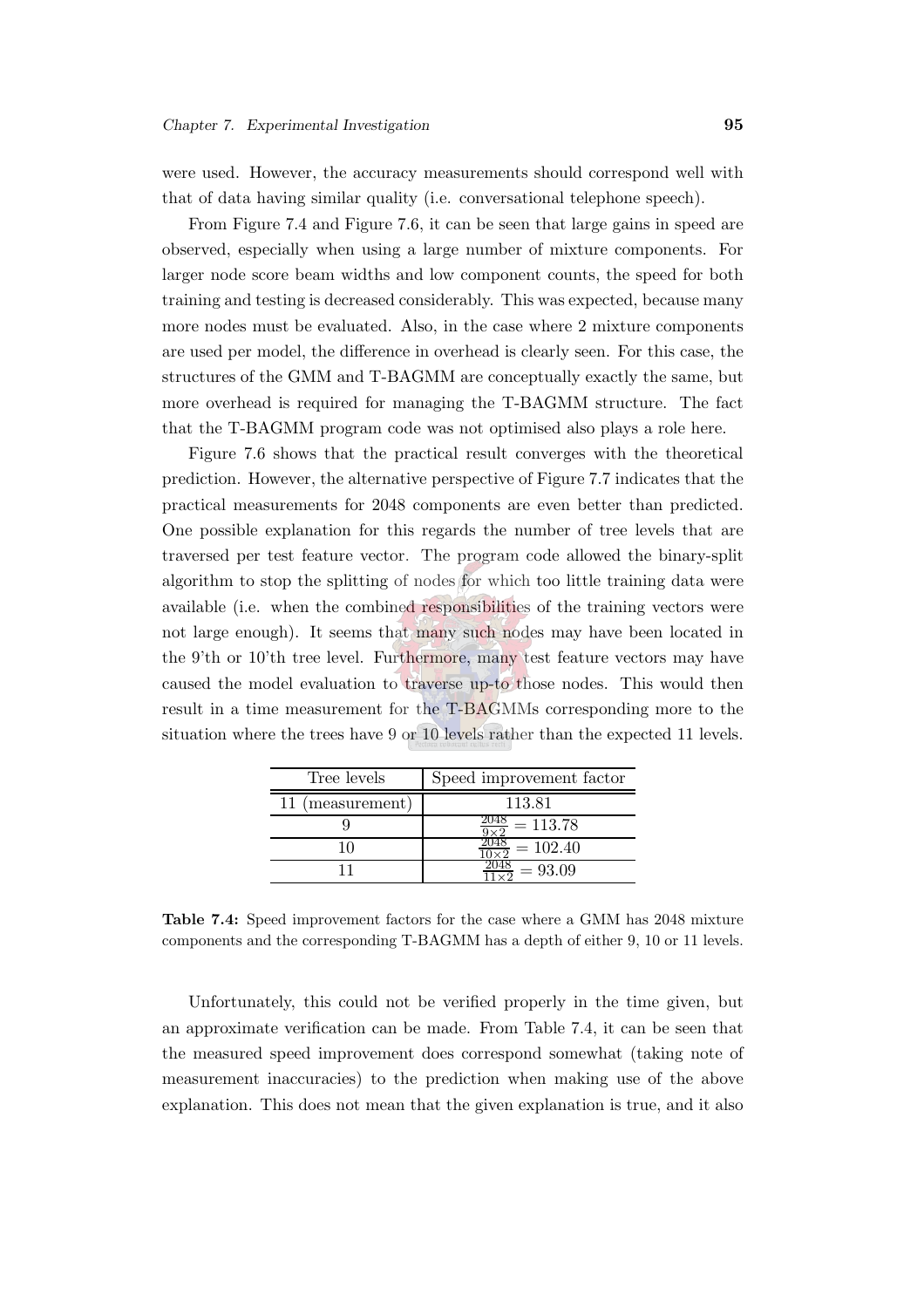does not explain why models with 1024 mixture components do not exhibit the same behaviour. Further investigation is required.

When looking at Figure [7.5,](#page-111-1) it is seen that the likelihoods of the T-BAGMM UBMs have no more than a 5% relative difference from the corresponding GMM likelihoods. This indicates that the T-BAGMM should provide nearly the same accuracy as the GMM. In the previous section, this fact has already been verified to a certain extent for a specific case. Figure [7.8](#page-114-0) shows that the maximum relative difference in the EER is less than 5%. For that case, this difference translates to 5% of 32%, which is effectively a 1.6% difference in the absolute EER values. For higher testing node score beam widths, the EER for the T-BAGMM approaches that of the GMM to a certain extent.

It is interesting to note that the measured EER values for T-BAGMMs with 8 mixture components are better than that of the corresponding GMMs. Figure [7.9](#page-114-1) also shows better performance in the low FAR region for this case. Yet, it is observed that the execution speed is lower than that of the 8-component GMMs. These differences in accuracy are very small and probably nothing more than interesting. However, for models with more than 8 components, the larger node score beam widths definitely produce accuracies that are closer to that of the regular GMM. It seems that performance is consistently better in the low FAR region when using a small testing node score beam width. Overall, there is very little difference in accuracy between the GMM and T-BAGMM.

The capability of the T-BAGMM can be summarised by the following example: For the regular GMM, a reduction in the number of mixture components from 2048 to 32 will provide a speed increase factor of 64. This will increase the EER from 32% by 2% to 34%. However, by using a T-BAGMM with a testing node score beam width of  $\delta_{test} = 1$ , the speed can be increased by a factor of 86. The EER will increase from 32% by 1.5% to 33.5%, but the FRR reading where  $FAR=1\%$  will decrease from 83.7% by 2.2% to 81.5%. Although more memory will be required, this example indicates that the T-BAGMM would be much more preferred for increasing speed if accuracy is important for a given application. Unfortunately, a similar comparison with other speed improvement techniques could not be made. The result of this example might also differ when other improvements to the baseline verification system are considered.

Overall, these time characteristics can be a valuable tool. For any given application, it is possible to determine whether any speed gains will be seen when the T-BAGMM is used. By looking at the different curves, it is also possible to find out how much speed improvement should be observed. In conjunction with the accuracy measurements, a suitable trade-off can be chosen.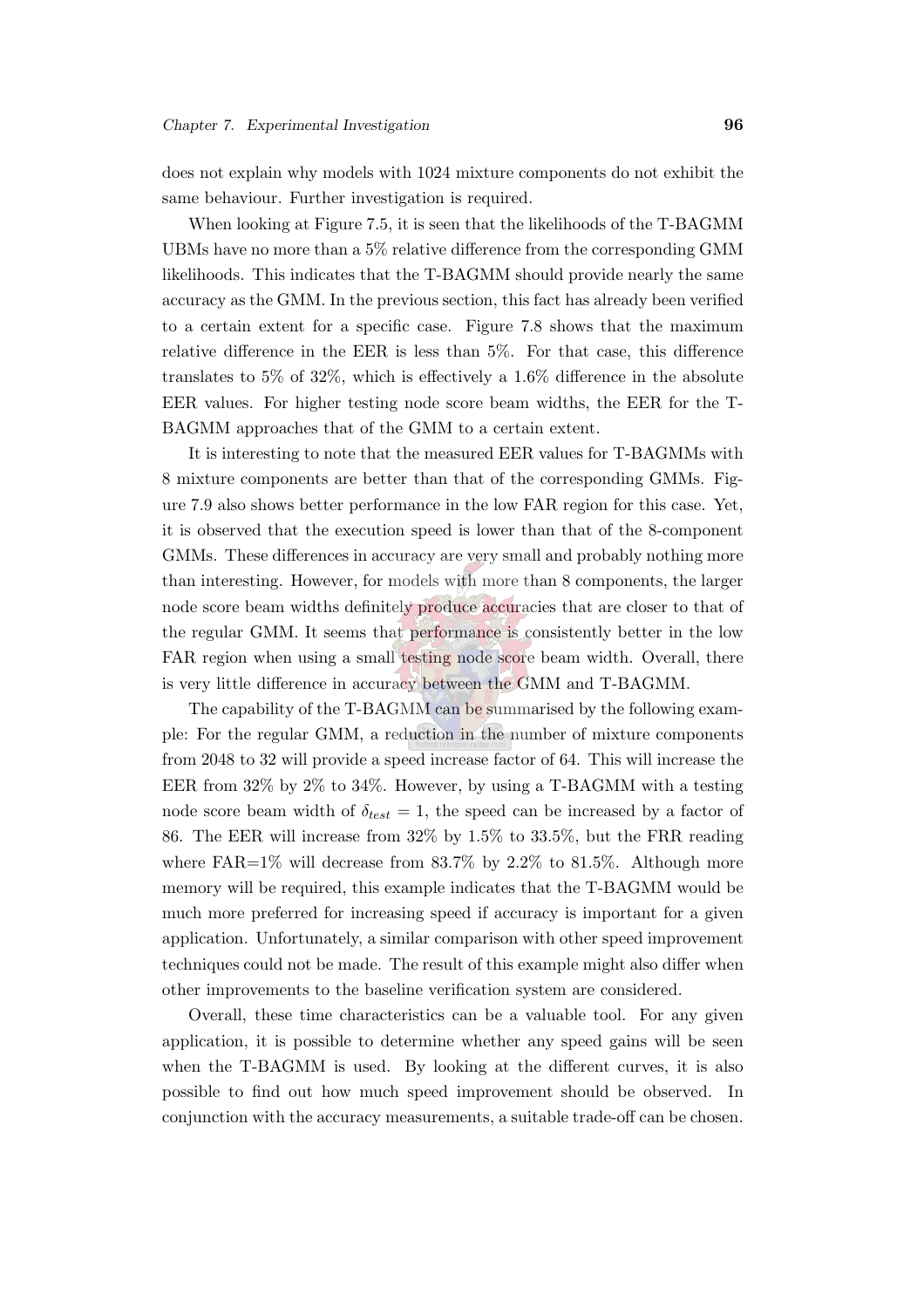#### <span id="page-119-0"></span>7.7 Influence of Mixture Component Count

#### 7.7.1 Motivation

The structure of the GMM is defined by the number of mixture components. It is already known that the number of mixture components have some kind of influence on the performance of a speaker verification system. This section continues the investigation of Section [7.6](#page-108-0) by providing some more detailed results that show this influence on the baseline system performance. It is, of course, possible that the exact influence might be different for more complex systems, but the general behaviour can be observed in this case.

#### 7.7.2 Setup and Execution

The results of this section were obtained in Section [7.6.](#page-108-0) But, for this section, only the GMM systems and the T-BAGMM systems with  $\delta_{test} = 0$  are of interest.

#### 7.7.3 Results





Figure 7.13: DET curve showing the influence of the number of GMM components.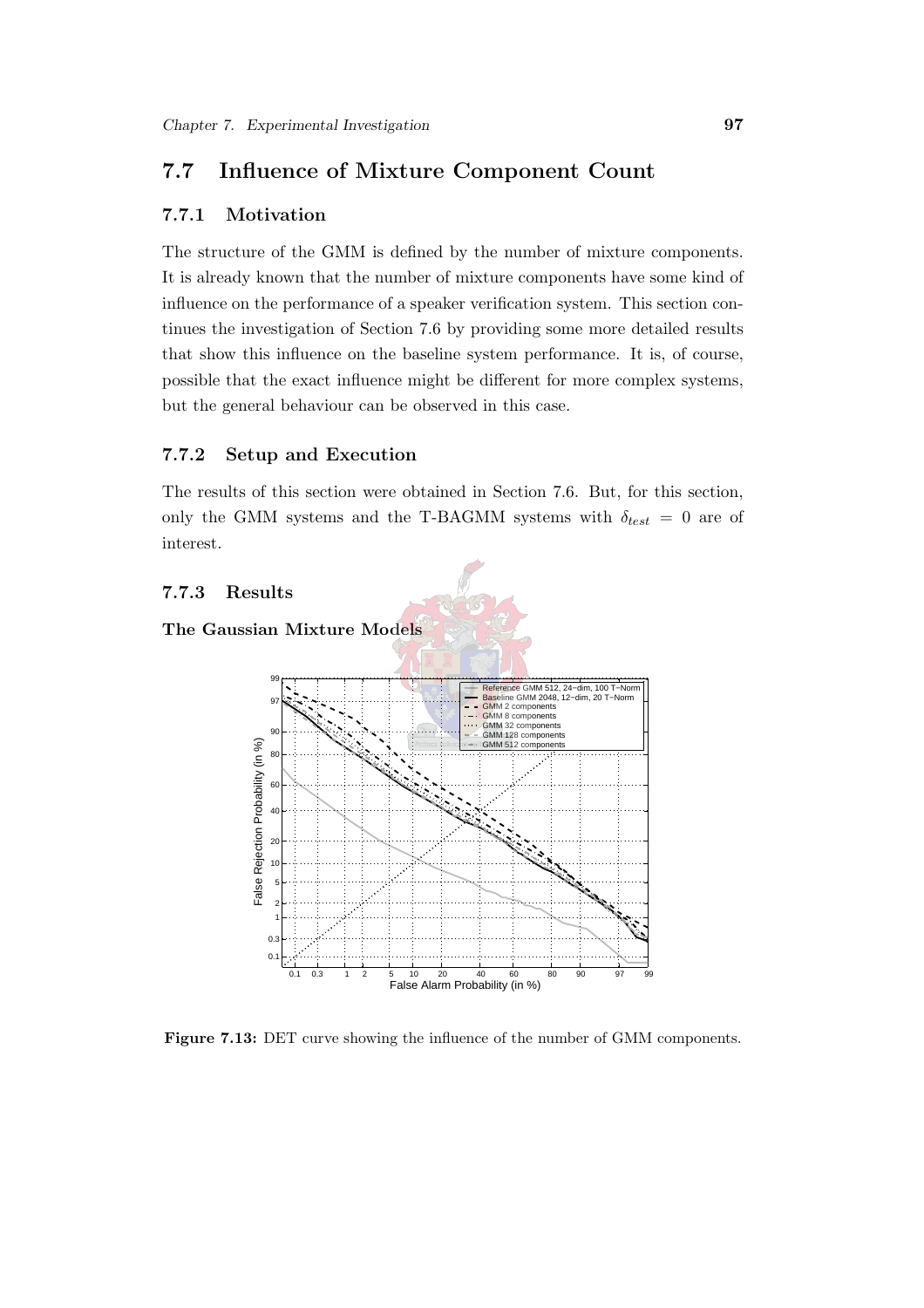

Figure 7.14: DET curve close-up showing the influence of the number of GMM components in the low FAR region.



Figure 7.15: DET curve close-up showing the influence of the number of GMM mixture components at the EER.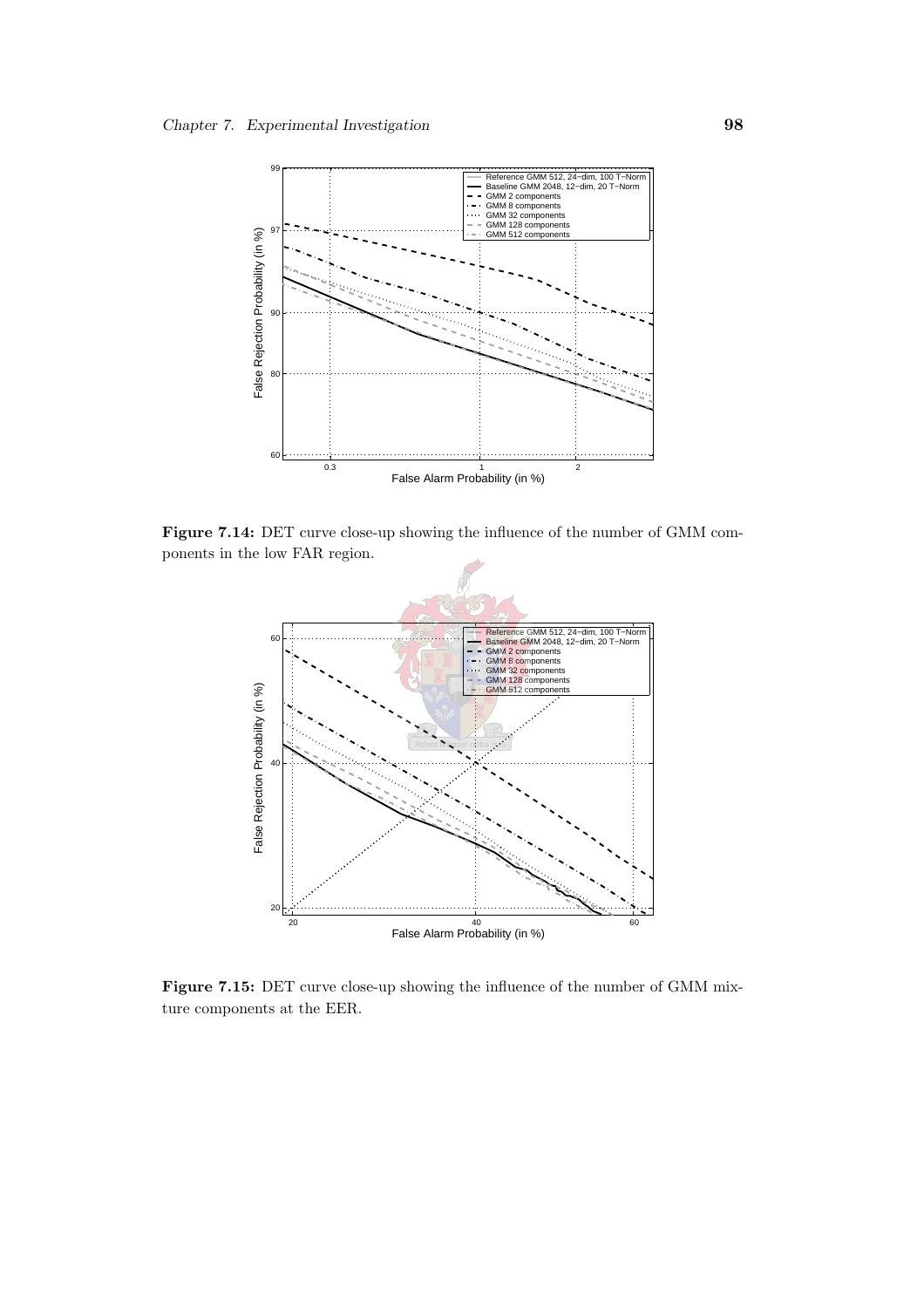

#### The Tree-based Adaptive Gaussian Mixture Models

Figure 7.16: DET curve showing the influence of the number of T-BAGMM leaf nodes.



Figure 7.17: DET curve close-up showing the influence of the number of T-BAGMM leaf nodes in the low FAR region.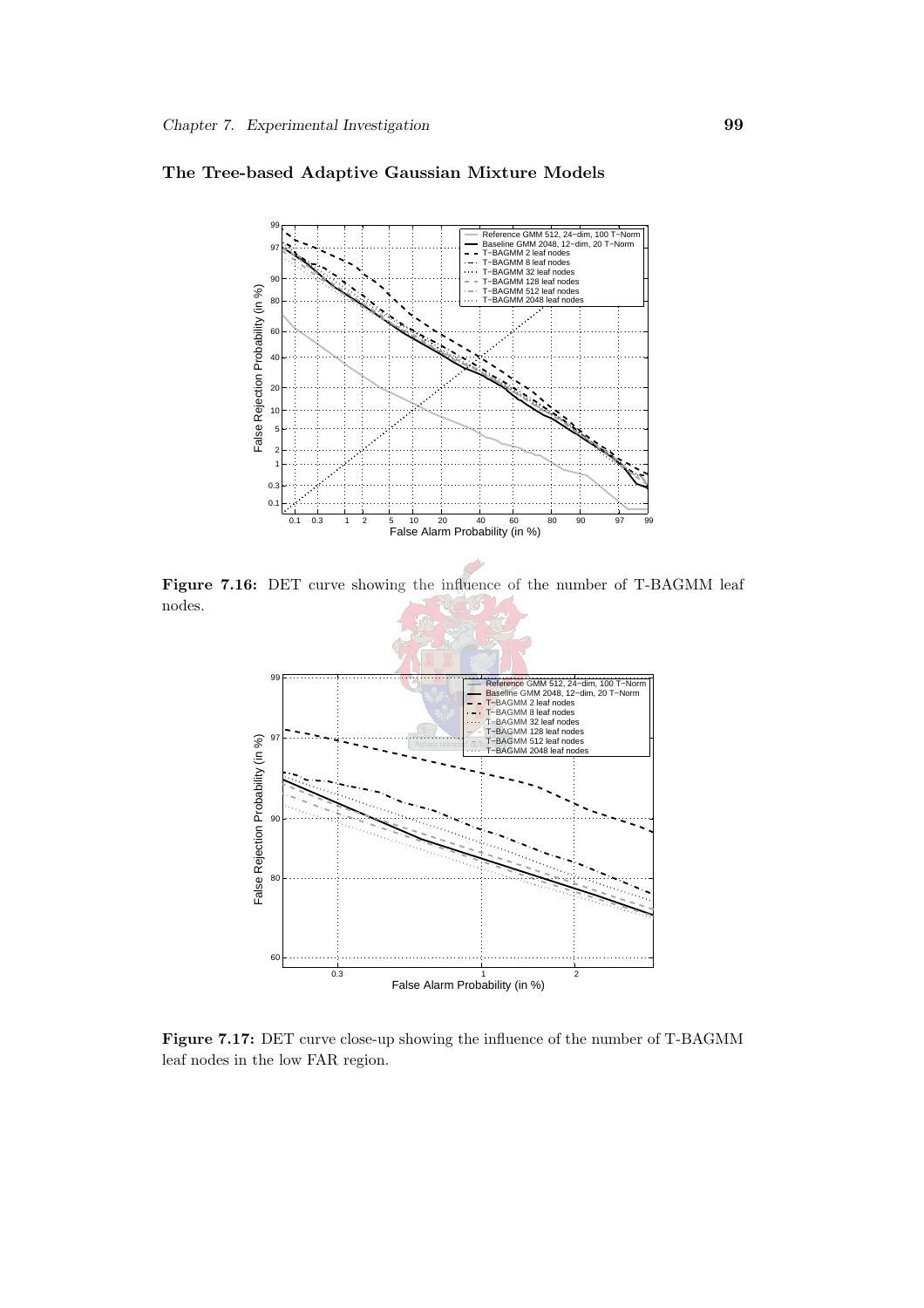

<span id="page-122-0"></span>Figure 7.18: DET curve close-up showing the influence of the number of T-BAGMM leaf nodes at the EER.



Figure 7.19: Comparison of the EER between the GMM and T-BAGMM, shown with respect to the number of mixture components (leaf nodes).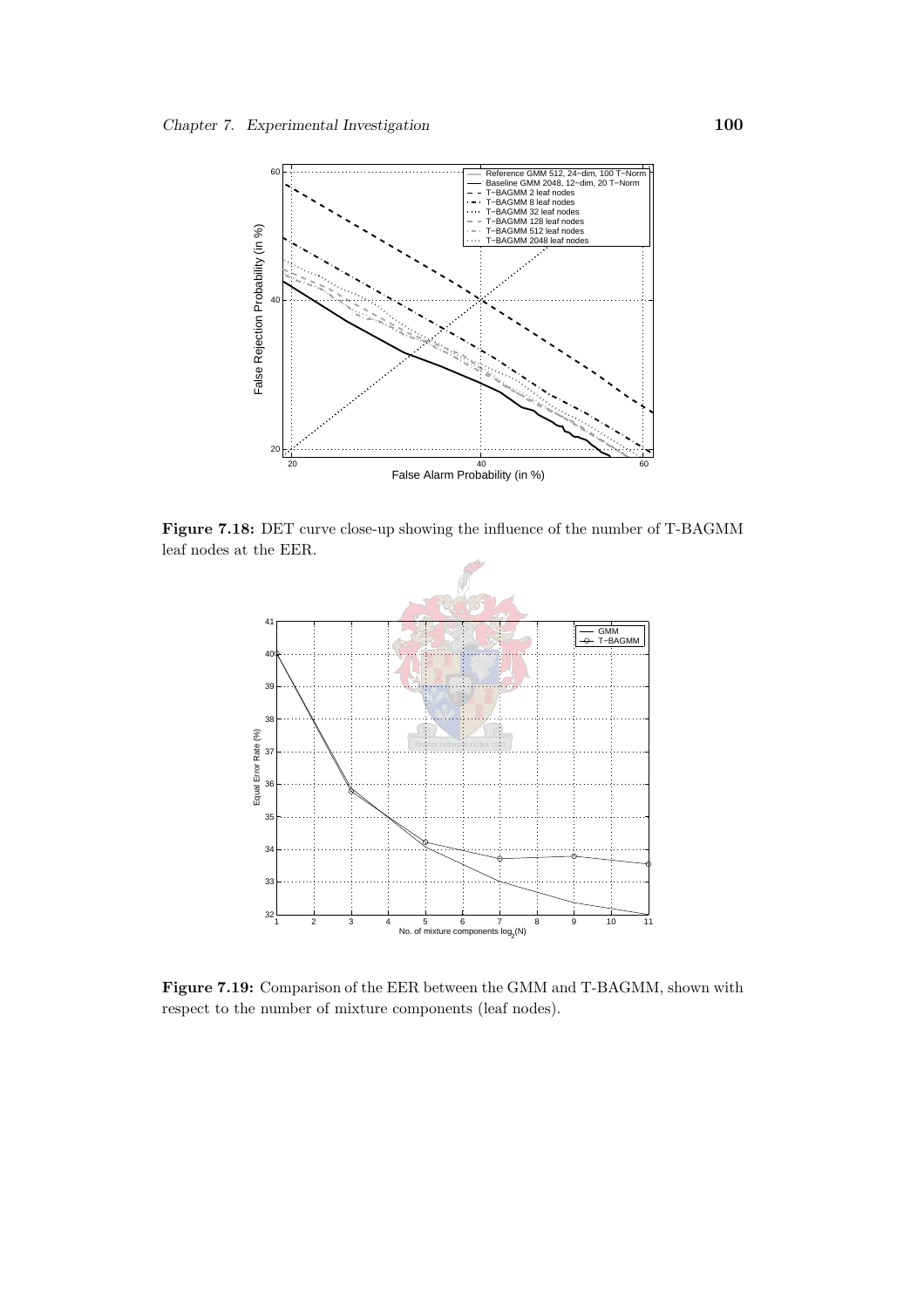

Figure 7.20: Comparison of the FRR between the GMM and T-BAGMM where the FAR=1%, shown with respect to the number of mixture components (leaf nodes).

#### 7.7.4 Observations

As expected, the results show a decrease in system performance for both GMMs and T-BAGMMs when the number of mixture components are reduced. It can also be observed that 512 and 2048 mixture components result in virtually identical performance for the GMM case. This is also true for the T-BAGMM at the EER, but not entirely so in the low FAR region. It can again be seen that the T-BAGMM performs consistently better in the low FAR region than the GMM, but also consistently worse at the EER (except for 8-component models, of course). The results of this section presents nothing new, but it serves as a good reference for making decisions about system configuration.

#### <span id="page-123-0"></span>7.8 Influence of Front-end Processing

#### 7.8.1 Motivation

One objective of this thesis involves the construction of a fully working speaker verification system. It is therefore logical to investigate the influence of the various system improvements so that informed decisions can be made about the system's construction. This section investigates the influence of a few frontend processing techniques. These include cepstral mean subtraction (CMS), dynamic features and alternative cepstral feature selection. CMS is a chan-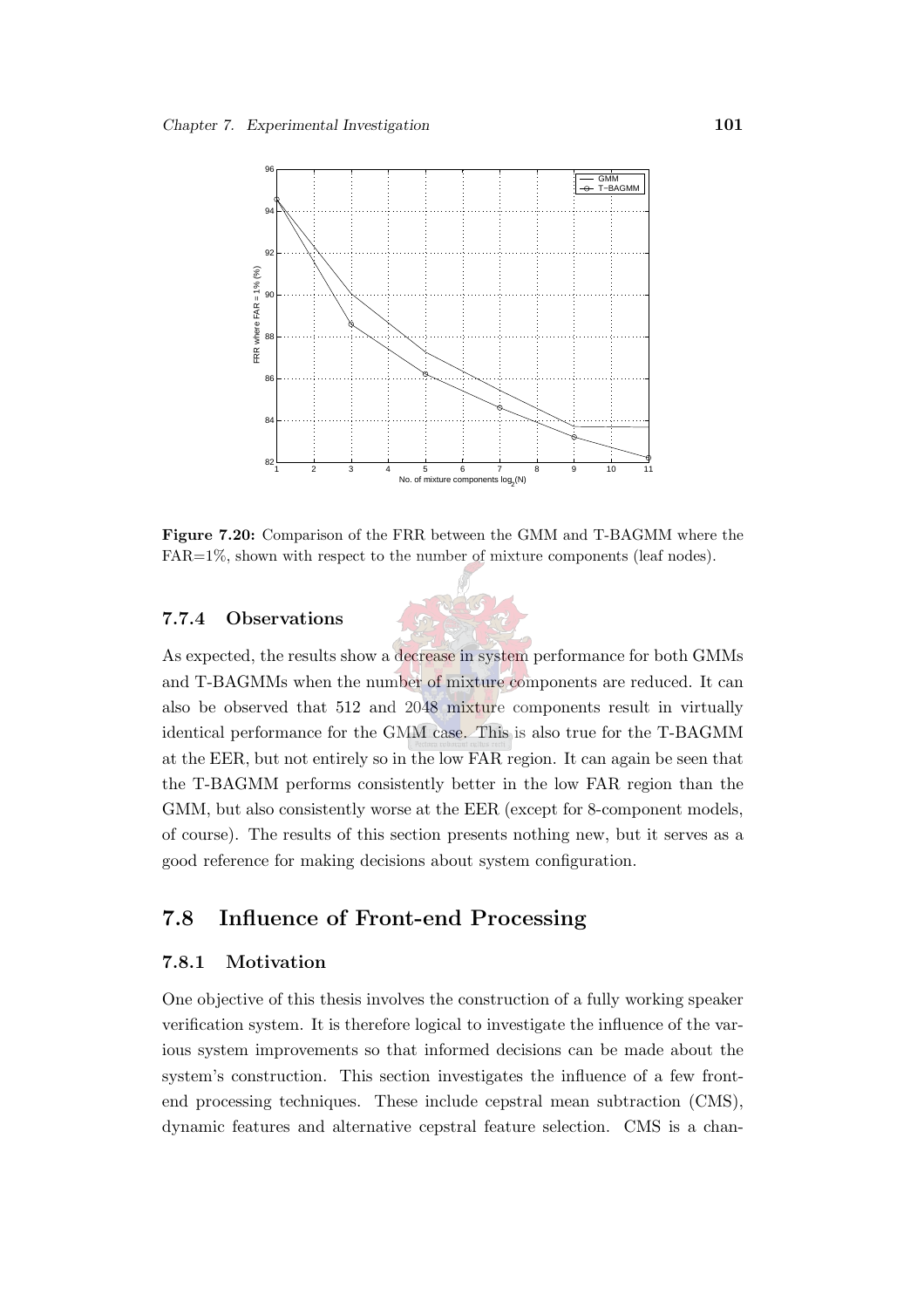nel compensation technique aimed at removing differences in speech that were caused by various channel conditions. Dynamic features incorporate the dynamics of the speech signal into features that can contribute to better recognition. Alternative cepstral feature selection refers to the popular technique of discarding the zeroth cepstral feature coefficient, which represents the energy of the frame.

#### 7.8.2 Setup and Execution

For this investigation, different combinations of the mentioned techniques were applied to the baseline T-BAGMM system. CMS is simply performed by calculating the average (mean) feature vector for each conversation side and subtracting it from each feature vector of the corresponding conversation side. The average feature vector is calculated by adding the values for any given dimension across all the feature vectors and dividing the sum by the number of vectors. By doing this for every dimension of the feature vectors, a new vector can be constructed with the same dimension. This calculation is the maximum likelihood (ML) estimation of the mean vector for the data set.

Dynamic features were calculated as described in Section [5.2.4](#page-73-0) after applying CMS to the MFCC features. The calculation was attempted for both a 2 point window (difference between two vectors) and a 5-point window (discrete differential filter). In the results that are shown here, the indicator "24-dim" refers to a feature vector of 12 MFCC features that is supplemented with 12 ∆-features. Similarly, the indicator "36-dim" refers to a "24-dim" feature vector that is supplemented with 12  $\Delta\Delta$ -features.

For alternative cepstral feature selection, 13 MFCCs were calculated instead of the usual 12. However, the zeroth coefficient is discarded to produce a 12 dimensional feature vector. This will be indicated with the label "13-1".

A new scaling feature normaliser was trained with the speech from the 200 UBM speakers after any different combination of CMS and dynamic features was applied to the data. These were used to normalise all features in the different experiments presented here.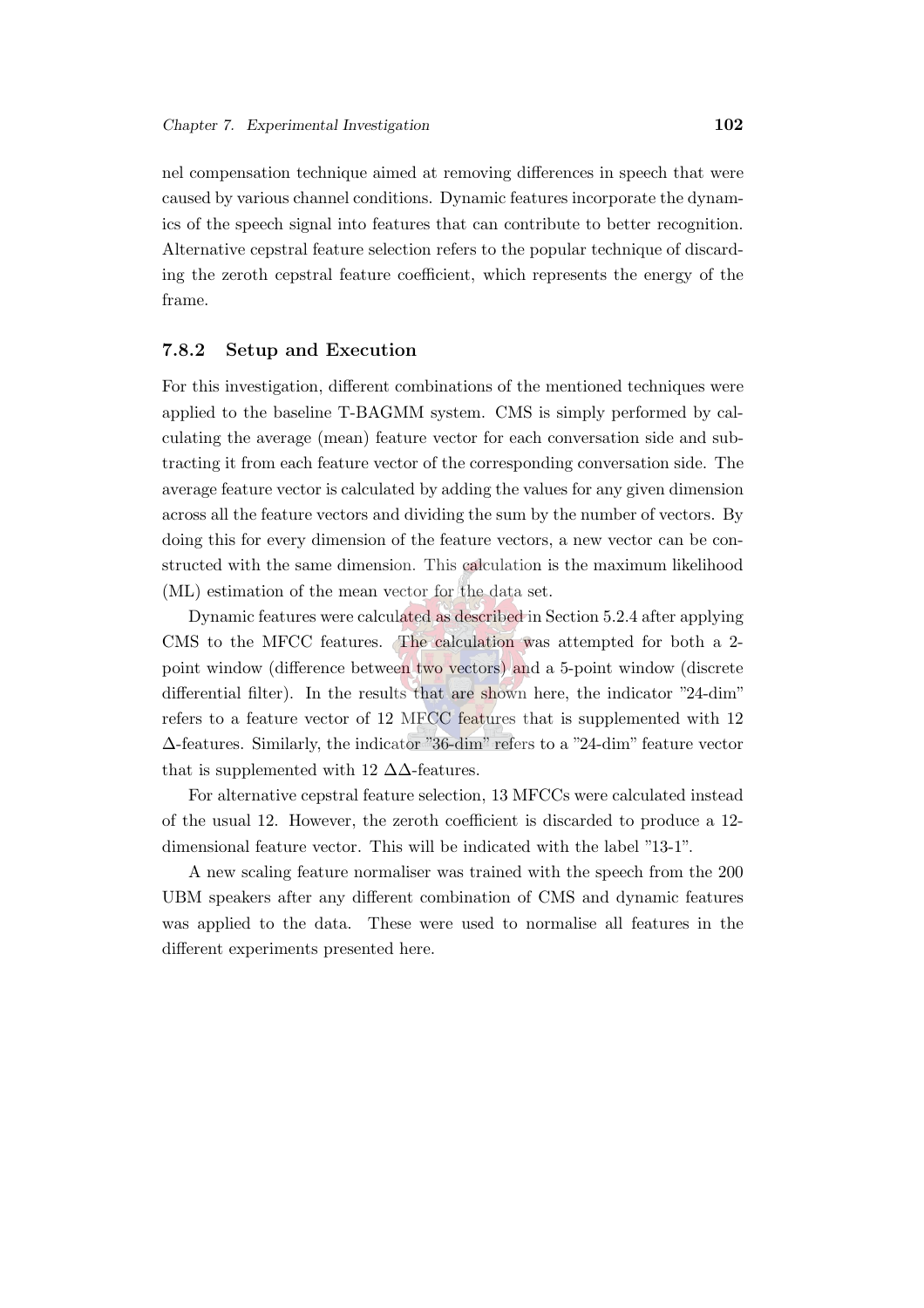#### 7.8.3 Results

#### Cepstral Mean Subtraction



Figure 7.22: DET curve showing the statistical significance of differences between the performance of the baseline T-BAGMM system with and without CMS applied. A significance level of 5 % ( $\alpha$  = 0.05) was used for this figure. Areas with thick lines show significant difference and areas with thin lines indicate were differences are doubtful.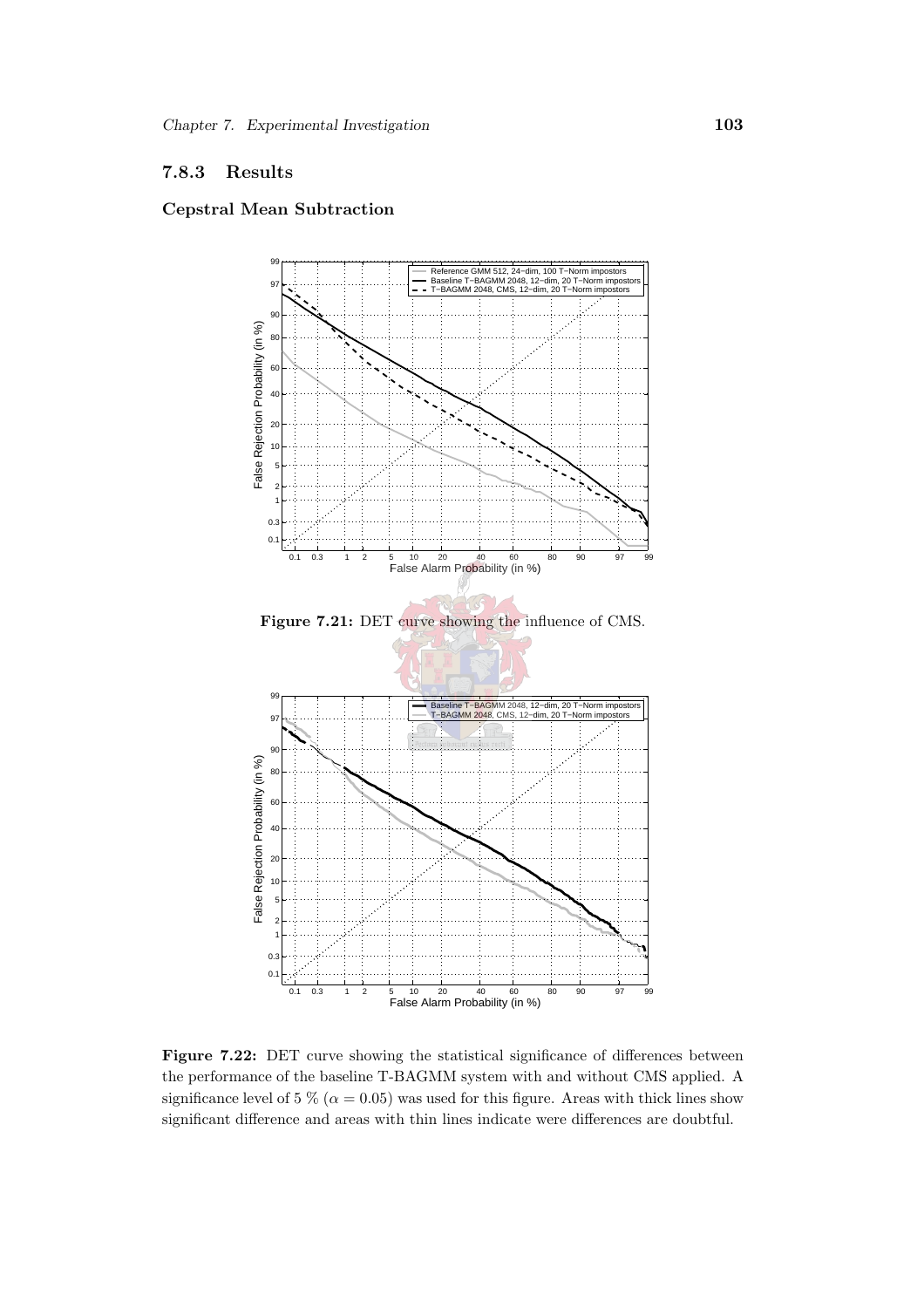#### Dynamic Features



Figure 7.23: DET curve showing the influence of ∆-features without CMS applied. Curves are shown for calculation of  $\Delta\text{-features}$  with a 2-point window.



Figure 7.24: DET curve showing the influence of ∆-features, with CMS applied. Curves are shown for calculation of ∆-features with a 2-point window as well as with a 5-point window.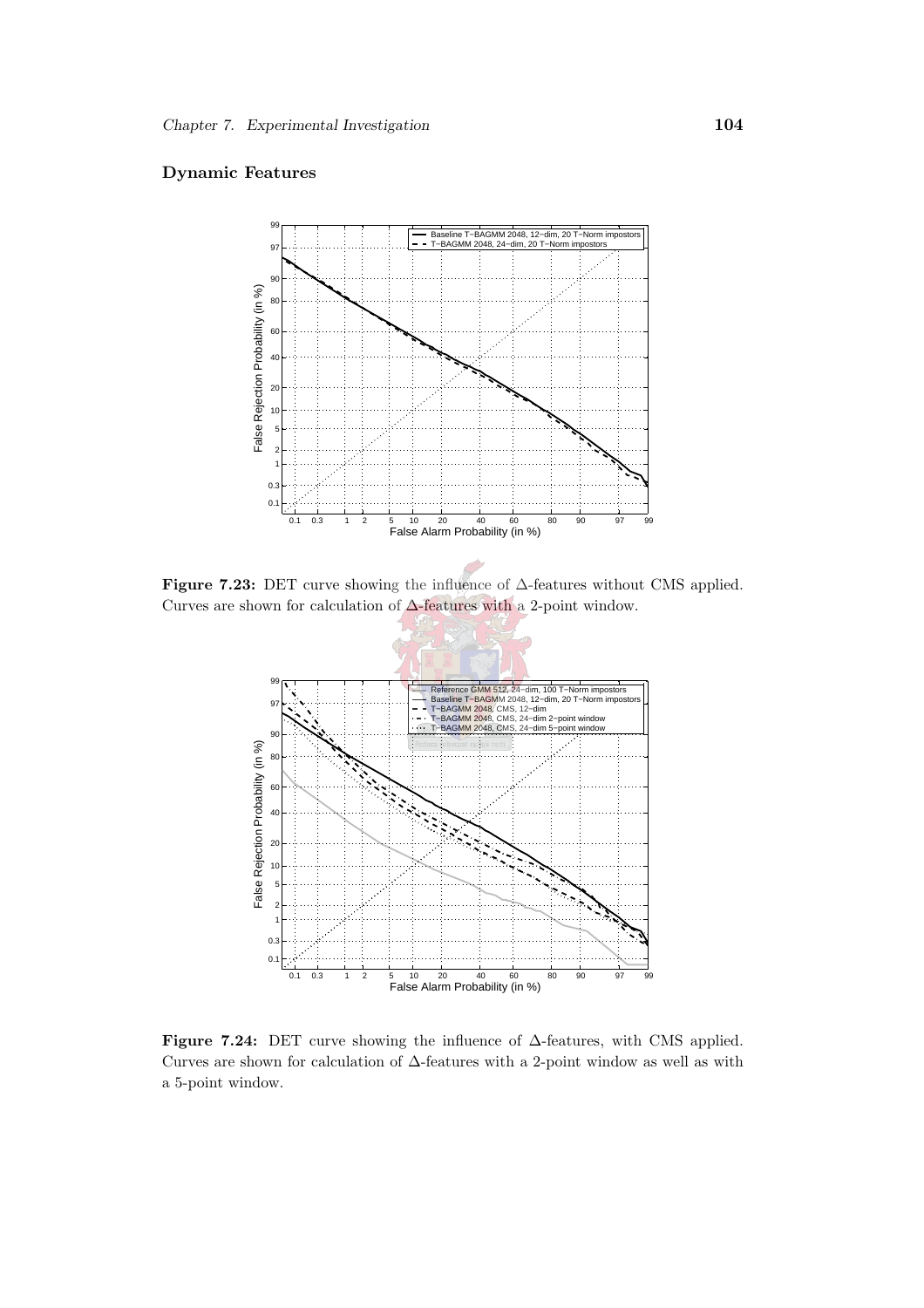

Figure 7.25: DET curve showing the influence of ∆∆-features. Only 5-point windows were used here.



Figure 7.26: DET curve showing the influence of alternative cepstral feature selection (13 MFCCs minus the zeroth coefficient).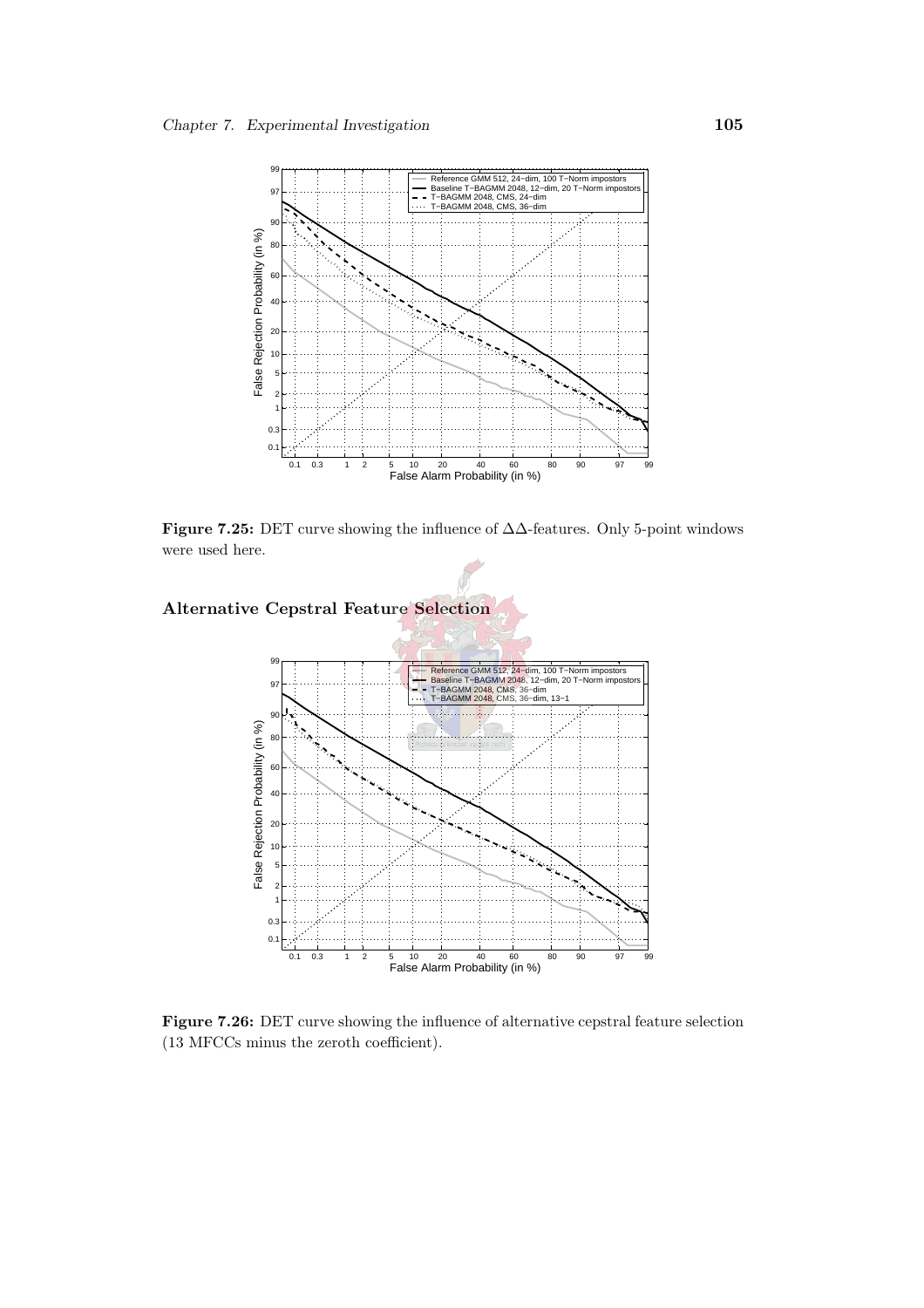

Figure 7.27: DET curve showing the statistical significance of differences between the performance of the T-BAGMM system using basic or alternative cepstral feature selection. A significance level of 5 % ( $\alpha = 0.05$ ) was used for this figure. Areas with thick lines show significant difference and areas with thin lines indicate were differences are doubtful.

It is clear that CMS provides an enormous improvement in the general sys-

7.8.4 Interpretation

tem performance. In this specific case, an 8.49% improvement in the EER is seen, decreasing from 33.55% to 25.06%. It is unfortunate that performance is worsened in the very low FAR regions. The result of the McNemar statistical significance test speaks for itself.

If ∆-features are calculated with a 2-point window and used without CMS, then a slight improvement in the middle and lower FRR regions is observed. This is confirmed by the McNemar test. However, when CMS is applied, the calculation of ∆-features with a 2-point window degrades performance overall. But, when using a 5-point window with CMS, the performance is improved, especially in the lower FAR region. This seems to act as compensation for the degrading effect that CMS has in that area. Using ∆-features in this way provides a further 2.01% improvement in the EER, from 25.06% to 23.05%.

When adding  $\Delta\Delta$ -features that were also calculated with a 5-point window, the performance is improved still, and again more so in the lower FAR region. An additional improvement of 1.69% is observed for the EER, from 23.05% to 21.36%.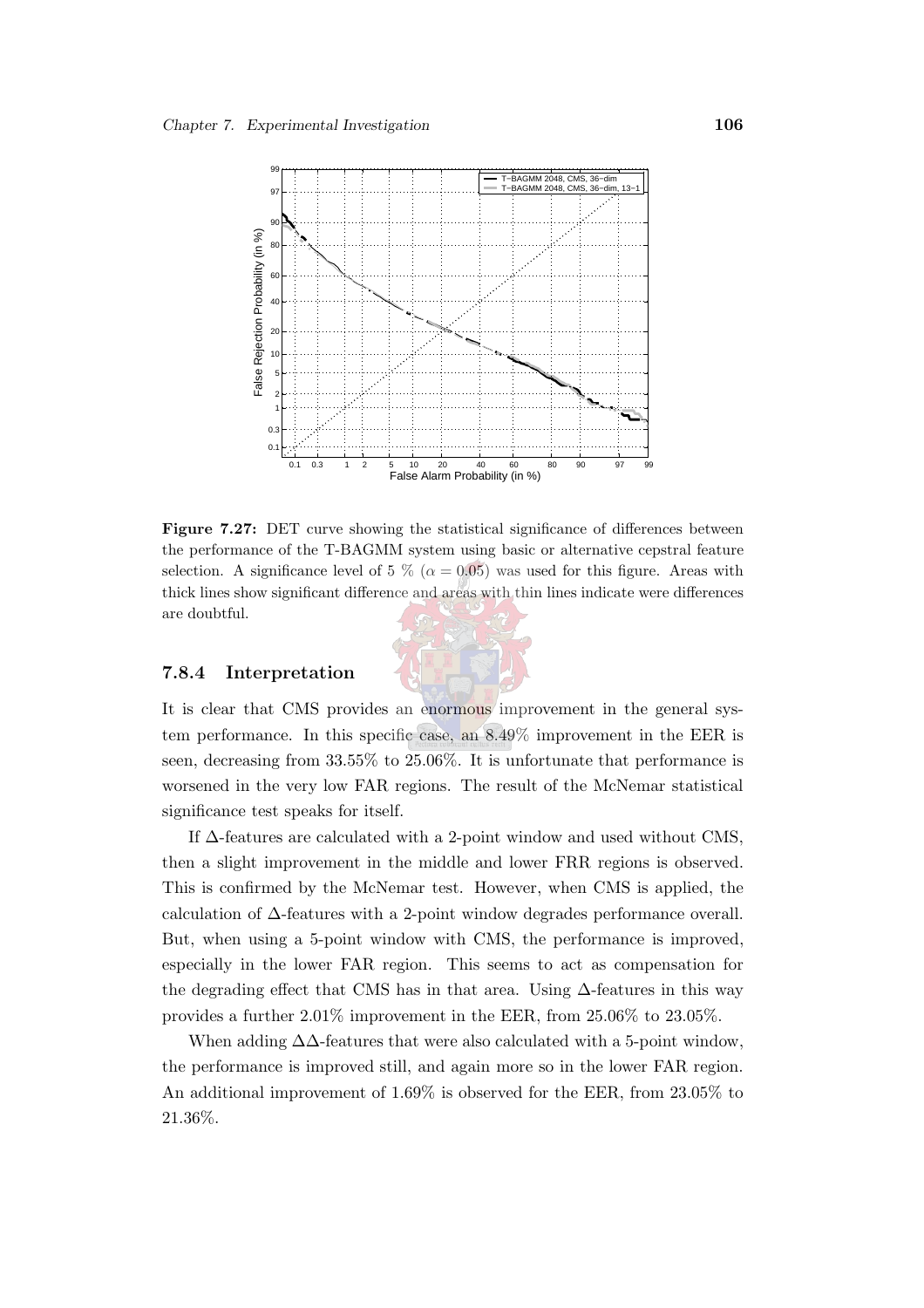The overall improvement in the EER from the baseline T-BAGMM, is 12.19%, decreasing from 33.55% to 21.36%. The overall improvement in the FRR (where FAR=1%) from the baseline T-BAGMM, is 21.9%, decreasing from 82.22% to 60.32%.

It seems as though the alternative cepstral feature selection does not improve the system performance very significantly, or even at all. There is a slight improvement of 0.16% in the EER, from 21.36% to 21.20%. The FRR where  $FAR=1\%$  does show a very small improvement of 0.24% from 60.32% to 60.08%. but the McNemar test shows doubt about its significance.

All of these results seem to indicate that front-end processing, and especially channel compensation, plays a very important role in obtaining good system performance. CMS, or any similar or better channel compensation, seems to be a requirement rather than an option. Also, the discrete differential filter using the 5-point window seems to be the preferred method for calculating dynamic features.

### 7.9 Influence of the T-Norm Impostor Set Size

#### 7.9.1 Motivation

When using test normalisation (T-Norm), it is important to know how many impostor models should be used. Each impostor model is a complete speaker model. The required memory space increases with the number of impostors, but the accuracy might not follow the same trend. It is therefore preferred to find a suitable trade-off between memory requirements and accuracy. This section presents a simple investigation into the effect of the impostor set size on accuracy.

It seems reasonable to assume that the amount and quality of the impostor training data also has an influence on accuracy. But, this could not be investigated in the extent of this thesis.

#### 7.9.2 Setup and Execution

For this investigation, the baseline T-BAGMM system including various combinations of CMS,  $\Delta$ - and  $\Delta\Delta$ -features were used. The large memory requirements of the models necessitated a reduction of the model size to 512 mixture components (or leaf nodes) when using 36-dimensional feature vectors and more than 50 impostor models. According to the results of Section [7.7,](#page-119-0) this model size seems to be sufficiently accurate to provide sensible results for this investigation.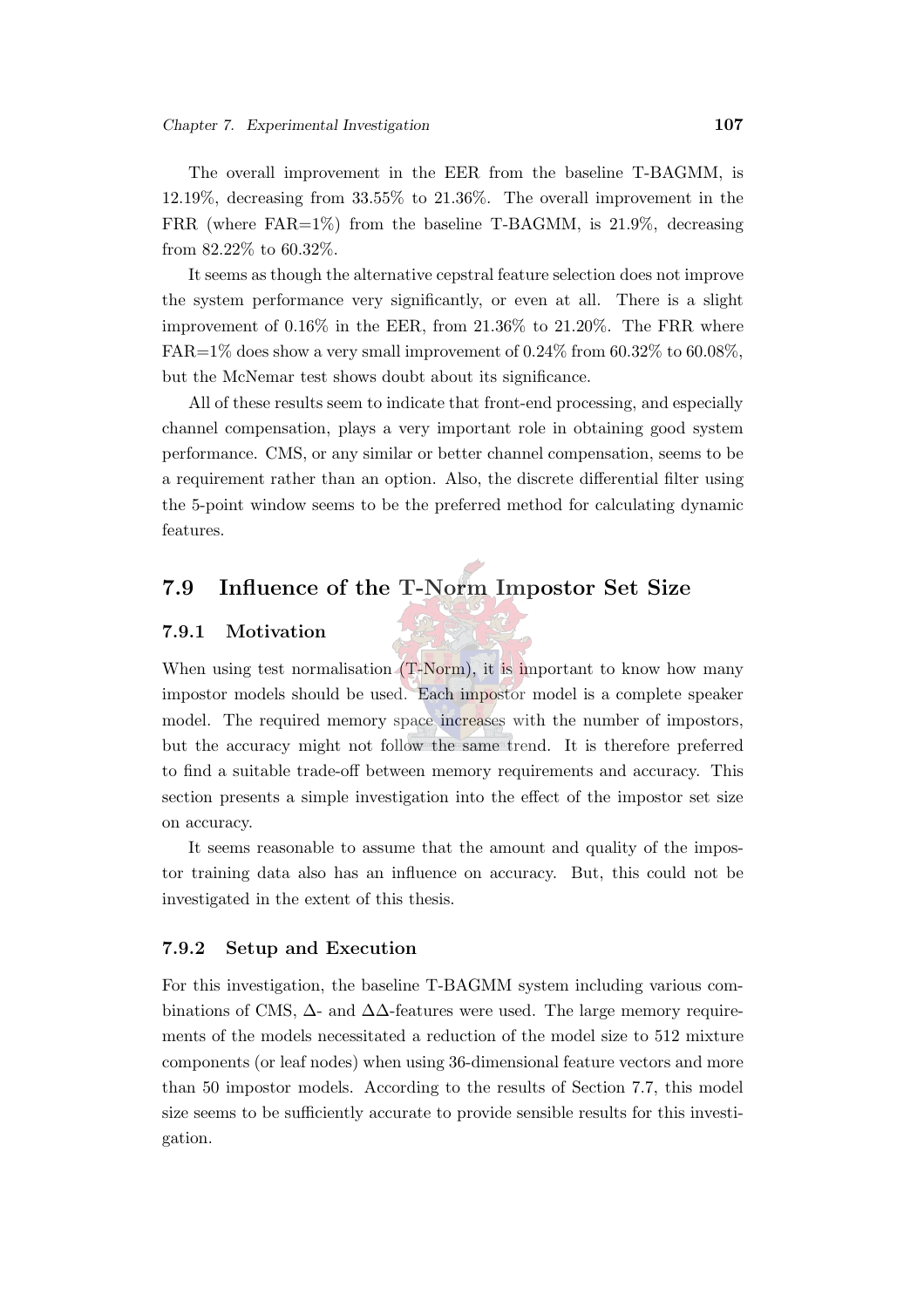The original memory management strategy had to be altered to make memory available so that more impostor models could be accommodated. Originally, all impostor models and all target models for all the trials in a given distributed job were loaded into main memory. Many of the trials shared the same target models. The ratio of trials to unique target models is anything between 20:1 and 70:1 (possibly even higher). But, an instance for each target model was loaded into main memory for each trial in which it was required. This is obviously not a very clever strategy, and it soon became apparent that too much memory is required for this scheme. It was therefore decided to load only unique instances of target models into main memory.

It was necessary to keep all the impostor models in main memory for all trials. If this was not done, then it could happen that one or more impostor models had to be loaded from disk storage for the evaluation of every new test feature vector. Because disk access is slow, this would eliminate any speed gains that the T-BAGMM provides.

It was also required that no memory paging (disk swapping) be allowed, because all of the hosts that participated in the distribution were used for normal desktop work by other users. The constant swapping of data between main memory and disk storage would cause a computer to become unresponsive.

#### 7.9.3 Results



Figure 7.28: DET curve showing the influence of the number of T-Norm impostors using CMS and ∆-features.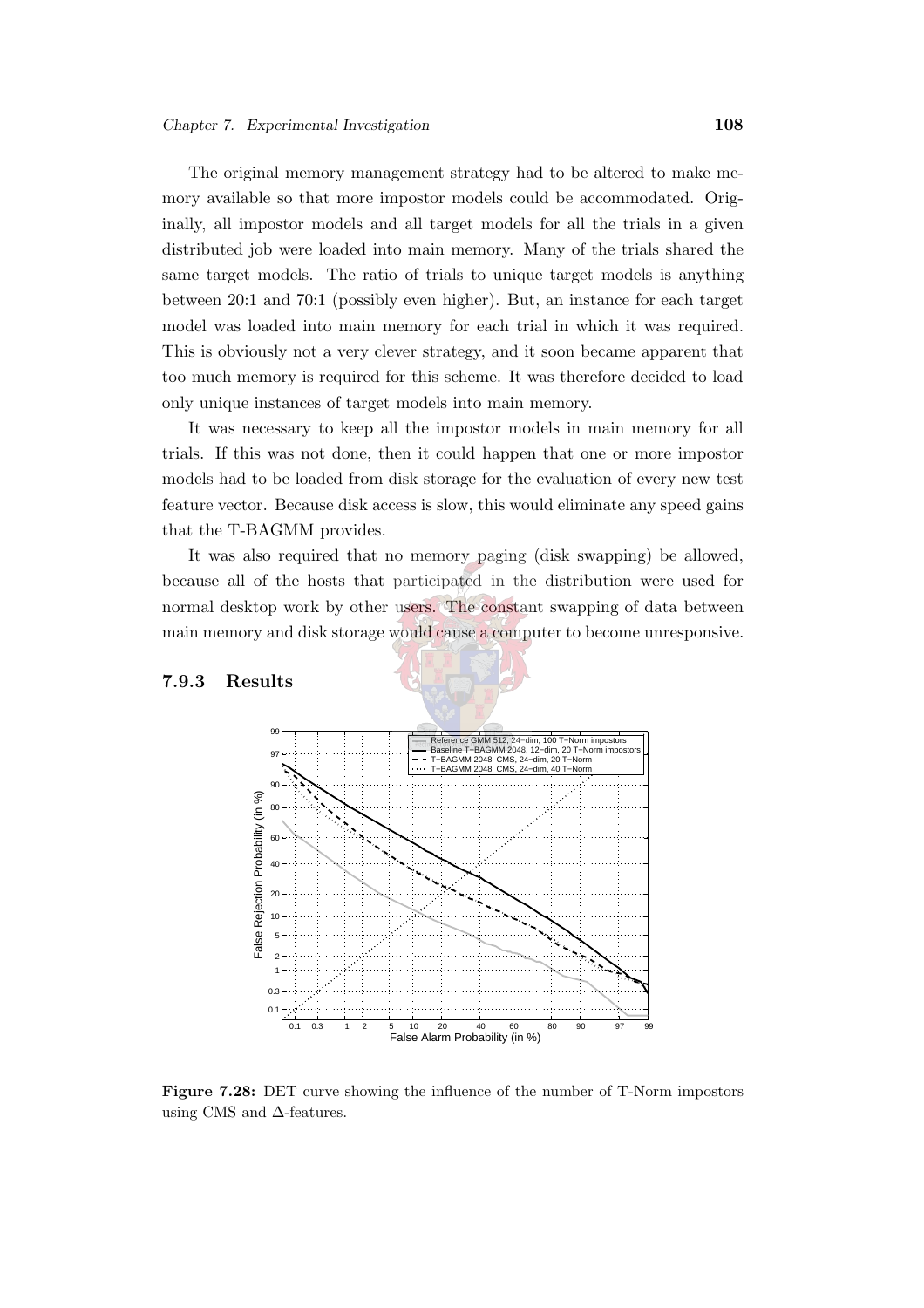

Figure 7.29: DET curve showing the influence of the number of T-Norm impostors using CMS and both  $\Delta\text{-}$  and  $\Delta\Delta\text{-} \text{features.}$ 



Figure 7.30: DET curve close-up showing the influence of the number of T-Norm impostors at low FAR.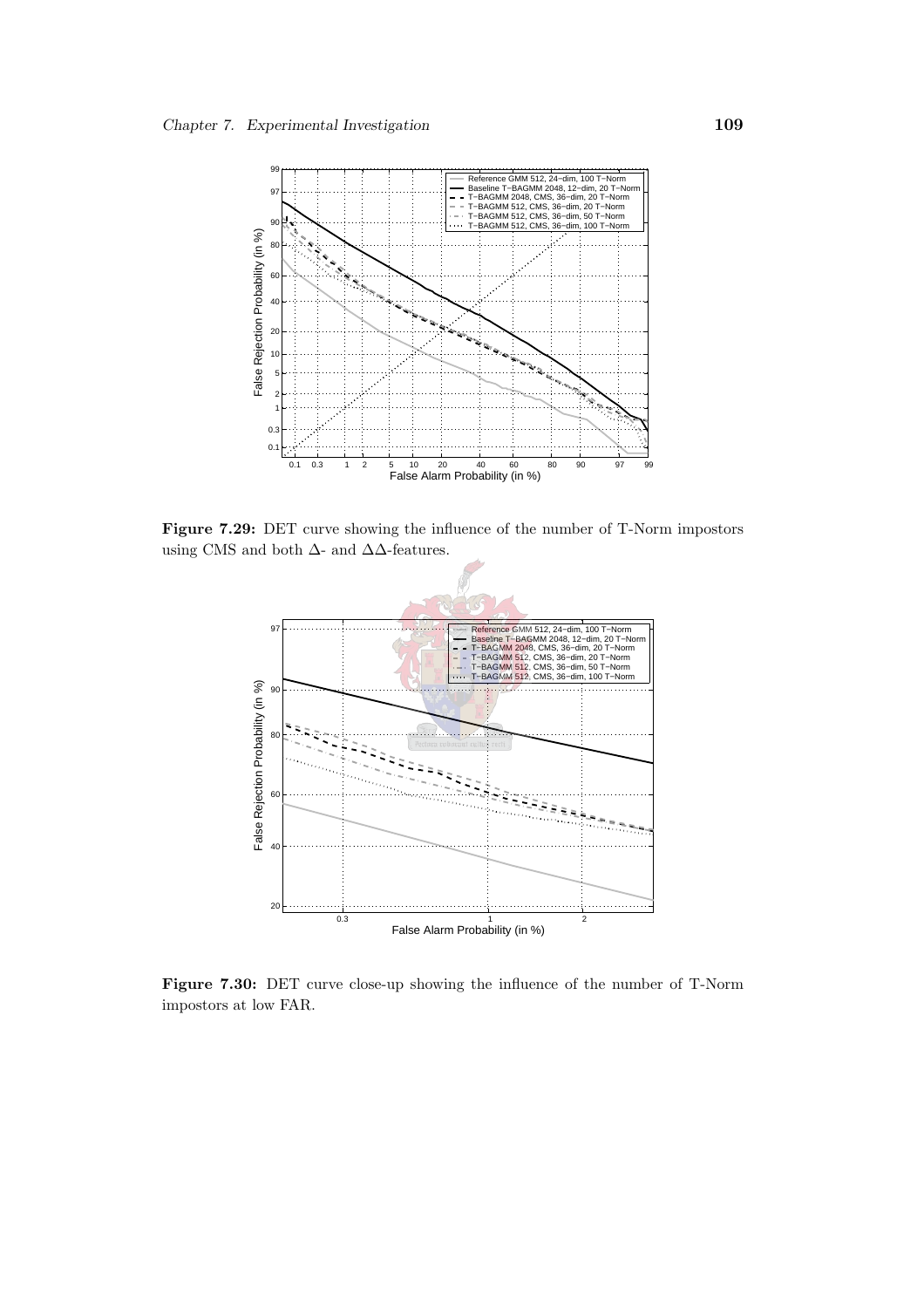

Figure 7.31: DET curve close-up showing the influence of the number of T-Norm impostors at the EER.

#### 7.9.4 Interpretation



Secondly, there is virtually no difference in performance around the EER as the number of impostor models increase. But, in the low FAR region, there is a definite increase in performance. Using up-to 100 impostor models therefore seems like a good idea when the system will operate in the low FAR region. This "tilting" of the DET curve is discussed by other researchers [\[29\]](#page-146-0). A full system evaluation for 2048 components per model and 100 impostor models could not be performed, because it would require too much reading from disk storage. An alternative strategy for managing the memory usage might help to alleviate the problem, but such a strategy could not be implemented in the allocated time.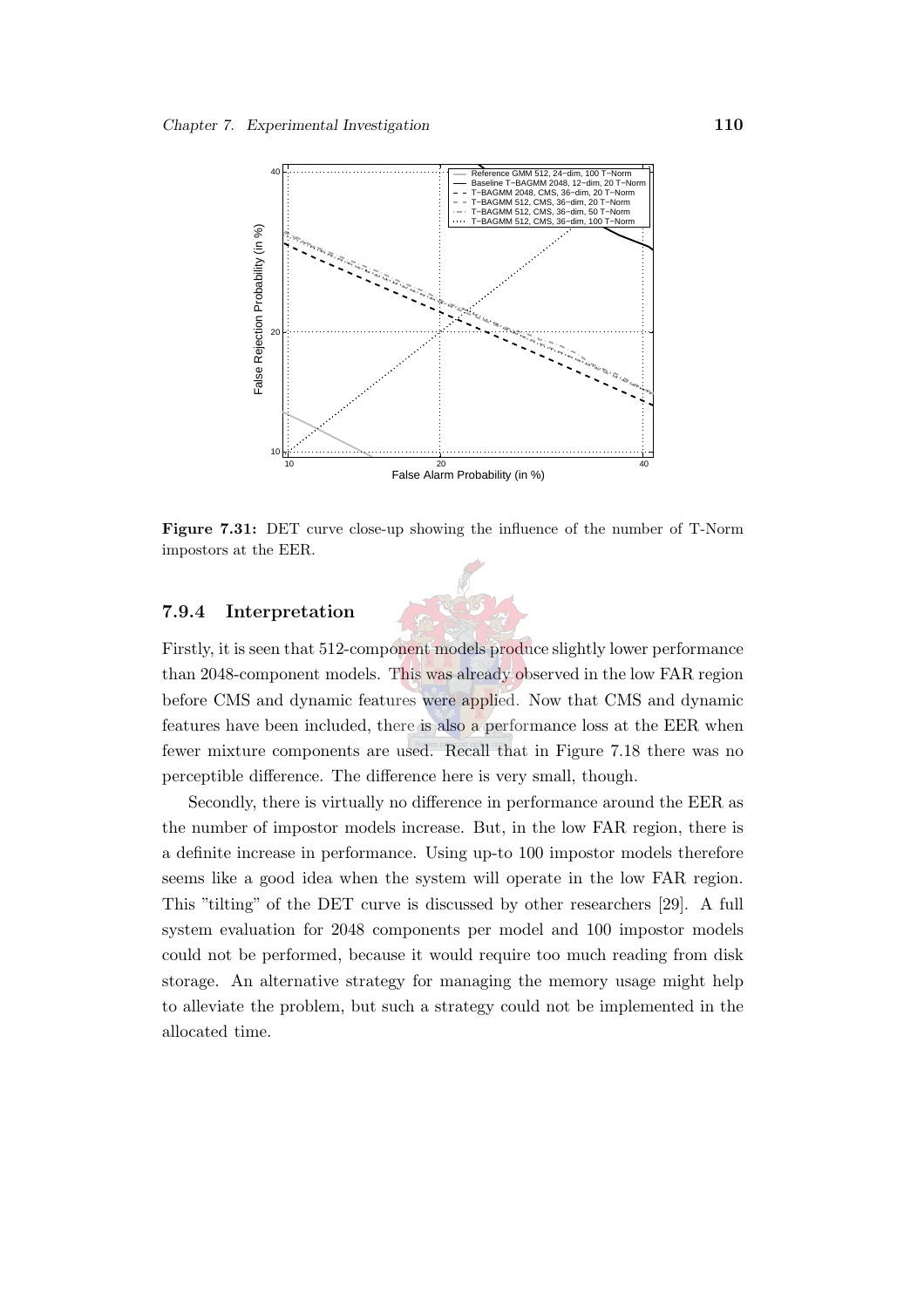#### 7.10 Influence of the UBM Data Set Size

#### 7.10.1 Motivation

The entire effort of this thesis is based on the correct processing of actual data. Therefore, it seems sensible to examine the effects of certain data-centred parameters. Training data are the only data that can be controlled to some extent. Although more thorough investigation is desired, only a simple preliminary study could be made to determine the effect of different numbers of training speakers in the UBM data set. This parameter was chosen, because intuition suggests that having more speakers in the UBM training data set should provide a more general UBM and hopefully better trained models giving better performance. Another parameter that might have been investigated, is the length of training speech samples for each speaker in the UBM data set, as well as for each speaker in the T-Norm impostor set.

#### 7.10.2 Setup and Execution

For this experiment, the baseline T-BAGMM system was used with CMS and both ∆- and ∆∆-features included. Recall that the UBM of the baseline system was trained with speech from 100 male and 100 female speakers (a total of 200). For comparison, another evaluation was performed with a UBM that was trained with 200 male and 200 female speakers (total of 400). The same comparison was also made for two other systems: both using 512-component models, but one also using 100 T-Norm impostors instead of 20.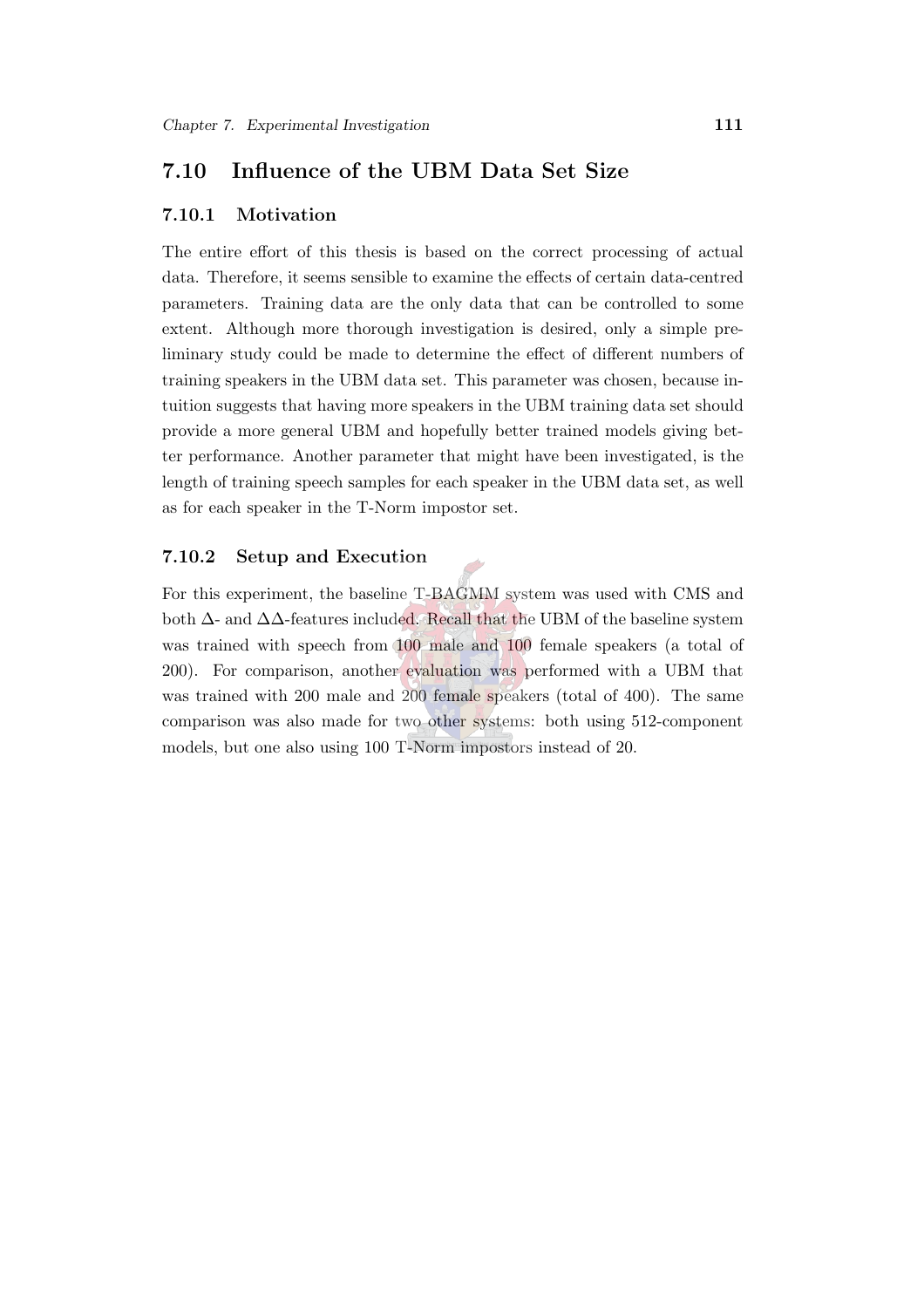#### 7.10.3 Results



Figure 7.32: DET curve showing the difference between a system using 200 UBM speakers and one using 400 UBM speakers. Here, 2048 mixture components are used with 20 T-Norm impostors.



Figure 7.33: DET curve showing the difference between a system using 200 UBM speakers and one using 400 UBM speakers.Here, 512 mixture components are used with 20 T-Norm impostors.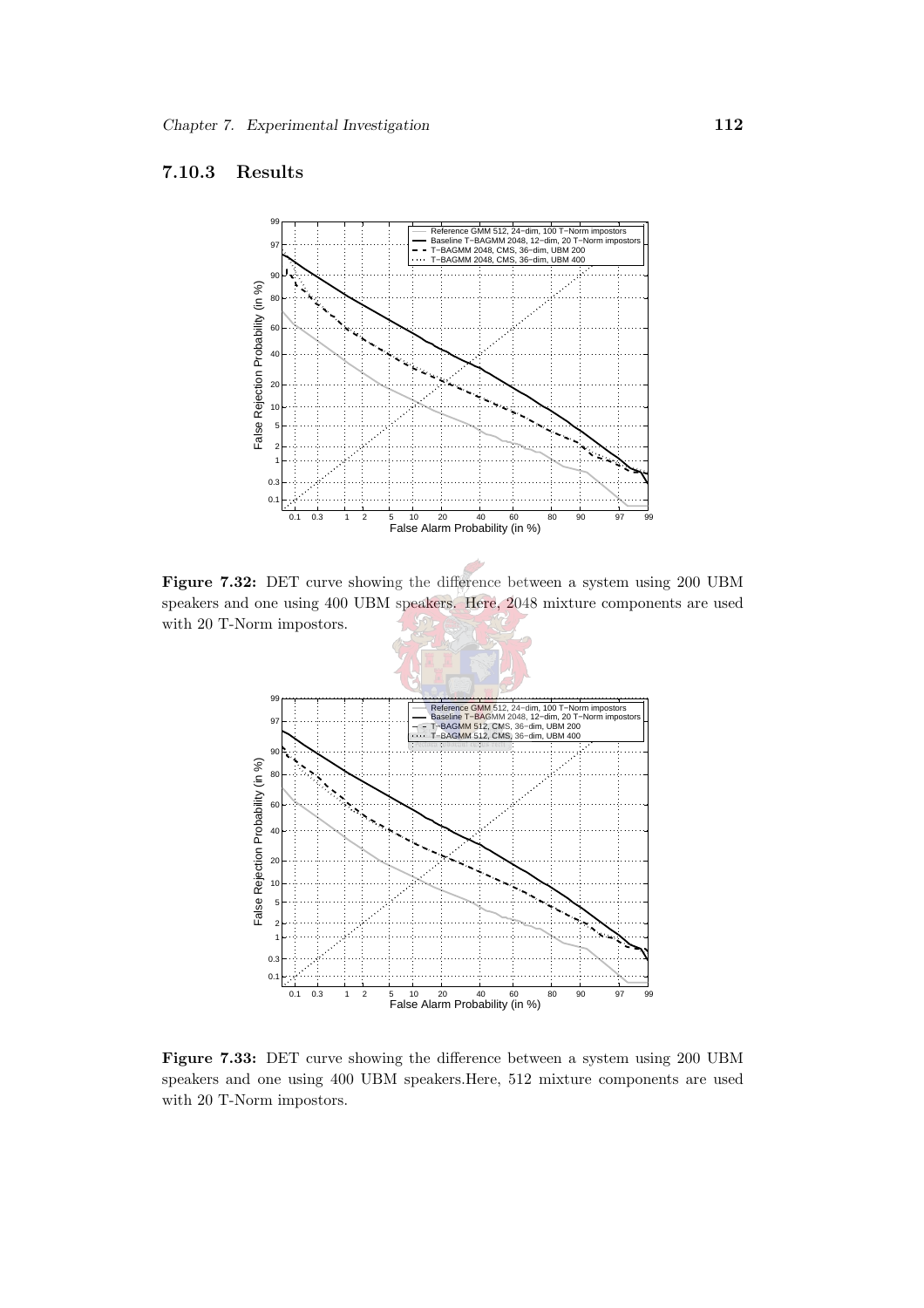

Figure 7.34: DET curve showing the statistical significance of differences between the performance of the T-BAGMM system using 200 or 400 UBM speakers with 512 mixture components. A significance level of 5 % ( $\alpha = 0.05$ ) was used for this figure. Areas with thick lines show significant difference and areas with thin lines indicate were differences are doubtful.



Figure 7.35: DET curve showing the difference between a system using 200 UBM speakers and one using 400 UBM speakers. Here, 512 mixture components are used with 100 T-Norm impostors.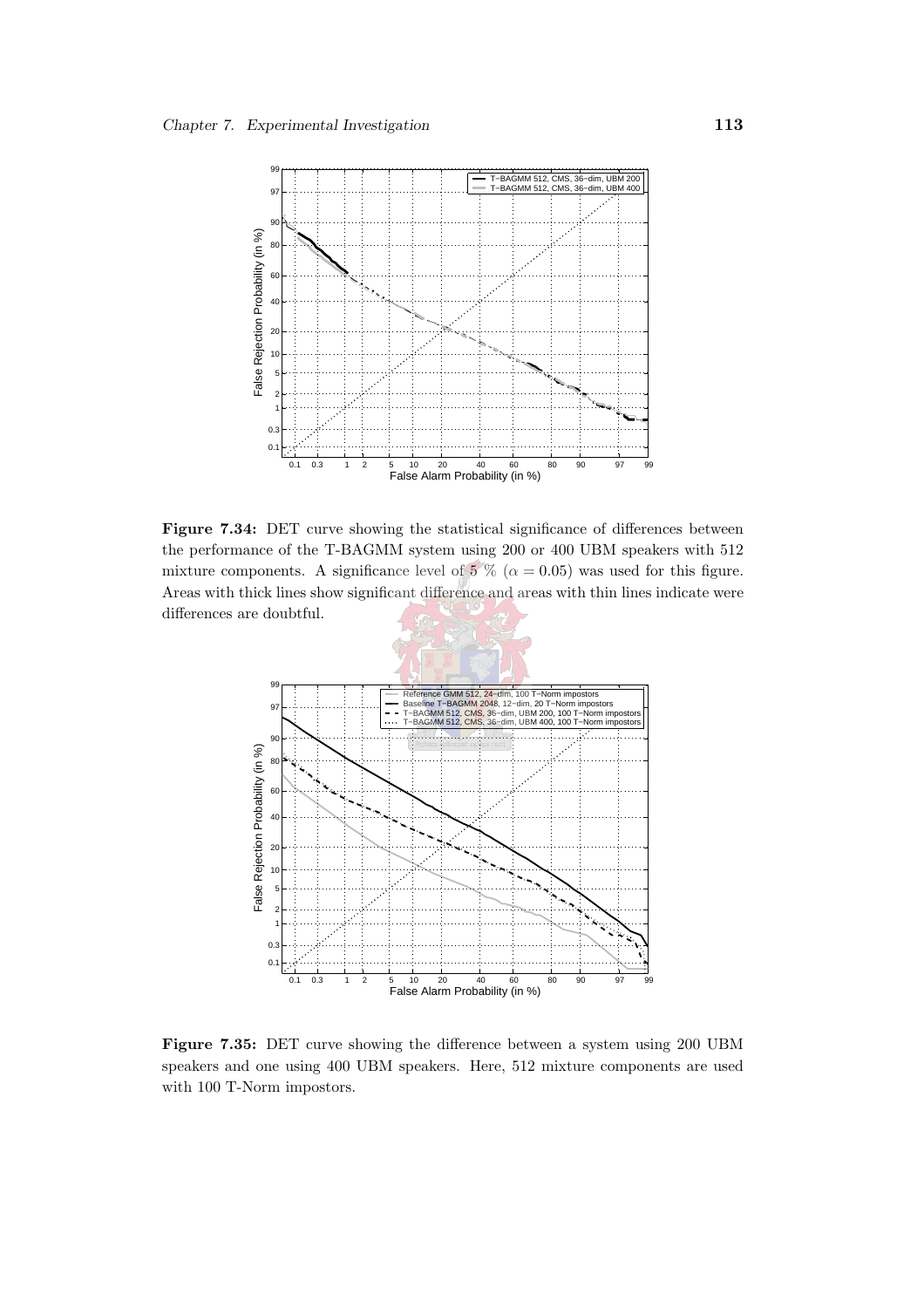#### 7.10.4 Interpretation

It is fairly obvious that there is no practical difference between training a UBM with the speech of 200 people or 400 people. According to other research [\[6\]](#page-144-0), there should be no difference between the system performance when using a UBM trained with one hour of speech and one trained with six hours of speech. For the results presented here, 60 seconds of speech were used per person. With 200 speakers, the total is 200 minutes, or 3 hours and 20 minutes. For 400 speakers, the total is six hours and 40 minutes. These results therefore seem to correlate well with the observations of others.

Some improvement in performance is observed in the low FAR region for a system with 512-component models, 20 T-Norm impostors and a UBM trained with 400 speakers. The McNemar test shows that this difference is significant. However, the cause of this effect is not known yet. It might be a good idea to conduct a much more thorough investigation into the effects of the UBM training data parameters.

## 7.11 MAP Adaptation for both Means and Covariance Matrices

#### 7.11.1 Motivation

MAP adaptation can be used to train GMM speaker models by adapting any combination of means, covariance matrices and mixture weights from the UBM. It is now commonly known that the best performance is achieved when adapting with regard to only the means of mixture components. However, it was considered that this might be due to the use of the popular UBM-based component selection for speed increase [\[40](#page-148-0)]. Because the UBM is used to select components that should be evaluated for speaker models, it seemed that adaptation with regard to more parameters than the mean would cause the speaker models to become substantially different from the UBM. This would then cause the UBM-based selection to select inappropriate components and cause performance degradation.

The T-BAGMM is not as dependent on the UBM for selecting components with high scores. Speaker models only inherit their tree structure from the UBM. It was thought that the T-BAGMM might therefore show an improved performance when models were adapted with regard to the means and the covariance matrices. This section presents the result of such an investigation.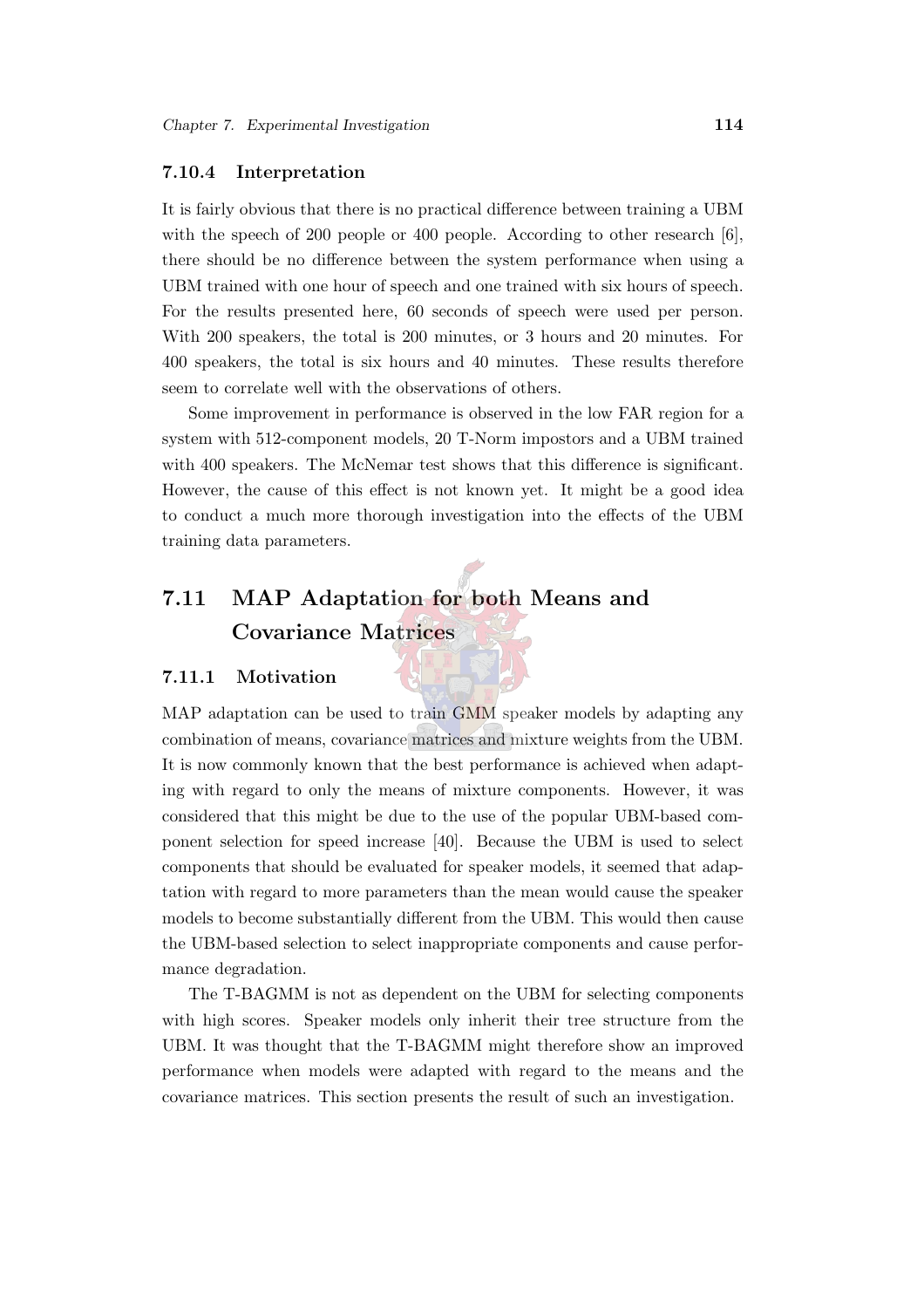#### 7.11.2 Setup and Execution

For this experiment, the baseline T-BAGMM system was used with CMS and both ∆- and ∆∆-features included. The alternative cepstral feature selection was used, although it was seen in Section [7.8](#page-123-0) that this provides no significant advantage. Recall that speaker models of the baseline T-BAGMM system are trained using mean-only MAP adaptation with a relevance factor of 16.

An alternative system was configured which is identical to the one mentioned above, except that speaker models were trained using MAP adaptation with regard to both the mean and covariance matrix. Two tests were made with this system, where the one test used models adapted with a relevance factor of 16 and another with a relevance factor of 72. A higher relevance factor indicates that more of the UBM characteristics are retained in the speaker models.

#### 7.11.3 Results



Figure 7.36: DET curve showing the difference between a system using mean-only MAP adaptation and one using MAP adaptation with regard to both the mean and the covariance matrix. The second system was tested with a relevance factor of 16 and again with a relevance factor of 72, as shown in parentheses.

#### 7.11.4 Interpretation

The higher relevance factor definitely degrades performance. But more importantly, these results confirm again that mean-only MAP adaptation produces better performance. However, this may only indicate that the T-BAGMM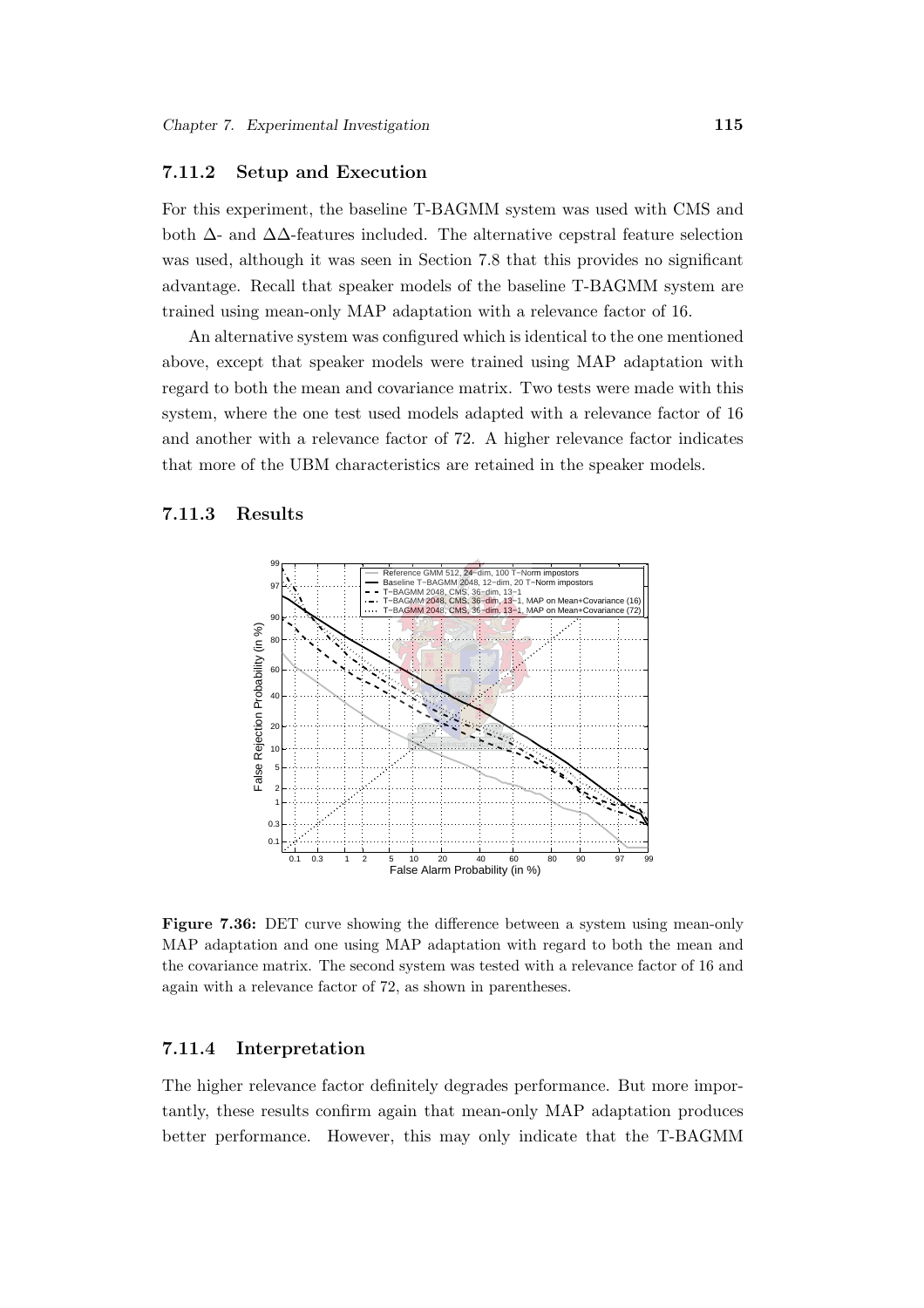speaker models are not as independent on the UBM as originally thought. It is possible that the models that were adapted with regard to more parameters do not fit well into the tree structure that was inherited from the UBM.

On the other hand, it may just as well indicate that the cause lies somewhere else. It might be due to the limited amount of adaptation data, although this is unlikely. At least is is now known that the T-BAGMM behaves similar to the GMM in the aspect of MAP adaptation as well.

#### 7.12 Summary

The best performance that was obtained by this research, is still far off from that of the reference system from DataVoice. It seems as though the front-end processing plays a very important role in this respect. A large factor is most likely the difference between using CMS and the superior short-time Gaussianisation. Another factor that may contribute to the performance difference, is the specific way in which development data are selected and applied.

However, this research aimed to increase the execution speed by means of the T-BAGMM, rather than to focus on factors that provide better performance. The results show that speed improvement measurements correspond well to theoretical predictions. For 2048-component models, the speed improvement is even better than predicted, reducing the GMM execution time by a factor of about 113! A possible explanation for this unexpected result was given, although further investigation may shed light on the true cause. It also seems that there is very little performance loss. Performance is even slightly better in the low FAR region, which is where systems typically operate for applications such as access control. No reason could yet be found for this behaviour, but it seems to resemble the effect that T-Norm has in rotating the DET curve counter-clockwise.

The T-BAGMM was successfully used to execute a fairly large number of experiments. Although these experiments are not exhaustive, they covered all the components that are used to construct a verification system: front-end processing, modelling, evaluation and data usage. The results can be used to make informed decisions about the construction of an acoustic speaker verification system. Without the speed improvement, the completion of all these experiments would not have been possible in the short time allocated for this research.

The most important investigation provided detailed results that characterise the T-BAGMM speed improvement. These characteristics can be used to determine whether the use of the T-BAGMM will be beneficial to any given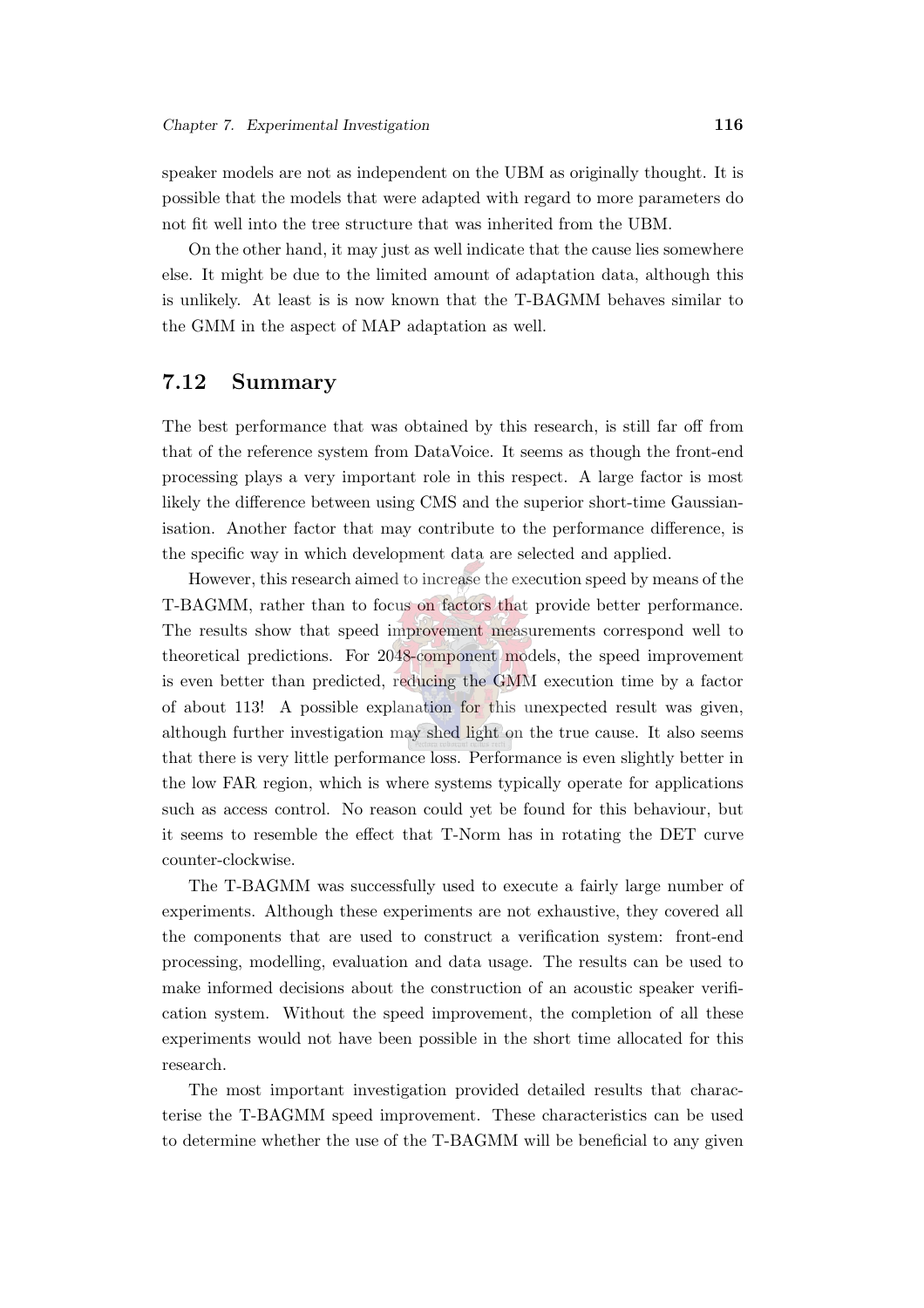application. It can further be used to see how much of an improvement in speed should be observed. With the accompanying accuracy measurements, it is possible to select a good trade-off between speed and performance.

The investigations performed for this thesis are similar to that of previous research by some other researchers. This thesis served as a good platform to evaluate the various techniques on newly released data that were provided for the 2004 NIST SRE. The experiments were also conducted according to conditions that were defined for the 2004 NIST SRE. The results therefore provide information on how the corresponding techniques perform under these challenging conditions.

The investigations were performed for the various techniques on a single set of data under the same conditions. This gives a researcher the ability to observe how much different techniques alter performance relative to each other. For example, it is very clear that some form of channel compensation such as CMS is a very important requirement for a high-performance system.

It was not possible to perform a thorough T-Norm investigation for T-BAGMMs with 2048 mixture components. This was due to a shortage of computer memory. A few suggestions for an alternative memory management strategy are given here. Some memory could be freed by keeping only one target model in main memory at any given time. The trials are arranged in such a way that all trials using a given model will follow each other in a sequence. However, this will only allow about a handful of extra impostor models to be loaded for most cases.

A totally different strategy might load only one impostor model at any given time into main memory. This model will be evaluated for all of the test feature vectors in a test utterance and the results stored in main memory. This will then be performed for each impostor model. The final normalisation procedure can then simply recall the results that were stored in memory. This method will only be successful if the amount of memory required to store such a result matrix is small enough.

This method requires that all the impostor models must be loaded from disk for each trial. This will, of course, cause the speed to drop. Depending on the size of this result matrix, it might even be possible to evaluate a single model for more than one test utterance while that model is kept in memory. This will increase the speed of execution slightly, because less disk reads are required.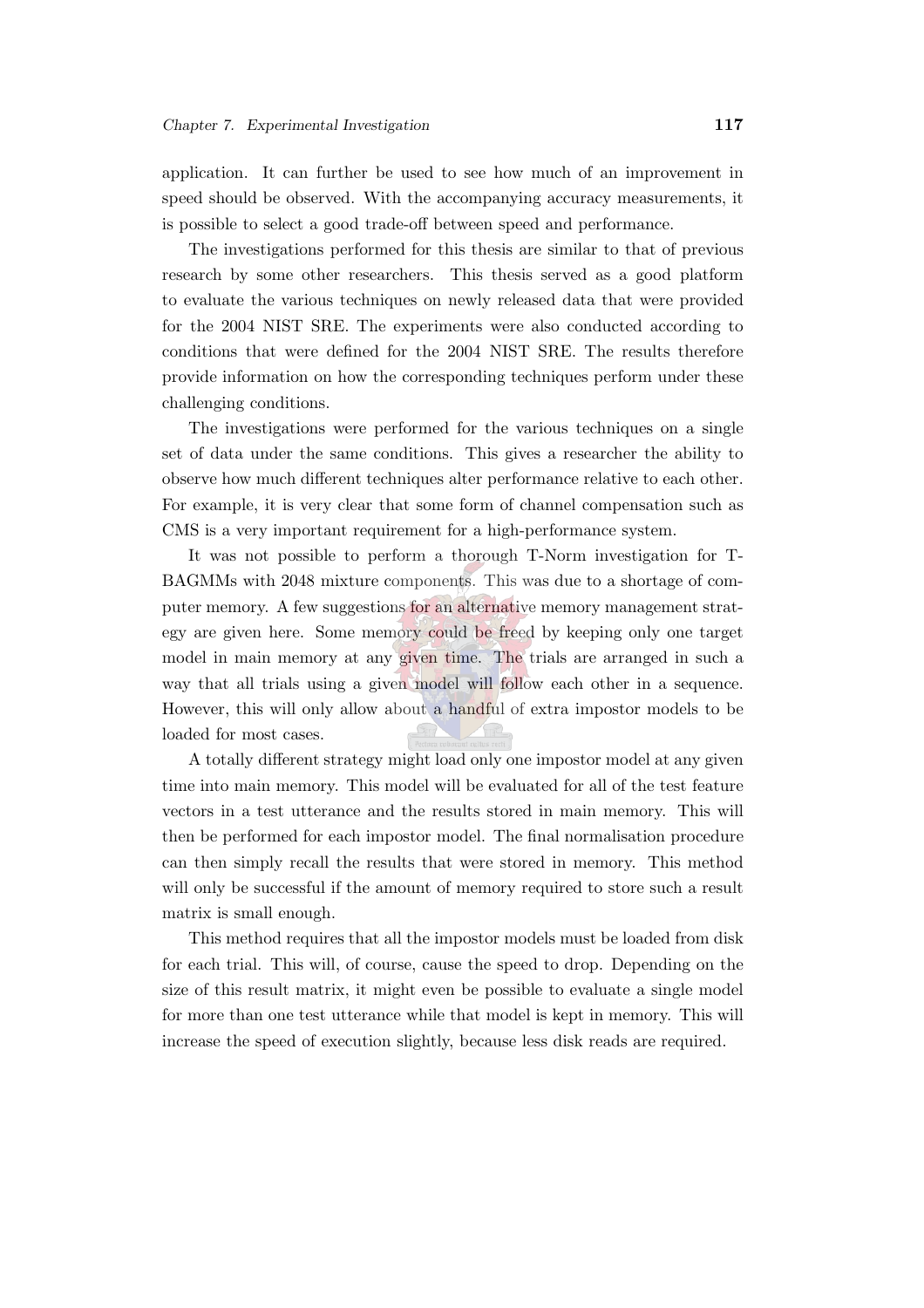## Chapter 8

# Conclusions and Recommendations

#### 8.1 Tree-based Adaptive Gaussian Mixture Model

This thesis presented the development of a new, time-efficient version of the Gaussian mixture model (GMM), called the tree-based adaptive Gaussian mixture model (T-BAGMM). Although other approaches exist for improving the execution speed of GMM evaluation, this new model has a few unique characteristics and possible advantages.

Popular approaches try to minimise the number of mixture components that need to be evaluated. They do this by finding those components that contribute the most to the model likelihood in an efficient manner. Some of these methods use tree-structures to perform the search. The T-BAGMM goes one step further by including components with lower contribution when they are evaluated as part of the search. This does not reduce execution speed significantly, and provides a smoother approximation to the regular GMM. The T-BAGMM effectively provides a multi-resolution GMM that models different regions in feature space with different degrees of detail, depending on where a particular test feature vector is located. The implementation of the T-BAGMM in this thesis also includes a parameter, called the node score beam width, that can be used to adjust the speed-accuracy trade-off. Detailed discussions about the T-BAGMM structure, related algorithms and implementation were provided.

The T-BAGMM was successfully implemented and tested under difficult conditions, and it proved to have been worth the effort. High speed gains for both training and evaluation were indeed obtained, although the loss due to overhead is more pronounced for lower mixture component counts. A thorough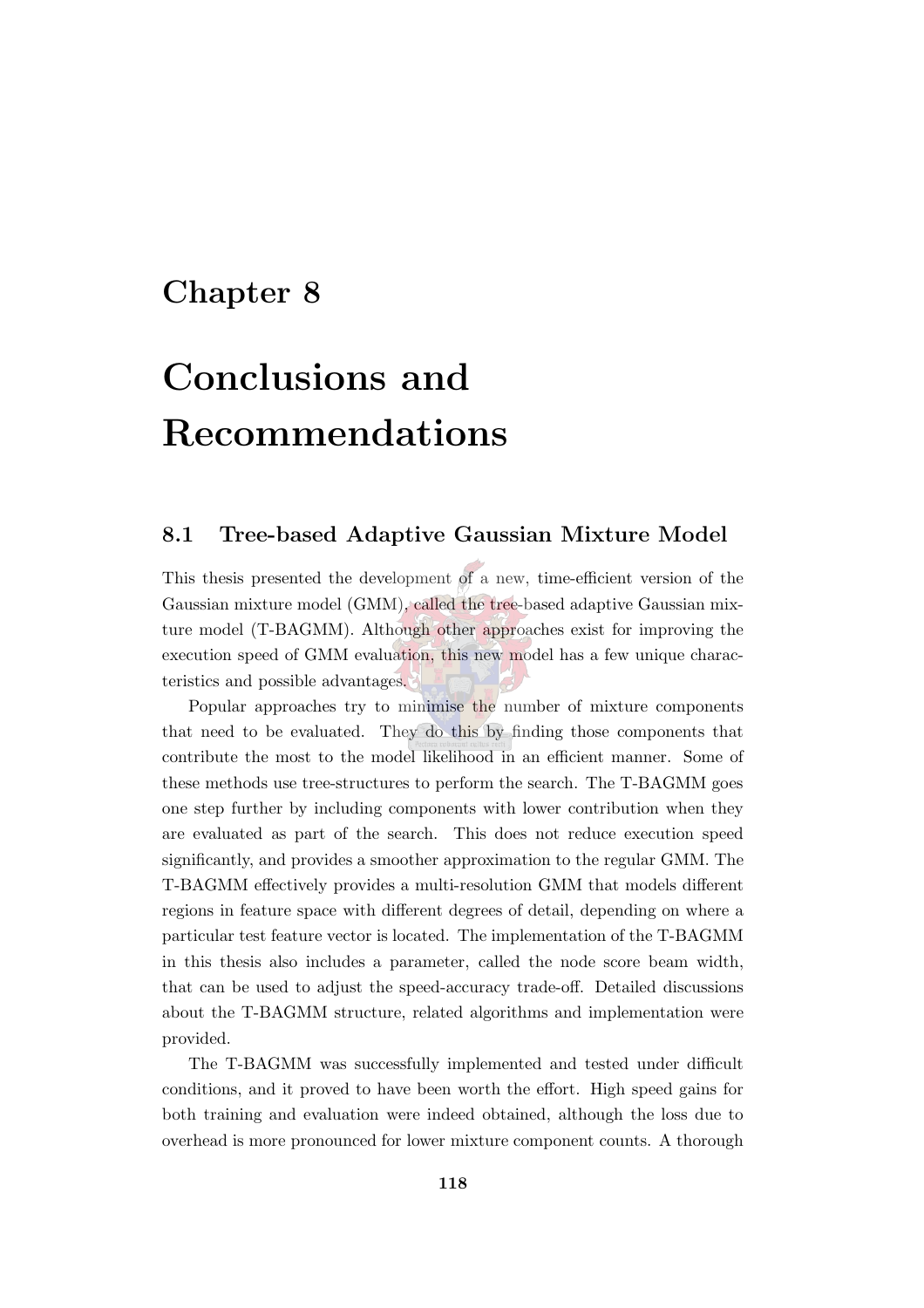investigation was performed to obtain speed improvement characteristics for the T-BAGMM. Improvement curves were obtained for both training and testing, with regard to the number of mixture components and the value of the node score beam width. These curves can be used to determine whether and how much of a speed improvement will be seen for any given application.

Verification accuracy is very similar to that of the regular GMM. This new model also provided a few positive surprises. Firstly, it seems as though better accuracies are produced at the low false alarm operating regions. This is especially interesting, because many practical systems in applications such as access control operate in those regions. Some speculation about the cause was given. However, during the course of performing the research for this thesis, no proper explanation could be found for this effect. It may be worthwhile to investigate this phenomenon further.

Secondly, it was observed that the speed improvement is better than the rough theoretical prediction when models have 2048 mixture components. A possible explanation was given, but it is uncertain whether it is accurate. The time measurements were also not especially accurate and may have contributed further to this effect, but it is doubtful that it could have been the only factor. If this matter must be investigated further, it should be done with different data sets and more accurate predictions and time measurements.

A curious effect with regard to speed was observed when training speaker models with MAP adaptation. It seems as though the execution speed increased for subsequent EM iterations. This was not yet verified for all cases. It may not necessarily lead to some important discovery, but it is probably a still good idea to investigate this matter further.

Apart from the benefits that were shown in this thesis, the T-BAGMM also allows the use of other techniques such as structural maximum a-posteriori (SMAP) adaptation [\[8\]](#page-144-1). This technique has already shown positive performance improvements for other tree-based GMMs in speaker verification [\[9\]](#page-145-0). An initial investigation into SMAP for the T-BAGMM has been performed during this research. There were differences between the MAP and SMAP formulas for covariance matrices in the particular literature. It was unknown whether it would be possible to re-use implementations of the MAP formulas for SMAP, but it was suspected to be so. A derivation was made to consolidate the MAP and SMAP formulas and it was found that they are identical, except for their context. Unfortunately, this derivation could not be reproduced here.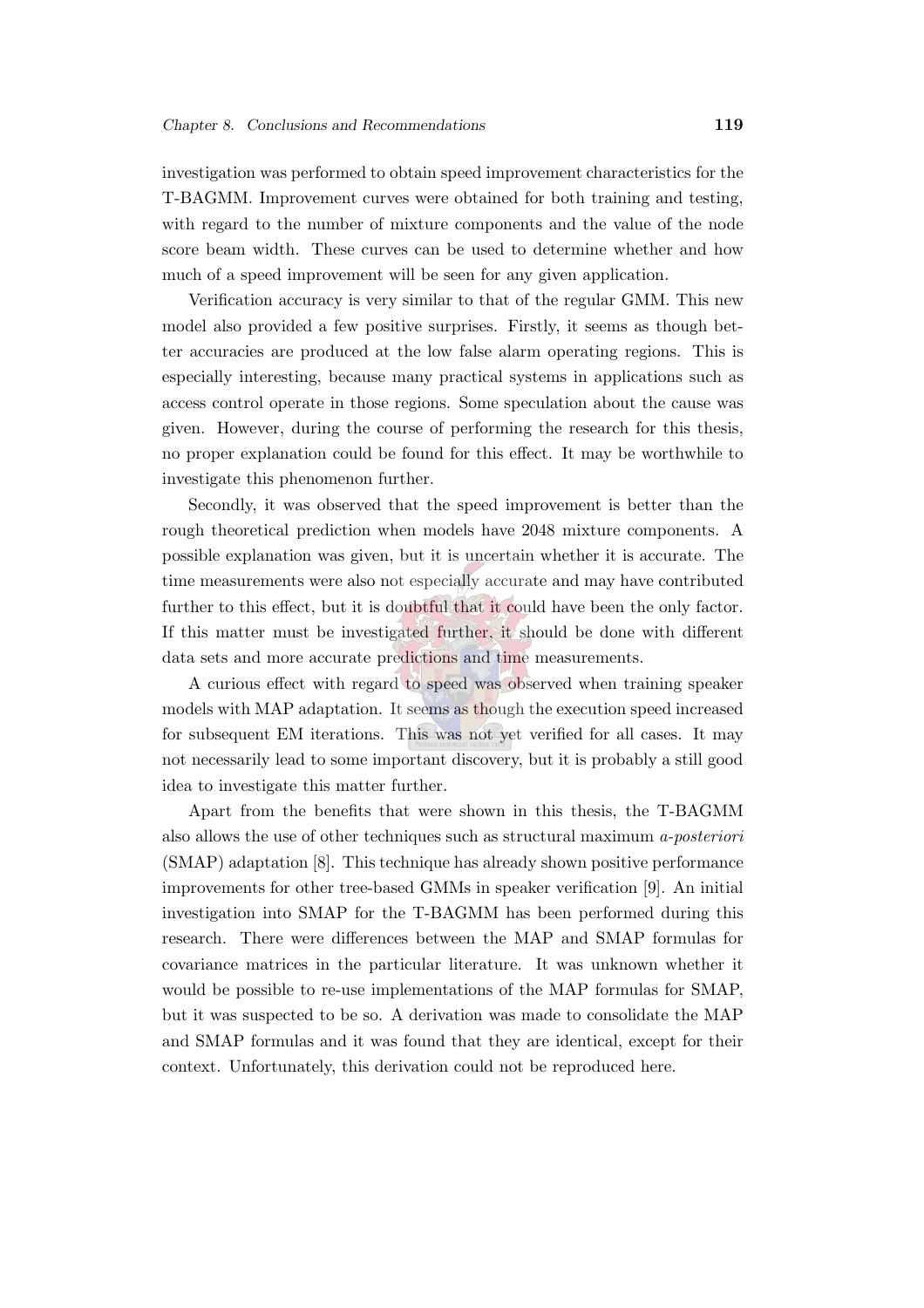#### 8.2 The Acoustic Speaker Verification System

In conjunction with the introduction of the new T-BAGMM, this thesis also fully described the construction of a complete acoustic text-independent speaker verification system. The best performance obtained by this research is still far away from that of a typical, modern high-performance system. However, this research aimed to increase the execution speed by means of the T-BAGMM, rather than focus on factors that provide better performance. The results testify that this has been done successfully.

It was shown how the likelihood ratio is used to make verification decisions. The likelihood ratio uses likelihoods that must be calculated for the target speaker and alternative (impostor) speakers. Theoretical models can be used to approximate these likelihoods, and descriptions of one such model, the GMM, as well as a faster version, the T-BAGMM, were provided. The GMM is suited well for acoustic speaker recognition. Some detail was given with regard to front-end processing for extracting useful information from speech signals.

Even though other performance factors received little attention, some valuable experiments were performed. Basic investigations were made for each of the main components in the verification system. The influence of cepstral mean subtraction (CMS), dynamic features and cepstral feature selection were shown for the front-end processing part. The influence of the mixture component count, maximum a-posteriori (MAP) adaptation for different parameters, and data set size for the universal background mode (UBM) were shown for the speaker modelling part. The influence of the number of impostor speakers used by test normalisation (T-Norm) was shown for the evaluation part.

Although these experiments were merely less thorough repetitions of investigations that were previously made by other researchers, they provide a unique perspective. All of the experiments that were presented in this thesis were performed on newly released data that were used for the 2004 National Institute of Standard and Technology (NIST) speaker recognition evaluation (SRE). Not only did the NIST SRE present challenging conditions, but it is now possible to observe how these different techniques influence performance relative to each other. It is especially clear that a large improvement is provided by a channel compensation technique such as CMS. It is therefore obvious that the results can be used to make informed decisions about the construction of an acoustic speaker verification system.

It was mentioned that there is still much improvement to be made in order to achieve performance results that are comparable to current high-performance systems. For further investigations, front-end processing would require the most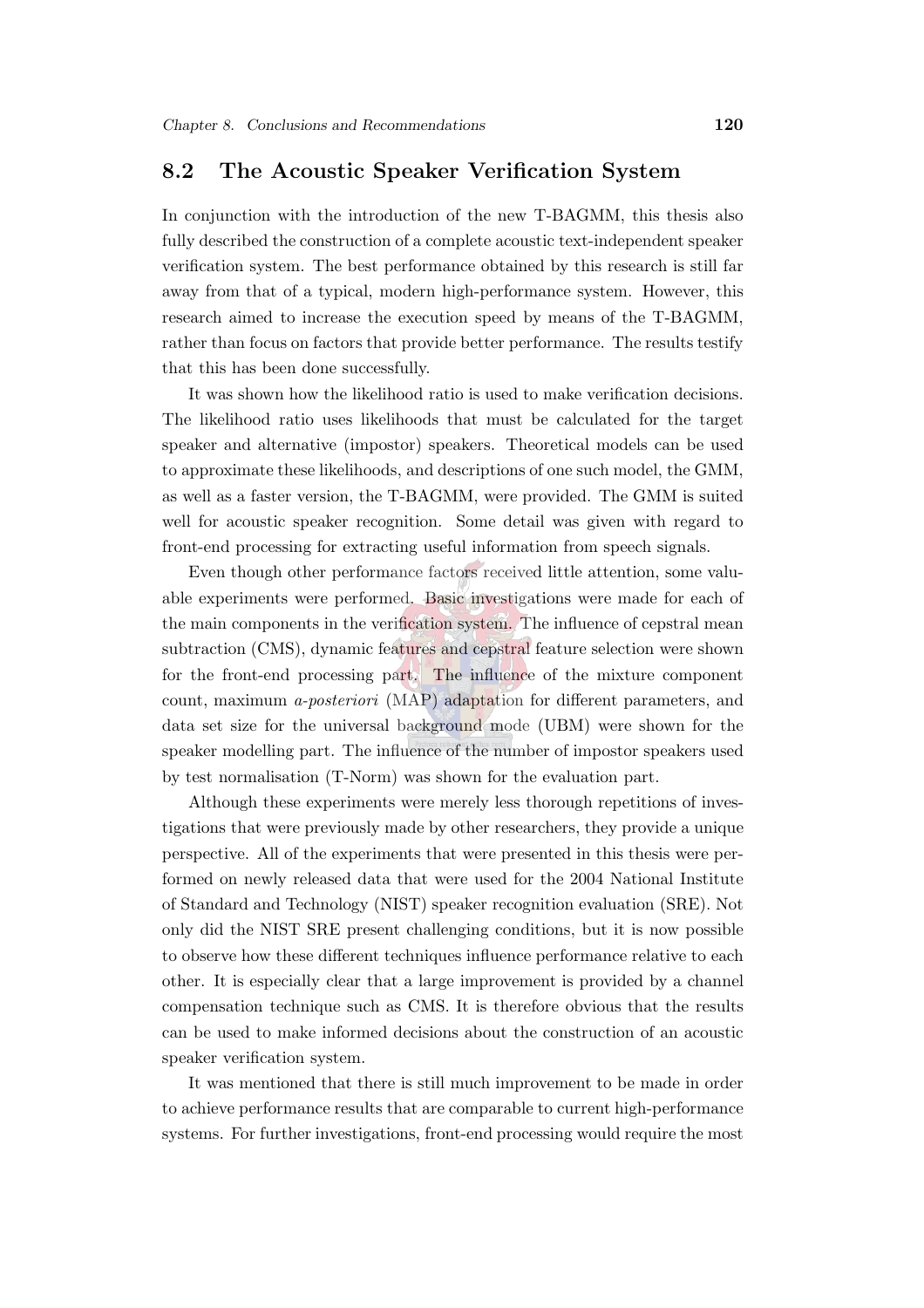attention, because it seems to have the greatest potential for providing a big improvement. Special consideration should be given to apply short-time Gaussianisation as an alternative to CMS. It would also be a good idea to give more attention to noise contamination.

Memory requirements became an important concern when the number of T-Norm impostors were increased. For a proper investigation, or if 2048 component models are required, a better memory management strategy must be implemented. It would also help to reduce the memory overhead of models as much as possible.

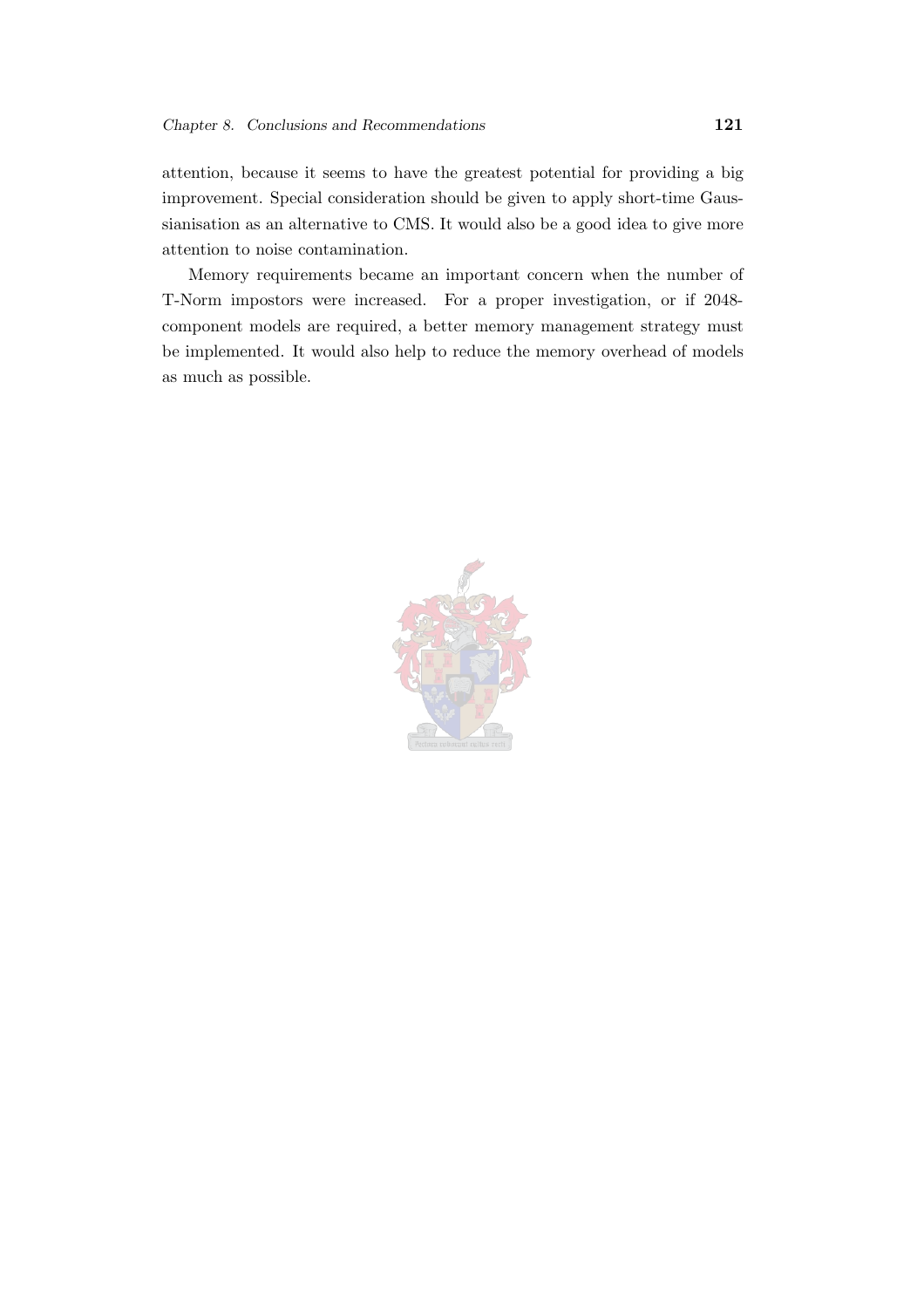# Bibliography

- [1] Reynolds, D.A.: An Overview of Automatic Speaker Recognition Technology. Proceedings of the IEEE International Conference on Acoustics, Speech and Signal Processing (ICASSP '02), vol. 4, pp. 4072–4075, 2002.
- [2] Reynolds, D.A. & Rose, R.C.: Robust Text-Independent Speaker Identification Using Gaussian Mixture Speaker Models. IEEE Transactions on Speech and Audio Processing, vol. 3, no. 1, pp. 72–83, 1995.
- [3] Duda, R.O., Hart, P.E. & Stork, D.G.: Pattern Classification. 2nd edn. Wiley, 2001.
- [4] Alder, M.D.: Principles of Pattern Classification: Statistical, Neural Net and Syntactic Methods of Getting Robots to See and Hear. University of Western Australia Centre for Intelligent Information Processing Systems, 1994.
- [5] Gauvain, J.-L. & Lee, C.-H.: Maximum a Posteriori Estimation for Multivariate Gaussian Mixture Observations of Markov Chains. IEEE Transactions on Speech and Audio Processing, vol. 2, no. 2, pp. 291–298, 1994.
- [6] Reynolds, D.A., Quatieri, T.F. & Dunn, R.B.: Speaker Verification Using Adapted Gaussian Mixture Models. Digital Signal Processing, vol. 10, no. 1-3, pp. 19–41, 2000.
- [7] Watanabe, T., Shinoda, K., Takagi, K. & Iso, K.-I.: High Speed Speech Recognition using Tree-structured Probability Function. Proceedings of the IEEE International Conference on Acoustics, Speech and Signal Processing (ICASSP '95), vol. 1, pp. 556–559, 1995.
- [8] Shinoda, K. & Lee, C.-H.: A Structural Bayes Approach to Speaker Adaptation. IEEE Transactions on Speech and Audio Processing, vol. 9, no. 3, pp. 276–287, 2001.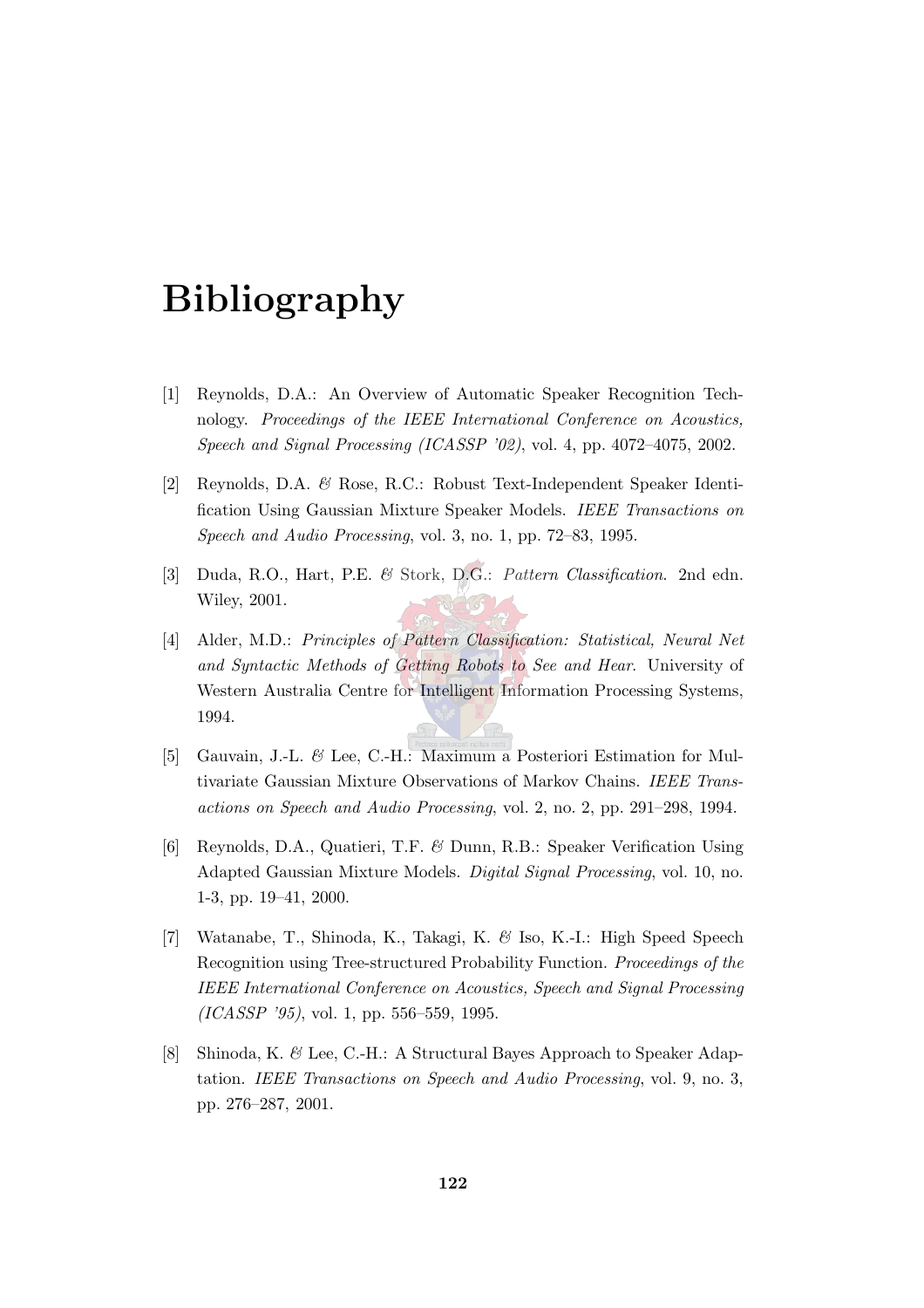- [9] Liu, M., Chang, E. & Dai, B.: Hierarchical Gaussian Mixture Model for Speaker Verification. 7th International Conference on Spoken Language Processing (ICSLP 2002), pp. 1353–1356, 2002.
- [10] Xiang, B. & Berger, T.: Efficient Text-Independent Speaker Verification with Structural Gaussian Mixture Models and Neural Network. IEEE Transactions on Speech and Audio Processing, vol. 11, no. 5, pp. 447–456, 2003.
- [11] Rosenberg, A.E. & Sambur, M.R.: New Techniques for Automatic Speaker Verification. IEEE Transactions on Acoustics, Speech and Signal Processing, vol. 23, no. 2, pp. 169–176, 1975.
- [12] Freedman, D., Pisani, R. & Purves, R.: Statistics. W. W. Norton & Company, 1978.
- [13] Peebles Jr, P.Z.: Probability, Random Variables and Random Signal Principles. 4th edn. McGraw-Hill, 2001.
- [14] Rabiner, L. & Schafer, R.W.: Digital Processing of Speech Signals. Prentice-Hall, 1978.
- [15] Smith, S.W.: The Scientist and Engineer's Guide to Digital Signal Processing. 2nd edn. California Technical Publishing, 1999.
- [16] Proakis, J.G. & Manolakis, D.G.: Digital Signal Processing: Principles, Algorithms, and Applications. 3rd edn. Prentice-Hall, 1996.
- [17] Atal, B.: Automatic Recognition of Speakers from their Voices. Proceedings of the IEEE, vol. 64, no. 4, pp. 460–475, 1976.
- [18] Davis, S.B. & Mermelstein, P.: Comparison of Parametric Representations for Monosyllabic Word Recognition in Continuously Spoken Sentences. IEEE Transactions on Acoustics, Speech and Signal Processing, vol. ASSP-28, no. 5, pp. 357–366, 1980.
- [19] Furui, S.: Cepstral Analysis Technique for Automatic Speaker Verification. IEEE Transactions on Acoustics, Speech and Signal Processing, vol. ASSP-29, no. 2, pp. 254–272, 1981.
- [20] Tierney, J.: A Study of LPC Analysis of Speech in Additive Noise. IEEE Transactions on Acoustics, Speech and Signal Processing, vol. ASSP-28, no. 4, pp. 389–397, 1980.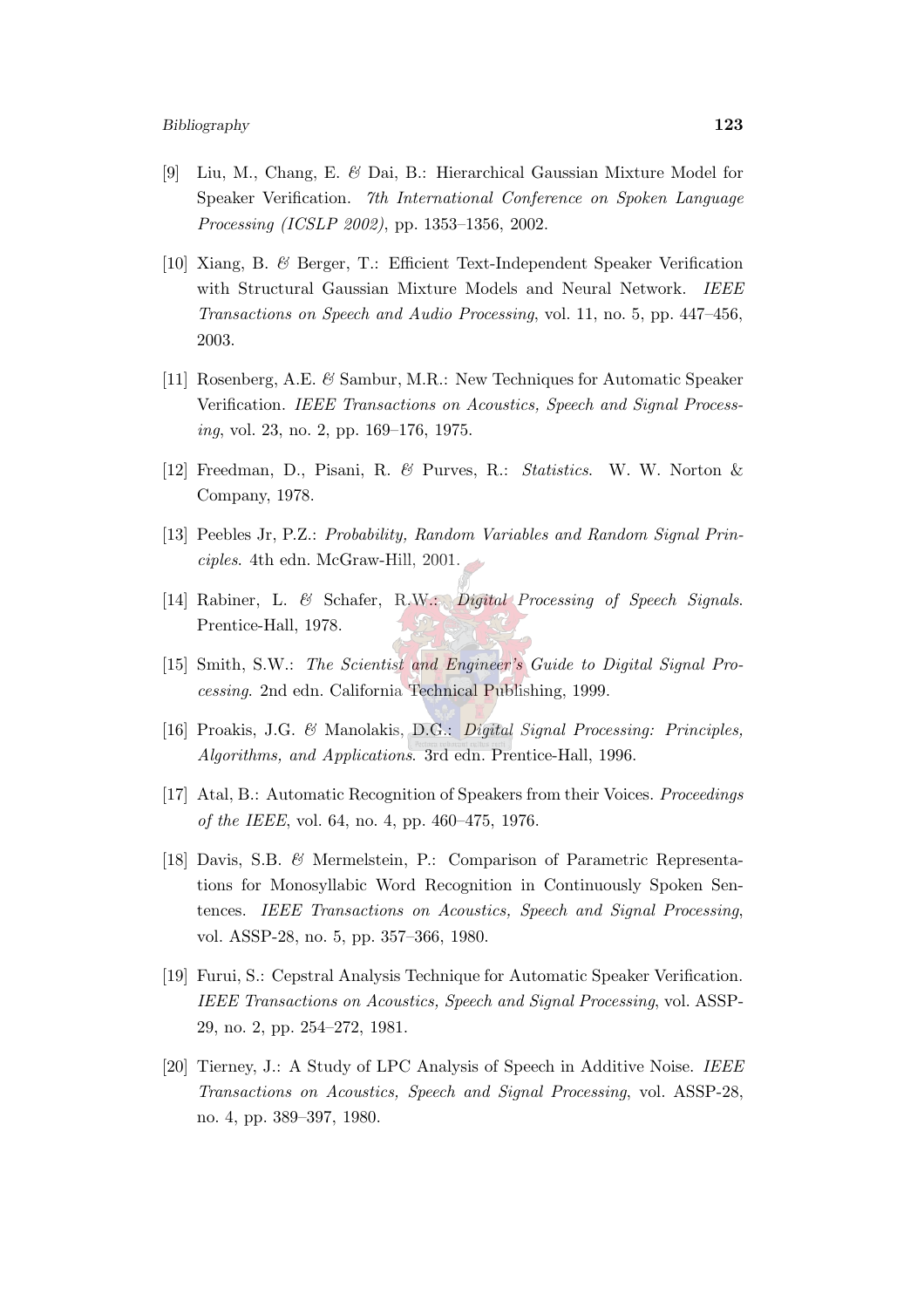- [21] Ramaswamy, G.N., Navrátil, J., Chaudhari, U.V. & Zilca, R.D.: The IBM System for the NIST-2002 Cellular Speaker Verification Evaluation. Proceedings of the IEEE International Conference on Acoustics, Speech and Signal Processing (ICASSP '03), vol. 2, pp. 61–64, 2003.
- [22] Childers, D.G., Skinner, D.P. & Kemerait, R.C.: The Cepstrum: A Guide to Processing. Proceedings of the IEEE, vol. 65, no. 10, pp. 1428–1443, 1977.
- [23] Mammone, R.J., Zang, X. & Pamachandran, R.P.: Robust Speaker Recognition. *Signal Processing Magazine*, pp. 47–60, September 1996.
- [24] da Silva, D.G., Apolinário, J.A. & de Lima, C.B.: On the Effect of the Language in CMS Channel Normalization. International Telecommunications Symposium, September 2002.
- [25] Xiang, B., Chaudhari, U.V., Navrátil, J., Ramaswamy, G.N. & Gopinath, R.A.: Short-time Gaussianization for Robust Speaker Verification. Proceedings of the IEEE International Conference on Acoustics, Speech and Signal Processing (ICASSP '02), vol. 1, pp. I–681–I–684, 2002.
- [26] Liu, C.-S., Wang, H.-C. & Lee, C.-H.: Speaker Verification Using Normalized Log-Likelihood Score. IEEE Transactions on Speech and Audio Processing, vol. 4, no. 1, pp. 56–60, 1996.
- [27] Rosenberg, A. & Parthasarathy, S.: Speaker Background Models for Connected Digit Password Speaker Verification. Proceedings of the IEEE International Conference on Acoustics, Speech and Signal Processing (ICASSP '96), vol. 1, pp. 81–84, 1996.
- [28] Auckenthaler, R., Carey, M. & Lloyd-Thomas, H.: Score Normalization for Text-Independent Speaker Verification Systems. Digital Signal Processing, vol. 10, no. 1-3, pp. 42–54, 2000.
- [29] Navrátil, J. & Ramaswamy, G.N.: The Awe and Mystery of T-Norm. Proceedings of the 8th European Conference on Speech Communication and Technology (EUROSPEECH), pp. 2009–2012, 2003.
- [30] Martin, A., Doddington, T.K., Ordowski, M. & Przybocki, M.: The DET Curve in Assesment of Detection Task Performance. Proceedings of the 5th European Conference on Speech Communication and Technology (EU-ROSPEECH), pp. 1895–1898, 1997.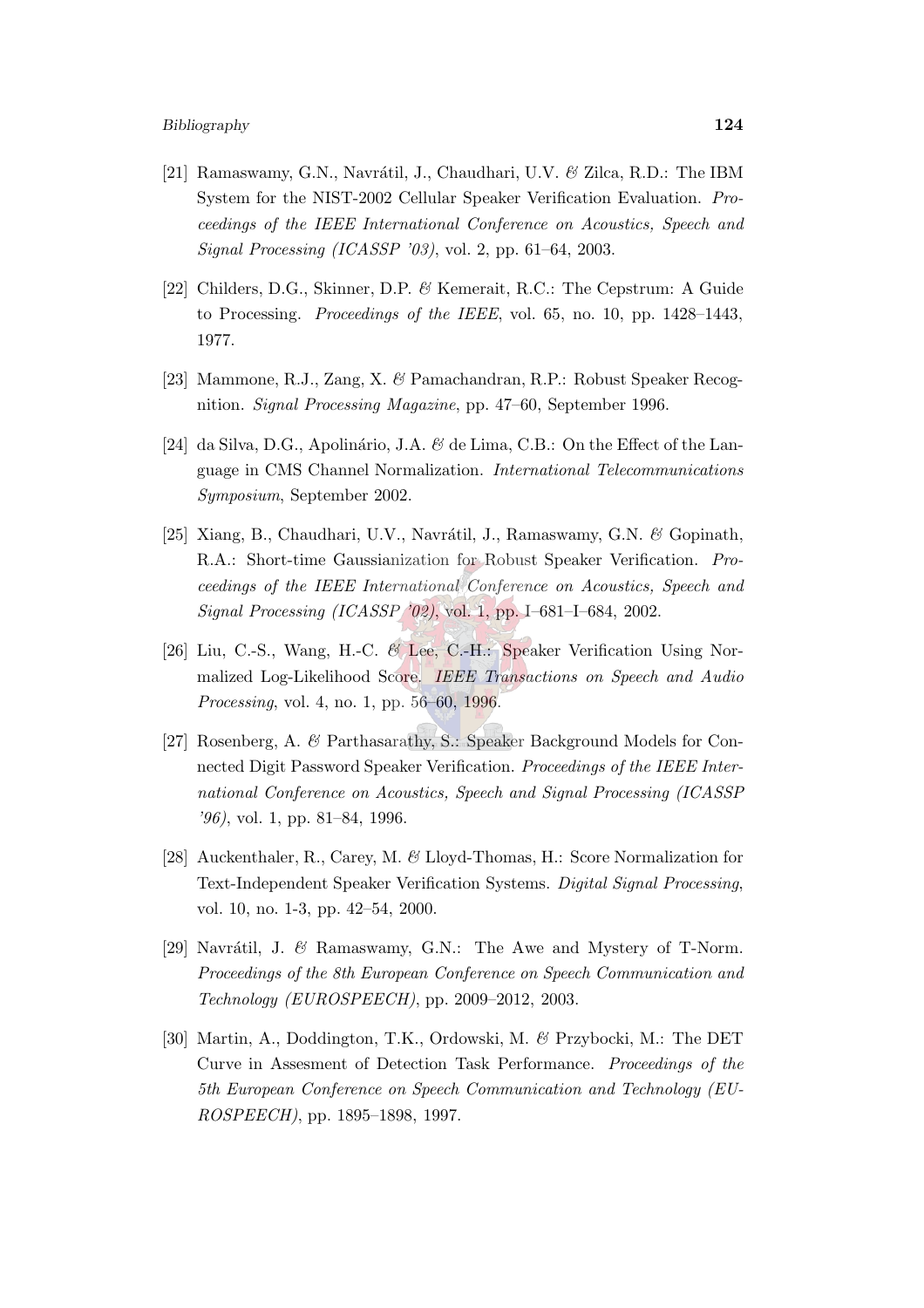- [31] Gillick, L. & Cox, S.J.: Some Statistical Issues in the Comparison of Speech Recognition Algorithms. Proceedings of the IEEE International Conference on Acoustics, Speech and Signal Processing (ICASSP '89), vol. 1, pp. 532– 535, 1989.
- [32] Burton, D.K.: Text-Dependent Speaker Verification Using Vector Quantization Source Coding. IEEE Transactions on Acoustics, Speech and Signal Processing, vol. ASSP-35, no. 2, pp. 133–143, 1987.
- [33] Naik, J.M., Netsch, L.P. & Doddington, G.R.: Speaker Verification Over Long Distance Telephone Lines. Proceedings of the IEEE International Conference on Acoustics, Speech and Signal Processing (ICASSP '89), vol. 1, pp. 524–527, 1989.
- [34] Savic, M. & Gupta, S.K.: Variable parameter speaker verification system based on hidden Markov modeling. Proceedings of the IEEE International Conference on Acoustics, Speech and Signal Processing (ICASSP '90), vol. 1, pp. 281–284, 1990.
- [35] Tishby, N.Z.: On the Application of Mixture AR Hidden Markov Models to Text Independent Speaker Recognition. IEEE Transactions on Signal Processing, vol. 39, no. 3, pp. 563–570, 1991.
- [36] Carey, M.J., Parris, E.S., Bennett, S.J. & Lloyd-Thomas, H.: A Comparison of Model Estimation Techniques for Speaker Verification. Proceedings of the IEEE International Conference on Acoustics, Speech and Signal Processing (ICASSP '97), vol. 2, pp. 1083–1086, 1997.
- [37] Farrell, K.R., Ramachandran, R.P. & Mammone, R.J.: An Analysis of Data Fusion Methods for Speaker Verification. Proceedings of the IEEE International Conference on Acoustics, Speech and Signal Processing (ICASSP '98), vol. 2, pp. 1129–1132, 1998.
- [38] Moon, T.K.: The Expectation-Maximization Algorithm. Signal Processing Magazine, pp. 47–60, November 1996.
- [39] Bilmes, J.A.: A Gentle Tutorial of the EM Algorithm and its Application to Parameter Estimation for Gaussian Mixture and Hidden Markov Models. Tech. Rep. TR-97-021, International Computer Science Institute, 1947 Center St., Suite 600, Berkeley, California, 94704-1198, April 1997. Available at: <http://www.icsi.berkeley.edu/techreports/1997.html> (November 2004).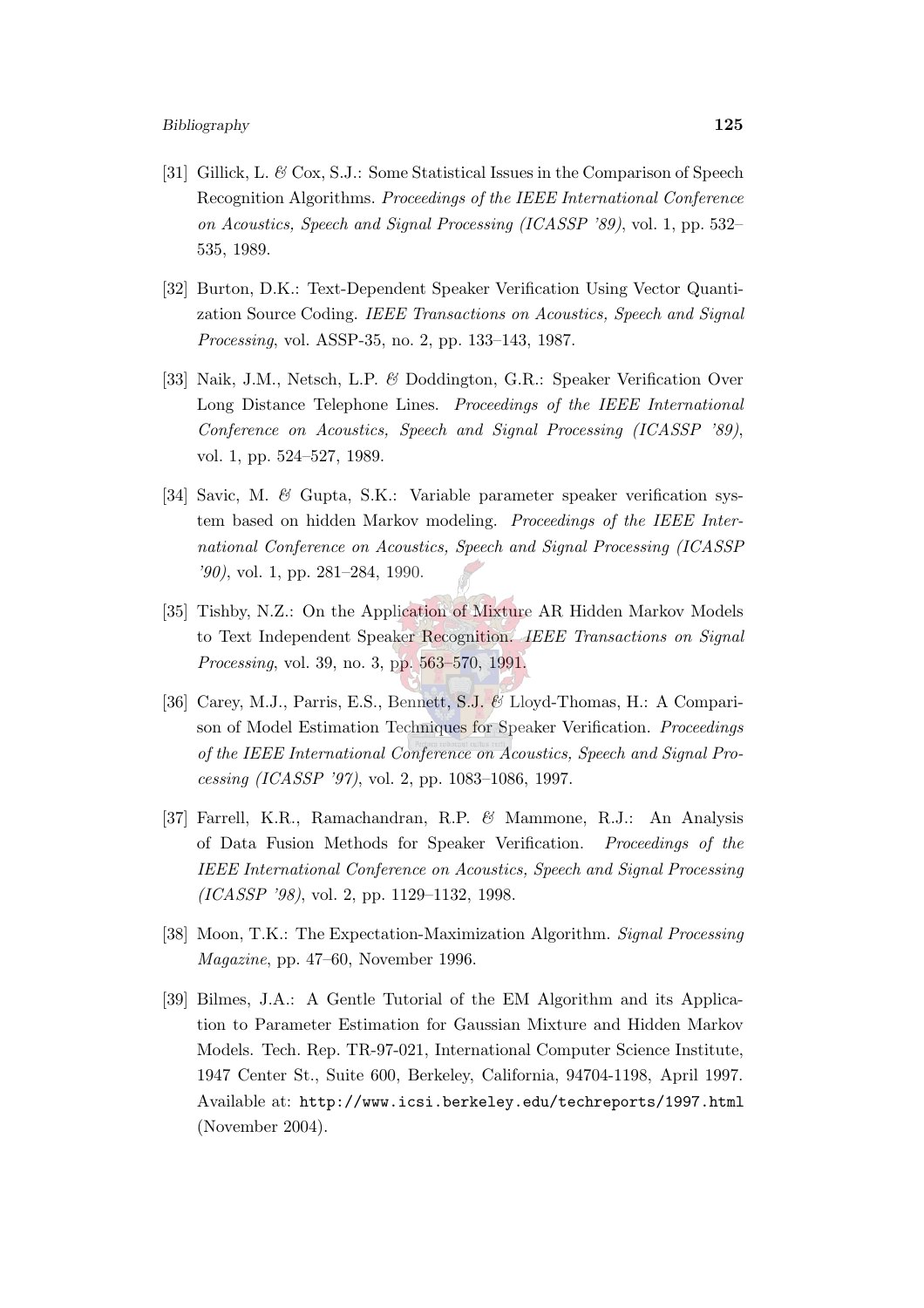- [40] du Preez, J.A.: Thesis-related discussions. Stellenbosch University.
- [41] Goodrich, M.T. & Tamassia, R.: Data Structures and Algorithms in Java. 2nd edn. Wiley, 2001.
- [42] Niesler, T.: DSP 823 course notes. Unpublished, 2001. Stellenbosch University E&E Engineering Department.
- [43] Martin, A.: The NIST Year 2004 Speaker Recognition Evaluation Plan. 2004. Available at: <http://www.nist.gov/speech/tests/spk/2004/>.
- [44] du Toit, I.: Non-acoustic Speaker Recognition. Master's thesis, 2004. Stellenbosch University.

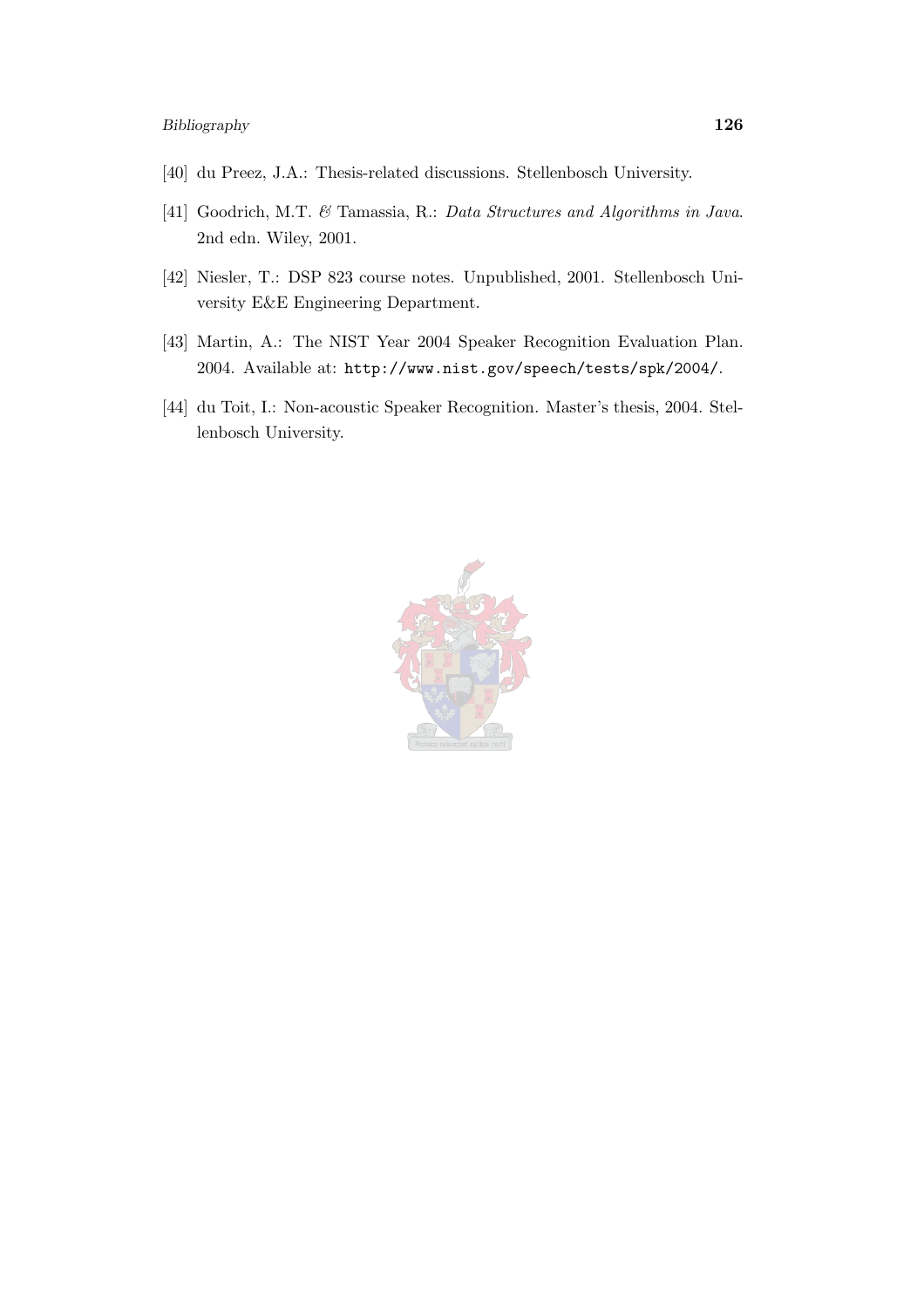## Appendix A

# Derivations and Justifications

#### A.1 The Likelihood Ratio and Test Normalisation

<span id="page-149-0"></span>This section shows that it is equivalent to use log-likelihoods instead of loglikelihood ratios for normalisation by T-Norm. Start with the log-likelihood ratio (the score)

$$
s_0 = \ln p\left(\mathbf{X}|H_0\right) - \ln p\left(\mathbf{X}|H_1\right). \tag{A.1}
$$

 $H_0$  is the hypothesis that the utterance **X** was created by the target speaker  $S_0$ and  $H_1$  is the hypothesis that  $\bf{X}$  was created by an impostor. For T-Norm, N additional hypotheses  $H_n$  state that **X** was created by some non-target speaker  $S_n$ . This results in the non-target scores

$$
s_n = \ln p\left(\mathbf{X}|H_n\right) - \ln p\left(\mathbf{X}|H_1\right),
$$

 $\overline{\phantom{a}}$ 

where  $n = 2, ..., N + 1$ . Using maximum-likelihood estimation, the mean  $\mu_I$  of the non-target scores can be estimated by

<span id="page-149-1"></span>
$$
\mu_{I} = \frac{1}{N} \sum_{n=1}^{N} s_{n}
$$
  
=  $\frac{1}{N} \sum_{n=1}^{N} (\ln p(\mathbf{X}|H_{n}) - \ln p(\mathbf{X}|H_{1}))$   
=  $\frac{1}{N} \left( \sum_{n=1}^{N} \ln p(\mathbf{X}|H_{n}) - N \ln p(\mathbf{X}|H_{1}) \right)$   
=  $\frac{1}{N} \sum_{n=1}^{N} \ln p(\mathbf{X}|H_{n}) - \ln p(\mathbf{X}|H_{1}).$  (A.2)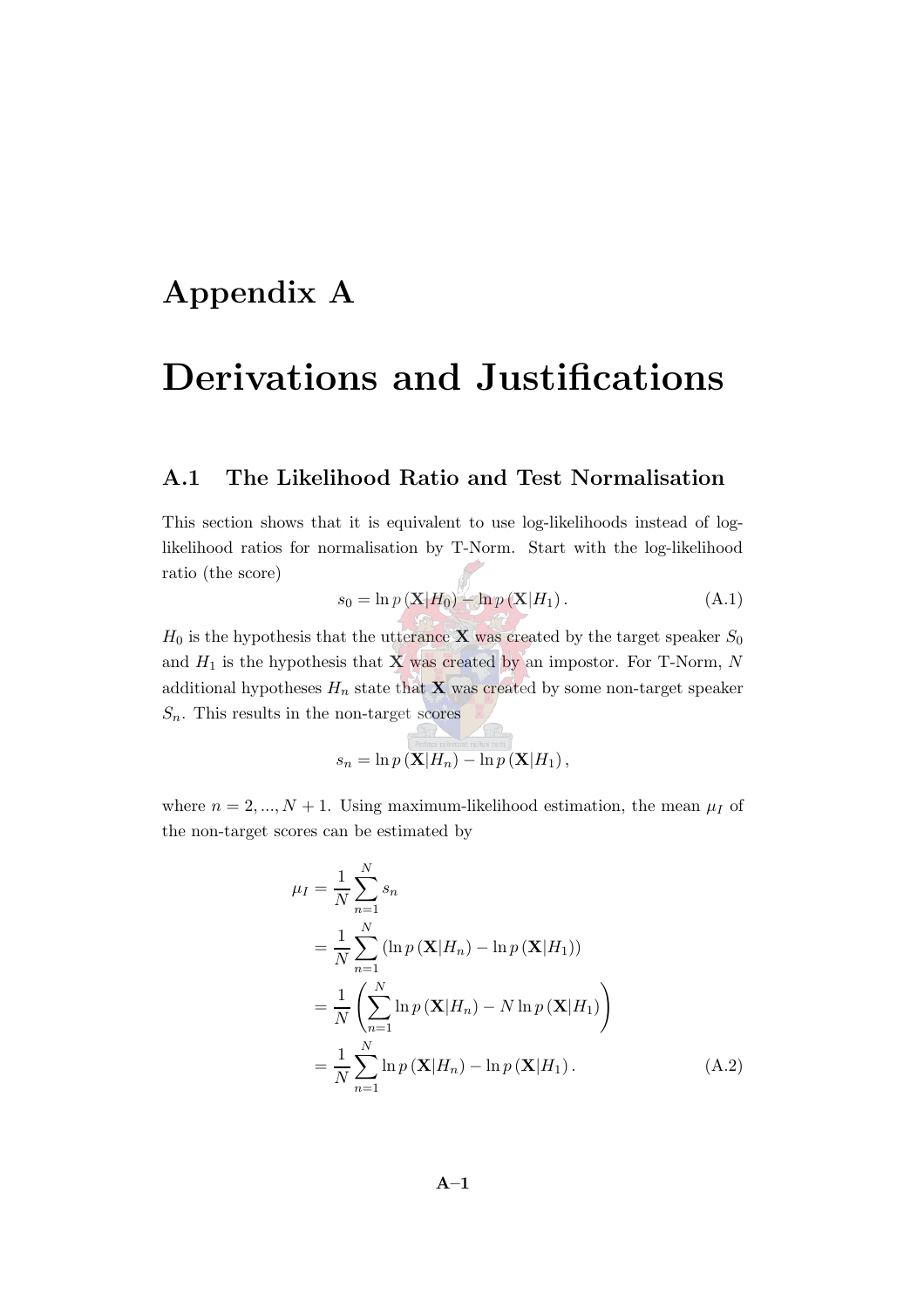The variance  $\sigma_I^2$  of the non-target scores can in the same way be estimated by

$$
\sigma_I^2 = \frac{1}{N} \sum_{n=1}^N (s_n - \mu_I)^2
$$
  
=  $\frac{1}{N} \sum_{n=1}^N \left( \ln p(\mathbf{X}|H_n) - \ln p(\mathbf{X}|H_1) - \frac{1}{N} \sum_{n=1}^N \ln p(\mathbf{X}|H_n) + \ln p(\mathbf{X}|H_1) \right)^2$   
=  $\frac{1}{N} \sum_{n=1}^N \left( \ln p(\mathbf{X}|H_n) - \frac{1}{N} \sum_{n=1}^N \ln p(\mathbf{X}|H_n) \right)^2$ . (A.3)

Let

<span id="page-150-0"></span>
$$
\mu_{IL} = \frac{1}{N} \sum_{n=1}^{N} \ln p(\mathbf{X}|H_n)
$$

be the mean estimate of the non-target log-likelihoods so that

$$
\mu_I = \mu_{IL} - \ln p(\mathbf{X}|H_1).
$$

<span id="page-150-1"></span>Then, eq. [\(A.3\)](#page-150-0) becomes

$$
\sigma_I^2 = \frac{1}{N} \sum_{n=1}^N (\ln p(\mathbf{X}|H_n) - \mu_{IL})^2 = \sigma_{IL}^2,
$$
 (A.4)

which is simply the variance estimate of the non-target log-likelihoods.

Substitution of eq.  $(A.1)$ , eq.  $(A.2)$  and the square root of eq.  $(A.4)$  into eq. [\(5.7\)](#page-78-0) results in the normalised score

$$
s' = \frac{s_0 - \mu_I}{\sigma_I}
$$
  
= 
$$
\frac{\ln p(\mathbf{X}|H_0) - \ln p(\mathbf{X}|H_1) - \frac{1}{N} \sum_{n=1}^{N} \ln p(\mathbf{X}|H_n) + \ln p(\mathbf{X}|H_1)}{\sigma_I}
$$
  
= 
$$
\frac{\ln p(\mathbf{X}|H_0) - \frac{1}{N} \sum_{n=1}^{N} \ln p(\mathbf{X}|H_n)}{\sigma_I}
$$
  
= 
$$
\frac{\ln p(\mathbf{X}|H_0) - \mu_{IL}}{\sigma_{IL}}.
$$

This shows that by using only the log-likelihoods instead of the log-likelihood ratios, the exact same resulting score is obtained.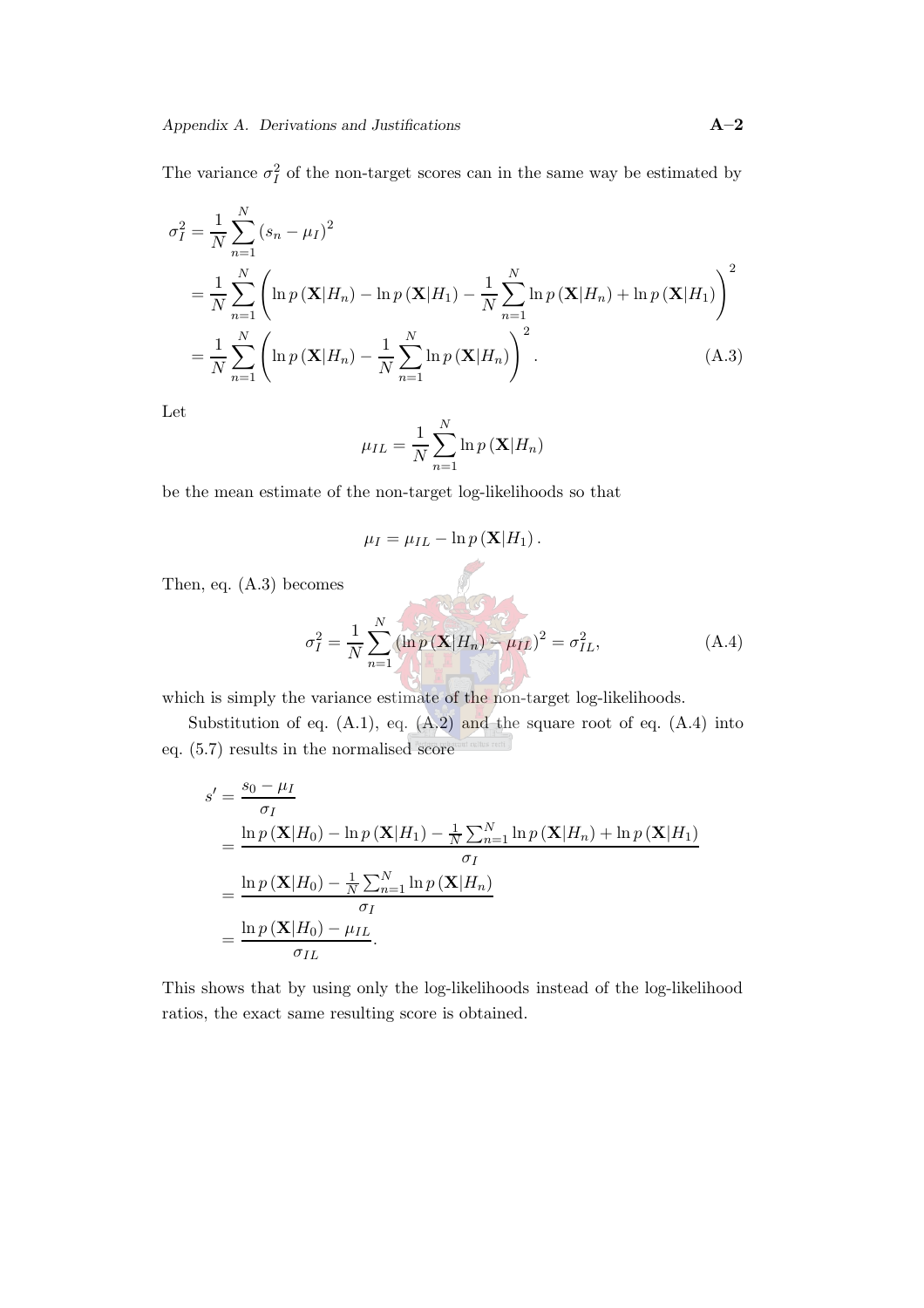### A.2 Intuitive Derivation of MAP Formulas

The formal derivation of the MAP re-estimation formulas is quite involved. But, during this research, a much more compact, intuitive derivation was produced based on how MAP adaptation behaves. The derivation makes use of the on-line re-estimation formulas, the derivation of which is shown in Section [A.3.](#page-154-0)

Look at all the parts of the ML re-estimation formulas. There is a sequence of N observed training feature vectors  $\mathbf{x}_n$ . To calculate the ML mean estimate  $\tilde{\mu}_k$  of mixture component k, this sequence is passed to the formula:

$$
\tilde{\boldsymbol{\mu}}_k = \frac{\sum_{n=1}^N c_{kn} \mathbf{x}_n}{c_k},
$$

where  $c_{kn}$  is the responsibility of mixture component k for vector  $\mathbf{x}_t$ , or

$$
c_{kn} = p\left(k|\mathbf{x}_n, \lambda^{[i]}\right) = \frac{w_k^{[i]} p\left(\mathbf{x}_n | \lambda_k^{[i]}\right)}{\sum_{j=1}^K w_j^{[i]} p\left(\mathbf{x}_n | \lambda_j^{[i]}\right)}
$$

and

can be called the probability count for the  $N$  training feature vectors. The summation of the training vectors can be represented by the symbol  $S$ , so that

$$
S = \sum_{n=1}^{N} c_{kn} \mathbf{x}_n
$$

and hence  $\tilde{\mu}_k = S/c_k$ . To calculate the corresponding ML estimate for the covariance matrix  $\tilde{\Sigma}_k$ , the following on-line estimation formula can be used

$$
\tilde{\Sigma}_k = \frac{\sum_{n=1}^N c_{kn} \mathbf{x}_n \mathbf{x}_n^T}{c_k} - \tilde{\boldsymbol{\mu}}_k \tilde{\boldsymbol{\mu}}_k^T.
$$

Here, the symbol  $R$  can be defined, so that

$$
R = \sum_{n=1}^{N} c_{kn} \mathbf{x}_n \mathbf{x}_n^T
$$

and hence  $\tilde{\Sigma}_k = R/c_k - \tilde{\mu}_k \tilde{\mu}_k^T$ .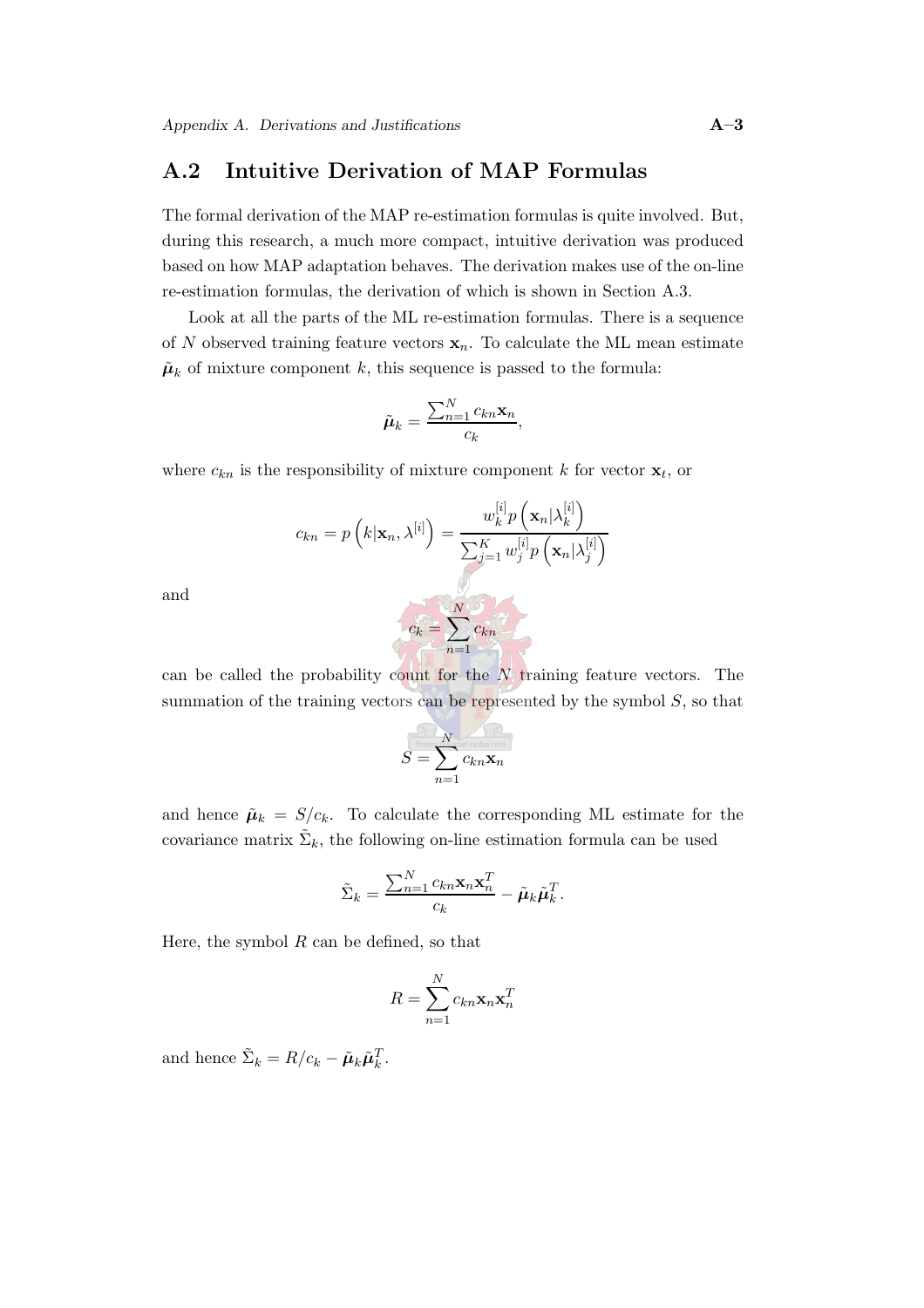The derivation presented here is based on these points:

- MAP uses prior PDF parameters from which new parameters are adapted,
- the prior parameters are multiplied by a relevance factor to determine the magnitude of its influence, and
- the MAP re-estimation look very similar to the ML re-estimation formulas.

This derivation supposes that the relevance factor acts like a phantom observation probability count. This represents any number of phantom (or imaginary) training feature vectors. The idea is that these phantom vectors can be placed in a sequence followed by the actual adaptation (training) vectors and passed to the on-line ML estimation formulas to produce the final model parameters.

The phantom vectors will be passed to the on-line estimation formulas to produce an intermediate set of parameters, which is defined to be the prior PDF parameters. The actual adaptation vectors are then passed to the on-line estimation formulas to complete the calculation of the final model parameters.

Define  $\tau_k$  to be the phantom observation probability count of mixture component k for some number of  $N_{ph}$  phantom vectors  $\mathbf{x}_{n,ph}$ . Let  $S_{ph}$  be

$$
S_{ph}=\sum_{n=1}^{N_{ph}}c_{kn}\mathbf{x}_{n,ph}
$$

so that the prior mean is calculated as  $\mu_{kp} = S_{ph}/\tau_k$ . Note that  $\mu_{kp}$  and  $\tau_k$ are known or chosen values and  $S_{ph}$  is unknown. For the covariance matrix, let  $R_{ph}$  be

$$
R_{ph} = \sum_{n=1}^{N} c_{kn} \mathbf{x}_{n,ph} \mathbf{x}_{n,ph}^{T}
$$

so that the prior covariance matrix is calculated as  $\Sigma_{kp} = R_{ph}/\tau_k - \mu_{kp}\mu_{kp}^T$ . Here also  $R_{ph}$  is the only unknown.

Now, the MAP estimate is simply the combination of the ML estimate that produced the prior parameters and the ML estimate of the adaptation data. In other words, the MAP adapted mean is

$$
\hat{\boldsymbol{\mu}}_k = \frac{S_{ph} + S}{\tau_k + c_k} = \frac{\tau_k \boldsymbol{\mu}_{kp} + \sum_{n=1}^N c_{kn} \mathbf{x}_n}{\tau_k + c_k}.
$$

This is exactly the same formula that is obtained by the formal derivation. The summation of the probability counts  $\tau_k$  and  $c_k$  is simply the probability count of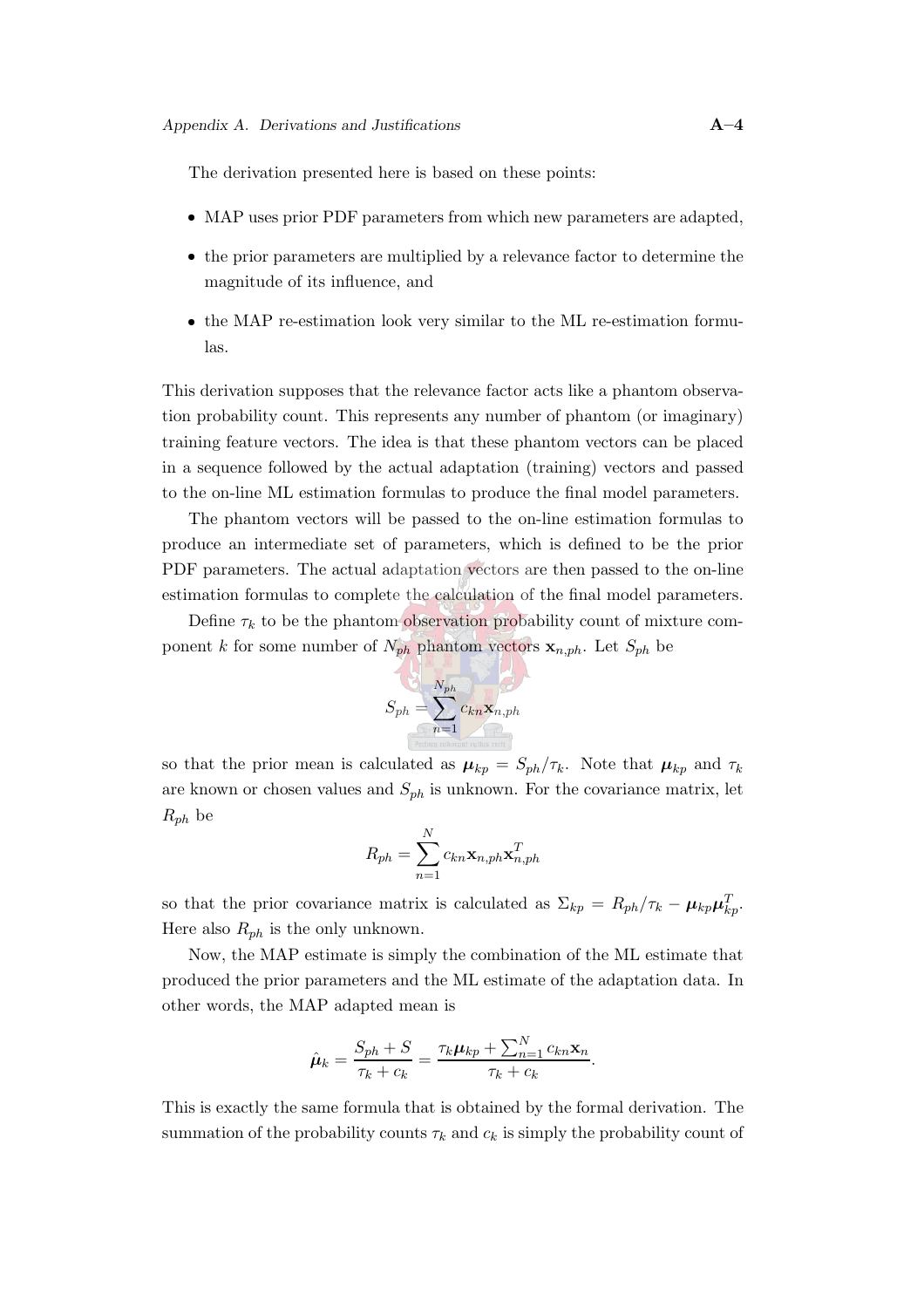the combined sequence of phantom and actual vectors.  $S_{ph}$  is written in terms of the known (or chosen) variables. Note here that the combination of  $\mathcal{S}_{ph}$  and  $S$  can now be written as

$$
S_{ph} + S = (\tau_k + c_k) \hat{\mu}_k
$$

$$
\tau_k \mu_{kp} + c_k \tilde{\mu}_k = (\tau_k + c_k) \hat{\mu}_k.
$$

This form will be used for deriving the MAP estimation formula for covariance matrices.

The MAP adapted covariance matrix is

$$
\hat{\Sigma}_{k} = \frac{R_{ph} + R}{\tau_{k} + c_{k}} - \hat{\mu}_{k} \hat{\mu}_{k}^{T}
$$
\n
$$
= \frac{R_{ph} + R - (\tau_{k} + c_{k}) \hat{\mu}_{k} \hat{\mu}_{k}^{T}}{\tau_{k} + c_{k}}
$$
\n
$$
= \frac{R_{ph} + R - (\tau_{k} + c_{k}) \hat{\mu}_{k} \hat{\mu}_{k}^{T} + (-(\tau_{k} + c_{k}) \hat{\mu}_{k} \hat{\mu}_{k}^{T} + (\tau_{k} + c_{k}) \hat{\mu}_{k} \hat{\mu}_{k}^{T})}{\tau_{k} + c_{k}}
$$
\n
$$
= \frac{R_{ph} + R - (\tau_{k} \mu_{kp} + c_{k} \tilde{\mu}_{k}) \hat{\mu}_{k}^{T} - \hat{\mu}_{k} (\tau_{k} \mu_{kp} + c_{k} \tilde{\mu}_{k})^{T} + (\tau_{k} + c_{k}) \hat{\mu}_{k} \hat{\mu}_{k}^{T}}{\tau_{k} + c_{k}}
$$
\n
$$
= (R_{ph} + R - \tau_{k} \mu_{kp} \hat{\mu}_{k}^{T} - c_{k} \tilde{\mu}_{k} \tilde{\mu}_{k}^{T} - \tau_{k} \hat{\mu}_{k} \mu_{kp}^{T} - c_{k} \hat{\mu}_{k} \tilde{\mu}_{k}^{T} + \tau_{k} \hat{\mu}_{k} \hat{\mu}_{k}^{T} + \tau_{k} \hat{\mu}_{k} \hat{\mu}_{k}^{T} + \tau_{k} \hat{\mu}_{k} \tilde{\mu}_{k}^{T} \tilde{\mu}_{k}^{T} - \tau_{k} \tilde{\mu}_{k} \tilde{\mu}_{k}^{T} - \tau_{k} \tilde{\mu}_{k} \tilde{\mu}_{k}^{T} - \tau_{k} \tilde{\mu}_{k} \tilde{\mu}_{k}^{T} + \tau_{k} \hat{\mu}_{k} \tilde{\mu}_{k}^{T} + \sum_{n=1}^{N} c_{kn} \tilde{\mu}_{n} \tilde{\mu}_{n}^{T} - \tau_{k} \tilde{\mu}_{k} \tilde{\mu}_{k}^{T} - \tau_{k} \tilde{\mu}_{k} \tilde{\mu}_{k}^{T} - \tau_{k} \tilde{\mu}_{k} \tilde{\mu}_{k}^{T} - \tau_{k} \tilde{\mu}_{k} \tilde{\mu}_{k}
$$

This is the same formula that is obtained by formal derivation.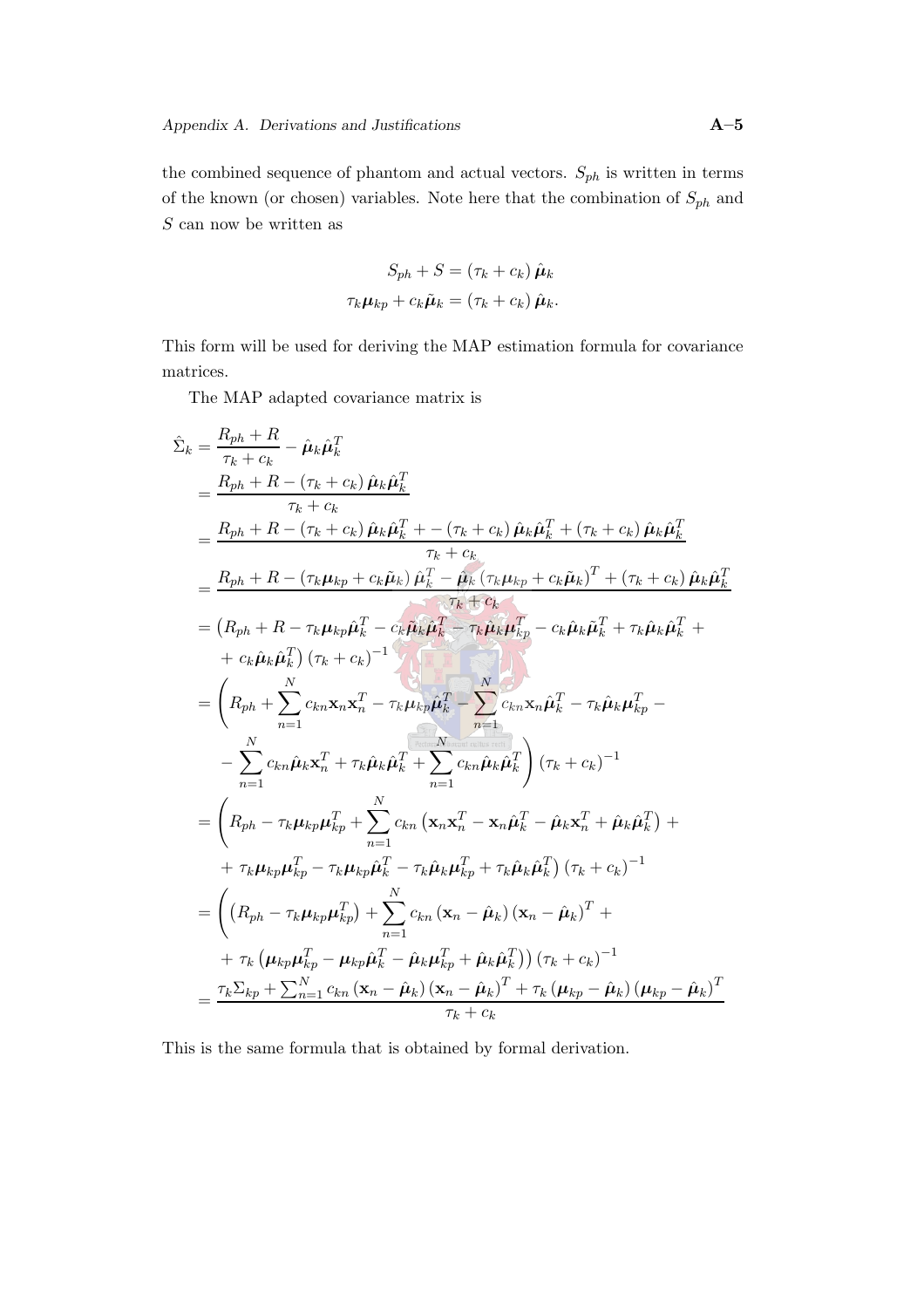### <span id="page-154-0"></span>A.3 On-line Re-estimation Formulas

In some cases it is desirable to obtain new estimates for model parameters as soon as any given training feature vector is available. This is called on-line training. For off-line training, all training vectors must be available at the same time. The off-line re-estimation formulas given in Section [3.5.2](#page-49-0) can be converted to be suitable for on-line training. First, look at the component responsibilities:

$$
p\left(k|\mathbf{x}_n,\lambda^{[i]}\right) = \frac{w_k^{[i]}p\left(\mathbf{x}_n|\lambda_k^{[i]}\right)}{\sum_{m=1}^K w_m^{[i]}p\left(\mathbf{x}_n|\lambda_m^{[i]}\right)}.\tag{A.5}
$$

This formula does not depend on more than one feature vector and does not need to be converted. Secondly, consider the weights:

$$
w_k^{[i+1]} = \frac{1}{N} \sum_{n=1}^{N} c_{kn}.
$$
 (A.6)

This formula is only dependant on the number of observed feature vectors. The summation can be incremented with each new training vector. Again, no conversion is needed here. The same applies to the formula for updating the CA PT means:

$$
\mu_k^{[i+1]} = \frac{\sum_{n=1}^N c_{kn} \mathbf{x}_n}{\sum_{n=1}^N c_{kn}}.
$$
\n(A.7)

When looking at the covariance matrices:

$$
\Sigma_{k}^{[i+1]} = \frac{\sum_{n=1}^{N} c_{kn} \left( \mathbf{x}_{n} - \boldsymbol{\mu}_{k}^{[i+1]} \right) \left( \mathbf{x}_{n} - \boldsymbol{\mu}_{k}^{[i+1]} \right)^{T}}{\sum_{n=1}^{N} c_{kn}}
$$
(A.8)

it can be observed that the fully updated mean estimate is required to complete this calculation. However, the updated mean requires that all training vectors must have been observed already. This formula needs to be converted so that it is only dependant on training vectors that are available. When multiplying